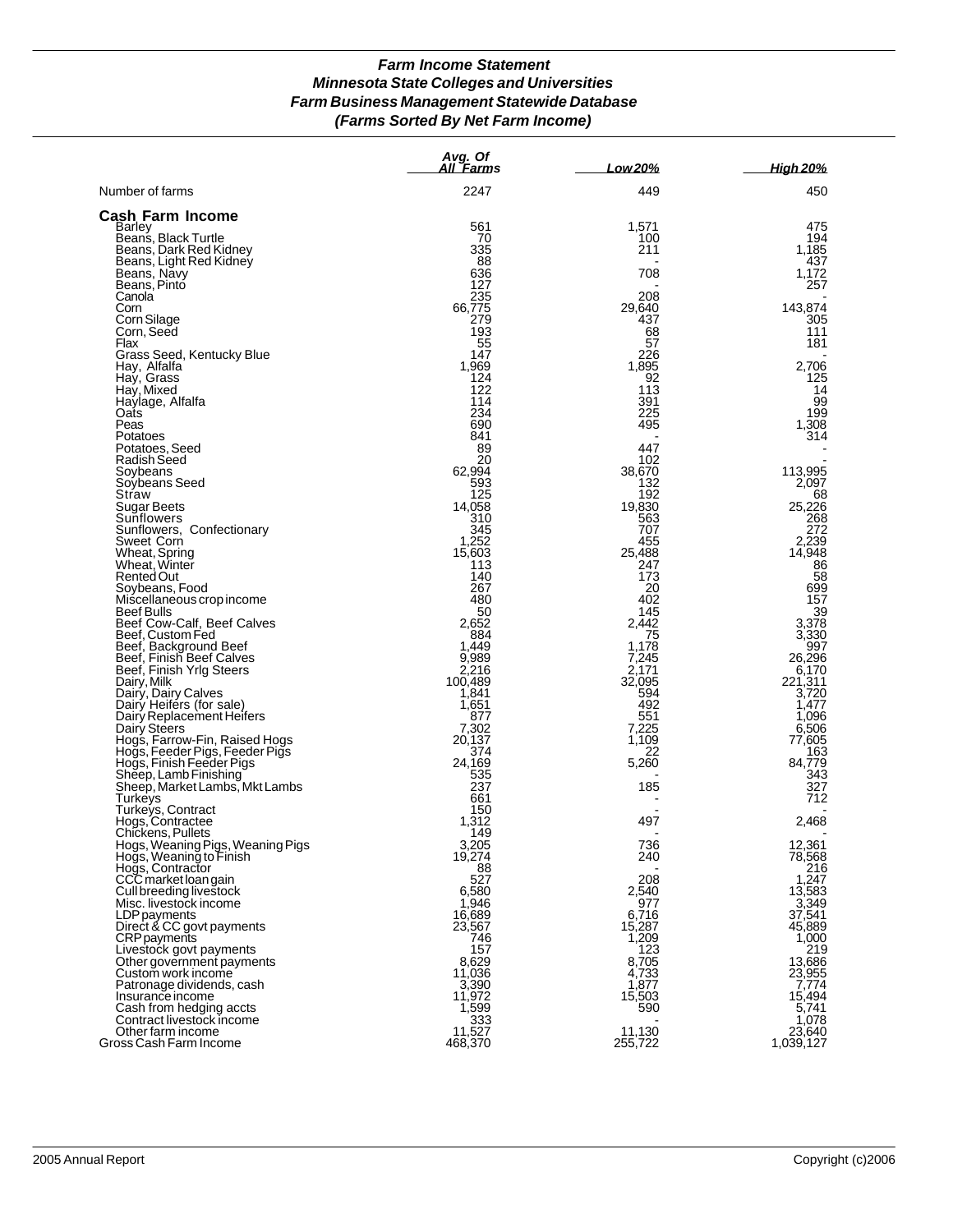# *Farm Income Statement (Continued) Minnesota State Colleges and Universities Farm Business Management Statewide Database (Farms Sorted By Net Farm Income)*

|                                            | Avg. Of<br><b>All Farms</b> | Low 20%   | <b>High 20%</b> |
|--------------------------------------------|-----------------------------|-----------|-----------------|
| Number of farms                            | 2247                        | 449       | 450             |
| Cash Farm Expense                          |                             |           |                 |
| Seed                                       | 26,265                      | 17,603    | 50,196          |
| Fertilizer                                 | 27,917                      | 20,983    | 50,520          |
| Crop chemicals                             | 18,398                      | 16,180    | 32,743          |
| Crop insurance                             | 7,231                       | 6,279     | 12,020          |
| Drying fuel                                | 3,988                       | 2,223     | 8,429           |
| Irrigation energy                          | 205                         | 155       | 534             |
| CCC buyback                                | 13,815                      | 9,572     | 21,538          |
| Crop custom hire                           | 247                         | 212       | 322             |
| Crop hauling and trucking                  | 491                         | 380       | 863             |
| <b>Crop marketing</b>                      | 1,052                       | 717       | 2,221           |
| Crop miscellaneous                         | 2,737                       | 1,690     | 5,297           |
| Feeder livestock purchase                  | 27,653                      | 12,583    | 79,920          |
| Purchased feed                             | 52,938                      | 15,881    | 149,621         |
| <b>Breeding fees</b>                       | 2,030                       | 861       | 5,347           |
| Veterinary                                 | 5,912                       | 2,139     | 14,435          |
| <b>BST</b>                                 | 952                         | 159       | 2,896           |
| Supplies                                   | 5,080                       | 2,048     | 11,197          |
| <b>DHIA</b>                                | 493                         | 198       | 987             |
| Contract production exp.                   | 4,277                       | 321       | 13,247          |
| Livestock custom hire                      | 373                         | 34        | 1,135           |
| Livestock leases                           | 325                         | 159       | 929             |
| Grazing fees                               | 112                         | 17        | 326             |
| Livestock hauling and trucking             | 1,722                       | 671       | 3,872           |
| Livestock marketing                        | 2,217                       | 653       | 6,026           |
| Bedding                                    | 1,447                       | 511       | 3,618           |
| Interest                                   | 24,997                      | 20,482    | 42,658          |
| Fuel & oil                                 | 19,132                      | 14,404    | 34,220          |
| Repairs                                    | 25,975                      | 20,227    | 45,842          |
| Custom hire                                | 8,840                       | 5,107     | 19,072          |
| <b>Hired labor</b>                         | 20,208                      | 9,643     | 52,298          |
| Land rent                                  | 44,435                      | 29,192    | 91,548          |
| Stock/quota lease                          | 1,161                       | 2,419     | 1,137           |
| <b>Machinery leases</b>                    | 4,179                       | 2,926     | 8,088           |
| <b>Building leases</b>                     | 2,945                       | 793       | 10,315          |
| Real estate taxes                          | 3,310                       | 2,643     | 5,643           |
| Farm insurance                             | 6,033                       | 4,655     | 10,633          |
| Utilities                                  | 6,838                       | 4,660     | 11,878          |
| Dues & professional fees                   | 1,958                       | 1,734     | 3,512           |
| Hedging account deposits                   | 2,410                       | 1,393     | 7,285           |
| Miscellaneous                              | 6,110                       | 5,128     | 11,433          |
| Total cash expense                         | 386,406                     | 237,635   | 833,799         |
| Net cash farm income                       | 81,964                      | 18,087    | 205,328         |
| <b>Inventory Changes</b>                   |                             |           |                 |
| Crops and feed                             | 24,961                      | 3,510     | 60,635          |
| Market livestock                           | 3,453                       | 983       | 11,356          |
| Accounts receivable                        | $-4,308$                    | -12,204   | 5,826           |
| Prepaid expenses and supplies              | 4,788                       | -380      | 16,547          |
| Accounts payable                           | $-1,056$                    | $-3,189$  | 1,362           |
| Total inventory change                     | 27,839                      | $-11,280$ | 95,726          |
| Net operating profit                       | 109,802                     | 6,807     | 301,053         |
| Depreciation and Other Capital Adjustments |                             |           |                 |
| <b>Breeding livestock</b>                  | 183                         | $-1,853$  | 3,179           |
| Machinery and equipment                    | $-20,177$                   | -16,401   | $-35,853$       |
| Buildings and improvements                 | $-6,557$                    | $-3,232$  | -15,458         |
| Other farm capital                         | 948                         | 163       | 2,796           |
| Total depr. and other capital adj          | $-25,604$                   | $-21,322$ | $-45,336$       |
|                                            |                             |           |                 |
| Net farm income                            | 84,198                      | $-14,515$ | 255,718         |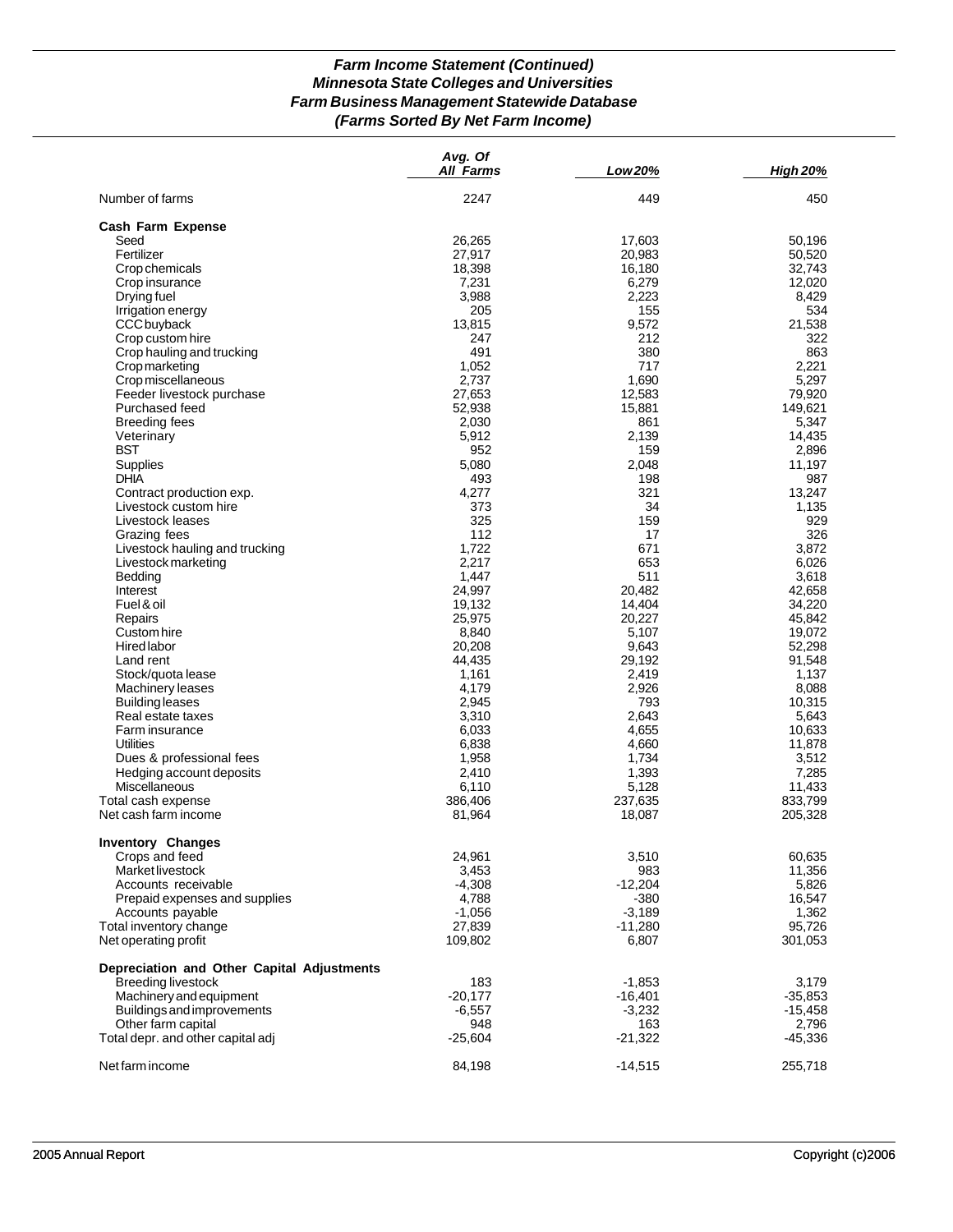# *Inventory Changes Minnesota State Colleges and Universities Farm Business Management Statewide Database (Farms Sorted By Net Farm Income)*

|                                                    | Avg. Of          |           |                 |
|----------------------------------------------------|------------------|-----------|-----------------|
|                                                    | <b>All Farms</b> | Low 20%   | <b>High 20%</b> |
| Number of farms                                    | 2247             | 449       | 450             |
| Net cash farm income                               | 81,964           | 18,087    | 205,328         |
| <b>Crops and Feed</b>                              |                  |           |                 |
| <b>Ending inventory</b>                            | 143,711          | 79,573    | 295,439         |
| Beginning inventory                                | 118,750          | 76,062    | 234,804         |
| Inventory change                                   | 24,961           | 3,510     | 60,635          |
| <b>Market Livestock</b>                            |                  |           |                 |
| <b>Ending inventory</b>                            | 41,450           | 19,434    | 108,594         |
| Beginning inventory                                | 37,997           | 18,451    | 97,238          |
| Inventory change                                   | 3,453            | 983       | 11,356          |
| <b>Accts Receivable &amp; Other Current Assets</b> |                  |           |                 |
| <b>Ending inventory</b>                            | 25,694           | 10,591    | 69,294          |
| Beginning inventory                                | 30,002           | 22,796    | 63,468          |
| Inventory change                                   | $-4,308$         | $-12,204$ | 5,826           |
| <b>Prepaid Expenses and Supplies</b>               |                  |           |                 |
| <b>Ending inventory</b>                            | 27,381           | 12,048    | 70,927          |
| Beginning inventory                                | 22,592           | 12,428    | 54,380          |
| Inventory change                                   | 4,788            | $-380$    | 16,547          |
| <b>Accounts Payable &amp; Accrued Expenses</b>     |                  |           |                 |
| Beginning inventory                                | 15,818           | 14,591    | 27,026          |
| Ending inventory                                   | 16,874           | 17,780    | 25,664          |
| Inventory change                                   | $-1,056$         | $-3,189$  | 1,362           |
| Total inventory change                             | 27,839           | $-11,280$ | 95,726          |
| Net operating profit                               | 109,802          | 6,807     | 301,053         |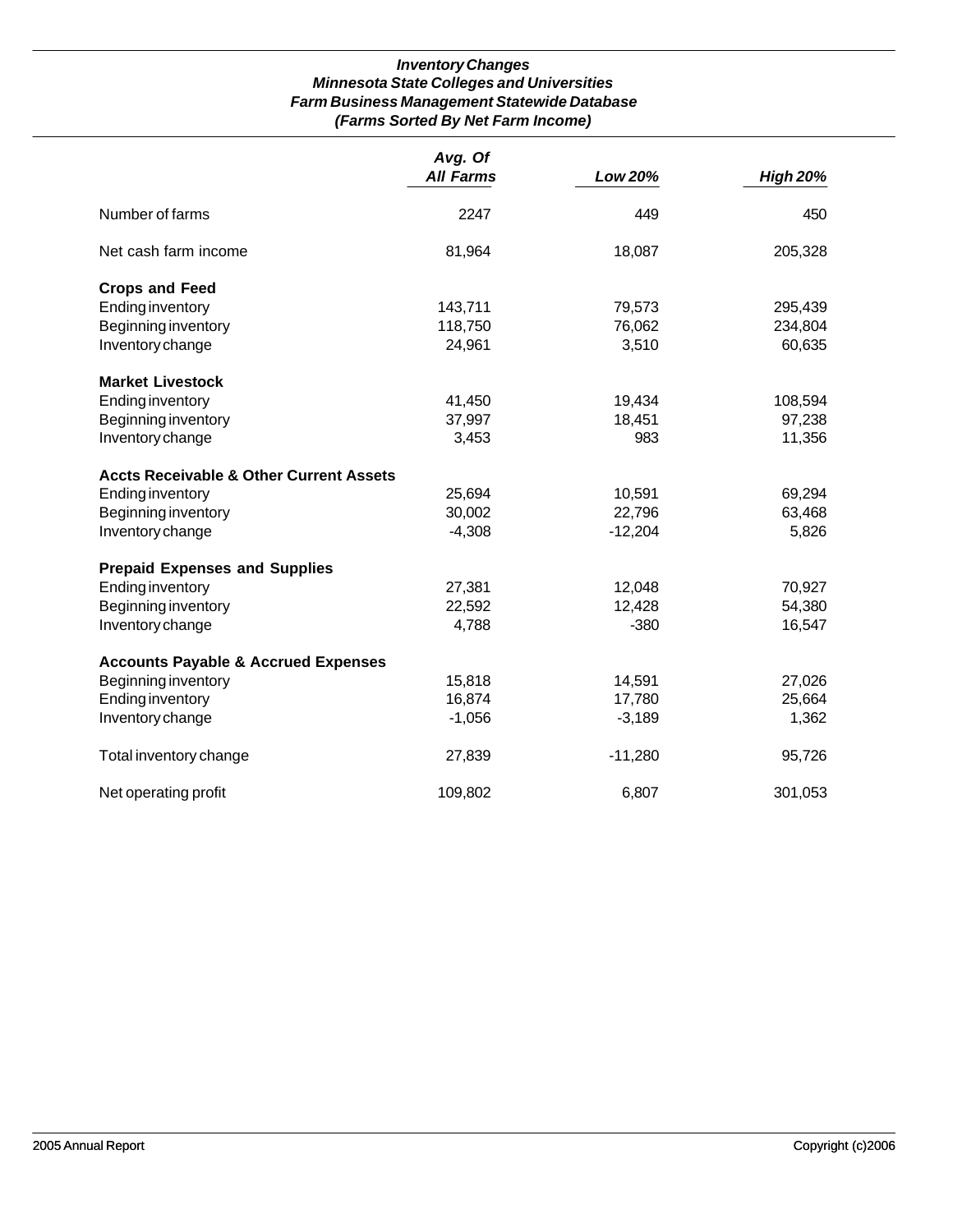# *Depreciation and Other Capital Adjustments Minnesota State Colleges and Universities Farm Business Management Statewide Database (Farms Sorted By Net Farm Income)*

|                                   | Avg. Of<br><b>All Farms</b> | Low 20%   | <b>High 20%</b> |
|-----------------------------------|-----------------------------|-----------|-----------------|
|                                   |                             |           |                 |
| Number of farms                   | 2247                        | 449       | 450             |
| Net operating profit              | 109,802                     | 6,807     | 301,053         |
| <b>Breeding Livestock</b>         |                             |           |                 |
| <b>Ending inventory</b>           | 67,019                      | 30,530    | 133,534         |
| Capital sales                     | 2,325                       | 1,679     | 4,930           |
| Beginning inventory               | 60,618                      | 27,752    | 118,970         |
| Capital purchases                 | 8,543                       | 6,310     | 16,315          |
| Depreciation, capital adjust.     | 183                         | $-1,853$  | 3,179           |
| <b>Machinery and Equipment</b>    |                             |           |                 |
| <b>Ending inventory</b>           | 203,747                     | 158,649   | 357,358         |
| Capital sales                     | 3,728                       | 3,427     | 7,861           |
| Beginning inventory               | 186,180                     | 149,516   | 312,310         |
| Capital purchases                 | 41,472                      | 28,961    | 88,762          |
| Depreciation, capital adjust.     | $-20,177$                   | $-16,401$ | $-35,853$       |
| <b>Buildings and Improvements</b> |                             |           |                 |
| <b>Ending inventory</b>           | 121,312                     | 65,331    | 271,482         |
| Capital sales                     | 408                         | 927       | 683             |
| Beginning inventory               | 108,933                     | 56,086    | 245,642         |
| Capital purchases                 | 19,345                      | 13,404    | 41,982          |
| Depreciation, capital adjust.     | $-6,557$                    | $-3,232$  | $-15,458$       |
| <b>Other Capital Assets</b>       |                             |           |                 |
| <b>Ending inventory</b>           | 54,608                      | 43,958    | 115,800         |
| Capital sales                     | 700                         | 911       | 1,079           |
| Beginning inventory               | 50,225                      | 42,456    | 104,486         |
| Capital purchases                 | 4,136                       | 2,249     | 9,597           |
| Depreciation, capital adjust.     | 948                         | 163       | 2,796           |
| Total depreciation, capital adj.  | $-25,604$                   | $-21,322$ | $-45,336$       |
| Net farm income                   | 84,198                      | $-14,515$ | 255,718         |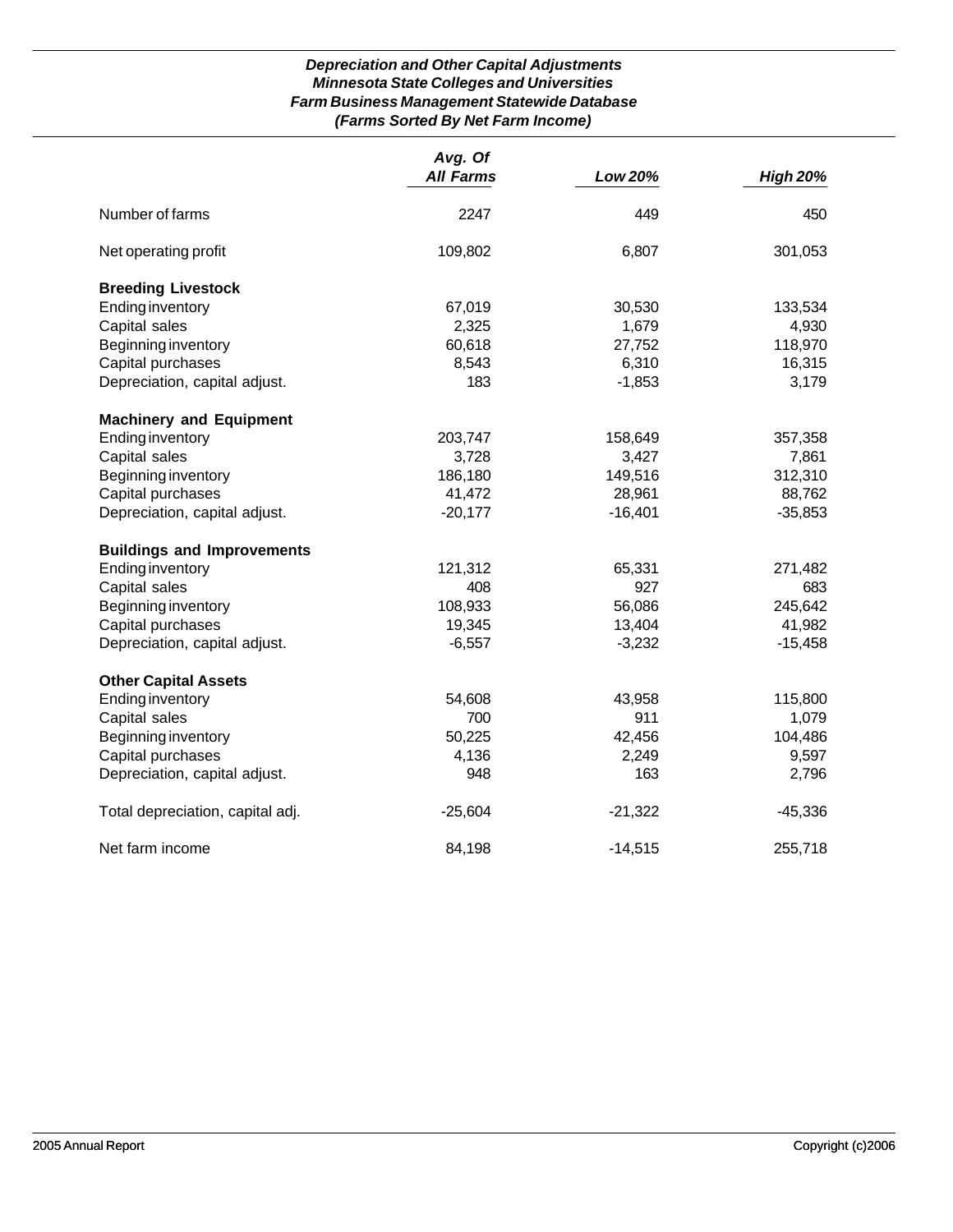# *Profitability Measures Minnesota State Colleges and Universities Farm Business Management Statewide Database (Farms Sorted By Net Farm Income)*

|                                       | Avg. Of          |           |                 |
|---------------------------------------|------------------|-----------|-----------------|
|                                       | <b>All Farms</b> | Low 20%   | <b>High 20%</b> |
| Number of farms                       | 2247             | 449       | 450             |
| Profitability (assets valued at cost) |                  |           |                 |
| Net farm income                       | 84,198           | $-14,515$ | 255,718         |
| Labor and management earnings         | 57,722           | -28,464   | 199,976         |
| Rate of return on assets              | 8.5%             | $-3.1%$   | 14.2 %          |
| Rate of return on equity              | 11.5 %           | $-19.0%$  | 21.6 %          |
| Operating profit margin               | 18.5 %           | $-8.6\%$  | 27.3 %          |
| Asset turnover rate                   | 46.1 %           | 36.3%     | 51.8 %          |
| Interest on farm net worth            | 26,476           | 13,949    | 55,742          |
| Farm interest expense                 | 26,049           | 22,253    | 43,693          |
| Value of operator Ibr and mgmt.       | 34,170           | 26,374    | 55,942          |
| Return on farm assets                 | 76,077           | -18,636   | 243,469         |
| Average farm assets                   | 893,108          | 599,085   | 1,719,755       |
| Return on farm equity                 | 50,027           | $-40,889$ | 199,776         |
| Average farm equity                   | 433,418          | 215,094   | 923,967         |
| Value of farm production              | 412,068          | 217,694   | 890,582         |

|                                         | Avg. Of<br><b>All Farms</b> | Low 20%   | <b>High 20%</b> |
|-----------------------------------------|-----------------------------|-----------|-----------------|
|                                         |                             |           |                 |
| Number of farms                         | 2247                        | 449       | 450             |
| Profitability (assets valued at market) |                             |           |                 |
| Net farm income                         | 105,164                     | 11,280    | 284,222         |
| Labor and management earnings           | 68,336                      | $-11,472$ | 214,000         |
| Rate of return on assets                | 8.2%                        | 0.9%      | 12.5%           |
| Rate of return on equity                | 11.6 %                      | $-4.0%$   | 19.5 %          |
| Operating profit margin                 | 23.6 %                      | 3.3%      | 30.5%           |
| Asset turnover rate                     | 34.9 %                      | 26.1 %    | 40.9 %          |
| Interest on farm net worth              | 36,829                      | 22,752    | 70,222          |
| Farm interest expense                   | 26,049                      | 22,253    | 43,693          |
| Value of operator Ibr and mgmt.         | 34,170                      | 26,374    | 55,942          |
| Return on farm assets                   | 97,043                      | 7,159     | 271,973         |
| Average farm assets                     | 1,181,724                   | 834,951   | 2,175,243       |
| Return on farm equity                   | 70,994                      | $-15,093$ | 228,280         |
| Average farm equity                     | 613,236                     | 377,032   | 1,170,338       |
| Value of farm production                | 412,068                     | 217,694   | 890,582         |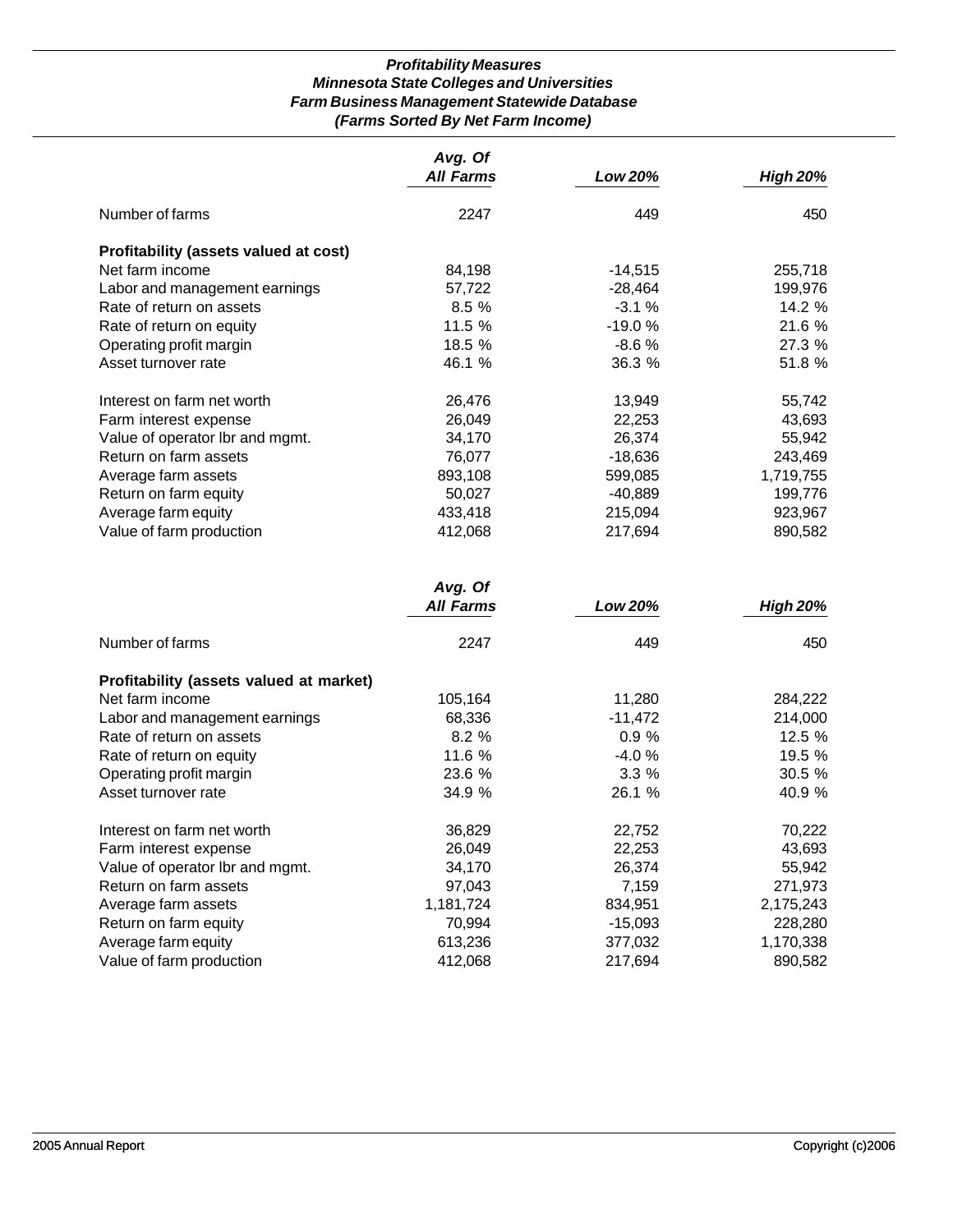## *Liquidity Measures Minnesota State Colleges and Universities Farm Business Management Statewide Database (Farms Sorted By Net Farm Income)*

|                                 | Avg. Of          |                |                 |
|---------------------------------|------------------|----------------|-----------------|
|                                 | <b>All Farms</b> | <b>Low 20%</b> | <b>High 20%</b> |
| Number of farms                 | 2247             | 449            | 450             |
| Liquidity (cash)                |                  |                |                 |
| Net cash farm income            | 81,964           | 18,087         | 205,328         |
| Net nonfarm income              | 23,678           | 34,553         | 14,148          |
| Family living and taxes         | 49,875           | 41,633         | 71,762          |
| Principal due on long term debt | 15,307           | 11,014         | 29,493          |
| Cash available for interm. debt | 40,460           | -7             | 118,220         |
| Average intermediate debt       | 125,342          | 105,505        | 213,048         |
| Years to turnover interm, debt  | 3.1              | $***$          | 1.8             |
| Expense as a % of income        | 83 %             | 93 %           | 80 %            |
| Interest as a % of income       | 5 %              | 8 %            | 4%              |
| Working capital to gross income | 19 %             | $0\%$          | 27 %            |
| <b>Liquidity (accrual)</b>      |                  |                |                 |
| Total accrual farm income       | 492,477          | 248,011        | 1,116,944       |
| Total accrual operating expense | 382,674          | 241,204        | 815,891         |
| Net accrual operating income    | 109,802          | 6,807          | 301,053         |
| Net nonfarm income              | 23,678           | 34,553         | 14,148          |
| Family living and taxes         | 49,875           | 41,633         | 71,762          |
| Principal due on long term debt | 15,307           | 11,014         | 29,493          |
| Available for intermediate debt | 68,298           | $-11,287$      | 213,946         |
| Average intermediate debt       | 125,342          | 105,505        | 213,048         |
| Years to turnover interm. debt  | 1.8              | $***$          | 1.0             |
| Expense as a % of income        | 78 %             | 97 %           | 73 %            |
| Interest as a % of income       | 5 %              | 9%             | 4%              |
| Working capital to gross income | 18 %             | $0\%$          | 25 %            |

\*\* Income insufficient to meet debt servicing requirements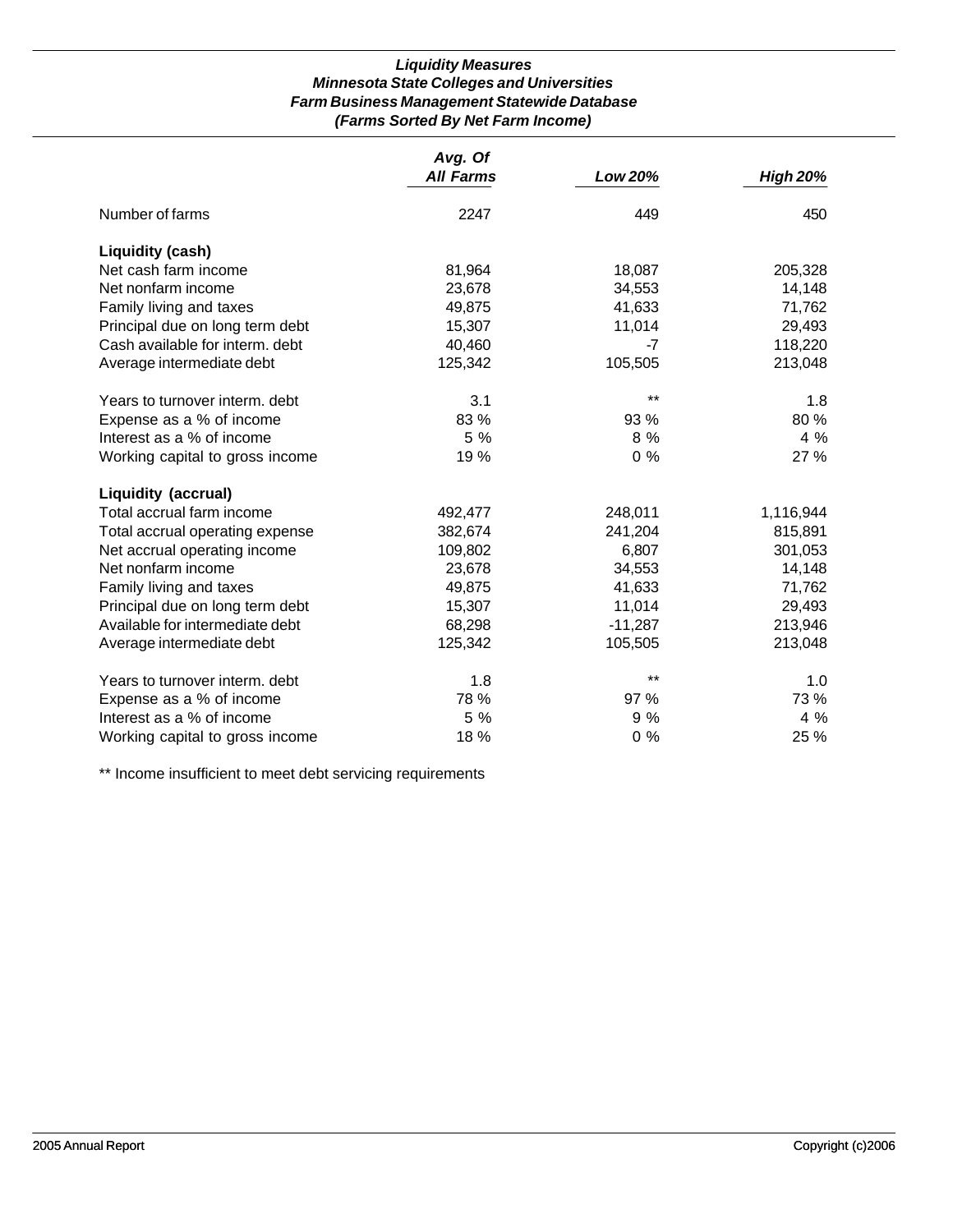# *Balance Sheet at Cost Values Minnesota State Colleges and Universities Farm Business Management Statewide Database (Farms Sorted By Net Farm Income)*

|                                    | Avg. Of   | <b>All Farms</b> | Low 20%   |           | <b>High 20%</b> |           |
|------------------------------------|-----------|------------------|-----------|-----------|-----------------|-----------|
| Number of farms                    |           | 2247             |           | 449       |                 | 450       |
|                                    | Beginning | Ending           | Beginning | Ending    | Beginning       | Ending    |
| Assets                             |           |                  |           |           |                 |           |
| <b>Current Farm Assets</b>         |           |                  |           |           |                 |           |
| Cash and checking balance          | 11,420    | 11,956           | 11,072    | 8,492     | 19,309          | 24,483    |
| Prepaid expenses & supplies        | 22,592    | 27,381           | 12,428    | 12,048    | 54,380          | 70,927    |
| Growing crops                      | 560       | 705              | 251       | 481       | 481             | 654       |
| Accounts receivable                | 26,062    | 21,277           | 20,809    | 8,613     | 53,553          | 57,980    |
| Hedging accounts                   | 1,244     | 1,118            | 554       | 671       | 3,650           | 3,366     |
| Crops held for sale or feed        | 108,479   | 131,306          | 68,028    | 68,455    | 217,380         | 274,489   |
| Crops under government loan        | 23,206    | 26,129           | 18,962    | 24,766    | 36,919          | 41,451    |
| Market livestock held for sale     | 37,997    | 41,450           | 18,451    | 19,434    | 97,238          | 108,594   |
| Other current assets               | 2,137     | 2,594            | 1,181     | 826       | 5,784           | 7,295     |
| Total current farm assets          | 233,696   | 263,916          | 151,736   | 143,786   | 488,694         | 589,238   |
| Intermediate Farm Assets           |           |                  |           |           |                 |           |
| <b>Breeding livestock</b>          | 60,618    | 67,019           | 27,752    | 30,530    | 118,970         | 133,534   |
| Machinery and equipment            | 178,143   | 194,703          | 140,483   | 149,406   | 300,741         | 343,225   |
| <b>Titled vehicles</b>             | 8,037     | 9,044            | 9,033     | 9,244     | 11,569          | 14,132    |
|                                    |           |                  |           |           |                 |           |
| Other intermediate assets          | 27,344    | 29,329           | 31,839    | 32,109    | 50,426          | 56,493    |
| Total intermediate farm assets     | 274,143   | 300,094          | 209,108   | 221,288   | 481,706         | 547,384   |
| Long Term Farm Assets              |           |                  |           |           |                 |           |
| <b>Farmland</b>                    | 223,883   | 240,509          | 174,276   | 181,370   | 355,313         | 388,933   |
| Buildings and improvements         | 108,933   | 121,312          | 56,086    | 65,331    | 245,642         | 271,482   |
| Other long-term assets             | 22,880    | 25,280           | 10,617    | 11,849    | 54,060          | 59,307    |
| Total long-term farm assets        | 355,696   | 387,101          | 240,979   | 258,550   | 655,015         | 719,722   |
| <b>Total Farm Assets</b>           | 863,535   | 951,111          | 601,824   | 623,624   | 1,625,415       | 1,856,345 |
| <b>Total Nonfarm Assets</b>        | 119,627   | 132,183          | 109,426   | 118,063   | 143,564         | 159,546   |
| <b>Total Assets</b>                | 983,163   | 1,083,294        | 711,249   | 741,688   | 1,768,978       | 2,015,891 |
| Liabilities                        |           |                  |           |           |                 |           |
| <b>Current Farm Liabilities</b>    |           |                  |           |           |                 |           |
| Accrued interest                   | 5,464     | 6,526            | 5,538     | 7,266     | 8,491           | 9,563     |
| Accounts payable                   | 10,330    | 10,372           | 9,033     | 10,535    | 18,492          | 16,144    |
| Current notes                      | 87,462    | 95,675           | 71,999    | 78,404    | 168,058         | 178,308   |
| Government crop loans              | 21,155    | 22,545           | 17,253    | 21,369    | 33,092          | 34,561    |
| Principal due on term debt         | 36,215    | 38,151           | 26,840    | 26,931    | 67,920          | 72,052    |
| Total current farm liabilities     | 160,626   | 173,269          | 130,664   | 144,505   | 296,053         | 310,626   |
| Total intermediate farm liabs      | 99,538    | 103,066          | 83,662    | 90,354    | 166,722         | 172,774   |
| Total long term farm liabilities   | 198,020   | 213,290          | 163,862   | 182,211   | 333,078         | 354,572   |
| Total farm liabilities             | 458,184   | 489,625          | 378,188   | 417,071   | 795,853         | 837,972   |
| Total nonfarm liabilities          | 27,134    | 29,872           | 31,788    | 33,584    | 30,152          | 33,844    |
|                                    |           |                  |           |           |                 |           |
| <b>Total liabilities</b>           | 485,318   | 519,497          | 409,976   | 450,654   | 826,004         | 871,815   |
| Net worth (farm and nonfarm)       | 497,845   | 563,796          | 301,273   | 291,033   | 942,974         | 1,144,075 |
| Net worth change                   |           | 65,952           |           | $-10,240$ |                 | 201,101   |
| <b>Ratio Analysis</b>              |           |                  |           |           |                 |           |
| Current farm liabilities / assets  | 69 %      | 66 %             | 86 %      | 100 %     | 61 %            | 53 %      |
| Curr. & interm farm liab. / assets | 51 %      | 49 %             | 59 %      | 64 %      | 48 %            | 43 %      |
| Long term farm liab. / assets      | 56 %      | 55 %             | 68 %      | 70 %      | 51 %            | 49 %      |
| Total debt to asset ratio          | 49 %      | 48 %             | 58 %      | 61 %      | 47 %            | 43 %      |

2005 Annual Report Copyright (c)2006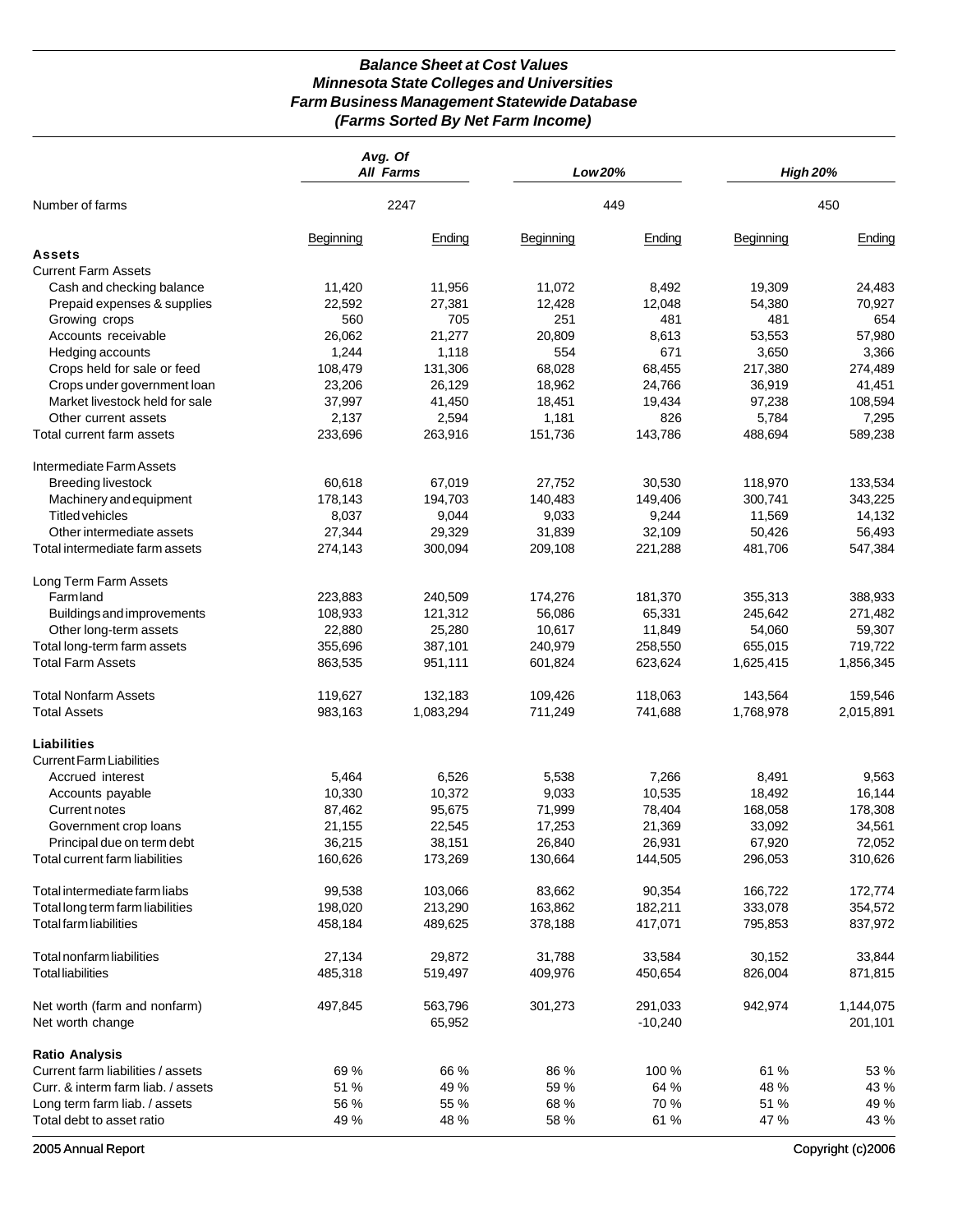# *Balance Sheet at Market Values Minnesota State Colleges and Universities Farm Business Management Statewide Database (Farms Sorted By Net Farm Income)*

| 2247<br>449<br>Number of farms<br>450<br>Beginning<br>Ending<br>Beginning<br>Ending<br>Beginning<br>Ending<br>Assets<br><b>Current Farm Assets</b><br>Cash and checking balance<br>11,420<br>11,956<br>11,072<br>19,309<br>8,492<br>24,483<br>22,592<br>27,381<br>Prepaid expenses & supplies<br>12,428<br>12,048<br>54,380<br>70,927<br>560<br>705<br>251<br>654<br>Growing crops<br>481<br>481<br>26,062<br>21,277<br>57,980<br>Accounts receivable<br>20,809<br>8,613<br>53.553<br>1,244<br>1,118<br>554<br>671<br>3,650<br>3,366<br>Hedging accounts<br>108,479<br>131,306<br>217,380<br>Crops held for sale or feed<br>68.028<br>68,455<br>274,489<br>26,129<br>18,962<br>24,766<br>Crops under government loan<br>23,206<br>36,919<br>41,451<br>37,997<br>41,450<br>108,594<br>Market livestock held for sale<br>18,451<br>19,434<br>97,238<br>2,594<br>1,181<br>826<br>5,784<br>7,295<br>Other current assets<br>2,137<br>Total current farm assets<br>233,696<br>263,916<br>151,736<br>143,786<br>488,694<br>589,238<br>Intermediate Farm Assets<br><b>Breeding livestock</b><br>66,648<br>74,499<br>29,374<br>32,663<br>127,174<br>145,282<br>473,385<br>Machinery and equipment<br>248,959<br>270,159<br>194.641<br>208.138<br>422,328<br>11,392<br>16,987<br><b>Titled vehicles</b><br>10,239<br>10,440<br>10,937<br>19.757<br>36,878<br>40.348<br>45.012<br>46,375<br>65,293<br>Other intermediate assets<br>74,771<br>Total intermediate farm assets<br>396,398<br>279,468<br>298,113<br>631,782<br>713,195<br>362,723<br>Long Term Farm Assets<br><b>Farmland</b><br>371,087<br>408,337<br>302,931<br>327,567<br>558.734<br>627,872<br>143,252<br>158,920<br>78,699<br>90,321<br>313,044<br>Buildings and improvements<br>346.002<br>28,657<br>13,109<br>57,503<br>66.673<br>Other long-term assets<br>24,891<br>11.448<br>595,914<br>393,077<br>430,998<br>929,280<br>1,040,547<br>Total long-term farm assets<br>539,230<br><b>Total Farm Assets</b><br>1,135,650<br>1,256,228<br>824,282<br>872,897<br>2,049,756<br>2,342,980<br>139,798<br>156,187<br>146,228<br>188,695<br><b>Total Nonfarm Assets</b><br>134,415<br>167,235<br><b>Total Assets</b><br>1,412,415<br>958,697<br>1,019,125<br>2,216,991<br>1,275,448<br>2,531,676<br>Liabilities<br><b>Current Farm Liabilities</b><br>6,526<br>5,464<br>5,538<br>7,266<br>9,563<br>Accrued interest<br>8,491<br>10,330<br>10,372<br>9,033<br>10,535<br>18,492<br>16,144<br>Accounts payable<br>95,675<br>87,462<br>71,999<br>78,404<br>168,058<br>178,308<br>Current notes<br>22,545<br>17,253<br>21,369<br>33,092<br>34,561<br>Government crop loans<br>21,155<br>38,151<br>26,840<br>67,920<br>Principal due on term debt<br>36,215<br>26,931<br>72,052<br>Total current farm liabilities<br>160,626<br>173,269<br>130,664<br>144,505<br>296,053<br>310,626<br>Total intermediate farm liabs<br>172,774<br>99,538<br>103,066<br>83,662<br>90,354<br>166.722<br>213,290<br>163,862<br>333,078<br>354,572<br>Total long term farm liabilities<br>198,020<br>182,211<br>795,853<br><b>Total farm liabilities</b><br>458,184<br>489,625<br>378,188<br>417,071<br>837,972<br>29,872<br>33,844<br>27,134<br>31,788<br>33,584<br>30,152<br>Total nonfarm liabilities<br>Total liabs excluding deferreds<br>485,318<br>409,976<br>450,654<br>826,004<br>871,815<br>519,497<br><b>Total deferred liabilities</b><br>107,227<br>120,164<br>78,653<br>80,581<br>197,814<br>232,793<br><b>Total liabilities</b><br>592,545<br>639,662<br>488,629<br>1,104,608<br>531,235<br>1,023,818<br>497,845<br>563,796<br>301,273<br>291,033<br>942,974<br>1,144,075<br>Retained earnings<br>185,058<br>208,957<br>168,794<br>196,857<br>250,199<br>282,992<br>Market valuation equity<br>Net worth (farm and nonfarm)<br>682,903<br>772,753<br>470,067<br>487,890<br>1,193,173<br>1,427,068<br>790,130<br>892,917<br>548,721<br>568,471<br>1,390,987<br>1,659,860<br>Net worth excluding deferreds<br>89,850<br>17,823<br>233,894<br>Net worth change<br><b>Ratio Analysis</b><br>69 %<br>66 %<br>86 %<br>100 %<br>61 %<br>53 %<br>Current farm liabilities / assets<br>53 %<br>37 %<br>Curr. & interm farm liab. / assets<br>44 %<br>42 %<br>50 %<br>41 %<br>37 %<br>36 %<br>42 %<br>42 %<br>36 %<br>34 %<br>Long term farm liab. / assets<br>44 %<br>46 %<br>45 %<br>51 %<br>52 %<br>46 %<br>Total debt to asset ratio<br>34 %<br>38 %<br>37 %<br>43 %<br>44 %<br>37 %<br>Debt to assets excl deferreds | Avg. Of | <b>All Farms</b> | Low 20% | <b>High 20%</b> |  |
|---------------------------------------------------------------------------------------------------------------------------------------------------------------------------------------------------------------------------------------------------------------------------------------------------------------------------------------------------------------------------------------------------------------------------------------------------------------------------------------------------------------------------------------------------------------------------------------------------------------------------------------------------------------------------------------------------------------------------------------------------------------------------------------------------------------------------------------------------------------------------------------------------------------------------------------------------------------------------------------------------------------------------------------------------------------------------------------------------------------------------------------------------------------------------------------------------------------------------------------------------------------------------------------------------------------------------------------------------------------------------------------------------------------------------------------------------------------------------------------------------------------------------------------------------------------------------------------------------------------------------------------------------------------------------------------------------------------------------------------------------------------------------------------------------------------------------------------------------------------------------------------------------------------------------------------------------------------------------------------------------------------------------------------------------------------------------------------------------------------------------------------------------------------------------------------------------------------------------------------------------------------------------------------------------------------------------------------------------------------------------------------------------------------------------------------------------------------------------------------------------------------------------------------------------------------------------------------------------------------------------------------------------------------------------------------------------------------------------------------------------------------------------------------------------------------------------------------------------------------------------------------------------------------------------------------------------------------------------------------------------------------------------------------------------------------------------------------------------------------------------------------------------------------------------------------------------------------------------------------------------------------------------------------------------------------------------------------------------------------------------------------------------------------------------------------------------------------------------------------------------------------------------------------------------------------------------------------------------------------------------------------------------------------------------------------------------------------------------------------------------------------------------------------------------------------------------------------------------------------------------------------------------------------------------------------------------------------------------------------------------------------------------------------------------------------------------------------------------------------------------------------------------------------------------------------------------------------------------------------------------------------------------------------------------------------------------------------------------------------------------------------------------------------------------------------------------------|---------|------------------|---------|-----------------|--|
|                                                                                                                                                                                                                                                                                                                                                                                                                                                                                                                                                                                                                                                                                                                                                                                                                                                                                                                                                                                                                                                                                                                                                                                                                                                                                                                                                                                                                                                                                                                                                                                                                                                                                                                                                                                                                                                                                                                                                                                                                                                                                                                                                                                                                                                                                                                                                                                                                                                                                                                                                                                                                                                                                                                                                                                                                                                                                                                                                                                                                                                                                                                                                                                                                                                                                                                                                                                                                                                                                                                                                                                                                                                                                                                                                                                                                                                                                                                                                                                                                                                                                                                                                                                                                                                                                                                                                                                                                                                         |         |                  |         |                 |  |
|                                                                                                                                                                                                                                                                                                                                                                                                                                                                                                                                                                                                                                                                                                                                                                                                                                                                                                                                                                                                                                                                                                                                                                                                                                                                                                                                                                                                                                                                                                                                                                                                                                                                                                                                                                                                                                                                                                                                                                                                                                                                                                                                                                                                                                                                                                                                                                                                                                                                                                                                                                                                                                                                                                                                                                                                                                                                                                                                                                                                                                                                                                                                                                                                                                                                                                                                                                                                                                                                                                                                                                                                                                                                                                                                                                                                                                                                                                                                                                                                                                                                                                                                                                                                                                                                                                                                                                                                                                                         |         |                  |         |                 |  |
|                                                                                                                                                                                                                                                                                                                                                                                                                                                                                                                                                                                                                                                                                                                                                                                                                                                                                                                                                                                                                                                                                                                                                                                                                                                                                                                                                                                                                                                                                                                                                                                                                                                                                                                                                                                                                                                                                                                                                                                                                                                                                                                                                                                                                                                                                                                                                                                                                                                                                                                                                                                                                                                                                                                                                                                                                                                                                                                                                                                                                                                                                                                                                                                                                                                                                                                                                                                                                                                                                                                                                                                                                                                                                                                                                                                                                                                                                                                                                                                                                                                                                                                                                                                                                                                                                                                                                                                                                                                         |         |                  |         |                 |  |
|                                                                                                                                                                                                                                                                                                                                                                                                                                                                                                                                                                                                                                                                                                                                                                                                                                                                                                                                                                                                                                                                                                                                                                                                                                                                                                                                                                                                                                                                                                                                                                                                                                                                                                                                                                                                                                                                                                                                                                                                                                                                                                                                                                                                                                                                                                                                                                                                                                                                                                                                                                                                                                                                                                                                                                                                                                                                                                                                                                                                                                                                                                                                                                                                                                                                                                                                                                                                                                                                                                                                                                                                                                                                                                                                                                                                                                                                                                                                                                                                                                                                                                                                                                                                                                                                                                                                                                                                                                                         |         |                  |         |                 |  |
|                                                                                                                                                                                                                                                                                                                                                                                                                                                                                                                                                                                                                                                                                                                                                                                                                                                                                                                                                                                                                                                                                                                                                                                                                                                                                                                                                                                                                                                                                                                                                                                                                                                                                                                                                                                                                                                                                                                                                                                                                                                                                                                                                                                                                                                                                                                                                                                                                                                                                                                                                                                                                                                                                                                                                                                                                                                                                                                                                                                                                                                                                                                                                                                                                                                                                                                                                                                                                                                                                                                                                                                                                                                                                                                                                                                                                                                                                                                                                                                                                                                                                                                                                                                                                                                                                                                                                                                                                                                         |         |                  |         |                 |  |
|                                                                                                                                                                                                                                                                                                                                                                                                                                                                                                                                                                                                                                                                                                                                                                                                                                                                                                                                                                                                                                                                                                                                                                                                                                                                                                                                                                                                                                                                                                                                                                                                                                                                                                                                                                                                                                                                                                                                                                                                                                                                                                                                                                                                                                                                                                                                                                                                                                                                                                                                                                                                                                                                                                                                                                                                                                                                                                                                                                                                                                                                                                                                                                                                                                                                                                                                                                                                                                                                                                                                                                                                                                                                                                                                                                                                                                                                                                                                                                                                                                                                                                                                                                                                                                                                                                                                                                                                                                                         |         |                  |         |                 |  |
|                                                                                                                                                                                                                                                                                                                                                                                                                                                                                                                                                                                                                                                                                                                                                                                                                                                                                                                                                                                                                                                                                                                                                                                                                                                                                                                                                                                                                                                                                                                                                                                                                                                                                                                                                                                                                                                                                                                                                                                                                                                                                                                                                                                                                                                                                                                                                                                                                                                                                                                                                                                                                                                                                                                                                                                                                                                                                                                                                                                                                                                                                                                                                                                                                                                                                                                                                                                                                                                                                                                                                                                                                                                                                                                                                                                                                                                                                                                                                                                                                                                                                                                                                                                                                                                                                                                                                                                                                                                         |         |                  |         |                 |  |
|                                                                                                                                                                                                                                                                                                                                                                                                                                                                                                                                                                                                                                                                                                                                                                                                                                                                                                                                                                                                                                                                                                                                                                                                                                                                                                                                                                                                                                                                                                                                                                                                                                                                                                                                                                                                                                                                                                                                                                                                                                                                                                                                                                                                                                                                                                                                                                                                                                                                                                                                                                                                                                                                                                                                                                                                                                                                                                                                                                                                                                                                                                                                                                                                                                                                                                                                                                                                                                                                                                                                                                                                                                                                                                                                                                                                                                                                                                                                                                                                                                                                                                                                                                                                                                                                                                                                                                                                                                                         |         |                  |         |                 |  |
|                                                                                                                                                                                                                                                                                                                                                                                                                                                                                                                                                                                                                                                                                                                                                                                                                                                                                                                                                                                                                                                                                                                                                                                                                                                                                                                                                                                                                                                                                                                                                                                                                                                                                                                                                                                                                                                                                                                                                                                                                                                                                                                                                                                                                                                                                                                                                                                                                                                                                                                                                                                                                                                                                                                                                                                                                                                                                                                                                                                                                                                                                                                                                                                                                                                                                                                                                                                                                                                                                                                                                                                                                                                                                                                                                                                                                                                                                                                                                                                                                                                                                                                                                                                                                                                                                                                                                                                                                                                         |         |                  |         |                 |  |
|                                                                                                                                                                                                                                                                                                                                                                                                                                                                                                                                                                                                                                                                                                                                                                                                                                                                                                                                                                                                                                                                                                                                                                                                                                                                                                                                                                                                                                                                                                                                                                                                                                                                                                                                                                                                                                                                                                                                                                                                                                                                                                                                                                                                                                                                                                                                                                                                                                                                                                                                                                                                                                                                                                                                                                                                                                                                                                                                                                                                                                                                                                                                                                                                                                                                                                                                                                                                                                                                                                                                                                                                                                                                                                                                                                                                                                                                                                                                                                                                                                                                                                                                                                                                                                                                                                                                                                                                                                                         |         |                  |         |                 |  |
|                                                                                                                                                                                                                                                                                                                                                                                                                                                                                                                                                                                                                                                                                                                                                                                                                                                                                                                                                                                                                                                                                                                                                                                                                                                                                                                                                                                                                                                                                                                                                                                                                                                                                                                                                                                                                                                                                                                                                                                                                                                                                                                                                                                                                                                                                                                                                                                                                                                                                                                                                                                                                                                                                                                                                                                                                                                                                                                                                                                                                                                                                                                                                                                                                                                                                                                                                                                                                                                                                                                                                                                                                                                                                                                                                                                                                                                                                                                                                                                                                                                                                                                                                                                                                                                                                                                                                                                                                                                         |         |                  |         |                 |  |
|                                                                                                                                                                                                                                                                                                                                                                                                                                                                                                                                                                                                                                                                                                                                                                                                                                                                                                                                                                                                                                                                                                                                                                                                                                                                                                                                                                                                                                                                                                                                                                                                                                                                                                                                                                                                                                                                                                                                                                                                                                                                                                                                                                                                                                                                                                                                                                                                                                                                                                                                                                                                                                                                                                                                                                                                                                                                                                                                                                                                                                                                                                                                                                                                                                                                                                                                                                                                                                                                                                                                                                                                                                                                                                                                                                                                                                                                                                                                                                                                                                                                                                                                                                                                                                                                                                                                                                                                                                                         |         |                  |         |                 |  |
|                                                                                                                                                                                                                                                                                                                                                                                                                                                                                                                                                                                                                                                                                                                                                                                                                                                                                                                                                                                                                                                                                                                                                                                                                                                                                                                                                                                                                                                                                                                                                                                                                                                                                                                                                                                                                                                                                                                                                                                                                                                                                                                                                                                                                                                                                                                                                                                                                                                                                                                                                                                                                                                                                                                                                                                                                                                                                                                                                                                                                                                                                                                                                                                                                                                                                                                                                                                                                                                                                                                                                                                                                                                                                                                                                                                                                                                                                                                                                                                                                                                                                                                                                                                                                                                                                                                                                                                                                                                         |         |                  |         |                 |  |
|                                                                                                                                                                                                                                                                                                                                                                                                                                                                                                                                                                                                                                                                                                                                                                                                                                                                                                                                                                                                                                                                                                                                                                                                                                                                                                                                                                                                                                                                                                                                                                                                                                                                                                                                                                                                                                                                                                                                                                                                                                                                                                                                                                                                                                                                                                                                                                                                                                                                                                                                                                                                                                                                                                                                                                                                                                                                                                                                                                                                                                                                                                                                                                                                                                                                                                                                                                                                                                                                                                                                                                                                                                                                                                                                                                                                                                                                                                                                                                                                                                                                                                                                                                                                                                                                                                                                                                                                                                                         |         |                  |         |                 |  |
|                                                                                                                                                                                                                                                                                                                                                                                                                                                                                                                                                                                                                                                                                                                                                                                                                                                                                                                                                                                                                                                                                                                                                                                                                                                                                                                                                                                                                                                                                                                                                                                                                                                                                                                                                                                                                                                                                                                                                                                                                                                                                                                                                                                                                                                                                                                                                                                                                                                                                                                                                                                                                                                                                                                                                                                                                                                                                                                                                                                                                                                                                                                                                                                                                                                                                                                                                                                                                                                                                                                                                                                                                                                                                                                                                                                                                                                                                                                                                                                                                                                                                                                                                                                                                                                                                                                                                                                                                                                         |         |                  |         |                 |  |
|                                                                                                                                                                                                                                                                                                                                                                                                                                                                                                                                                                                                                                                                                                                                                                                                                                                                                                                                                                                                                                                                                                                                                                                                                                                                                                                                                                                                                                                                                                                                                                                                                                                                                                                                                                                                                                                                                                                                                                                                                                                                                                                                                                                                                                                                                                                                                                                                                                                                                                                                                                                                                                                                                                                                                                                                                                                                                                                                                                                                                                                                                                                                                                                                                                                                                                                                                                                                                                                                                                                                                                                                                                                                                                                                                                                                                                                                                                                                                                                                                                                                                                                                                                                                                                                                                                                                                                                                                                                         |         |                  |         |                 |  |
|                                                                                                                                                                                                                                                                                                                                                                                                                                                                                                                                                                                                                                                                                                                                                                                                                                                                                                                                                                                                                                                                                                                                                                                                                                                                                                                                                                                                                                                                                                                                                                                                                                                                                                                                                                                                                                                                                                                                                                                                                                                                                                                                                                                                                                                                                                                                                                                                                                                                                                                                                                                                                                                                                                                                                                                                                                                                                                                                                                                                                                                                                                                                                                                                                                                                                                                                                                                                                                                                                                                                                                                                                                                                                                                                                                                                                                                                                                                                                                                                                                                                                                                                                                                                                                                                                                                                                                                                                                                         |         |                  |         |                 |  |
|                                                                                                                                                                                                                                                                                                                                                                                                                                                                                                                                                                                                                                                                                                                                                                                                                                                                                                                                                                                                                                                                                                                                                                                                                                                                                                                                                                                                                                                                                                                                                                                                                                                                                                                                                                                                                                                                                                                                                                                                                                                                                                                                                                                                                                                                                                                                                                                                                                                                                                                                                                                                                                                                                                                                                                                                                                                                                                                                                                                                                                                                                                                                                                                                                                                                                                                                                                                                                                                                                                                                                                                                                                                                                                                                                                                                                                                                                                                                                                                                                                                                                                                                                                                                                                                                                                                                                                                                                                                         |         |                  |         |                 |  |
|                                                                                                                                                                                                                                                                                                                                                                                                                                                                                                                                                                                                                                                                                                                                                                                                                                                                                                                                                                                                                                                                                                                                                                                                                                                                                                                                                                                                                                                                                                                                                                                                                                                                                                                                                                                                                                                                                                                                                                                                                                                                                                                                                                                                                                                                                                                                                                                                                                                                                                                                                                                                                                                                                                                                                                                                                                                                                                                                                                                                                                                                                                                                                                                                                                                                                                                                                                                                                                                                                                                                                                                                                                                                                                                                                                                                                                                                                                                                                                                                                                                                                                                                                                                                                                                                                                                                                                                                                                                         |         |                  |         |                 |  |
|                                                                                                                                                                                                                                                                                                                                                                                                                                                                                                                                                                                                                                                                                                                                                                                                                                                                                                                                                                                                                                                                                                                                                                                                                                                                                                                                                                                                                                                                                                                                                                                                                                                                                                                                                                                                                                                                                                                                                                                                                                                                                                                                                                                                                                                                                                                                                                                                                                                                                                                                                                                                                                                                                                                                                                                                                                                                                                                                                                                                                                                                                                                                                                                                                                                                                                                                                                                                                                                                                                                                                                                                                                                                                                                                                                                                                                                                                                                                                                                                                                                                                                                                                                                                                                                                                                                                                                                                                                                         |         |                  |         |                 |  |
|                                                                                                                                                                                                                                                                                                                                                                                                                                                                                                                                                                                                                                                                                                                                                                                                                                                                                                                                                                                                                                                                                                                                                                                                                                                                                                                                                                                                                                                                                                                                                                                                                                                                                                                                                                                                                                                                                                                                                                                                                                                                                                                                                                                                                                                                                                                                                                                                                                                                                                                                                                                                                                                                                                                                                                                                                                                                                                                                                                                                                                                                                                                                                                                                                                                                                                                                                                                                                                                                                                                                                                                                                                                                                                                                                                                                                                                                                                                                                                                                                                                                                                                                                                                                                                                                                                                                                                                                                                                         |         |                  |         |                 |  |
|                                                                                                                                                                                                                                                                                                                                                                                                                                                                                                                                                                                                                                                                                                                                                                                                                                                                                                                                                                                                                                                                                                                                                                                                                                                                                                                                                                                                                                                                                                                                                                                                                                                                                                                                                                                                                                                                                                                                                                                                                                                                                                                                                                                                                                                                                                                                                                                                                                                                                                                                                                                                                                                                                                                                                                                                                                                                                                                                                                                                                                                                                                                                                                                                                                                                                                                                                                                                                                                                                                                                                                                                                                                                                                                                                                                                                                                                                                                                                                                                                                                                                                                                                                                                                                                                                                                                                                                                                                                         |         |                  |         |                 |  |
|                                                                                                                                                                                                                                                                                                                                                                                                                                                                                                                                                                                                                                                                                                                                                                                                                                                                                                                                                                                                                                                                                                                                                                                                                                                                                                                                                                                                                                                                                                                                                                                                                                                                                                                                                                                                                                                                                                                                                                                                                                                                                                                                                                                                                                                                                                                                                                                                                                                                                                                                                                                                                                                                                                                                                                                                                                                                                                                                                                                                                                                                                                                                                                                                                                                                                                                                                                                                                                                                                                                                                                                                                                                                                                                                                                                                                                                                                                                                                                                                                                                                                                                                                                                                                                                                                                                                                                                                                                                         |         |                  |         |                 |  |
|                                                                                                                                                                                                                                                                                                                                                                                                                                                                                                                                                                                                                                                                                                                                                                                                                                                                                                                                                                                                                                                                                                                                                                                                                                                                                                                                                                                                                                                                                                                                                                                                                                                                                                                                                                                                                                                                                                                                                                                                                                                                                                                                                                                                                                                                                                                                                                                                                                                                                                                                                                                                                                                                                                                                                                                                                                                                                                                                                                                                                                                                                                                                                                                                                                                                                                                                                                                                                                                                                                                                                                                                                                                                                                                                                                                                                                                                                                                                                                                                                                                                                                                                                                                                                                                                                                                                                                                                                                                         |         |                  |         |                 |  |
|                                                                                                                                                                                                                                                                                                                                                                                                                                                                                                                                                                                                                                                                                                                                                                                                                                                                                                                                                                                                                                                                                                                                                                                                                                                                                                                                                                                                                                                                                                                                                                                                                                                                                                                                                                                                                                                                                                                                                                                                                                                                                                                                                                                                                                                                                                                                                                                                                                                                                                                                                                                                                                                                                                                                                                                                                                                                                                                                                                                                                                                                                                                                                                                                                                                                                                                                                                                                                                                                                                                                                                                                                                                                                                                                                                                                                                                                                                                                                                                                                                                                                                                                                                                                                                                                                                                                                                                                                                                         |         |                  |         |                 |  |
|                                                                                                                                                                                                                                                                                                                                                                                                                                                                                                                                                                                                                                                                                                                                                                                                                                                                                                                                                                                                                                                                                                                                                                                                                                                                                                                                                                                                                                                                                                                                                                                                                                                                                                                                                                                                                                                                                                                                                                                                                                                                                                                                                                                                                                                                                                                                                                                                                                                                                                                                                                                                                                                                                                                                                                                                                                                                                                                                                                                                                                                                                                                                                                                                                                                                                                                                                                                                                                                                                                                                                                                                                                                                                                                                                                                                                                                                                                                                                                                                                                                                                                                                                                                                                                                                                                                                                                                                                                                         |         |                  |         |                 |  |
|                                                                                                                                                                                                                                                                                                                                                                                                                                                                                                                                                                                                                                                                                                                                                                                                                                                                                                                                                                                                                                                                                                                                                                                                                                                                                                                                                                                                                                                                                                                                                                                                                                                                                                                                                                                                                                                                                                                                                                                                                                                                                                                                                                                                                                                                                                                                                                                                                                                                                                                                                                                                                                                                                                                                                                                                                                                                                                                                                                                                                                                                                                                                                                                                                                                                                                                                                                                                                                                                                                                                                                                                                                                                                                                                                                                                                                                                                                                                                                                                                                                                                                                                                                                                                                                                                                                                                                                                                                                         |         |                  |         |                 |  |
|                                                                                                                                                                                                                                                                                                                                                                                                                                                                                                                                                                                                                                                                                                                                                                                                                                                                                                                                                                                                                                                                                                                                                                                                                                                                                                                                                                                                                                                                                                                                                                                                                                                                                                                                                                                                                                                                                                                                                                                                                                                                                                                                                                                                                                                                                                                                                                                                                                                                                                                                                                                                                                                                                                                                                                                                                                                                                                                                                                                                                                                                                                                                                                                                                                                                                                                                                                                                                                                                                                                                                                                                                                                                                                                                                                                                                                                                                                                                                                                                                                                                                                                                                                                                                                                                                                                                                                                                                                                         |         |                  |         |                 |  |
|                                                                                                                                                                                                                                                                                                                                                                                                                                                                                                                                                                                                                                                                                                                                                                                                                                                                                                                                                                                                                                                                                                                                                                                                                                                                                                                                                                                                                                                                                                                                                                                                                                                                                                                                                                                                                                                                                                                                                                                                                                                                                                                                                                                                                                                                                                                                                                                                                                                                                                                                                                                                                                                                                                                                                                                                                                                                                                                                                                                                                                                                                                                                                                                                                                                                                                                                                                                                                                                                                                                                                                                                                                                                                                                                                                                                                                                                                                                                                                                                                                                                                                                                                                                                                                                                                                                                                                                                                                                         |         |                  |         |                 |  |
|                                                                                                                                                                                                                                                                                                                                                                                                                                                                                                                                                                                                                                                                                                                                                                                                                                                                                                                                                                                                                                                                                                                                                                                                                                                                                                                                                                                                                                                                                                                                                                                                                                                                                                                                                                                                                                                                                                                                                                                                                                                                                                                                                                                                                                                                                                                                                                                                                                                                                                                                                                                                                                                                                                                                                                                                                                                                                                                                                                                                                                                                                                                                                                                                                                                                                                                                                                                                                                                                                                                                                                                                                                                                                                                                                                                                                                                                                                                                                                                                                                                                                                                                                                                                                                                                                                                                                                                                                                                         |         |                  |         |                 |  |
|                                                                                                                                                                                                                                                                                                                                                                                                                                                                                                                                                                                                                                                                                                                                                                                                                                                                                                                                                                                                                                                                                                                                                                                                                                                                                                                                                                                                                                                                                                                                                                                                                                                                                                                                                                                                                                                                                                                                                                                                                                                                                                                                                                                                                                                                                                                                                                                                                                                                                                                                                                                                                                                                                                                                                                                                                                                                                                                                                                                                                                                                                                                                                                                                                                                                                                                                                                                                                                                                                                                                                                                                                                                                                                                                                                                                                                                                                                                                                                                                                                                                                                                                                                                                                                                                                                                                                                                                                                                         |         |                  |         |                 |  |
|                                                                                                                                                                                                                                                                                                                                                                                                                                                                                                                                                                                                                                                                                                                                                                                                                                                                                                                                                                                                                                                                                                                                                                                                                                                                                                                                                                                                                                                                                                                                                                                                                                                                                                                                                                                                                                                                                                                                                                                                                                                                                                                                                                                                                                                                                                                                                                                                                                                                                                                                                                                                                                                                                                                                                                                                                                                                                                                                                                                                                                                                                                                                                                                                                                                                                                                                                                                                                                                                                                                                                                                                                                                                                                                                                                                                                                                                                                                                                                                                                                                                                                                                                                                                                                                                                                                                                                                                                                                         |         |                  |         |                 |  |
|                                                                                                                                                                                                                                                                                                                                                                                                                                                                                                                                                                                                                                                                                                                                                                                                                                                                                                                                                                                                                                                                                                                                                                                                                                                                                                                                                                                                                                                                                                                                                                                                                                                                                                                                                                                                                                                                                                                                                                                                                                                                                                                                                                                                                                                                                                                                                                                                                                                                                                                                                                                                                                                                                                                                                                                                                                                                                                                                                                                                                                                                                                                                                                                                                                                                                                                                                                                                                                                                                                                                                                                                                                                                                                                                                                                                                                                                                                                                                                                                                                                                                                                                                                                                                                                                                                                                                                                                                                                         |         |                  |         |                 |  |
|                                                                                                                                                                                                                                                                                                                                                                                                                                                                                                                                                                                                                                                                                                                                                                                                                                                                                                                                                                                                                                                                                                                                                                                                                                                                                                                                                                                                                                                                                                                                                                                                                                                                                                                                                                                                                                                                                                                                                                                                                                                                                                                                                                                                                                                                                                                                                                                                                                                                                                                                                                                                                                                                                                                                                                                                                                                                                                                                                                                                                                                                                                                                                                                                                                                                                                                                                                                                                                                                                                                                                                                                                                                                                                                                                                                                                                                                                                                                                                                                                                                                                                                                                                                                                                                                                                                                                                                                                                                         |         |                  |         |                 |  |
|                                                                                                                                                                                                                                                                                                                                                                                                                                                                                                                                                                                                                                                                                                                                                                                                                                                                                                                                                                                                                                                                                                                                                                                                                                                                                                                                                                                                                                                                                                                                                                                                                                                                                                                                                                                                                                                                                                                                                                                                                                                                                                                                                                                                                                                                                                                                                                                                                                                                                                                                                                                                                                                                                                                                                                                                                                                                                                                                                                                                                                                                                                                                                                                                                                                                                                                                                                                                                                                                                                                                                                                                                                                                                                                                                                                                                                                                                                                                                                                                                                                                                                                                                                                                                                                                                                                                                                                                                                                         |         |                  |         |                 |  |
|                                                                                                                                                                                                                                                                                                                                                                                                                                                                                                                                                                                                                                                                                                                                                                                                                                                                                                                                                                                                                                                                                                                                                                                                                                                                                                                                                                                                                                                                                                                                                                                                                                                                                                                                                                                                                                                                                                                                                                                                                                                                                                                                                                                                                                                                                                                                                                                                                                                                                                                                                                                                                                                                                                                                                                                                                                                                                                                                                                                                                                                                                                                                                                                                                                                                                                                                                                                                                                                                                                                                                                                                                                                                                                                                                                                                                                                                                                                                                                                                                                                                                                                                                                                                                                                                                                                                                                                                                                                         |         |                  |         |                 |  |
|                                                                                                                                                                                                                                                                                                                                                                                                                                                                                                                                                                                                                                                                                                                                                                                                                                                                                                                                                                                                                                                                                                                                                                                                                                                                                                                                                                                                                                                                                                                                                                                                                                                                                                                                                                                                                                                                                                                                                                                                                                                                                                                                                                                                                                                                                                                                                                                                                                                                                                                                                                                                                                                                                                                                                                                                                                                                                                                                                                                                                                                                                                                                                                                                                                                                                                                                                                                                                                                                                                                                                                                                                                                                                                                                                                                                                                                                                                                                                                                                                                                                                                                                                                                                                                                                                                                                                                                                                                                         |         |                  |         |                 |  |
|                                                                                                                                                                                                                                                                                                                                                                                                                                                                                                                                                                                                                                                                                                                                                                                                                                                                                                                                                                                                                                                                                                                                                                                                                                                                                                                                                                                                                                                                                                                                                                                                                                                                                                                                                                                                                                                                                                                                                                                                                                                                                                                                                                                                                                                                                                                                                                                                                                                                                                                                                                                                                                                                                                                                                                                                                                                                                                                                                                                                                                                                                                                                                                                                                                                                                                                                                                                                                                                                                                                                                                                                                                                                                                                                                                                                                                                                                                                                                                                                                                                                                                                                                                                                                                                                                                                                                                                                                                                         |         |                  |         |                 |  |
|                                                                                                                                                                                                                                                                                                                                                                                                                                                                                                                                                                                                                                                                                                                                                                                                                                                                                                                                                                                                                                                                                                                                                                                                                                                                                                                                                                                                                                                                                                                                                                                                                                                                                                                                                                                                                                                                                                                                                                                                                                                                                                                                                                                                                                                                                                                                                                                                                                                                                                                                                                                                                                                                                                                                                                                                                                                                                                                                                                                                                                                                                                                                                                                                                                                                                                                                                                                                                                                                                                                                                                                                                                                                                                                                                                                                                                                                                                                                                                                                                                                                                                                                                                                                                                                                                                                                                                                                                                                         |         |                  |         |                 |  |
|                                                                                                                                                                                                                                                                                                                                                                                                                                                                                                                                                                                                                                                                                                                                                                                                                                                                                                                                                                                                                                                                                                                                                                                                                                                                                                                                                                                                                                                                                                                                                                                                                                                                                                                                                                                                                                                                                                                                                                                                                                                                                                                                                                                                                                                                                                                                                                                                                                                                                                                                                                                                                                                                                                                                                                                                                                                                                                                                                                                                                                                                                                                                                                                                                                                                                                                                                                                                                                                                                                                                                                                                                                                                                                                                                                                                                                                                                                                                                                                                                                                                                                                                                                                                                                                                                                                                                                                                                                                         |         |                  |         |                 |  |
|                                                                                                                                                                                                                                                                                                                                                                                                                                                                                                                                                                                                                                                                                                                                                                                                                                                                                                                                                                                                                                                                                                                                                                                                                                                                                                                                                                                                                                                                                                                                                                                                                                                                                                                                                                                                                                                                                                                                                                                                                                                                                                                                                                                                                                                                                                                                                                                                                                                                                                                                                                                                                                                                                                                                                                                                                                                                                                                                                                                                                                                                                                                                                                                                                                                                                                                                                                                                                                                                                                                                                                                                                                                                                                                                                                                                                                                                                                                                                                                                                                                                                                                                                                                                                                                                                                                                                                                                                                                         |         |                  |         |                 |  |
|                                                                                                                                                                                                                                                                                                                                                                                                                                                                                                                                                                                                                                                                                                                                                                                                                                                                                                                                                                                                                                                                                                                                                                                                                                                                                                                                                                                                                                                                                                                                                                                                                                                                                                                                                                                                                                                                                                                                                                                                                                                                                                                                                                                                                                                                                                                                                                                                                                                                                                                                                                                                                                                                                                                                                                                                                                                                                                                                                                                                                                                                                                                                                                                                                                                                                                                                                                                                                                                                                                                                                                                                                                                                                                                                                                                                                                                                                                                                                                                                                                                                                                                                                                                                                                                                                                                                                                                                                                                         |         |                  |         |                 |  |
|                                                                                                                                                                                                                                                                                                                                                                                                                                                                                                                                                                                                                                                                                                                                                                                                                                                                                                                                                                                                                                                                                                                                                                                                                                                                                                                                                                                                                                                                                                                                                                                                                                                                                                                                                                                                                                                                                                                                                                                                                                                                                                                                                                                                                                                                                                                                                                                                                                                                                                                                                                                                                                                                                                                                                                                                                                                                                                                                                                                                                                                                                                                                                                                                                                                                                                                                                                                                                                                                                                                                                                                                                                                                                                                                                                                                                                                                                                                                                                                                                                                                                                                                                                                                                                                                                                                                                                                                                                                         |         |                  |         |                 |  |
|                                                                                                                                                                                                                                                                                                                                                                                                                                                                                                                                                                                                                                                                                                                                                                                                                                                                                                                                                                                                                                                                                                                                                                                                                                                                                                                                                                                                                                                                                                                                                                                                                                                                                                                                                                                                                                                                                                                                                                                                                                                                                                                                                                                                                                                                                                                                                                                                                                                                                                                                                                                                                                                                                                                                                                                                                                                                                                                                                                                                                                                                                                                                                                                                                                                                                                                                                                                                                                                                                                                                                                                                                                                                                                                                                                                                                                                                                                                                                                                                                                                                                                                                                                                                                                                                                                                                                                                                                                                         |         |                  |         |                 |  |
|                                                                                                                                                                                                                                                                                                                                                                                                                                                                                                                                                                                                                                                                                                                                                                                                                                                                                                                                                                                                                                                                                                                                                                                                                                                                                                                                                                                                                                                                                                                                                                                                                                                                                                                                                                                                                                                                                                                                                                                                                                                                                                                                                                                                                                                                                                                                                                                                                                                                                                                                                                                                                                                                                                                                                                                                                                                                                                                                                                                                                                                                                                                                                                                                                                                                                                                                                                                                                                                                                                                                                                                                                                                                                                                                                                                                                                                                                                                                                                                                                                                                                                                                                                                                                                                                                                                                                                                                                                                         |         |                  |         |                 |  |
|                                                                                                                                                                                                                                                                                                                                                                                                                                                                                                                                                                                                                                                                                                                                                                                                                                                                                                                                                                                                                                                                                                                                                                                                                                                                                                                                                                                                                                                                                                                                                                                                                                                                                                                                                                                                                                                                                                                                                                                                                                                                                                                                                                                                                                                                                                                                                                                                                                                                                                                                                                                                                                                                                                                                                                                                                                                                                                                                                                                                                                                                                                                                                                                                                                                                                                                                                                                                                                                                                                                                                                                                                                                                                                                                                                                                                                                                                                                                                                                                                                                                                                                                                                                                                                                                                                                                                                                                                                                         |         |                  |         |                 |  |
|                                                                                                                                                                                                                                                                                                                                                                                                                                                                                                                                                                                                                                                                                                                                                                                                                                                                                                                                                                                                                                                                                                                                                                                                                                                                                                                                                                                                                                                                                                                                                                                                                                                                                                                                                                                                                                                                                                                                                                                                                                                                                                                                                                                                                                                                                                                                                                                                                                                                                                                                                                                                                                                                                                                                                                                                                                                                                                                                                                                                                                                                                                                                                                                                                                                                                                                                                                                                                                                                                                                                                                                                                                                                                                                                                                                                                                                                                                                                                                                                                                                                                                                                                                                                                                                                                                                                                                                                                                                         |         |                  |         |                 |  |
|                                                                                                                                                                                                                                                                                                                                                                                                                                                                                                                                                                                                                                                                                                                                                                                                                                                                                                                                                                                                                                                                                                                                                                                                                                                                                                                                                                                                                                                                                                                                                                                                                                                                                                                                                                                                                                                                                                                                                                                                                                                                                                                                                                                                                                                                                                                                                                                                                                                                                                                                                                                                                                                                                                                                                                                                                                                                                                                                                                                                                                                                                                                                                                                                                                                                                                                                                                                                                                                                                                                                                                                                                                                                                                                                                                                                                                                                                                                                                                                                                                                                                                                                                                                                                                                                                                                                                                                                                                                         |         |                  |         |                 |  |
|                                                                                                                                                                                                                                                                                                                                                                                                                                                                                                                                                                                                                                                                                                                                                                                                                                                                                                                                                                                                                                                                                                                                                                                                                                                                                                                                                                                                                                                                                                                                                                                                                                                                                                                                                                                                                                                                                                                                                                                                                                                                                                                                                                                                                                                                                                                                                                                                                                                                                                                                                                                                                                                                                                                                                                                                                                                                                                                                                                                                                                                                                                                                                                                                                                                                                                                                                                                                                                                                                                                                                                                                                                                                                                                                                                                                                                                                                                                                                                                                                                                                                                                                                                                                                                                                                                                                                                                                                                                         |         |                  |         |                 |  |
|                                                                                                                                                                                                                                                                                                                                                                                                                                                                                                                                                                                                                                                                                                                                                                                                                                                                                                                                                                                                                                                                                                                                                                                                                                                                                                                                                                                                                                                                                                                                                                                                                                                                                                                                                                                                                                                                                                                                                                                                                                                                                                                                                                                                                                                                                                                                                                                                                                                                                                                                                                                                                                                                                                                                                                                                                                                                                                                                                                                                                                                                                                                                                                                                                                                                                                                                                                                                                                                                                                                                                                                                                                                                                                                                                                                                                                                                                                                                                                                                                                                                                                                                                                                                                                                                                                                                                                                                                                                         |         |                  |         |                 |  |
|                                                                                                                                                                                                                                                                                                                                                                                                                                                                                                                                                                                                                                                                                                                                                                                                                                                                                                                                                                                                                                                                                                                                                                                                                                                                                                                                                                                                                                                                                                                                                                                                                                                                                                                                                                                                                                                                                                                                                                                                                                                                                                                                                                                                                                                                                                                                                                                                                                                                                                                                                                                                                                                                                                                                                                                                                                                                                                                                                                                                                                                                                                                                                                                                                                                                                                                                                                                                                                                                                                                                                                                                                                                                                                                                                                                                                                                                                                                                                                                                                                                                                                                                                                                                                                                                                                                                                                                                                                                         |         |                  |         |                 |  |
|                                                                                                                                                                                                                                                                                                                                                                                                                                                                                                                                                                                                                                                                                                                                                                                                                                                                                                                                                                                                                                                                                                                                                                                                                                                                                                                                                                                                                                                                                                                                                                                                                                                                                                                                                                                                                                                                                                                                                                                                                                                                                                                                                                                                                                                                                                                                                                                                                                                                                                                                                                                                                                                                                                                                                                                                                                                                                                                                                                                                                                                                                                                                                                                                                                                                                                                                                                                                                                                                                                                                                                                                                                                                                                                                                                                                                                                                                                                                                                                                                                                                                                                                                                                                                                                                                                                                                                                                                                                         |         |                  |         |                 |  |
|                                                                                                                                                                                                                                                                                                                                                                                                                                                                                                                                                                                                                                                                                                                                                                                                                                                                                                                                                                                                                                                                                                                                                                                                                                                                                                                                                                                                                                                                                                                                                                                                                                                                                                                                                                                                                                                                                                                                                                                                                                                                                                                                                                                                                                                                                                                                                                                                                                                                                                                                                                                                                                                                                                                                                                                                                                                                                                                                                                                                                                                                                                                                                                                                                                                                                                                                                                                                                                                                                                                                                                                                                                                                                                                                                                                                                                                                                                                                                                                                                                                                                                                                                                                                                                                                                                                                                                                                                                                         |         |                  |         |                 |  |
|                                                                                                                                                                                                                                                                                                                                                                                                                                                                                                                                                                                                                                                                                                                                                                                                                                                                                                                                                                                                                                                                                                                                                                                                                                                                                                                                                                                                                                                                                                                                                                                                                                                                                                                                                                                                                                                                                                                                                                                                                                                                                                                                                                                                                                                                                                                                                                                                                                                                                                                                                                                                                                                                                                                                                                                                                                                                                                                                                                                                                                                                                                                                                                                                                                                                                                                                                                                                                                                                                                                                                                                                                                                                                                                                                                                                                                                                                                                                                                                                                                                                                                                                                                                                                                                                                                                                                                                                                                                         |         |                  |         |                 |  |
|                                                                                                                                                                                                                                                                                                                                                                                                                                                                                                                                                                                                                                                                                                                                                                                                                                                                                                                                                                                                                                                                                                                                                                                                                                                                                                                                                                                                                                                                                                                                                                                                                                                                                                                                                                                                                                                                                                                                                                                                                                                                                                                                                                                                                                                                                                                                                                                                                                                                                                                                                                                                                                                                                                                                                                                                                                                                                                                                                                                                                                                                                                                                                                                                                                                                                                                                                                                                                                                                                                                                                                                                                                                                                                                                                                                                                                                                                                                                                                                                                                                                                                                                                                                                                                                                                                                                                                                                                                                         |         |                  |         |                 |  |
|                                                                                                                                                                                                                                                                                                                                                                                                                                                                                                                                                                                                                                                                                                                                                                                                                                                                                                                                                                                                                                                                                                                                                                                                                                                                                                                                                                                                                                                                                                                                                                                                                                                                                                                                                                                                                                                                                                                                                                                                                                                                                                                                                                                                                                                                                                                                                                                                                                                                                                                                                                                                                                                                                                                                                                                                                                                                                                                                                                                                                                                                                                                                                                                                                                                                                                                                                                                                                                                                                                                                                                                                                                                                                                                                                                                                                                                                                                                                                                                                                                                                                                                                                                                                                                                                                                                                                                                                                                                         |         |                  |         |                 |  |
|                                                                                                                                                                                                                                                                                                                                                                                                                                                                                                                                                                                                                                                                                                                                                                                                                                                                                                                                                                                                                                                                                                                                                                                                                                                                                                                                                                                                                                                                                                                                                                                                                                                                                                                                                                                                                                                                                                                                                                                                                                                                                                                                                                                                                                                                                                                                                                                                                                                                                                                                                                                                                                                                                                                                                                                                                                                                                                                                                                                                                                                                                                                                                                                                                                                                                                                                                                                                                                                                                                                                                                                                                                                                                                                                                                                                                                                                                                                                                                                                                                                                                                                                                                                                                                                                                                                                                                                                                                                         |         |                  |         |                 |  |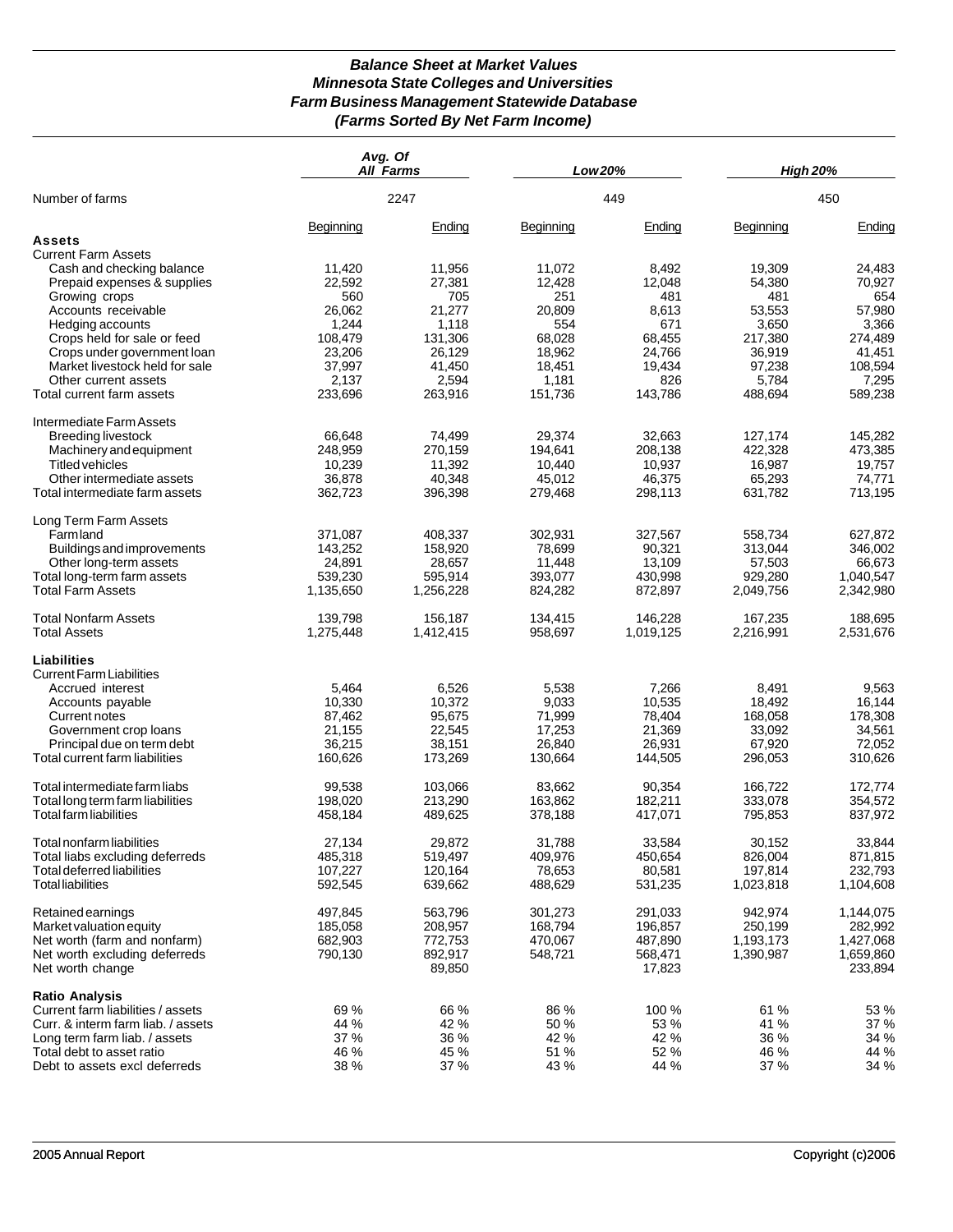# *Statement Of Cash Flows Minnesota State Colleges and Universities Farm Business Management Statewide Database (Farms Sorted By Net Farm Income)*

|                                       | Avg. Of<br><b>All Farms</b> | Low 20%    | <b>High 20%</b> |
|---------------------------------------|-----------------------------|------------|-----------------|
|                                       |                             |            |                 |
| Number of farms                       | 2247                        | 449        | 450             |
| Beginning cash (farm & nonfarm)       | 16,877                      | 15,502     | 24,256          |
| <b>Cash From Operating Activities</b> |                             |            |                 |
| Gross cash farm income                | 468,370                     | 255,722    | 1,039,127       |
| Net nonfarm income                    | 23,678                      | 34,553     | 14,148          |
| Total cash farm expense               | $-386,406$                  | $-237,635$ | $-833,799$      |
| Apparent family living expense        | $-44,233$                   | $-37,284$  | $-61,389$       |
| Income and social security tax        | $-5,548$                    | $-4,341$   | $-10,317$       |
| Cash from operations                  | 55,860                      | 11,015     | 147,770         |
| <b>Cash From Investing Activities</b> |                             |            |                 |
| Sale of breeding livestock            | 2,325                       | 1,679      | 4,930           |
| Sale of machinery & equipment         | 3,598                       | 3,289      | 7,666           |
| Sale of titled vehicles               | 131                         | 138        | 195             |
| Sale of farm land                     | 4,004                       | 8,628      | 2,224           |
| Sale of farm buildings                | 408                         | 927        | 683             |
| Sale of other farm assets             | 700                         | 911        | 1,079           |
| Sale of nonfarm assets                | 4,283                       | 3,344      | 6,596           |
| Purchase of breeding livestock        | $-8,543$                    | $-6,310$   | $-16,315$       |
| Purchase of machinery & equip.        | $-39,420$                   | $-27,690$  | $-84,658$       |
| Purchase of titled vehicles           | $-2,052$                    | $-1,271$   | $-4,103$        |
| Purchase of farm land                 | $-18,355$                   | $-11,541$  | $-34,236$       |
| Purchase of farm buildings            | $-19,345$                   | $-13,404$  | $-41,982$       |
| Purchase of other farm assets         | $-4,136$                    | $-2,249$   | $-9,597$        |
| Purchase of nonfarm assets            | $-14,101$                   | $-9,785$   | $-23,747$       |
| Cash from investing activities        | $-90,504$                   | $-53,335$  | $-191,265$      |
| <b>Cash From Financing Activities</b> |                             |            |                 |
| Money borrowed                        | 231,843                     | 202,489    | 412,749         |
| Cash gifts and inheritances           | 3,762                       | 5,132      | 3,929           |
| Principal payments                    | $-199,391$                  | $-167,330$ | $-366,923$      |
| Dividends paid                        | -93                         | -8         | -57             |
| Gifts given                           | -384                        | $-620$     | $-781$          |
| Cash from financing activities        | 35,736                      | 39,663     | 48,918          |
| Net change in cash balance            | 1,092                       | $-2,656$   | 5,424           |
| Ending cash (farm & nonfarm)          | 17,969                      | 12,845     | 29,680          |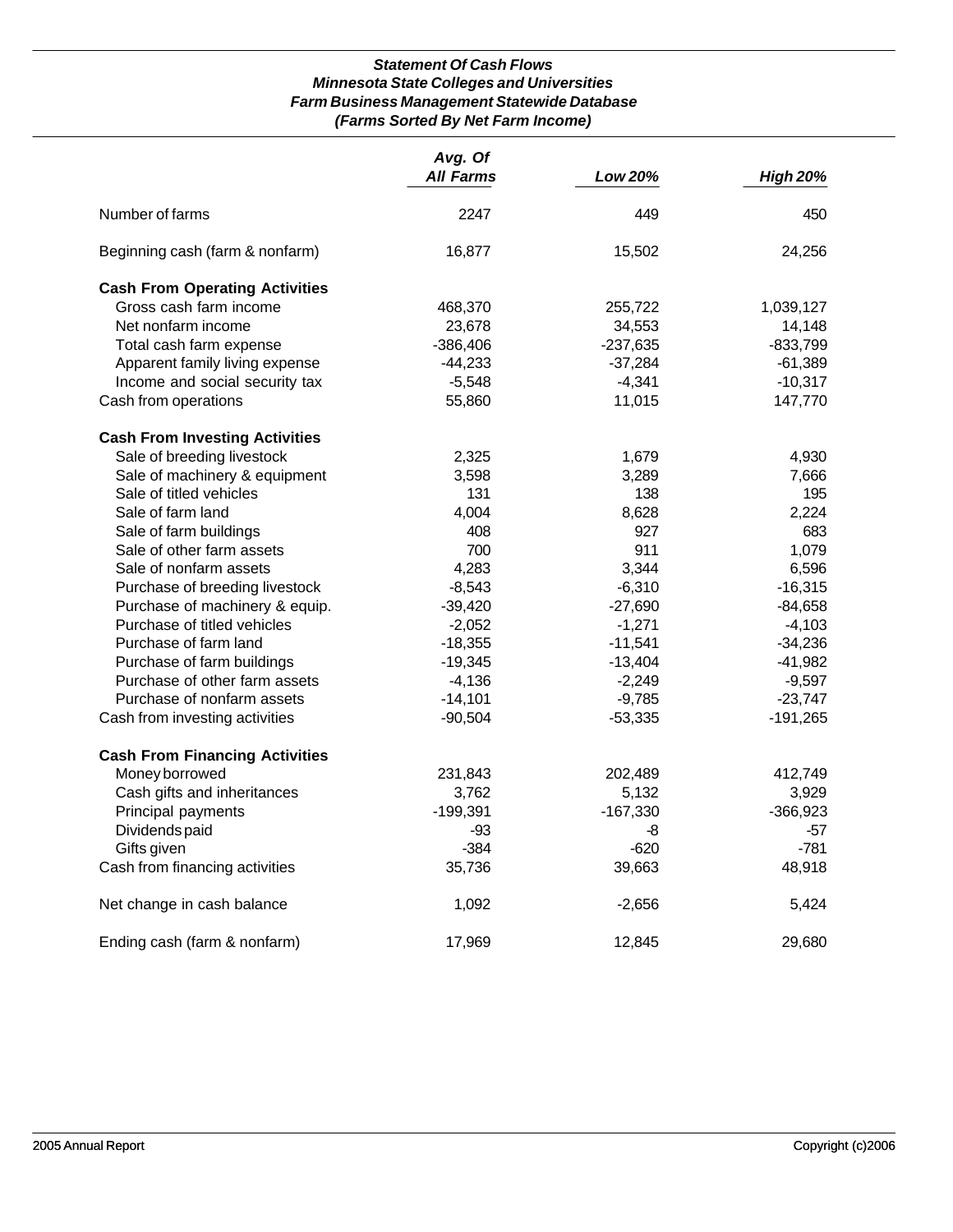# *Financial Standards Measures Minnesota State Colleges and Universities Farm Business Management Statewide Database (Farms Sorted By Net Farm Income)*

|                               | Avg. Of<br><b>All Farms</b> | Low 20%   | <b>High 20%</b> |
|-------------------------------|-----------------------------|-----------|-----------------|
|                               |                             |           |                 |
| Number of farms               | 2247                        | 449       | 450             |
| <b>Liquidity</b>              |                             |           |                 |
| Current ratio                 | 1.52                        | 1.00      | 1.90            |
| Working capital               | 90,647                      | $-719$    | 278,612         |
| Solvency (market)             |                             |           |                 |
| Farm debt to asset ratio      | 48 %                        | 56 %      | 45 %            |
| Farm equity to asset ratio    | 52 %                        | 44 %      | 55 %            |
| Farm debt to equity ratio     | 93 %                        | 129 %     | 83 %            |
| <b>Profitability (cost)</b>   |                             |           |                 |
| Rate of return on farm assets | 8.5 %                       | $-3.1%$   | 14.2 %          |
| Rate of return on farm equity | 11.5 %                      | $-19.0%$  | 21.6 %          |
| Operating profit margin       | 18.5 %                      | $-8.6%$   | 27.3 %          |
| Net farm income               | 84,198                      | $-14,515$ | 255,718         |
| <b>Repayment Capacity</b>     |                             |           |                 |
| Term debt coverage ratio      | 174 %                       | 36%       | 261 %           |
| Capital replacement margin    | 43,951                      | $-29,679$ | 168,978         |
| <b>Efficiency</b>             |                             |           |                 |
| Asset turnover rate (cost)    | 46.1 %                      | 36.3 %    | 51.8 %          |
| Operating expense ratio       | 72.4 %                      | 88.3 %    | 69.1 %          |
| Depreciation expense ratio    | 5.2 %                       | 8.6 %     | 4.1 %           |
| Interest expense ratio        | 5.3 %                       | 9.0%      | 3.9%            |
| Net farm income ratio         | 17.1 %                      | $-5.9%$   | 22.9 %          |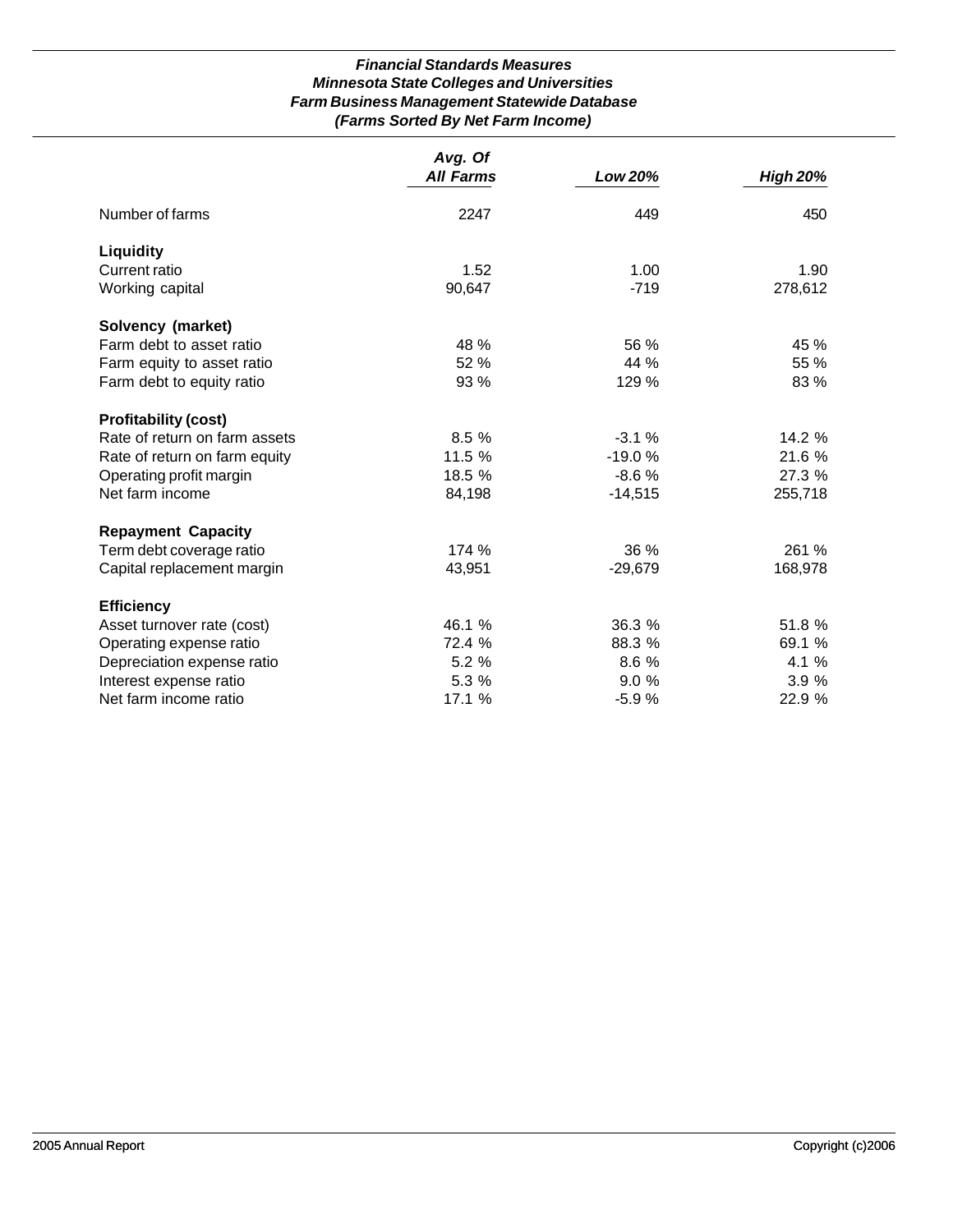# *Crop Production and Marketing Summary Minnesota State Colleges and Universities Farm Business Management Statewide Database (Farms Sorted By Net Farm Income)*

|                                                                                                                                                                                                                                                                                                                                                                                                                                                                                                                                                                                                                                                                                                                                                                                                                                                                                                                                                     | Avg. Of<br>All ´Farms                                                                                                                                                                                                                                                                                                                                                                                            | Low 20%                                                                                                                                                                                                       | High 20%                                                                                                                                                                                                                                                                      |
|-----------------------------------------------------------------------------------------------------------------------------------------------------------------------------------------------------------------------------------------------------------------------------------------------------------------------------------------------------------------------------------------------------------------------------------------------------------------------------------------------------------------------------------------------------------------------------------------------------------------------------------------------------------------------------------------------------------------------------------------------------------------------------------------------------------------------------------------------------------------------------------------------------------------------------------------------------|------------------------------------------------------------------------------------------------------------------------------------------------------------------------------------------------------------------------------------------------------------------------------------------------------------------------------------------------------------------------------------------------------------------|---------------------------------------------------------------------------------------------------------------------------------------------------------------------------------------------------------------|-------------------------------------------------------------------------------------------------------------------------------------------------------------------------------------------------------------------------------------------------------------------------------|
| Number of farms                                                                                                                                                                                                                                                                                                                                                                                                                                                                                                                                                                                                                                                                                                                                                                                                                                                                                                                                     | 2247                                                                                                                                                                                                                                                                                                                                                                                                             | 449                                                                                                                                                                                                           | 450                                                                                                                                                                                                                                                                           |
| <b>Acreage Summary</b><br>Total acres owned<br>Total crop acres<br>Crop acres owned<br>Crop acres cash rented<br>Crop acres share rented<br>Total pasture acres                                                                                                                                                                                                                                                                                                                                                                                                                                                                                                                                                                                                                                                                                                                                                                                     | 275<br>761<br>218<br>520<br>24<br>11                                                                                                                                                                                                                                                                                                                                                                             | 264<br>654<br>$\frac{192}{450}$<br>$\begin{matrix} 13 \\ 6 \end{matrix}$                                                                                                                                      | 360<br>1,256<br>308<br>$\frac{923}{24}$<br>4                                                                                                                                                                                                                                  |
| Average Price Received (Cash Sales Only)<br>Soybeans per bushel<br>Corn per bushel<br>Wheat, Spring per bushel<br>Hay, Alfalfa per ton<br>Qats per bushel<br>Oats per bushel<br>Straw per ton<br>Sweet Corn per ton<br>Peas per lb<br>Hay, Grass per ton<br>Corn Silage per ton<br>Barly per bushel<br>Sugar Beets per ton<br>Sugar Beets per cwt<br>Beans, Navy per cwt<br>Haylage, Alfalfa per ton<br>Canola per cwt<br>Canol<br>Sunflowers, Confectionary per cv<br>Canola per cwt<br>Rented Out per \$<br>Wheat, Winter per bushel<br>Rye per bushel<br>Rye per bushel<br>Soybeans Seed per bushel<br>Stover per ton<br>Soybeans, Food per bushel<br>Flax per sushel<br>Fax per bushel<br>Fax p                                                                                                                                                                                                                                                 | 5.78<br>1.93<br>3.44<br>$78.18$<br>1.70<br>40.82<br>42.97<br>0.083<br>57.10<br>18.31<br>2.33<br>60.96<br>36.43<br>14.46<br>18.5285285285285288879633745338774838877253388774838988772533887714<br>60.94<br>16.05<br>16.13                                                                                                                                                                                        | 5.72<br>1.84<br>3.35<br>71.44<br>1.62<br>47.64<br>42.59<br>0.070<br>60.77<br>20.74<br>2.31<br>61.40<br>37.87<br>15.84<br>17.81<br>9.69<br>2.89<br>3.14                                                        | 5.83<br>1.97<br>3.54<br>97.95<br>1.81<br>23.15<br>43.16<br>$0.092$<br>62.34<br>19.29<br>2.71<br>35.79<br>19.08<br>L,<br>7.63                                                                                                                                                  |
| Average Yield Per Acre<br>Corn (bushel)<br>Soybeans (bushel)<br>Hay, Alfalfa (ton)<br>Wheat, Spring (bushel)<br>Corn Silage (ton)<br>Sugar Beets (ton)<br>CRP (\$)<br>Cass (ton)<br>CRP (\$)<br>Oats (hushel)<br>Pasture (aum)<br>Sweet Corn (ton)<br>Barby (bushel)<br>Ba<br>Oatlage (ton)<br>Hay, Small Grain (ton)<br>Soýbeans, Food (bushel)<br>Beans, Navy (cwt)<br>Sunflowers, Confectionary (cwt)<br>Canola (cwt)<br>Soybeans Seed (bushel)<br>Custom Work (\$)<br>Sorghum Silage (ton)<br>Pasture, Intensive (aum)<br>Rye (bushel)<br>Wheat, Winter (bushel)<br>Hay, Mixed Altalfa/Grass (ton)<br>Pofatoes (cwt)<br>Beans, Pinto (cwt)<br>Haylage, Mixed (ton)<br>Grass Seed, Kentucky Blue (lb)<br>Corn, Ear (ton)<br>Corn, Ear (ton)<br>Beans, Dark Red Kidney (cwt)<br>Grass Seed, Perennial Rye (lb)<br>Grass Seed, Perennial Rye (lb)<br>Barley Silage (ton)<br>Soybeans, Organic (bushel)<br>Flax (bushel)<br>Hay, Native Grass (ton) | 178.10<br>46.54<br>4.06<br>42.60<br>17.73<br>19.84<br>19.84<br>62.76<br>2.76<br>2.74<br>4.7<br>7.41<br>$2,704.26$<br>$100.69$<br>$14.53$<br>$8.04$<br>5.89<br>2.38<br>33.61<br>16.69<br>14.61<br>10.09<br>55.88<br>21.24<br>17.88<br>8.14<br>21.33<br>37.28<br>4.64<br>105.47<br>20.06<br>$-5.54$<br>281.73<br>16.03<br>1.72<br>$\begin{array}{r} 13.75 \\ 625.62 \\ 4.76 \end{array}$<br>31.70<br>12.45<br>3.74 | 158.55<br>38.34<br>2.20<br>37.94<br>15.63<br>17.01<br>17.01<br>49.66<br>47.79<br>2.17<br>6.65<br>42.55<br>44.53<br>2,814.39<br>87.70<br>12.75<br>7.91<br>35<br>4.<br>1.85<br>15.45<br>9.06<br>325.51<br>11.75 | 187.99<br>50.89<br>4.87<br>47.38<br>18.70<br>$\frac{23.50}{2.51}$<br>80.28<br>70.06<br>$\begin{array}{r} 2.80 \\ 12.71 \\ 7.16 \end{array}$<br>57.48<br>2,425.76<br>116.65<br>$15.24$<br>8.02<br>8.79<br>44.17<br>22.21<br>16.46<br>60.56<br>45.79<br>26.32<br>49.93<br>21.98 |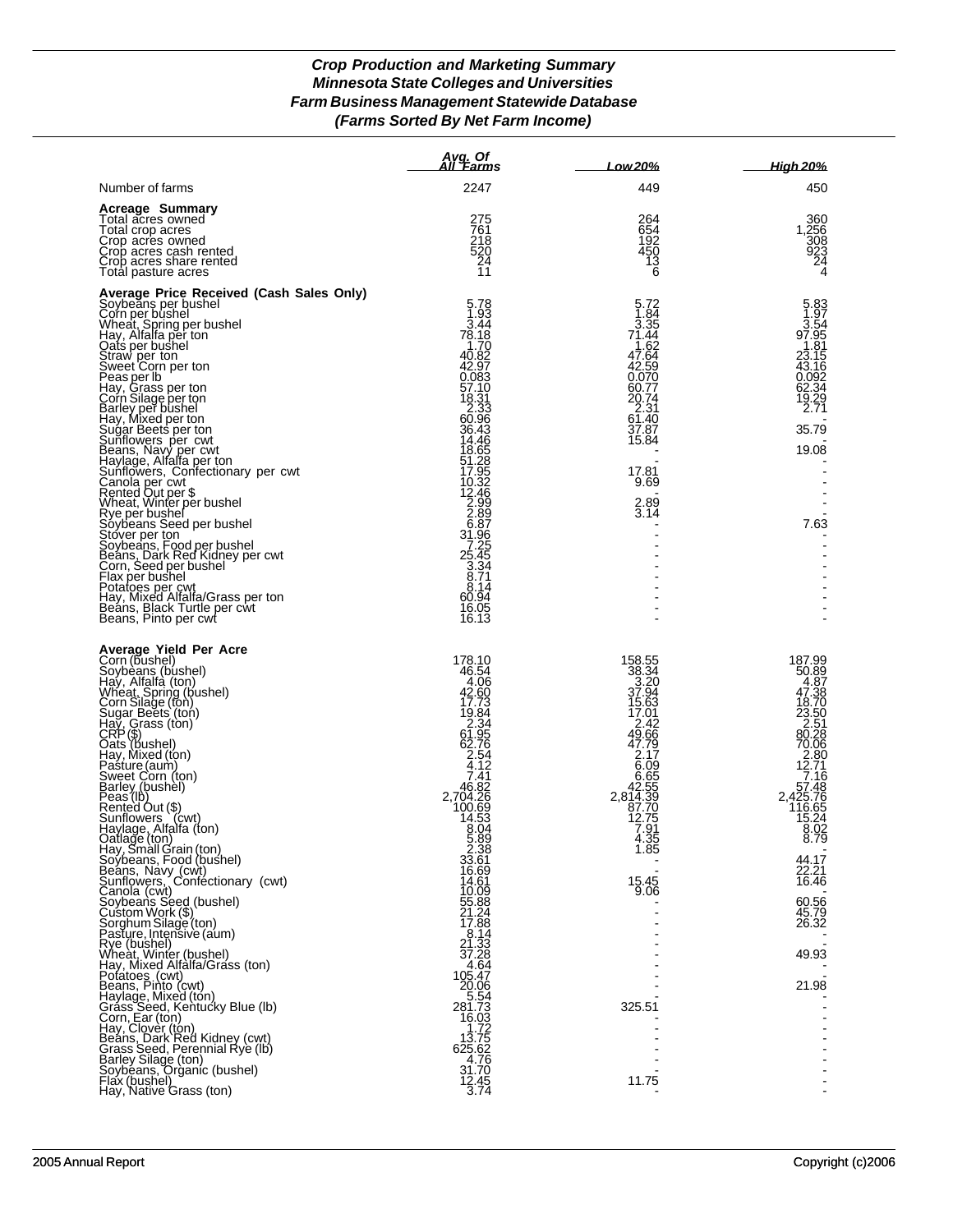# *Household and Personal Expenses Minnesota State Colleges and Universities Farm Business Management Statewide Database (Farms Sorted By Net Farm Income)*

|                                     | Avg. Of<br><b>All Farms</b> | Low 20% | <b>High 20%</b> |
|-------------------------------------|-----------------------------|---------|-----------------|
| Number of farms                     | 697                         | 109     | 148             |
| Average family size                 | 3.5                         | 3.2     | 3.7             |
| <b>Family Living Expenses</b>       |                             |         |                 |
| Food and meals expense              | 6,045                       | 5,658   | 6,637           |
| Medical care                        | 3,292                       | 2,402   | 4,266           |
| Health insurance                    | 3,482                       | 2,237   | 4,653           |
| Cash donations                      | 1,681                       | 946     | 2,414           |
| Household supplies                  | 3,603                       | 2,524   | 4,680           |
| Clothing                            | 1,550                       | 1,162   | 2,035           |
| Personal care                       | 2,464                       | 2,413   | 3,451           |
| Child / Dependent care              | 625                         | 670     | 1,023           |
| Alimony and Child support           | 184                         | 248     | 311             |
| Gifts                               | 1,918                       | 1,736   | 2,472           |
| Education                           | 1,468                       | 1,182   | 1,645           |
| Recreation                          | 2,698                       | 2,098   | 4,194           |
| Utilities (household share)         | 1,818                       | 1,977   | 1,852           |
| Nonfarm vehicle operating expense   | 3,023                       | 3,068   | 3,100           |
| Household real estate taxes         | 161                         | 269     | 92              |
| Dwelling rent                       | 129                         | 97      | 176             |
| Household repairs                   | 1,210                       | 997     | 1,331           |
| Nonfarm interest                    | 1,216                       | 2,011   | 1,187           |
| Disability / Long term care insuran | 241                         | 172     | 255             |
| Life insurance payments             | 1,780                       | 1,413   | 2,421           |
| Nonfarm property insurance          | 199                         | 312     | 203             |
| Miscellaneous                       | 2,828                       | 1,350   | 3,228           |
| Total cash family living expense    | 41,612                      | 34,942  | 51,627          |
| Family living from the farm         | 461                         | 337     | 354             |
| <b>Total family living</b>          | 42,073                      | 35,280  | 51,981          |
| <b>Other Nonfarm Expenditures</b>   |                             |         |                 |
| Income taxes                        | 6,591                       | 5,064   | 13,107          |
| Furnishing & appliance purchases    | 865                         | 455     | 1,557           |
| Nonfarm vehicle purchases           | 2,886                       | 1,892   | 3,554           |
| Nonfarm real estate purchases       | 5,522                       | 2,810   | 10,753          |
| Other nonfarm capital purchases     | $-1,707$                    | 403     | 1,818           |
| Nonfarm savings & investments       | 4,487                       | 1,492   | 4,654           |
| Total other nonfarm expenditures    | 18,643                      | 12,116  | 35,444          |
| Total cash family living            |                             |         |                 |
| investment & nonfarm capital purch  | 60,256                      | 47,058  | 87,071          |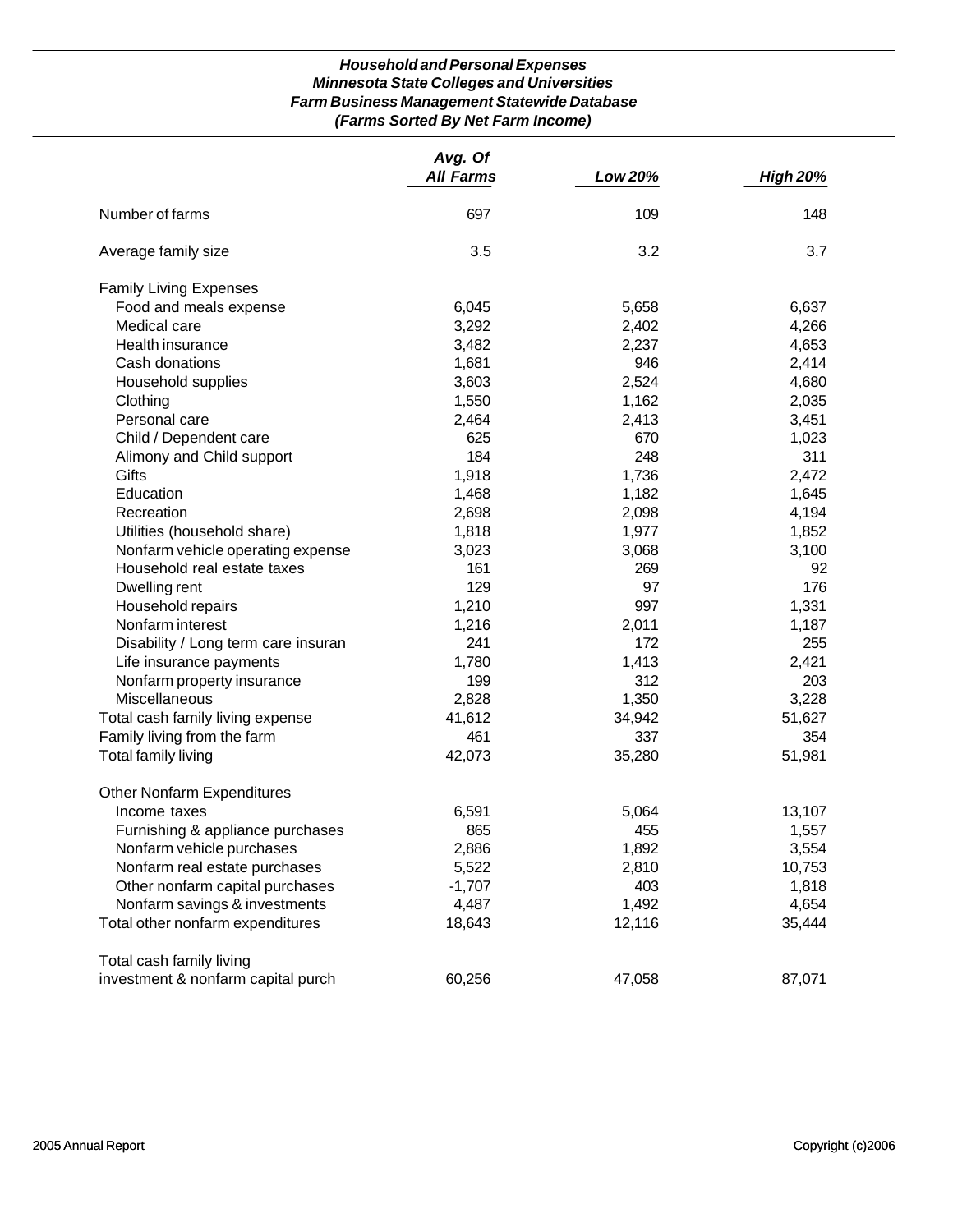# *Operator and Labor Information Minnesota State Colleges and Universities Farm Business Management Statewide Database (Farms Sorted By Net Farm Income)*

|                                 | Avg. Of<br><b>All Farms</b> |           |                 |
|---------------------------------|-----------------------------|-----------|-----------------|
|                                 |                             | Low 20%   | <b>High 20%</b> |
| Number of farms                 | 2247                        | 449       | 450             |
| <b>Operator Information</b>     |                             |           |                 |
| Average number of operators     | 1.2                         | 1.1       | 1.4             |
| Average age of operators        | 46.3                        | 45.1      | 47.4            |
| Average number of years farming | 23.0                        | 21.1      | 25.0            |
| <b>Results Per Operator</b>     |                             |           |                 |
| Working capital                 | 76,306                      | $-657$    | 195,838         |
| Total assets (market)           | 1,188,962                   | 931,380   | 1,779,528       |
| <b>Total liabilities</b>        | 538,463                     | 485,497   | 776,435         |
| Net worth (market)              | 650,499                     | 445,884   | 1,003,093       |
| Net worth excl deferred liabs   | 751,652                     | 519,527   | 1,166,725       |
| Gross farm income               | 414,564                     | 226,658   | 785,106         |
| Total farm expense              | 343,687                     | 239,923   | 605,361         |
| Net farm income                 | 70,877                      | $-13,265$ | 179,745         |
| Net nonfarm income              | 19,932                      | 31,578    | 9,945           |
| Family living & tax withdrawals | 41,984                      | 38,048    | 50,442          |
| Total acres owned               | 231.2                       | 241.6     | 252.9           |
| Total crop acres                | 641.0                       | 597.7     | 882.6           |
| Crop acres owned                | 183.5                       | 175.3     | 216.7           |
| Crop acres cash rented          | 437.7                       | 410.9     | 648.9           |
| Crop acres share rented         | 19.8                        | 11.5      | 17.0            |
| Total pasture acres             | 9.1                         | 5.1       | 2.8             |
| <b>Labor Analysis</b>           |                             |           |                 |
| Number of farms                 | 2247                        | 449       | 450             |
| Total unpaid labor hours        | 2,579                       | 1,838     | 3,499           |
| Total hired labor hours         | 1,524                       | 775       | 3,872           |
| Total labor hours per farm      | 4,103                       | 2,614     | 7,370           |
| Unpaid hours per operator       | 2,171                       | 1,680     | 2,459           |
| Value of farm production / hour | 100.44                      | 83.29     | 120.84          |
| Net farm income / unpaid hour   | 32.65                       | $-7.90$   | 73.09           |
| Average hourly hired labor wage | 14.74                       | 15.50     | 14.78           |
| <b>Partnerships &amp; LLCs</b>  |                             |           |                 |
| Number of farms                 | 228                         | 31        | 89              |
| Number of operators             | 2.1                         | 1.9       | 2.3             |
| Owner withdrawals per farm      | 63,485                      | 36,961    | 101,788         |
| Withdrawals per operator        | 30,884                      | 19,902    | 42,281          |
| <b>Corporations</b>             |                             |           |                 |
| Number of farms                 | 127                         | 20        | 49              |
| Number of operators             | 1.8                         | 1.4       | 2.1             |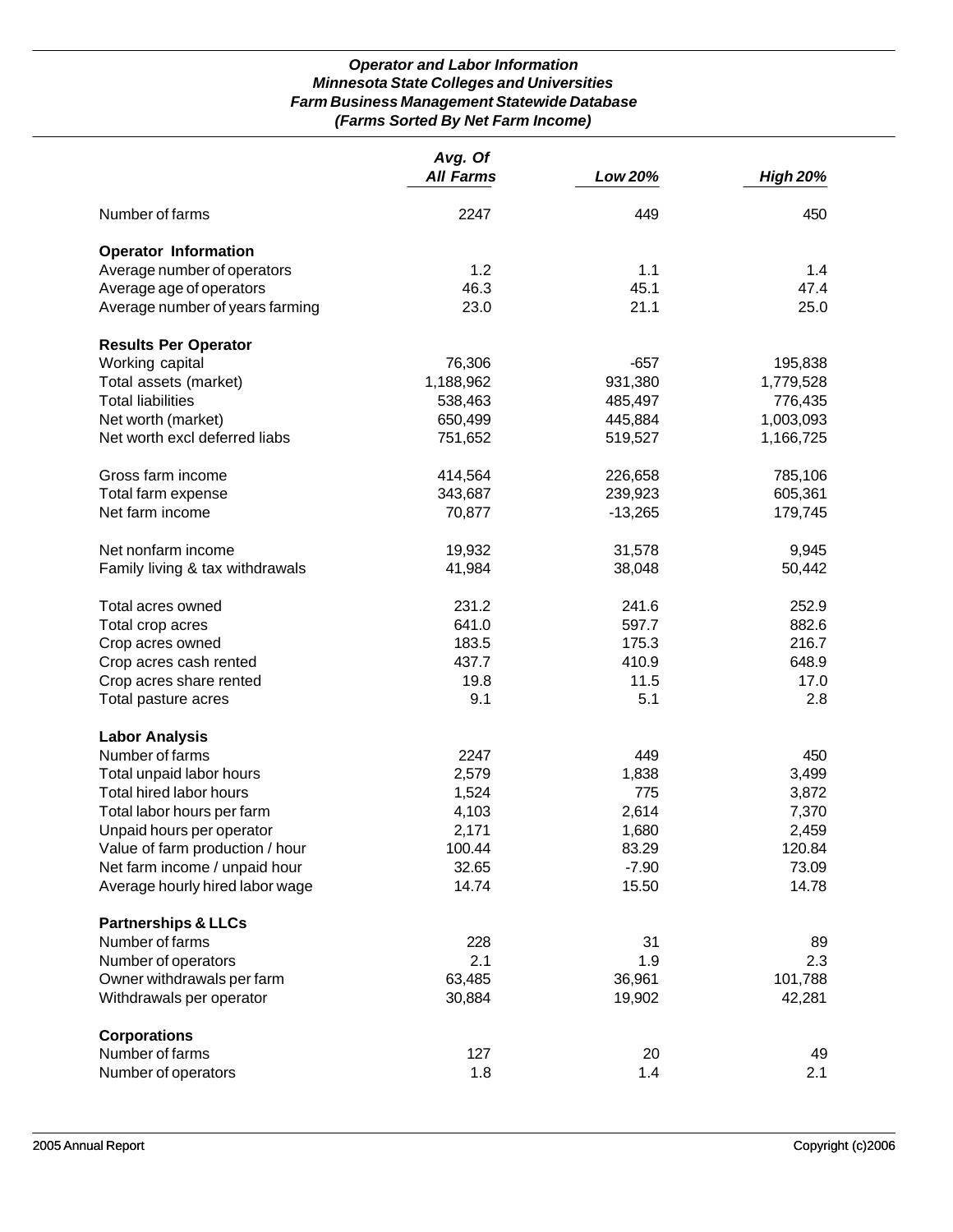# *Nonfarm Summary Minnesota State Colleges and Universities Farm Business Management Statewide Database (Farms Sorted By Net Farm Income)*

|                                | Avg. Of          |         |                 |
|--------------------------------|------------------|---------|-----------------|
|                                | <b>All Farms</b> | Low 20% | <b>High 20%</b> |
| Number of farms                | 2247             | 449     | 450             |
| Nonfarm Income                 |                  |         |                 |
| Nonfarm wages & salary         | 16,482           | 25,381  | 8,751           |
| Net nonfarm business income    | 2,006            | 3,149   | 1,152           |
| Nonfarm rental income          | 607              | 1,040   | 559             |
| Nonfarm interest income        | 325              | 285     | 288             |
| Nonfarm cash dividends         | 265              | 128     | 289             |
| Tax refunds                    | 859              | 1,515   | 328             |
| Other nonfarm income           | 3,136            | 3,055   | 2,782           |
| Total nonfarm income           | 23,681           | 34,553  | 14,149          |
| Gifts and inheritances         | 3,762            | 5,132   | 3,929           |
| <b>Nonfarm Assets (market)</b> |                  |         |                 |
| Checking & savings             | 6,013            | 4,353   | 5,197           |
| Stocks & bonds                 | 9,621            | 7,028   | 12,224          |
| Other current assets           | 4,486            | 1,207   | 3,490           |
| Furniture & appliances         | 10,282           | 10,736  | 10,182          |
| Nonfarm vehicles               | 11,233           | 11,259  | 12,707          |
| Cash value of life ins.        | 9,791            | 4,990   | 13,767          |
| Retirement accounts            | 29,132           | 26,227  | 38,832          |
| Other intermediate assets      | 7,237            | 5,695   | 12,594          |
| Nonfarm real estate            | 57,326           | 65,791  | 53,798          |
| Other long term assets         | 11,066           | 8,942   | 25,905          |
| Total nonfarm assets           | 156,187          | 146,228 | 188,695         |
| <b>Nonfarm Liabilities</b>     |                  |         |                 |
| Accrued interest               | 83               | 130     | 102             |
| Accounts payable               | 2,159            | 1,202   | 4,688           |
| <b>Current notes</b>           | 1,057            | 1,768   | 584             |
| Princ due on term debt         | 2,227            | 2,451   | 2,499           |
| Total current liabilities      | 5,526            | 5,551   | 7,873           |
| Intermediate liabilities       | 5,206            | 4,643   | 7,046           |
| Long term liabilities          | 19,140           | 23,390  | 18,925          |
| Total nonfarm liabilities      | 29,872           | 33,584  | 33,844          |
| Nonfarm net worth              | 126,315          | 112,644 | 154,852         |
| Nonfarm debt to asset ratio    | 19%              | 23 %    | 18 %            |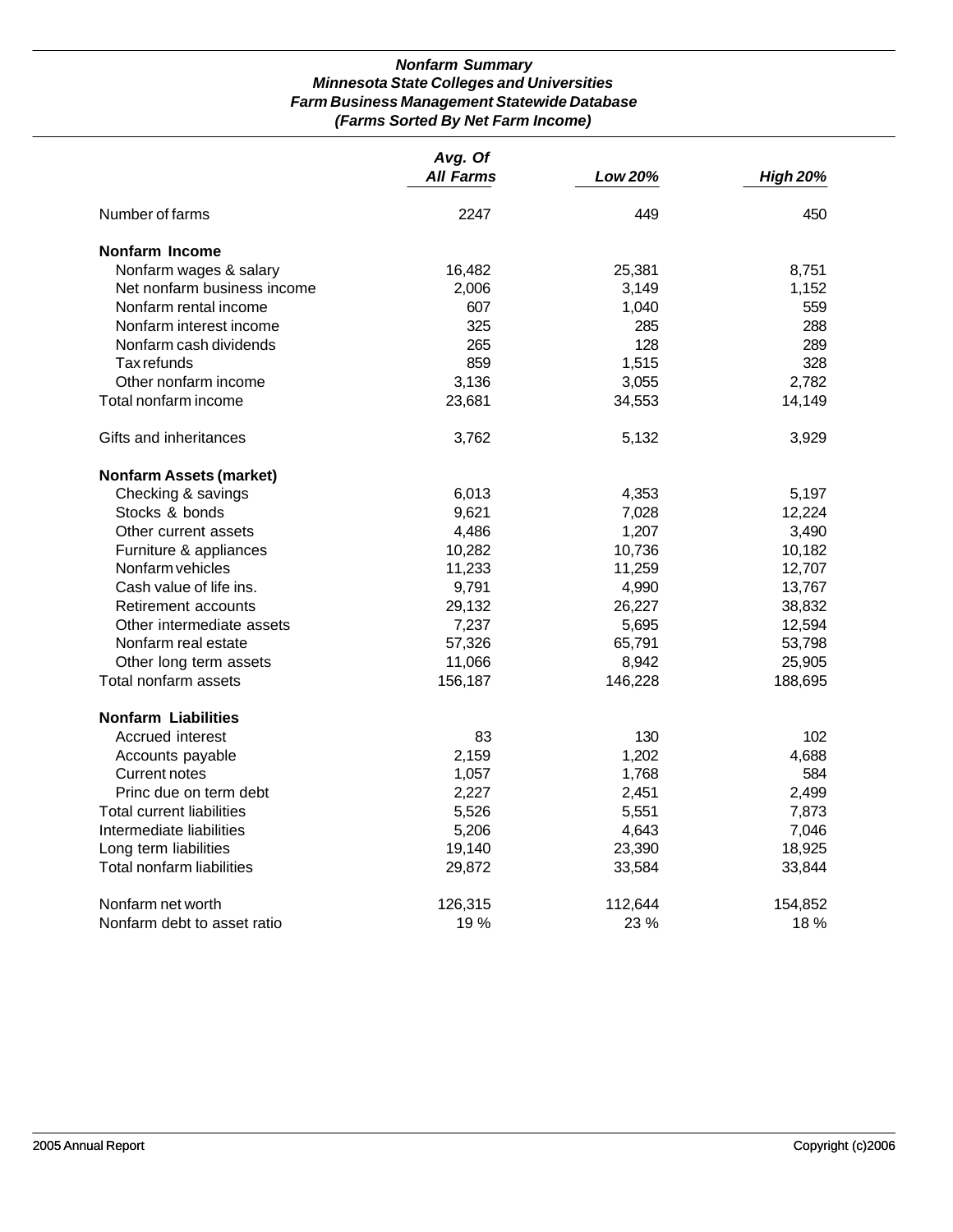# *Financial Summary Minnesota State Colleges and Universities Farm Business Management Statewide Database (Farms Sorted By Net Farm Income)*

|                                                                                                                                                                                                                                                                                       | Avg. Of<br>All Farms                                                                               | Low 20%                                                                                         | <b>High 20%</b>                                                                                         |
|---------------------------------------------------------------------------------------------------------------------------------------------------------------------------------------------------------------------------------------------------------------------------------------|----------------------------------------------------------------------------------------------------|-------------------------------------------------------------------------------------------------|---------------------------------------------------------------------------------------------------------|
| Number of farms                                                                                                                                                                                                                                                                       | 2247                                                                                               | 449                                                                                             | 450                                                                                                     |
| Income Statement<br>Gross cash farm income<br>Total cash farm expense<br>Net cash farm income<br>Inventory change<br>Depreciation and capital adjust<br>Net farm income                                                                                                               | 468,370<br>386,406<br>81,964<br>27,839<br>$-25,604$<br>84,198                                      | 255,722<br>237,635<br>18,087<br>$-11,280$<br>$-21,322$<br>$-14,515$                             | 1,039,127<br>833,799<br>205,328<br>95,726<br>$-45,336$<br>255,718                                       |
| Profitability (cost)<br>Labor and management earnings<br>Rate of return on assets<br>Rate of return on equity<br>Operating profit margin<br>Asset turnover rate                                                                                                                       | 57,722<br>8.5%<br>11.5%<br>18.5 %<br>46.1 %                                                        | $-28,464$<br>$-3.1%$<br>$-19.0%$<br>$-8.6%$<br>36.3%                                            | 199,976<br>14.2 %<br>21.6%<br>27.3%<br>51.8%                                                            |
| Profitability (market)<br>Labor and management earnings<br>Rate of return on assets<br>Rate of return on equity<br>Operating profit margin<br>Asset turnover rate                                                                                                                     | 68,336<br>8.2%<br>11.6 %<br>23.6 %<br>34.9 %                                                       | -11,472<br>0.9%<br>$-4.0%$<br>3.3%<br>26.1 %                                                    | 214,000<br>12.5 %<br>19.5 %<br>30.5%<br>40.9%                                                           |
| Liquidity<br>Ending current ratio<br>Ending working capital<br>End working capital to gross inc<br>Term debt coverage ratio<br>Expense as a percent of income<br>Interest as a percent of income                                                                                      | 1.52<br>90,647<br>19.4 %<br>174.3 %<br>77.7 %<br>5.3%                                              | 1.00<br>$-719$<br>$-0.3%$<br>36.0 %<br>97.3%<br>9.0%                                            | 1.90<br>278,612<br>26.8%<br>261.3 %<br>73.0 %<br>3.9%                                                   |
| Solvency (cost)<br>Number of farms<br>Ending farm assets<br>Ending farm liabilities<br>Ending total assets<br>Ending total liabilities<br>Ending net worth<br>Net worth change<br>Ending farm debt to asset ratio<br>Beg total debt to asset ratio<br>End total debt to asset ratio   | 2,247<br>951,111<br>489,625<br>1,083,294<br>519,497<br>563,796<br>65,952<br>51 %<br>49 %<br>48 %   | 449<br>623,624<br>417,071<br>741,688<br>450,654<br>291,033<br>$-10,240$<br>67 %<br>58 %<br>61 % | 450<br>1,856,345<br>837,972<br>2,015,891<br>871,815<br>1,144,075<br>201,101<br>45 %<br>47 %<br>43 %     |
| Solvency (market)<br>Number of farms<br>Ending farm assets<br>Ending farm liabilities<br>Ending total assets<br>Ending total liabilities<br>Ending net worth<br>Net worth change<br>Ending farm debt to asset ratio<br>Beg total debt to asset ratio<br>End total debt to asset ratio | 2,247<br>1,256,228<br>604,441<br>1,412,415<br>639,662<br>772.753<br>89,850<br>48 %<br>46 %<br>45 % | 449<br>872.897<br>491,508<br>1,019,125<br>531,235<br>487,890<br>17,823<br>56 %<br>51 %<br>52 %  | 450<br>2,342,980<br>1,063,984<br>2,531,676<br>1,104,608<br>1,427,068<br>233,894<br>45 %<br>46 %<br>44 % |
| Nonfarm Information<br>Net nonfarm income<br>Farms reporting living expenses<br>Total family living expense<br>Total living, invest, & capital                                                                                                                                        | 23,678<br>873<br>39,162<br>59,573                                                                  | 34,553<br>144<br>32,426<br>49,536                                                               | 14,148<br>174<br>49,080<br>89,437                                                                       |
| Crop Acres<br>Total acres owned<br>Total crop acres<br>Total crop acres owned<br>Total crop acres cash rented<br>Total crop acres share rented                                                                                                                                        | 275<br>761<br>218<br>520<br>24                                                                     | 264<br>654<br>192<br>450<br>13                                                                  | 360<br>1,256<br>308<br>923<br>24                                                                        |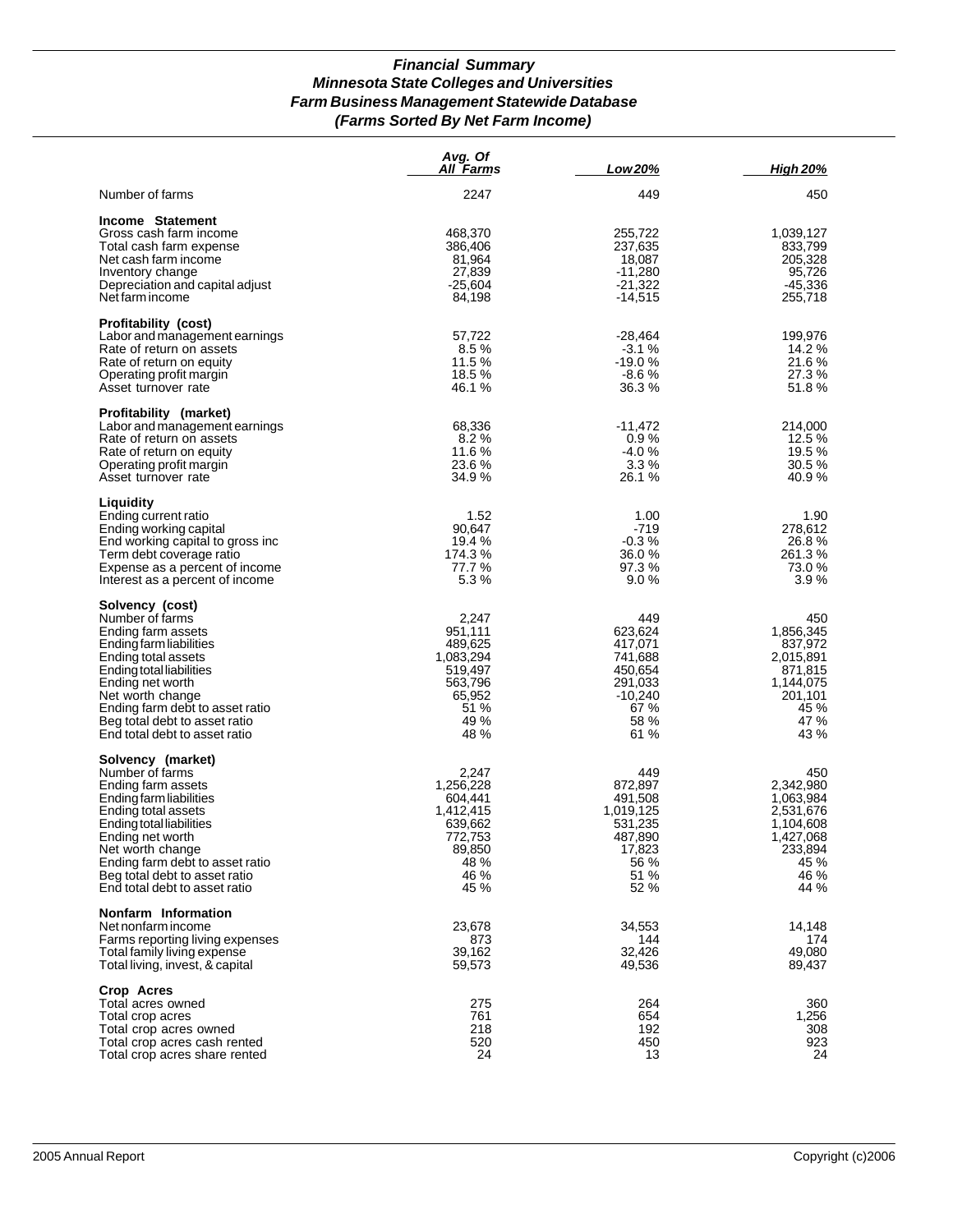# *Barley on Owned Land*

|                                                                                                                                                                                                                                                                                                                                            | Avg. Of<br><u>All Farms</u>                                                                                        | Low 20%                                                                                                       | <b>High 20%</b>                                                                                             |
|--------------------------------------------------------------------------------------------------------------------------------------------------------------------------------------------------------------------------------------------------------------------------------------------------------------------------------------------|--------------------------------------------------------------------------------------------------------------------|---------------------------------------------------------------------------------------------------------------|-------------------------------------------------------------------------------------------------------------|
| Number of fields                                                                                                                                                                                                                                                                                                                           | 32                                                                                                                 | 6                                                                                                             | 7                                                                                                           |
| Number of farms                                                                                                                                                                                                                                                                                                                            | 32                                                                                                                 | 6                                                                                                             | 7                                                                                                           |
| Acres                                                                                                                                                                                                                                                                                                                                      | 69.00                                                                                                              | 103.35                                                                                                        | 56.21                                                                                                       |
| Yield per acre (bu.)                                                                                                                                                                                                                                                                                                                       | 40.38                                                                                                              | 33.77                                                                                                         | 65.55                                                                                                       |
| Operators share of yield %                                                                                                                                                                                                                                                                                                                 | 100.00                                                                                                             | 100.00                                                                                                        | 100.00                                                                                                      |
| Value per bu.                                                                                                                                                                                                                                                                                                                              | 1.94                                                                                                               | 1.42                                                                                                          | 2.47                                                                                                        |
| Total product return per acre                                                                                                                                                                                                                                                                                                              | 78.35                                                                                                              | 47.82                                                                                                         | 161.71                                                                                                      |
| Miscellaneous income per acre                                                                                                                                                                                                                                                                                                              | 41.93                                                                                                              | 36.16                                                                                                         | 40.10                                                                                                       |
| Gross return per acre                                                                                                                                                                                                                                                                                                                      | 120.28                                                                                                             | 83.99                                                                                                         | 201.81                                                                                                      |
| <b>Direct Expenses</b><br>Seed<br>Fertilizer<br>Crop chemicals<br>Crop insurance<br>Fuel & oil<br>Repairs<br>Custom hire<br>Hired labor<br>Hauling and trucking<br>Marketing<br>Operating interest<br>Miscellaneous<br>Total direct expenses per acre<br>Return over direct exp per acre                                                   | 9.29<br>27.53<br>14.32<br>7.77<br>13.62<br>18.71<br>3.84<br>0.23<br>0.13<br>0.21<br>2.60<br>1.04<br>99.30<br>20.98 | 10.32<br>30.27<br>17.55<br>6.14<br>15.94<br>28.74<br>5.50<br>0.81<br>2.02<br>0.76<br>118.05<br>$-34.06$       | 8.49<br>27.68<br>16.54<br>5.12<br>12.96<br>17.61<br>0.99<br>0.71<br>1.08<br>3.70<br>0.10<br>94.99<br>106.82 |
| <b>Overhead Expenses</b><br>Custom hire<br><b>Hired labor</b><br>Machinery leases<br>RE & pers. property taxes<br>Farm insurance<br><b>Utilities</b><br>Dues & professional fees<br>Interest<br>Mach & bldg depreciation<br>Miscellaneous<br>Total overhead expenses per acre<br>Total dir & ovhd expenses per acre<br>Net return per acre | 2.22<br>4.75<br>1.66<br>6.11<br>4.10<br>2.95<br>1.30<br>21.15<br>11.78<br>1.73<br>57.76<br>157.06<br>$-36.78$      | 4.42<br>3.83<br>0.49<br>6.77<br>7.32<br>3.97<br>1.62<br>22.52<br>10.04<br>1.34<br>62.33<br>180.38<br>$-96.39$ | 1.49<br>5.59<br>1.65<br>8.75<br>3.36<br>3.30<br>1.92<br>21.19<br>12.36<br>2.39<br>62.01<br>156.99<br>44.82  |
| Government payments                                                                                                                                                                                                                                                                                                                        | 16.89                                                                                                              | 18.99                                                                                                         | 17.12                                                                                                       |
| Net return with govt pmts                                                                                                                                                                                                                                                                                                                  | $-19.89$                                                                                                           | $-77.41$                                                                                                      | 61.94                                                                                                       |
| Labor & management charge                                                                                                                                                                                                                                                                                                                  | 18.44                                                                                                              | 21.33                                                                                                         | 17.34                                                                                                       |
| Net return over Ibr & mgt                                                                                                                                                                                                                                                                                                                  | $-38.33$                                                                                                           | $-98.73$                                                                                                      | 44.60                                                                                                       |
| <b>Cost of Production</b><br>Total direct expense per bu.<br>Total dir & ovhd exp per bu.<br>Less govt & other income<br>With labor & management                                                                                                                                                                                           | 2.46<br>3.89<br>2.43<br>2.89                                                                                       | 3.50<br>5.34<br>3.71<br>4.34                                                                                  | 1.45<br>2.40<br>1.52<br>1.79                                                                                |
| Machinery cost per acre                                                                                                                                                                                                                                                                                                                    | 54.16                                                                                                              | 68.08                                                                                                         | 50.34                                                                                                       |
| Est. labor hours per acre                                                                                                                                                                                                                                                                                                                  | 1.89                                                                                                               | 2.21                                                                                                          | 1.76                                                                                                        |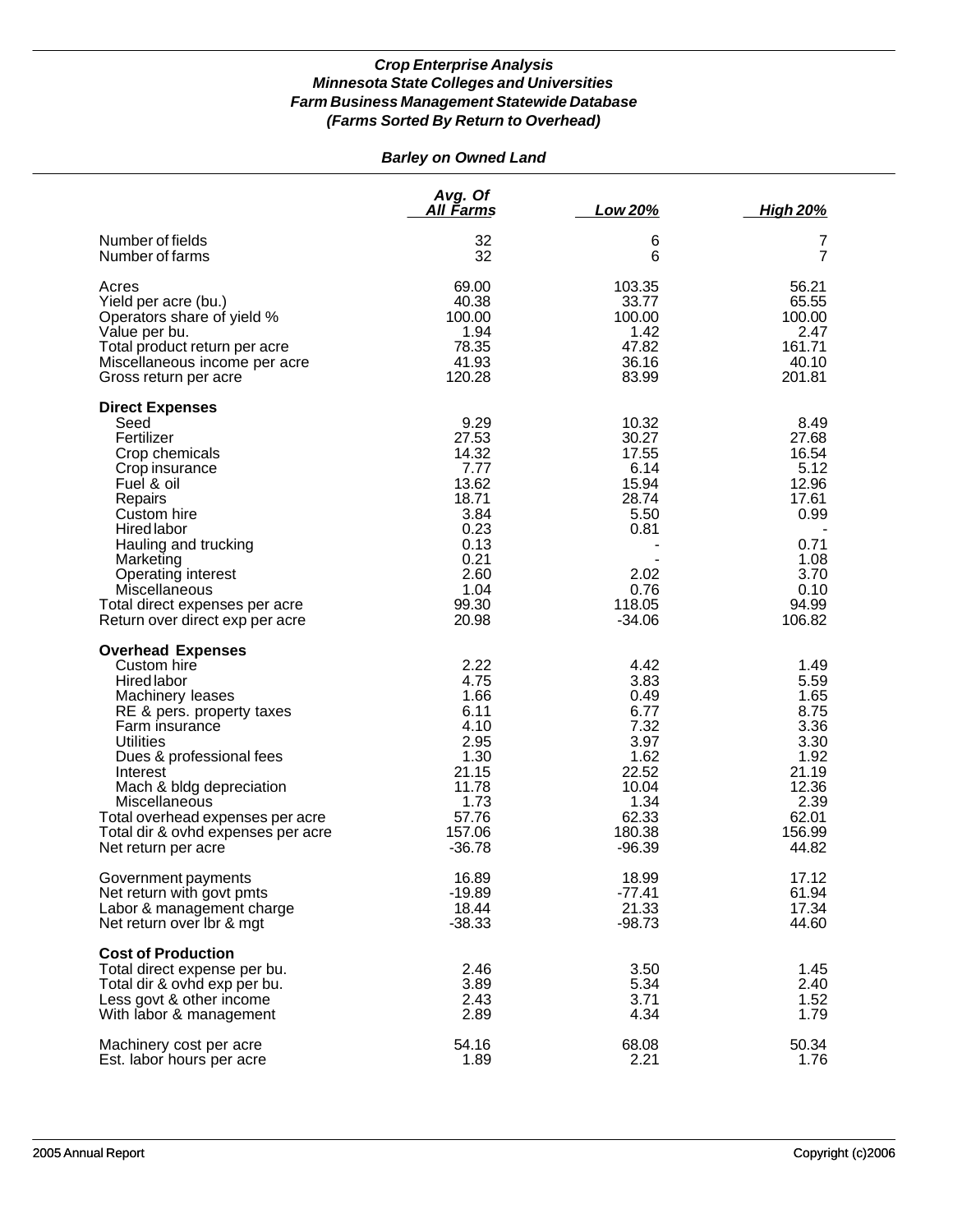# *Barley on Cash Rent*

|                                                                                                                                                                                                                                                                                                        | Avg. Of<br><u>All Farms</u>                                                                                     | <u>Low 20%</u>                                                                                          | <b>High 20%</b>                                                                                     |
|--------------------------------------------------------------------------------------------------------------------------------------------------------------------------------------------------------------------------------------------------------------------------------------------------------|-----------------------------------------------------------------------------------------------------------------|---------------------------------------------------------------------------------------------------------|-----------------------------------------------------------------------------------------------------|
| Number of fields                                                                                                                                                                                                                                                                                       | 45                                                                                                              | 8                                                                                                       | 9                                                                                                   |
| Number of farms                                                                                                                                                                                                                                                                                        | 39                                                                                                              | 7                                                                                                       | 8                                                                                                   |
| Acres                                                                                                                                                                                                                                                                                                  | 116.02                                                                                                          | 164.44                                                                                                  | 88.06                                                                                               |
| Yield per acre (bu.)                                                                                                                                                                                                                                                                                   | 41.28                                                                                                           | 25.15                                                                                                   | 52.29                                                                                               |
| Operators share of yield %                                                                                                                                                                                                                                                                             | 100.00                                                                                                          | 100.00                                                                                                  | 100.00                                                                                              |
| Value per bu.                                                                                                                                                                                                                                                                                          | 2.23                                                                                                            | 1.73                                                                                                    | 2.64                                                                                                |
| Total product return per acre                                                                                                                                                                                                                                                                          | 92.26                                                                                                           | 43.51                                                                                                   | 137.90                                                                                              |
| Miscellaneous income per acre                                                                                                                                                                                                                                                                          | 20.86                                                                                                           | 19.34                                                                                                   | 25.07                                                                                               |
| Gross return per acre                                                                                                                                                                                                                                                                                  | 113.12                                                                                                          | 62.85                                                                                                   | 162.97                                                                                              |
| <b>Direct Expenses</b><br>Seed<br>Fertilizer<br>Crop chemicals<br>Crop insurance<br>Drying fuel<br>Fuel & oil<br>Repairs<br>Custom hire<br>Land rent<br>Operating interest<br>Miscellaneous<br>Total direct expenses per acre<br>Return over direct exp per acre                                       | 9.75<br>30.45<br>13.37<br>7.32<br>0.40<br>11.68<br>13.43<br>1.94<br>44.36<br>3.35<br>0.46<br>136.51<br>$-23.38$ | 10.28<br>31.93<br>11.22<br>5.72<br>9.97<br>12.12<br>1.67<br>43.42<br>2.87<br>0.56<br>129.75<br>$-66.90$ | 11.76<br>24.46<br>10.51<br>6.79<br>0.98<br>13.64<br>16.58<br>40.37<br>5.25<br>130.34<br>32.62       |
| <b>Overhead Expenses</b><br>Custom hire<br>Hired labor<br>Machinery leases<br>Farm insurance<br><b>Utilities</b><br>Dues & professional fees<br>Interest<br>Mach & bldg depreciation<br>Miscellaneous<br>Total overhead expenses per acre<br>Total dir & ovhd expenses per acre<br>Net return per acre | 1.74<br>4.28<br>1.27<br>3.36<br>2.18<br>1.42<br>4.24<br>11.11<br>1.66<br>31.25<br>167.76<br>$-54.64$            | 2.08<br>2.01<br>0.12<br>4.20<br>1.49<br>0.61<br>3.28<br>11.10<br>1.02<br>25.91<br>155.66<br>$-92.81$    | 0.79<br>8.14<br>0.80<br>1.50<br>2.48<br>4.31<br>8.30<br>14.65<br>1.61<br>42.58<br>172.92<br>$-9.95$ |
| Government payments                                                                                                                                                                                                                                                                                    | 15.45                                                                                                           | 15.07                                                                                                   | 12.54                                                                                               |
| Net return with govt pmts                                                                                                                                                                                                                                                                              | $-39.18$                                                                                                        | $-77.74$                                                                                                | 2.59                                                                                                |
| Labor & management charge                                                                                                                                                                                                                                                                              | 16.17                                                                                                           | 12.68                                                                                                   | 17.53                                                                                               |
| Net return over Ibr & mgt                                                                                                                                                                                                                                                                              | $-55.35$                                                                                                        | $-90.42$                                                                                                | $-14.94$                                                                                            |
| <b>Cost of Production</b><br>Total direct expense per bu.<br>Total dir & ovhd exp per bu.<br>Less govt & other income<br>With labor & management                                                                                                                                                       | 3.31<br>4.06<br>3.18<br>3.58                                                                                    | 5.16<br>6.19<br>4.82<br>5.33                                                                            | 2.49<br>3.31<br>2.59<br>2.92                                                                        |
| Machinery cost per acre                                                                                                                                                                                                                                                                                | 44.62                                                                                                           | 39.77                                                                                                   | 54.46                                                                                               |
| Est. labor hours per acre                                                                                                                                                                                                                                                                              | 1.53                                                                                                            | 1.35                                                                                                    | 1.63                                                                                                |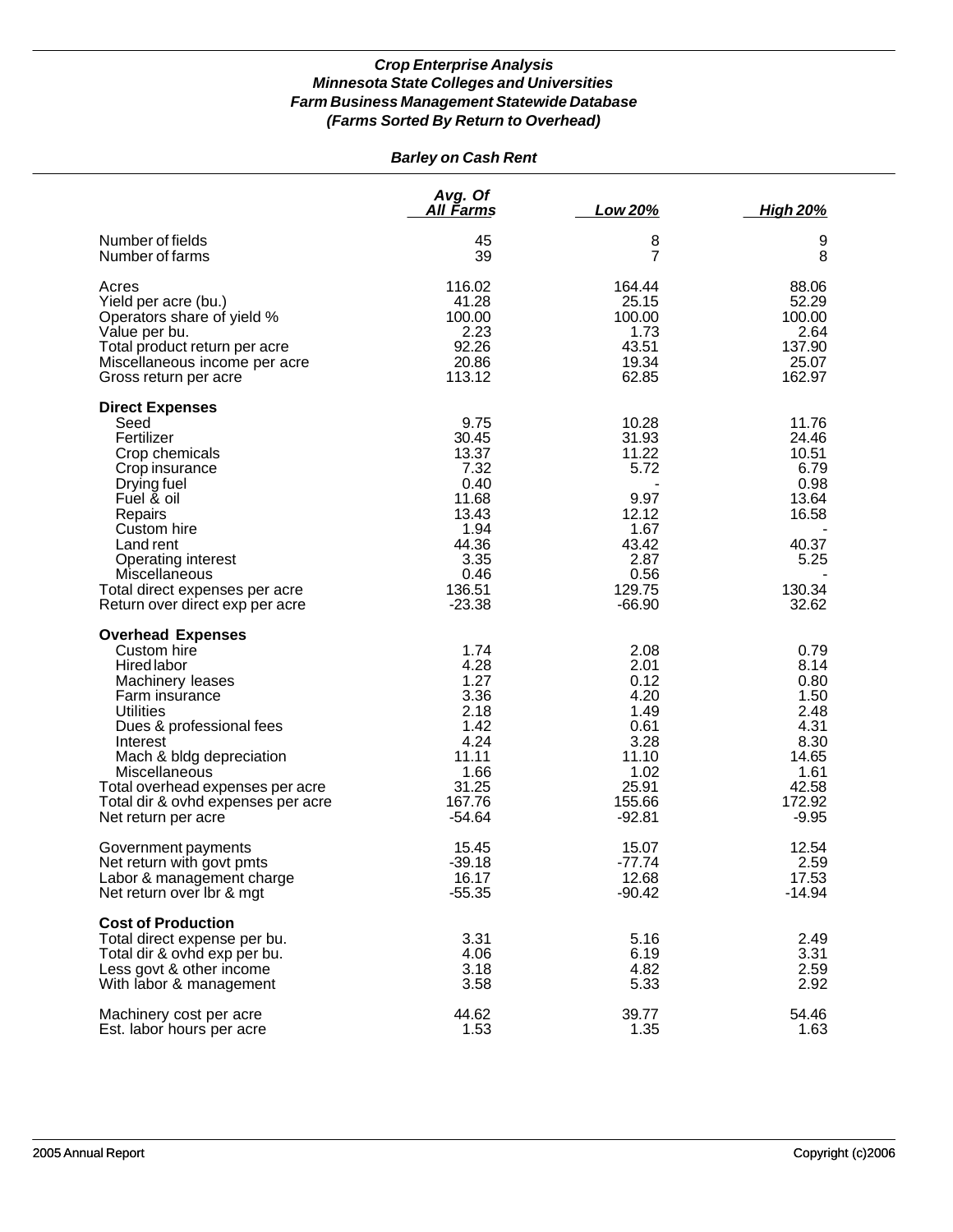# *Beans, Dark Red Kidney on Cash Rent*

|                                                                                                                                                                                                                                                                                                | Avg. Of<br><b>All Farms</b>                                                                           |
|------------------------------------------------------------------------------------------------------------------------------------------------------------------------------------------------------------------------------------------------------------------------------------------------|-------------------------------------------------------------------------------------------------------|
| Number of fields<br>Number of farms                                                                                                                                                                                                                                                            | 5<br>5                                                                                                |
| Acres<br>Yield per acre (cwt.)<br>Operators share of yield %<br>Value per cwt.<br>Total product return per acre<br>Miscellaneous income per acre<br>Gross return per acre                                                                                                                      | 132.32<br>15.78<br>100.00<br>22.12<br>349.00<br>9.19<br>358.19                                        |
| <b>Direct Expenses</b><br>Seed<br>Fertilizer<br>Crop chemicals<br>Crop insurance<br>Fuel & oil<br>Repairs<br>Custom hire<br>Land rent<br>Machinery leases<br>Operating interest<br>Total direct expenses per acre<br>Return over direct exp per acre                                           | 50.23<br>52.26<br>55.45<br>4.92<br>16.88<br>13.88<br>1.51<br>84.58<br>0.52<br>2.57<br>282.81<br>75.38 |
| <b>Overhead Expenses</b><br><b>Hired</b> labor<br>Machinery leases<br>Farm insurance<br><b>Utilities</b><br>Dues & professional fees<br>Interest<br>Mach & bldg depreciation<br>Miscellaneous<br>Total overhead expenses per acre<br>Total dir & ovhd expenses per acre<br>Net return per acre | 10.89<br>3.78<br>5.40<br>5.49<br>1.49<br>5.74<br>12.65<br>3.93<br>49.38<br>332.20<br>25.99            |
| Government payments<br>Net return with govt pmts<br>Labor & management charge<br>Net return over Ibr & mgt                                                                                                                                                                                     | 25.99<br>10.74<br>15.25                                                                               |
| <b>Cost of Production</b><br>Total direct expense per cwt.<br>Total dir & ovhd exp per cwt.<br>Less govt & other income<br>With labor & management                                                                                                                                             | 17.92<br>21.05<br>20.47<br>21.15                                                                      |
| Machinery cost per acre<br>Est. labor hours per acre                                                                                                                                                                                                                                           | 54.85<br>1.10                                                                                         |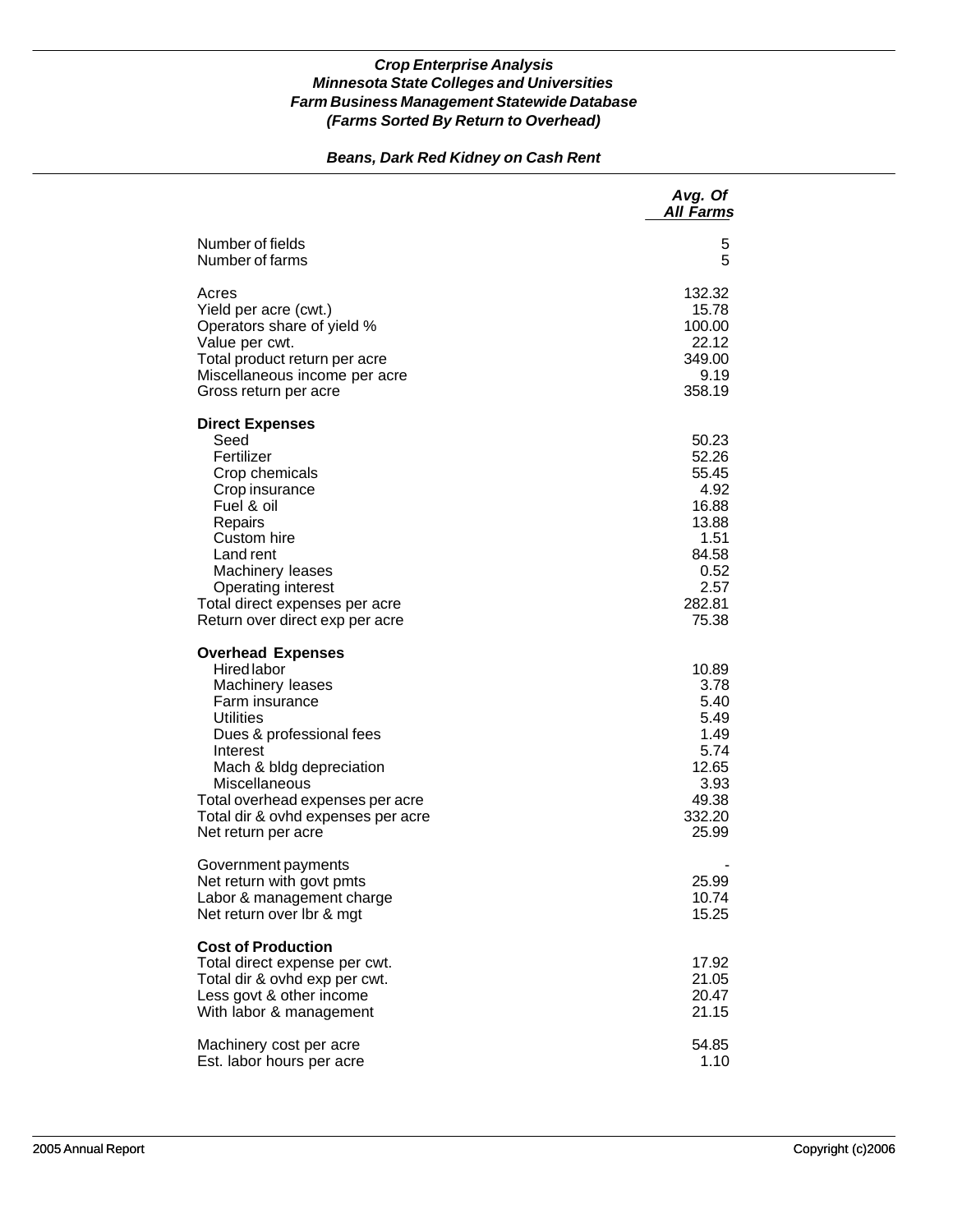# *Beans, Navy on Owned Land*

|                                                                                                                                                                                                                                                                                                                                     | Avg. Of<br>All Farms                                                                                         |
|-------------------------------------------------------------------------------------------------------------------------------------------------------------------------------------------------------------------------------------------------------------------------------------------------------------------------------------|--------------------------------------------------------------------------------------------------------------|
| Number of fields<br>Number of farms                                                                                                                                                                                                                                                                                                 | 10<br>10                                                                                                     |
| Acres<br>Yield per acre (cwt.)<br>Operators share of yield %<br>Value per cwt.<br>Total product return per acre<br>Miscellaneous income per acre<br>Gross return per acre                                                                                                                                                           | 92.34<br>19.75<br>100.00<br>18.85<br>372.29<br>0.80<br>373.09                                                |
| <b>Direct Expenses</b><br>Seed<br>Fertilizer<br>Crop chemicals<br>Crop insurance<br>Fuel & oil<br>Repairs<br>Custom hire<br><b>Hired labor</b><br><b>Operating interest</b><br>Miscellaneous<br>Total direct expenses per acre<br>Return over direct exp per acre                                                                   | 34.18<br>26.01<br>43.61<br>15.91<br>24.52<br>31.88<br>3.52<br>0.64<br>3.48<br>0.19<br>183.92<br>189.17       |
| <b>Overhead Expenses</b><br>Custom hire<br><b>Hired labor</b><br>Machinery leases<br>RE & pers. property taxes<br>Farm insurance<br>Utilities<br>Dues & professional fees<br>Interest<br>Mach & bldg depreciation<br>Miscellaneous<br>Total overhead expenses per acre<br>Total dir & ovhd expenses per acre<br>Net return per acre | 7.19<br>23.94<br>4.13<br>7.95<br>6.32<br>3.74<br>4.16<br>36.42<br>19.26<br>3.55<br>116.67<br>300.59<br>72.50 |
| Government payments<br>Net return with govt pmts<br>Labor & management charge<br>Net return over Ibr & mgt                                                                                                                                                                                                                          | 72.50<br>22.49<br>50.01                                                                                      |
| <b>Cost of Production</b><br>Total direct expense per cwt.<br>Total dir & ovhd exp per cwt.<br>Less govt & other income<br>With labor & management                                                                                                                                                                                  | 9.31<br>15.22<br>15.18<br>16.32                                                                              |
| Machinery cost per acre<br>Est. labor hours per acre                                                                                                                                                                                                                                                                                | 96.52<br>2.58                                                                                                |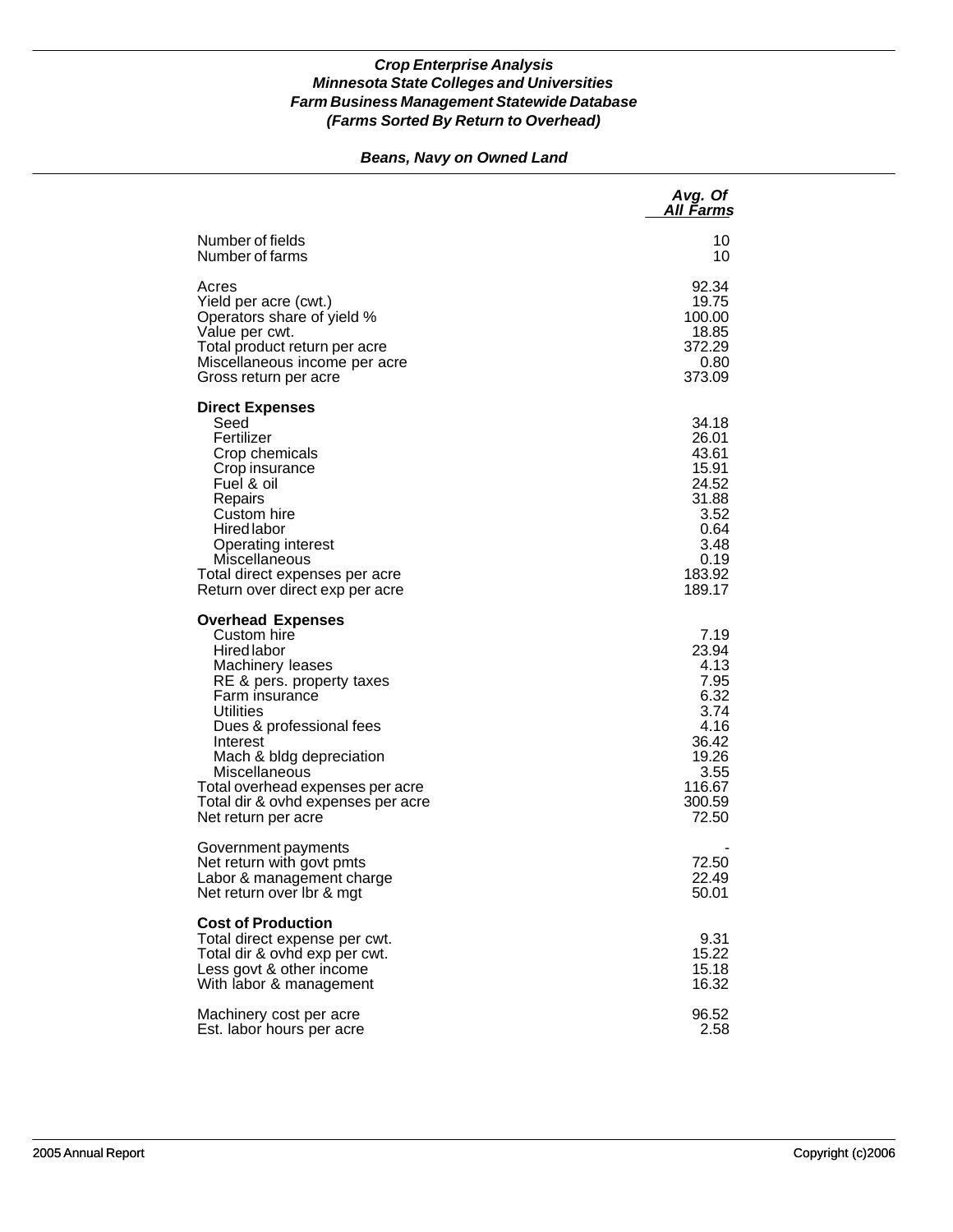# *Beans, Navy on Cash Rent*

|                                                                                                                                                                                                                                                                                                 | Avg. Of<br>All Farms                                                                                                   |
|-------------------------------------------------------------------------------------------------------------------------------------------------------------------------------------------------------------------------------------------------------------------------------------------------|------------------------------------------------------------------------------------------------------------------------|
| Number of fields<br>Number of farms                                                                                                                                                                                                                                                             | 18<br>18                                                                                                               |
| Acres<br>Yield per acre (cwt.)<br>Operators share of yield %<br>Value per cwt.<br>Total product return per acre<br>Miscellaneous income per acre<br>Gross return per acre                                                                                                                       | 172.72<br>15.24<br>100.00<br>18.38<br>280.19<br>21.45<br>301.64                                                        |
| <b>Direct Expenses</b><br>Seed<br>Fertilizer<br>Crop chemicals<br>Crop insurance<br>Fuel & oil<br>Repairs<br>Custom hire<br><b>Hired labor</b><br>Land rent<br>Machinery leases<br>Operating interest<br>Miscellaneous<br>Total direct expenses per acre<br>Return over direct exp per acre     | 33.44<br>31.39<br>33.58<br>16.09<br>16.76<br>23.68<br>3.03<br>0.16<br>61.45<br>1.25<br>5.70<br>0.68<br>227.20<br>74.44 |
| <b>Overhead Expenses</b><br>Custom hire<br>Hired labor<br>Machinery leases<br>Farm insurance<br>Utilities<br>Dues & professional fees<br>Interest<br>Mach & bldg depreciation<br>Miscellaneous<br>Total overhead expenses per acre<br>Total dir & ovhd expenses per acre<br>Net return per acre | 1.70<br>11.09<br>1.79<br>6.06<br>3.14<br>2.41<br>6.42<br>15.41<br>3.79<br>51.81<br>279.01<br>22.63                     |
| Government payments<br>Net return with govt pmts<br>Labor & management charge<br>Net return over Ibr & mgt                                                                                                                                                                                      | 22.63<br>27.25<br>$-4.62$                                                                                              |
| <b>Cost of Production</b><br>Total direct expense per cwt.<br>Total dir & ovhd exp per cwt.<br>Less govt & other income<br>With labor & management                                                                                                                                              | 14.91<br>18.30<br>16.90<br>18.68                                                                                       |
| Machinery cost per acre<br>Est. labor hours per acre                                                                                                                                                                                                                                            | 69.41<br>2.31                                                                                                          |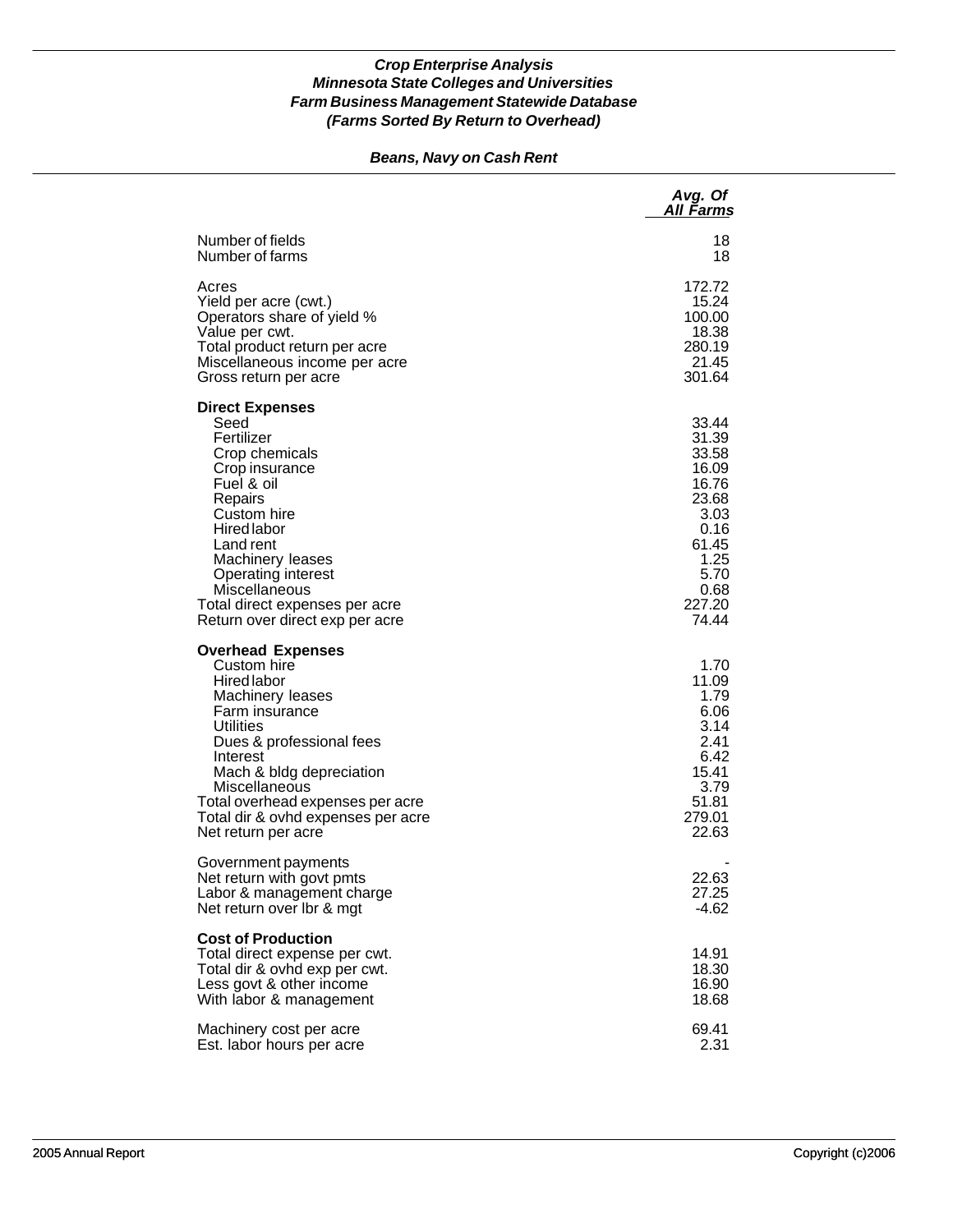# *Beans, Pinto on Cash Rent*

|                                                                                                                                                                                                                                                                                                                           | Avg. Of<br>All Farms                                                                                                    |
|---------------------------------------------------------------------------------------------------------------------------------------------------------------------------------------------------------------------------------------------------------------------------------------------------------------------------|-------------------------------------------------------------------------------------------------------------------------|
| Number of fields<br>Number of farms                                                                                                                                                                                                                                                                                       | 5<br>5                                                                                                                  |
| Acres<br>Yield per acre (cwt.)<br>Operators share of yield %<br>Value per cwt.<br>Total product return per acre<br>Miscellaneous income per acre<br>Gross return per acre                                                                                                                                                 | 227.48<br>20.46<br>100.00<br>15.31<br>313.14<br>34.99<br>348.13                                                         |
| <b>Direct Expenses</b><br>Seed<br>Fertilizer<br>Crop chemicals<br>Crop insurance<br>Drying fuel<br>Fuel & oil<br>Repairs<br>Custom hire<br><b>Hired</b> labor<br>Land rent<br>Operating interest<br>Miscellaneous<br>Total direct expenses per acre<br>Return over direct exp per acre                                    | 32.62<br>21.32<br>32.37<br>18.65<br>1.32<br>21.80<br>27.59<br>1.31<br>0.62<br>62.04<br>3.22<br>2.51<br>225.36<br>122.77 |
| <b>Overhead Expenses</b><br>Custom hire<br>Hired labor<br>Machinery leases<br><b>Building leases</b><br>Farm insurance<br>Utilities<br>Dues & professional fees<br>Interest<br>Mach & bldg depreciation<br>Miscellaneous<br>Total overhead expenses per acre<br>Total dir & ovhd expenses per acre<br>Net return per acre | 2.64<br>17.28<br>2.07<br>0.13<br>6.94<br>2.24<br>3.29<br>4.84<br>17.28<br>5.64<br>62.36<br>287.71<br>60.42              |
| Government payments<br>Net return with govt pmts<br>Labor & management charge<br>Net return over Ibr & mgt                                                                                                                                                                                                                | 60.42<br>30.31<br>30.11                                                                                                 |
| <b>Cost of Production</b><br>Total direct expense per cwt.<br>Total dir & ovhd exp per cwt.<br>Less govt & other income<br>With labor & management                                                                                                                                                                        | 11.02<br>14.07<br>12.35<br>13.84                                                                                        |
| Machinery cost per acre<br>Est. labor hours per acre                                                                                                                                                                                                                                                                      | 76.87<br>2.79                                                                                                           |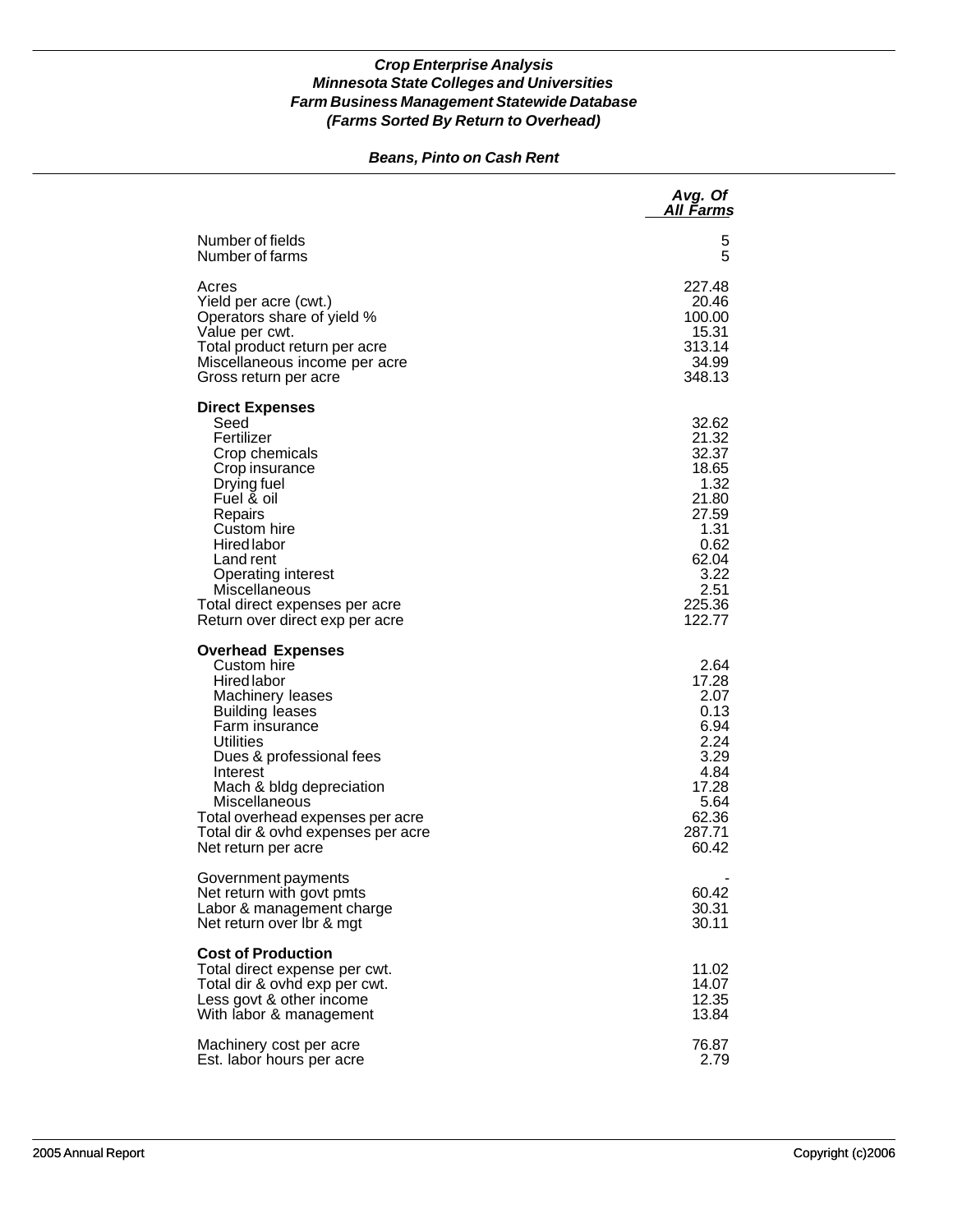# *Canola on Owned Land*

|                                                                                                                                                                                                                                                                                                                                                   | Avg. Of<br><b>All Farms</b>                                                                                   |
|---------------------------------------------------------------------------------------------------------------------------------------------------------------------------------------------------------------------------------------------------------------------------------------------------------------------------------------------------|---------------------------------------------------------------------------------------------------------------|
| Number of fields                                                                                                                                                                                                                                                                                                                                  | 14                                                                                                            |
| Number of farms                                                                                                                                                                                                                                                                                                                                   | 10                                                                                                            |
| Acres                                                                                                                                                                                                                                                                                                                                             | 182.97                                                                                                        |
| Yield per acre (cwt.)                                                                                                                                                                                                                                                                                                                             | 7.79                                                                                                          |
| Operators share of yield %                                                                                                                                                                                                                                                                                                                        | 100.00                                                                                                        |
| Value per cwt.                                                                                                                                                                                                                                                                                                                                    | 9.71                                                                                                          |
| Total product return per acre                                                                                                                                                                                                                                                                                                                     | 75.63                                                                                                         |
| Miscellaneous income per acre                                                                                                                                                                                                                                                                                                                     | 47.17                                                                                                         |
| Gross return per acre                                                                                                                                                                                                                                                                                                                             | 122.81                                                                                                        |
| <b>Direct Expenses</b><br>Seed<br>Fertilizer<br>Crop chemicals<br>Crop insurance<br>Fuel & oil<br>Repairs<br>Custom hire<br>Operating interest<br><b>Miscellaneous</b><br>Total direct expenses per acre<br>Return over direct exp per acre                                                                                                       | 21.77<br>46.99<br>16.36<br>8.34<br>13.49<br>11.04<br>6.02<br>2.10<br>0.40<br>126.51<br>$-3.70$                |
| <b>Overhead Expenses</b><br>Custom hire<br><b>Hired labor</b><br>Machinery leases<br>RE & pers. property taxes<br>Farm insurance<br><b>Utilities</b><br>Dues & professional fees<br>Interest<br>Mach & bldg depreciation<br><b>Miscellaneous</b><br>Total overhead expenses per acre<br>Total dir & ovhd expenses per acre<br>Net return per acre | 2.12<br>5.69<br>0.91<br>3.22<br>2.75<br>2.05<br>0.84<br>10.86<br>13.21<br>1.38<br>43.03<br>169.54<br>$-46.73$ |
| Government payments                                                                                                                                                                                                                                                                                                                               | 13.98                                                                                                         |
| Net return with govt pmts                                                                                                                                                                                                                                                                                                                         | $-32.75$                                                                                                      |
| Labor & management charge                                                                                                                                                                                                                                                                                                                         | 17.73                                                                                                         |
| Net return over lbr & mgt                                                                                                                                                                                                                                                                                                                         | $-50.48$                                                                                                      |
| <b>Cost of Production</b><br>Total direct expense per cwt.<br>Total dir & ovhd exp per cwt.<br>Less govt & other income<br>With labor & management                                                                                                                                                                                                | 16.24<br>21.76<br>13.91<br>16.19                                                                              |
| Machinery cost per acre                                                                                                                                                                                                                                                                                                                           | 48.37                                                                                                         |
| Est. labor hours per acre                                                                                                                                                                                                                                                                                                                         | 1.49                                                                                                          |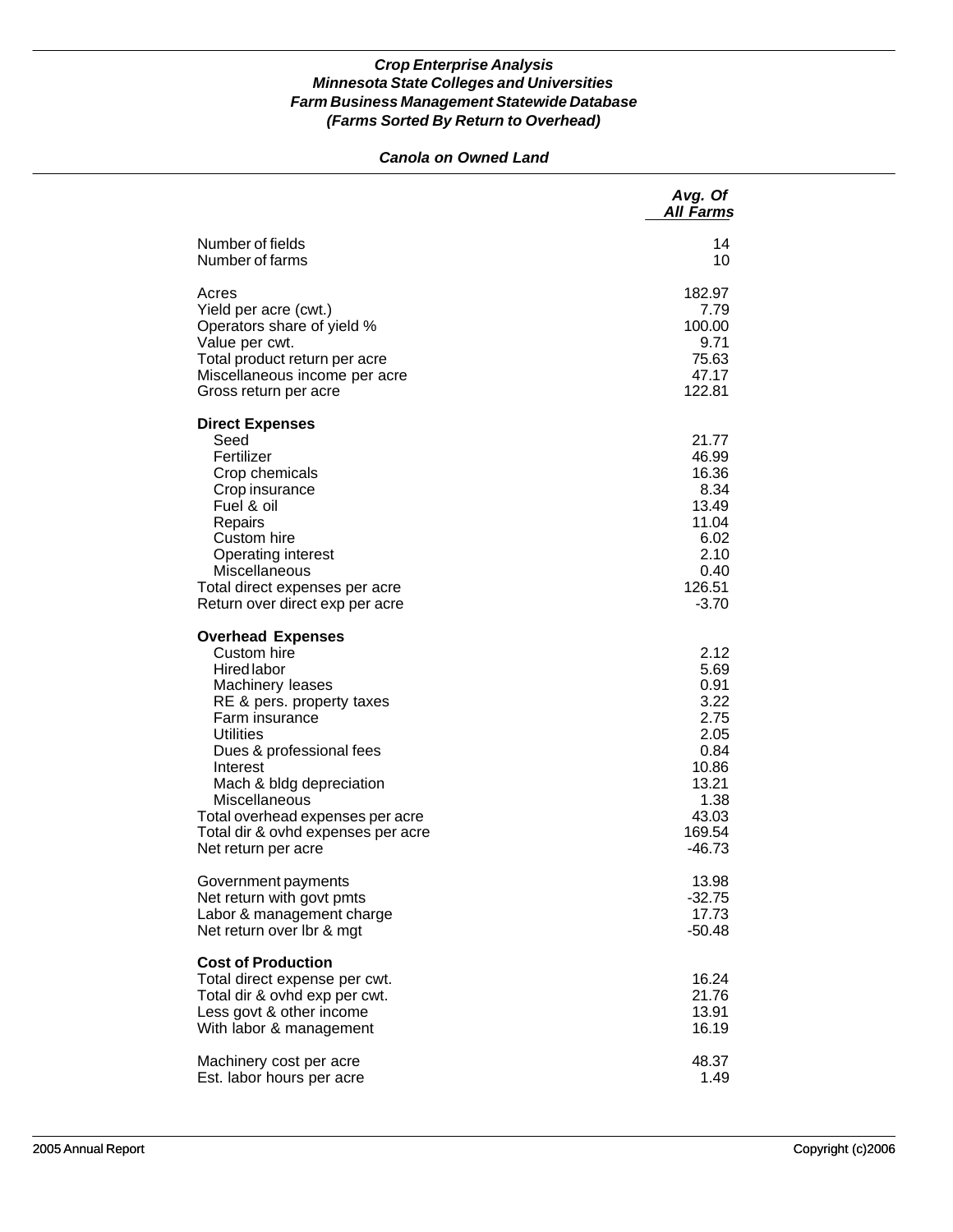# *Canola on Cash Rent*

|                                                                                                                                                                                                                                                                                                                           | Avg. Of<br>All Farms                                                                                         |
|---------------------------------------------------------------------------------------------------------------------------------------------------------------------------------------------------------------------------------------------------------------------------------------------------------------------------|--------------------------------------------------------------------------------------------------------------|
| Number of fields                                                                                                                                                                                                                                                                                                          | 19                                                                                                           |
| Number of farms                                                                                                                                                                                                                                                                                                           | 15                                                                                                           |
| Acres                                                                                                                                                                                                                                                                                                                     | 144.79                                                                                                       |
| Yield per acre (cwt.)                                                                                                                                                                                                                                                                                                     | 9.03                                                                                                         |
| Operators share of yield %                                                                                                                                                                                                                                                                                                | 100.00                                                                                                       |
| Value per cwt.                                                                                                                                                                                                                                                                                                            | 10.20                                                                                                        |
| Total product return per acre                                                                                                                                                                                                                                                                                             | 92.09                                                                                                        |
| Miscellaneous income per acre                                                                                                                                                                                                                                                                                             | 25.85                                                                                                        |
| Gross return per acre                                                                                                                                                                                                                                                                                                     | 117.94                                                                                                       |
| <b>Direct Expenses</b><br>Seed<br>Fertilizer<br>Crop chemicals<br>Crop insurance<br>Fuel & oil<br>Repairs<br>Custom hire<br>Land rent<br>Operating interest<br>Miscellaneous<br>Total direct expenses per acre<br>Return over direct exp per acre                                                                         | 22.25<br>42.66<br>15.94<br>8.39<br>11.26<br>11.69<br>10.44<br>28.60<br>3.64<br>0.75<br>155.62<br>$-37.69$    |
| <b>Overhead Expenses</b><br>Custom hire<br>Hired labor<br>Machinery leases<br><b>Building leases</b><br>Farm insurance<br>Utilities<br>Dues & professional fees<br>Interest<br>Mach & bldg depreciation<br>Miscellaneous<br>Total overhead expenses per acre<br>Total dir & ovhd expenses per acre<br>Net return per acre | 0.76<br>7.85<br>1.29<br>0.21<br>2.71<br>2.50<br>0.91<br>2.76<br>10.28<br>1.78<br>31.05<br>186.67<br>$-68.73$ |
| Government payments                                                                                                                                                                                                                                                                                                       | 14.39                                                                                                        |
| Net return with govt pmts                                                                                                                                                                                                                                                                                                 | -54.34                                                                                                       |
| Labor & management charge                                                                                                                                                                                                                                                                                                 | 15.52                                                                                                        |
| Net return over Ibr & mgt                                                                                                                                                                                                                                                                                                 | -69.86                                                                                                       |
| <b>Cost of Production</b><br>Total direct expense per cwt.<br>Total dir & ovhd exp per cwt.<br>Less govt & other income<br>With labor & management                                                                                                                                                                        | 17.24<br>20.68<br>16.22<br>17.94                                                                             |
| Machinery cost per acre                                                                                                                                                                                                                                                                                                   | 46.78                                                                                                        |
| Est. labor hours per acre                                                                                                                                                                                                                                                                                                 | 1.23                                                                                                         |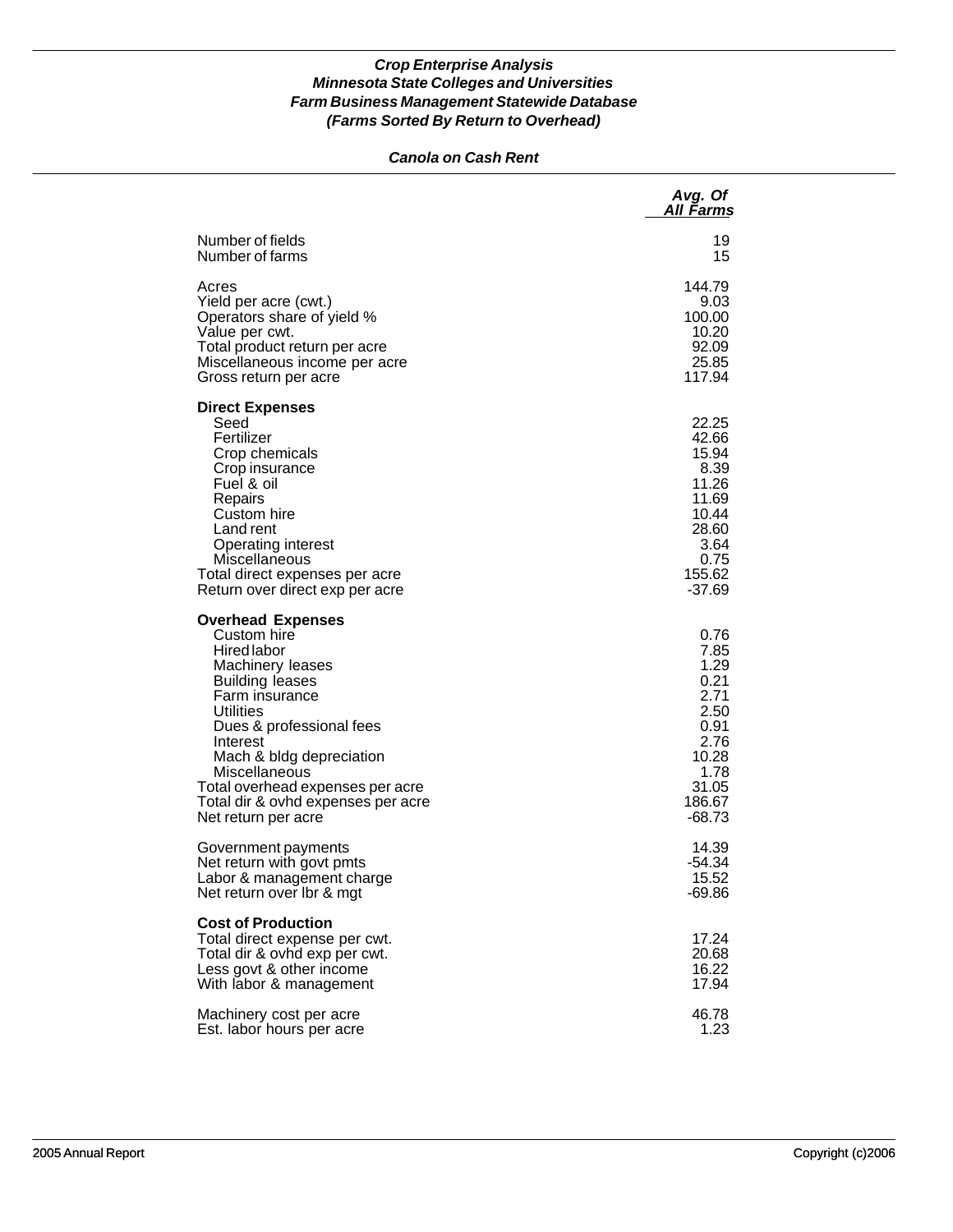# *Corn on Owned Land*

|                                                                                                                                                                                                                                                                                                                                                               | Avg. Of<br>All Farms                                                                                                                   | Low 20%                                                                                                                                | <b>High 20%</b>                                                                                                                        |
|---------------------------------------------------------------------------------------------------------------------------------------------------------------------------------------------------------------------------------------------------------------------------------------------------------------------------------------------------------------|----------------------------------------------------------------------------------------------------------------------------------------|----------------------------------------------------------------------------------------------------------------------------------------|----------------------------------------------------------------------------------------------------------------------------------------|
| Number of fields<br>Number of farms                                                                                                                                                                                                                                                                                                                           | 1224<br>1077                                                                                                                           | 223<br>215                                                                                                                             | 274<br>216                                                                                                                             |
| Acres<br>Yield per acre (bu.)<br>Operators share of yield %<br>Value per bu.<br>Other product return per acre<br>Total product return per acre<br>Miscellaneous income per acre<br>Gross return per acre                                                                                                                                                      | 113.19<br>179.13<br>100.00<br>2.01<br>0.07<br>360.05<br>45.96<br>406.01                                                                | 78.46<br>138.72<br>100.00<br>1.91<br>0.59<br>265.44<br>25.02<br>290.47                                                                 | 135.27<br>198.48<br>100.00<br>2.10<br>417.02<br>69.04<br>486.06                                                                        |
| <b>Direct Expenses</b><br>Seed<br>Fertilizer<br>Crop chemicals<br>Crop insurance<br>Drying fuel<br>Fuel & oil<br>Repairs<br>Custom hire<br><b>Hired labor</b><br>Machinery leases<br>Hauling and trucking<br>Marketing<br>Operating interest<br>Miscellaneous<br>Total direct expenses per acre<br>Return over direct exp per acre                            | 48.25<br>61.61<br>24.78<br>9.30<br>15.04<br>19.53<br>27.01<br>5.44<br>0.43<br>0.65<br>0.72<br>1.35<br>7.34<br>1.14<br>222.59<br>183.42 | 44.02<br>62.07<br>28.01<br>10.04<br>13.23<br>22.21<br>32.15<br>7.10<br>1.73<br>0.77<br>1.20<br>1.55<br>9.04<br>1.25<br>234.37<br>56.10 | 50.39<br>56.18<br>21.61<br>8.89<br>14.32<br>18.91<br>24.74<br>2.93<br>0.12<br>1.00<br>0.46<br>0.98<br>6.13<br>1.01<br>207.68<br>278.38 |
| <b>Overhead Expenses</b><br>Custom hire<br><b>Hired labor</b><br>Machinery leases<br><b>Building leases</b><br>RE & pers. property taxes<br>Farm insurance<br>Utilities<br>Dues & professional fees<br>Interest<br>Mach & bldg depreciation<br>Miscellaneous<br>Total overhead expenses per acre<br>Total dir & ovhd expenses per acre<br>Net return per acre | 1.68<br>7.59<br>2.15<br>0.69<br>12.82<br>5.40<br>3.95<br>1.32<br>47.07<br>29.62<br>5.35<br>117.65<br>340.23<br>65.78                   | 2.93<br>8.05<br>1.91<br>0.60<br>10.27<br>5.32<br>4.30<br>1.13<br>43.19<br>27.81<br>5.98<br>111.48<br>345.84<br>$-55.38$                | 1.56<br>9.39<br>2.88<br>0.56<br>14.34<br>5.24<br>3.55<br>1.10<br>45.34<br>31.48<br>6.16<br>121.58<br>329.26<br>156.80                  |
| Government payments<br>Net return with govt pmts<br>Labor & management charge<br>Net return over Ibr & mgt                                                                                                                                                                                                                                                    | 36.78<br>102.55<br>31.64<br>70.91                                                                                                      | 32.46<br>$-22.92$<br>34.03<br>$-56.95$                                                                                                 | 40.40<br>197.20<br>30.39<br>166.81                                                                                                     |
| <b>Cost of Production</b><br>Total direct expense per bu.<br>Total dir & ovhd exp per bu.<br>Less govt & other income<br>With labor & management                                                                                                                                                                                                              | 1.24<br>1.90<br>1.44<br>1.61                                                                                                           | 1.69<br>2.49<br>2.07<br>2.32                                                                                                           | 1.05<br>1.66<br>1.11<br>1.26                                                                                                           |
| Machinery cost per acre<br>Est. labor hours per acre                                                                                                                                                                                                                                                                                                          | 85.90<br>2.93                                                                                                                          | 98.69<br>4.01                                                                                                                          | 81.15<br>2.65                                                                                                                          |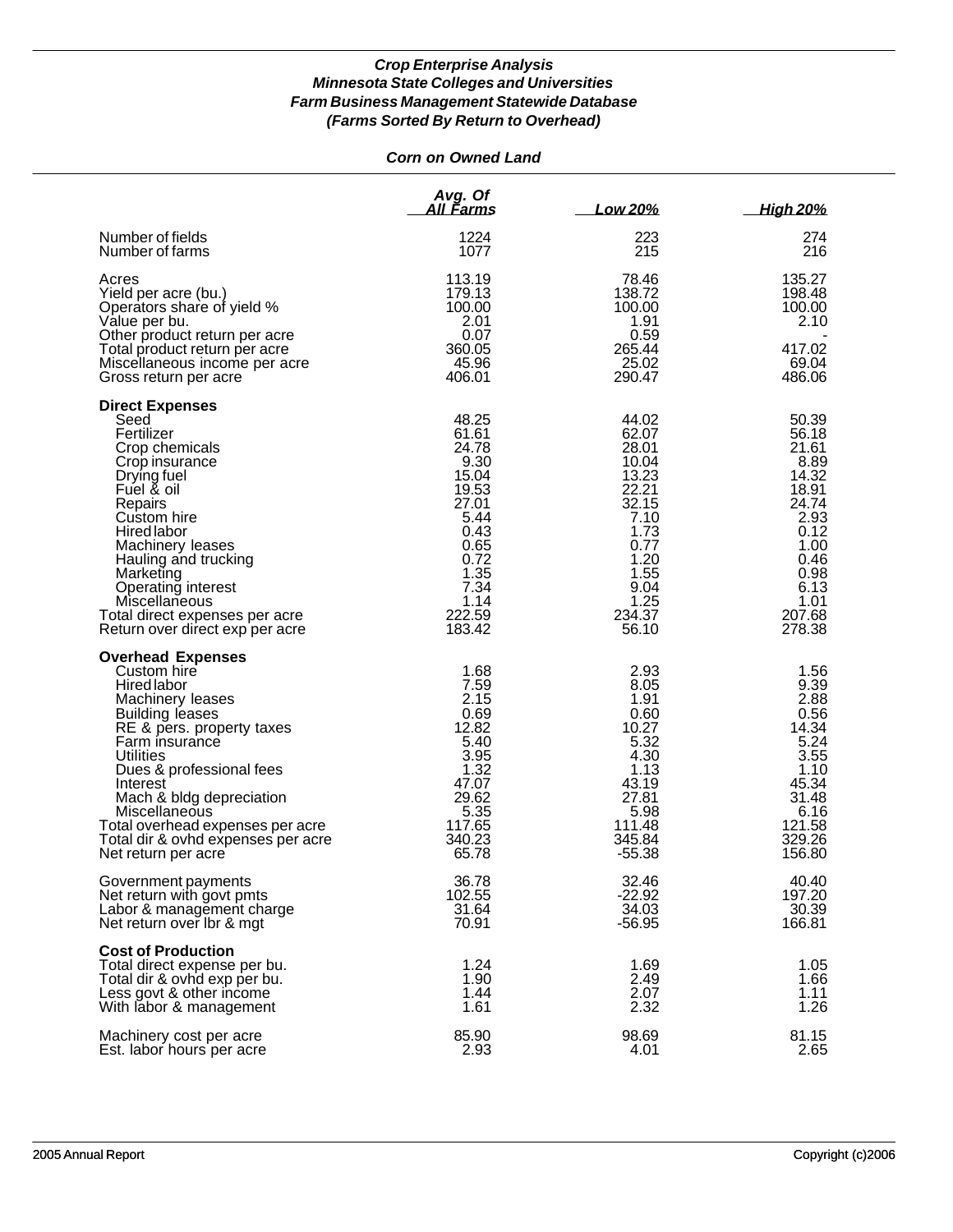| <b>Corn on Cash Rent</b> |
|--------------------------|
|--------------------------|

|                                                                                                                                                                                                                                                                                                                                         | Avg. Of<br>All Farms                                                                                                                     | Low 20%                                                                                                                                     | <b>High 20%</b>                                                                                                                         |
|-----------------------------------------------------------------------------------------------------------------------------------------------------------------------------------------------------------------------------------------------------------------------------------------------------------------------------------------|------------------------------------------------------------------------------------------------------------------------------------------|---------------------------------------------------------------------------------------------------------------------------------------------|-----------------------------------------------------------------------------------------------------------------------------------------|
| Number of fields<br>Number of farms                                                                                                                                                                                                                                                                                                     | 1864<br>1277                                                                                                                             | 351<br>255                                                                                                                                  | 375<br>256                                                                                                                              |
| Acres<br>Yield per acre (bu.)<br>Operators share of yield %<br>Value per bu.<br>Other product return per acre<br>Total product return per acre<br>Miscellaneous income per acre<br>Gross return per acre                                                                                                                                | 191.05<br>178.39<br>100.00<br>2.04<br>0.01<br>364.33<br>38.55<br>402.88                                                                  | 147.49<br>156.97<br>100.00<br>1.88<br>0.02<br>295.53<br>26.26<br>321.79                                                                     | 213.13<br>191.41<br>100.00<br>2.14<br>409.27<br>64.91<br>474.17                                                                         |
| <b>Direct Expenses</b><br>Seed<br>Fertilizer<br>Crop chemicals<br>Crop insurance<br>Drying fuel<br>Fuel & oil<br>Repairs<br>Custom hire<br>Land rent<br>Machinery leases<br>Hauling and trucking<br>Marketing<br>Operating interest<br>Miscellaneous<br>Total direct expenses per acre<br>Return over direct exp per acre               | 48.36<br>64.41<br>23.79<br>10.00<br>13.99<br>18.94<br>23.63<br>4.96<br>100.50<br>0.99<br>0.67<br>0.95<br>8.62<br>1.43<br>321.23<br>81.65 | 47.99<br>68.14<br>29.13<br>10.64<br>16.07<br>20.38<br>28.03<br>8.06<br>98.76<br>0.72<br>1.08<br>1.32<br>10.79<br>1.85<br>342.95<br>$-21.16$ | 48.97<br>60.16<br>21.04<br>9.35<br>14.20<br>18.41<br>20.82<br>2.93<br>96.50<br>2.10<br>0.33<br>0.57<br>6.01<br>0.92<br>302.30<br>171.88 |
| <b>Overhead Expenses</b><br>Custom hire<br><b>Hired labor</b><br>Machinery leases<br><b>Building leases</b><br>Farm insurance<br><b>Utilities</b><br>Dues & professional fees<br>Interest<br>Mach & bldg depreciation<br>Miscellaneous<br>Total overhead expenses per acre<br>Total dir & ovhd expenses per acre<br>Net return per acre | 1.72<br>7.20<br>3.56<br>0.90<br>4.47<br>3.25<br>1.32<br>6.31<br>24.53<br>4.96<br>58.22<br>379.45<br>23.43                                | 2.38<br>5.49<br>3.16<br>1.93<br>4.56<br>3.42<br>1.20<br>7.71<br>27.04<br>4.89<br>61.78<br>404.74<br>$-82.95$                                | 1.24<br>9.53<br>4.47<br>0.58<br>4.60<br>3.43<br>1.37<br>5.54<br>27.59<br>5.57<br>63.92<br>366.22<br>107.95                              |
| Government payments<br>Net return with govt pmts<br>Labor & management charge<br>Net return over Ibr & mgt                                                                                                                                                                                                                              | 37.03<br>60.46<br>28.94<br>31.53                                                                                                         | 37.60<br>$-45.35$<br>32.36<br>$-77.71$                                                                                                      | 40.85<br>148.80<br>26.23<br>122.57                                                                                                      |
| <b>Cost of Production</b><br>Total direct expense per bu.<br>Total dir & ovhd exp per bu.<br>Less govt & other income<br>With labor & management                                                                                                                                                                                        | 1.80<br>2.13<br>1.70<br>1.87                                                                                                             | 2.18<br>2.58<br>2.17<br>2.38                                                                                                                | 1.58<br>1.91<br>1.36<br>1.50                                                                                                            |
| Machinery cost per acre<br>Est. labor hours per acre                                                                                                                                                                                                                                                                                    | 80.43<br>2.46                                                                                                                            | 93.44<br>2.87                                                                                                                               | 77.65<br>2.18                                                                                                                           |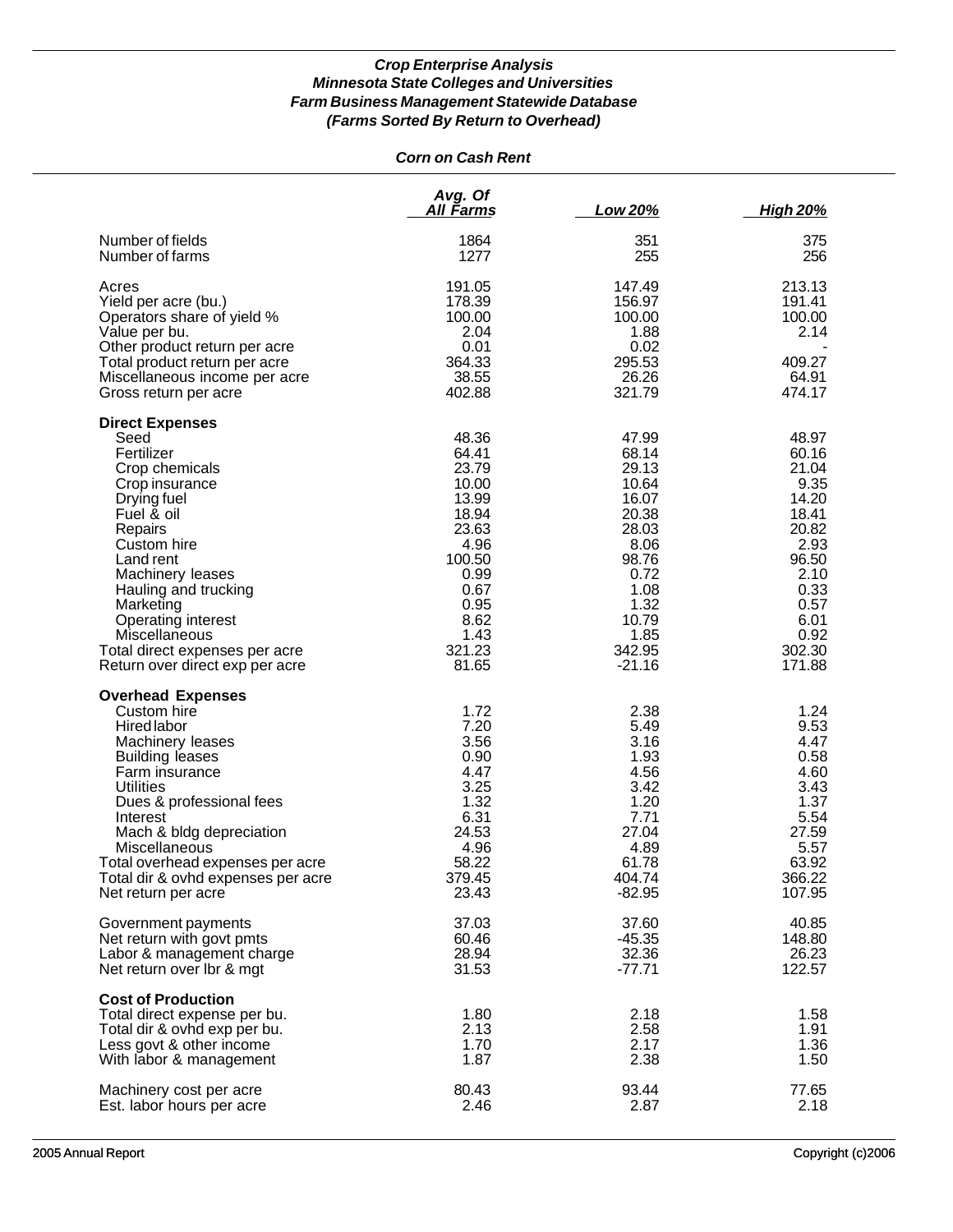# *Corn Silage on Owned Land*

|                                                                                                                                                                                                                                                                                                                                                                      | Avg. Of<br><u>All Farms</u>                                                                                          | Low 20%                                                                                                               | <u>High 20%</u>                                                                                                         |
|----------------------------------------------------------------------------------------------------------------------------------------------------------------------------------------------------------------------------------------------------------------------------------------------------------------------------------------------------------------------|----------------------------------------------------------------------------------------------------------------------|-----------------------------------------------------------------------------------------------------------------------|-------------------------------------------------------------------------------------------------------------------------|
| Number of fields                                                                                                                                                                                                                                                                                                                                                     | 404                                                                                                                  | 82                                                                                                                    | 83                                                                                                                      |
| Number of farms                                                                                                                                                                                                                                                                                                                                                      | 395                                                                                                                  | 79                                                                                                                    | 79                                                                                                                      |
| Acres                                                                                                                                                                                                                                                                                                                                                                | 43.66                                                                                                                | 40.93                                                                                                                 | 47.04                                                                                                                   |
| Yield per acre (ton)                                                                                                                                                                                                                                                                                                                                                 | 18.02                                                                                                                | 12.11                                                                                                                 | 23.63                                                                                                                   |
| Operators share of yield %                                                                                                                                                                                                                                                                                                                                           | 100.00                                                                                                               | 100.00                                                                                                                | 100.00                                                                                                                  |
| Value per ton                                                                                                                                                                                                                                                                                                                                                        | 19.52                                                                                                                | 18.94                                                                                                                 | 20.44                                                                                                                   |
| Total product return per acre                                                                                                                                                                                                                                                                                                                                        | 351.60                                                                                                               | 229.34                                                                                                                | 482.97                                                                                                                  |
| Miscellaneous income per acre                                                                                                                                                                                                                                                                                                                                        | 36.01                                                                                                                | 13.60                                                                                                                 | 61.35                                                                                                                   |
| Gross return per acre                                                                                                                                                                                                                                                                                                                                                | 387.62                                                                                                               | 242.94                                                                                                                | 544.32                                                                                                                  |
| <b>Direct Expenses</b><br>Seed<br>Fertilizer<br>Crop chemicals<br>Crop insurance<br>Fuel & oil<br>Repairs<br>Custom hire<br>Operating interest<br>Miscellaneous<br>Total direct expenses per acre<br>Return over direct exp per acre                                                                                                                                 | 41.36<br>40.72<br>29.15<br>6.90<br>26.09<br>34.07<br>17.59<br>5.05<br>5.79<br>206.72<br>180.89                       | 40.34<br>43.73<br>27.94<br>7.01<br>24.83<br>38.50<br>32.56<br>5.47<br>4.81<br>225.20<br>17.74                         | 43.23<br>39.22<br>33.02<br>7.12<br>27.79<br>31.00<br>3.38<br>6.01<br>3.43<br>194.19<br>350.13                           |
| <b>Overhead Expenses</b><br>Custom hire<br><b>Hired labor</b><br>Machinery leases<br><b>Building leases</b><br>RE & pers. property taxes<br>Farm insurance<br><b>Utilities</b><br>Dues & professional fees<br>Interest<br>Mach & bldg depreciation<br>Miscellaneous<br>Total overhead expenses per acre<br>Total dir & ovhd expenses per acre<br>Net return per acre | 8.46<br>13.92<br>3.43<br>0.88<br>8.32<br>4.73<br>3.64<br>1.10<br>39.37<br>31.59<br>5.26<br>120.68<br>327.40<br>60.21 | 5.07<br>8.30<br>1.70<br>0.53<br>6.34<br>3.96<br>3.63<br>0.76<br>34.19<br>28.33<br>4.72<br>97.53<br>322.72<br>$-79.78$ | 13.48<br>23.09<br>7.49<br>0.97<br>10.43<br>4.87<br>3.79<br>1.57<br>48.95<br>34.87<br>7.16<br>156.68<br>350.87<br>193.45 |
| Government payments                                                                                                                                                                                                                                                                                                                                                  | 28.52                                                                                                                | 21.79                                                                                                                 | 34.65                                                                                                                   |
| Net return with govt pmts                                                                                                                                                                                                                                                                                                                                            | 88.74                                                                                                                | $-58.00$                                                                                                              | 228.10                                                                                                                  |
| Labor & management charge                                                                                                                                                                                                                                                                                                                                            | 31.65                                                                                                                | 35.88                                                                                                                 | 28.35                                                                                                                   |
| Net return over Ibr & mgt                                                                                                                                                                                                                                                                                                                                            | 57.08                                                                                                                | $-93.87$                                                                                                              | 199.75                                                                                                                  |
| <b>Cost of Production</b><br>Total direct expense per ton<br>Total dir & ovhd exp per ton<br>Less govt & other income<br>With labor & management                                                                                                                                                                                                                     | 11.47<br>18.17<br>14.59<br>16.35                                                                                     | 18.59<br>26.65<br>23.72<br>26.69                                                                                      | 8.22<br>14.85<br>10.79<br>11.99                                                                                         |
| Machinery cost per acre                                                                                                                                                                                                                                                                                                                                              | 125.47                                                                                                               | 135.58                                                                                                                | 120.43                                                                                                                  |
| Est. labor hours per acre                                                                                                                                                                                                                                                                                                                                            | 5.41                                                                                                                 | 5.80                                                                                                                  | 4.72                                                                                                                    |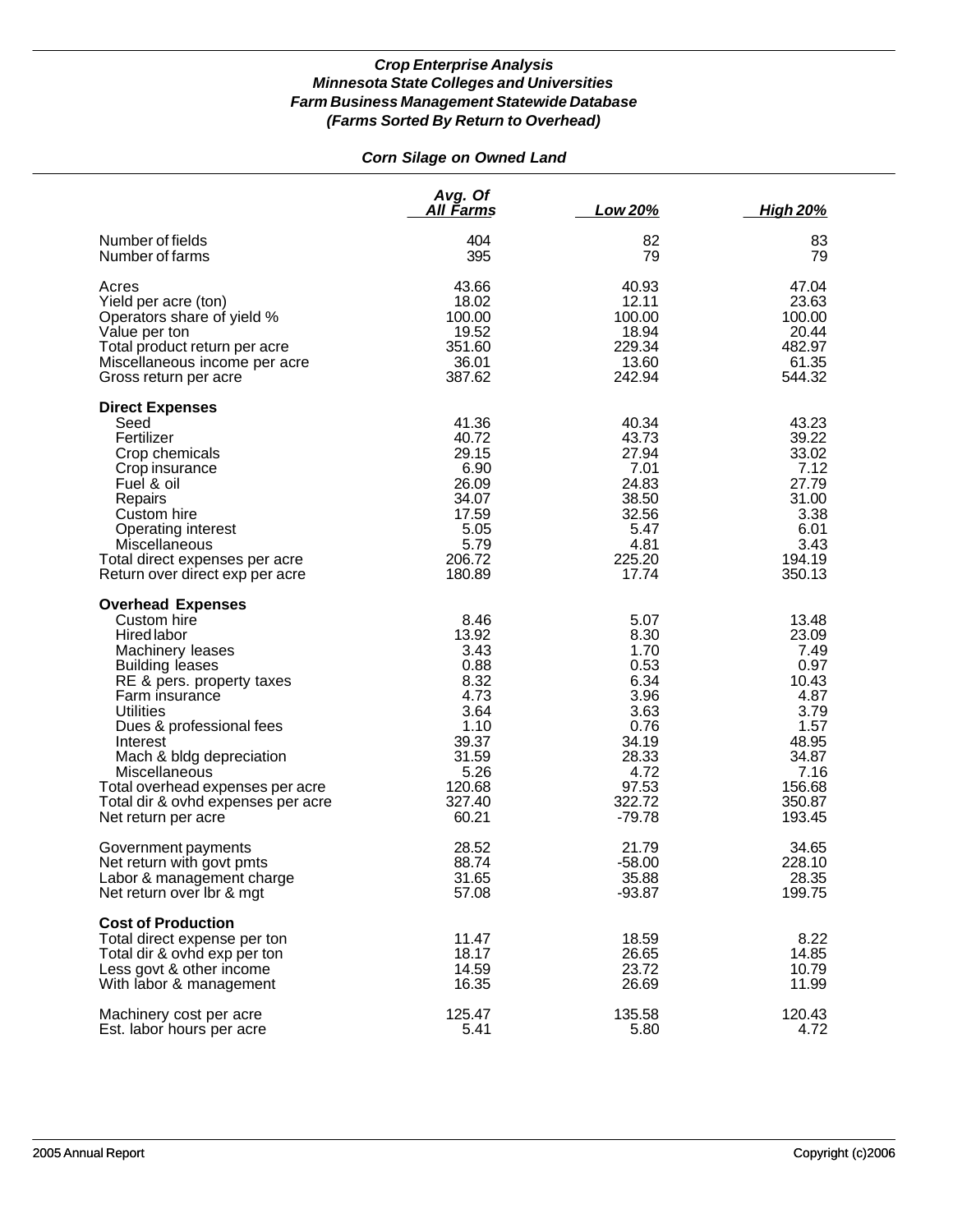# *Corn Silage on Cash Rent*

|                                                                                                                                                                                                                                                                                                                                  | Avg. Of<br><u>All Farms</u>                                                                                | Low 20%                                                                                                        | <b>High 20%</b>                                                                                               |
|----------------------------------------------------------------------------------------------------------------------------------------------------------------------------------------------------------------------------------------------------------------------------------------------------------------------------------|------------------------------------------------------------------------------------------------------------|----------------------------------------------------------------------------------------------------------------|---------------------------------------------------------------------------------------------------------------|
| Number of fields                                                                                                                                                                                                                                                                                                                 | 335                                                                                                        | 68                                                                                                             | 67                                                                                                            |
| Number of farms                                                                                                                                                                                                                                                                                                                  | 325                                                                                                        | 65                                                                                                             | 65                                                                                                            |
| Acres                                                                                                                                                                                                                                                                                                                            | 56.82                                                                                                      | 55.35                                                                                                          | 50.01                                                                                                         |
| Yield per acre (ton)                                                                                                                                                                                                                                                                                                             | 17.59                                                                                                      | 12.00                                                                                                          | 23.41                                                                                                         |
| Operators share of yield %                                                                                                                                                                                                                                                                                                       | 100.00                                                                                                     | 100.00                                                                                                         | 100.00                                                                                                        |
| Value per ton                                                                                                                                                                                                                                                                                                                    | 19.57                                                                                                      | 18.06                                                                                                          | 20.81                                                                                                         |
| Total product return per acre                                                                                                                                                                                                                                                                                                    | 344.23                                                                                                     | 216.63                                                                                                         | 487.05                                                                                                        |
| Miscellaneous income per acre                                                                                                                                                                                                                                                                                                    | 37.22                                                                                                      | 17.32                                                                                                          | 50.03                                                                                                         |
| Gross return per acre                                                                                                                                                                                                                                                                                                            | 381.45                                                                                                     | 233.95                                                                                                         | 537.07                                                                                                        |
| <b>Direct Expenses</b><br>Seed<br>Fertilizer<br>Crop chemicals<br>Crop insurance<br>Fuel & oil<br>Repairs<br>Custom hire<br>Land rent<br>Operating interest<br>Miscellaneous<br>Total direct expenses per acre<br>Return over direct exp per acre                                                                                | 43.66<br>40.51<br>27.94<br>6.84<br>27.40<br>36.54<br>17.67<br>69.86<br>5.16<br>6.95<br>282.53<br>98.92     | 41.68<br>45.08<br>30.47<br>7.80<br>26.32<br>38.23<br>29.02<br>57.83<br>4.20<br>8.17<br>288.79<br>$-54.84$      | 44.29<br>41.24<br>26.80<br>6.29<br>29.17<br>32.33<br>7.97<br>73.91<br>6.12<br>1.51<br>269.64<br>267.44        |
| <b>Overhead Expenses</b><br>Custom hire<br>Hired labor<br>Machinery leases<br><b>Building leases</b><br>Farm insurance<br><b>Utilities</b><br>Dues & professional fees<br>Interest<br>Mach & bldg depreciation<br>Miscellaneous<br>Total overhead expenses per acre<br>Total dir & ovhd expenses per acre<br>Net return per acre | 5.94<br>18.68<br>4.28<br>1.71<br>4.27<br>3.03<br>1.19<br>8.51<br>28.88<br>5.52<br>82.01<br>364.54<br>16.91 | 4.64<br>14.83<br>3.41<br>2.48<br>4.50<br>3.67<br>1.07<br>7.98<br>24.96<br>5.80<br>73.31<br>362.10<br>$-128.15$ | 9.62<br>22.55<br>8.37<br>2.07<br>4.83<br>3.42<br>1.72<br>10.36<br>33.92<br>5.38<br>102.25<br>371.89<br>165.18 |
| Government payments                                                                                                                                                                                                                                                                                                              | 30.08                                                                                                      | 28.63                                                                                                          | 31.15                                                                                                         |
| Net return with govt pmts                                                                                                                                                                                                                                                                                                        | 46.99                                                                                                      | $-99.52$                                                                                                       | 196.33                                                                                                        |
| Labor & management charge                                                                                                                                                                                                                                                                                                        | 34.54                                                                                                      | 38.84                                                                                                          | 33.05                                                                                                         |
| Net return over Ibr & mgt                                                                                                                                                                                                                                                                                                        | 12.45                                                                                                      | $-138.37$                                                                                                      | 163.28                                                                                                        |
| <b>Cost of Production</b><br>Total direct expense per ton<br>Total dir & ovhd exp per ton<br>Less govt & other income<br>With labor & management                                                                                                                                                                                 | 16.06<br>20.72<br>16.89<br>18.86                                                                           | 24.07<br>30.18<br>26.35<br>29.59                                                                               | 11.52<br>15.89<br>12.42<br>13.83                                                                              |
| Machinery cost per acre                                                                                                                                                                                                                                                                                                          | 125.91                                                                                                     | 132.00                                                                                                         | 128.07                                                                                                        |
| Est. labor hours per acre                                                                                                                                                                                                                                                                                                        | 5.41                                                                                                       | 5.04                                                                                                           | 5.29                                                                                                          |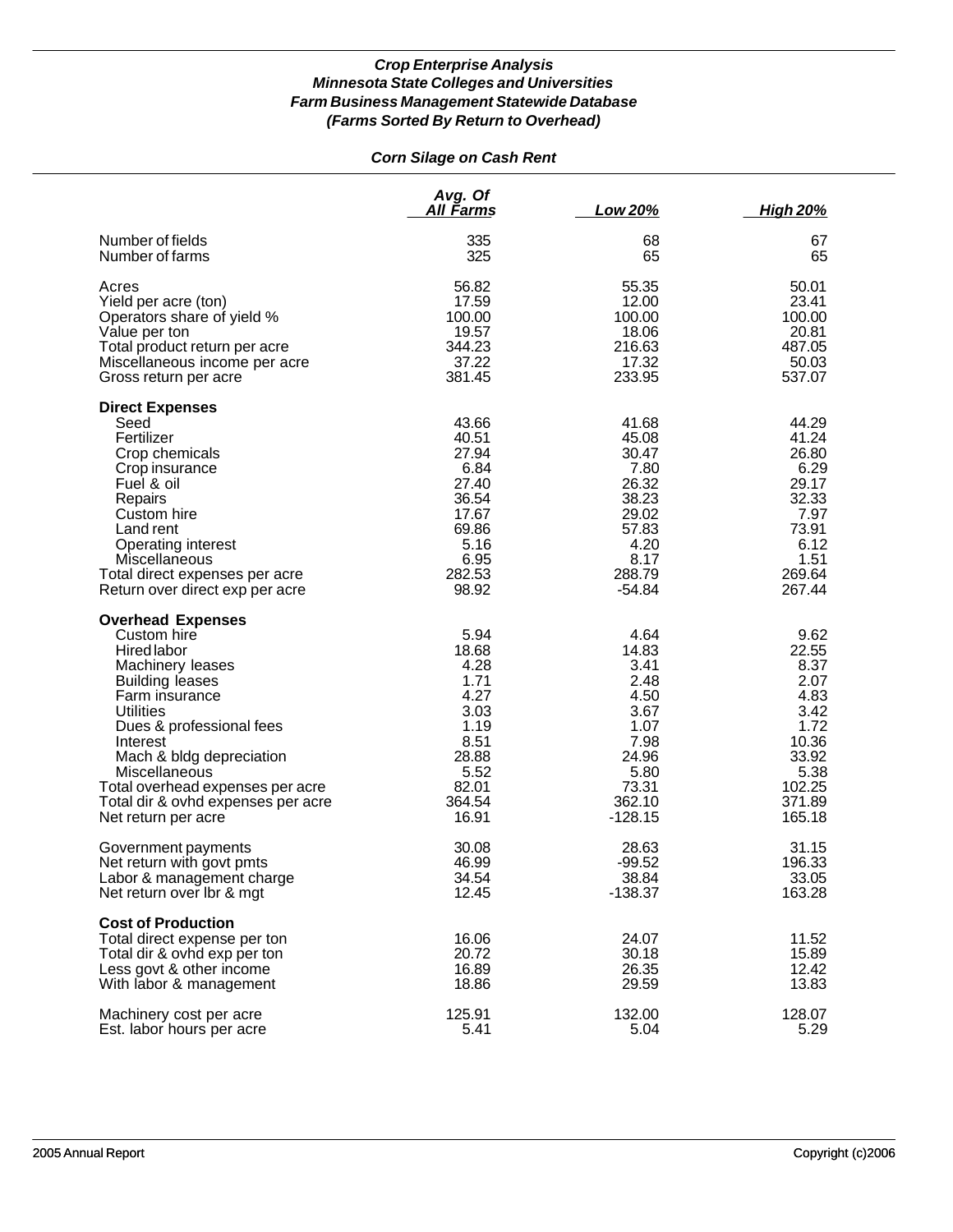# *CRP on Owned Land*

|                                    | Avg. Of<br><b>All Farms</b> | Low 20% | <b>High 20%</b> |
|------------------------------------|-----------------------------|---------|-----------------|
| Number of fields                   | 190                         | 39      | 36              |
| Number of farms                    | 178                         | 35      | 36              |
|                                    |                             |         |                 |
| Acres                              | 72.25                       | 135.11  | 12.58           |
| Yield per acre (\$)                | 62.20                       | 42.59   | 142.59          |
| Operators share of yield %         | 100.00                      | 100.00  | 100.00          |
| Value per \$                       | 1.00                        | 1.00    | 1.00            |
| Total product return per acre      | 62.20                       | 42.59   | 142.59          |
| Miscellaneous income per acre      | 1.06                        | 2.13    |                 |
| Gross return per acre              | 63.27                       | 44.72   | 142.59          |
| <b>Direct Expenses</b>             |                             |         |                 |
| Seed                               | 0.45                        | 0.78    | 4.26            |
| Crop chemicals                     | 0.22                        | 0.25    | 0.55            |
| Fuel & oil                         | 3.01                        | 2.48    | 4.76            |
| Repairs                            | 4.18                        | 4.13    | 6.41            |
| Operating interest                 | 1.00                        | 0.43    | 1.85            |
| Miscellaneous                      | 0.41                        | 0.36    |                 |
| Total direct expenses per acre     | 9.26                        | 8.43    | 17.83           |
| Return over direct exp per acre    | 54.01                       | 36.29   | 124.76          |
|                                    |                             |         |                 |
| <b>Overhead Expenses</b>           |                             |         |                 |
| <b>Hired labor</b>                 | 0.53                        | 0.25    | 0.73            |
| Machinery leases                   | 0.29                        | 0.46    | 0.71            |
| RE & pers. property taxes          | 6.74                        | 4.11    | 12.68           |
| Farm insurance                     | 2.68                        | 3.12    | 1.29            |
| <b>Utilities</b>                   | 0.66                        | 0.56    | 0.89            |
| Interest                           | 17.97                       | 10.33   | 40.37           |
| Mach & bldg depreciation           | 2.76                        | 1.60    | 6.44            |
| Miscellaneous                      | 1.23                        | 0.85    | 1.74            |
| Total overhead expenses per acre   | 32.86                       | 21.30   | 64.84           |
| Total dir & ovhd expenses per acre | 42.12                       | 29.73   | 82.67           |
| Net return per acre                | 21.15                       | 14.99   | 59.91           |
|                                    |                             |         |                 |
| Government payments                |                             |         |                 |
| Net return with govt pmts          | 21.15                       | 14.99   | 59.91           |
| Labor & management charge          | 4.79                        | 3.67    | 7.56            |
| Net return over lbr & mgt          | 16.36                       | 11.32   | 52.35           |
| <b>Cost of Production</b>          |                             |         |                 |
| Total direct expense per \$        | 0.15                        | 0.20    | 0.13            |
| Total dir & ovhd exp per \$        | 0.68                        | 0.70    | 0.58            |
| Less govt & other income           | 0.66                        | 0.65    | 0.58            |
| With labor & management            | 0.74                        | 0.73    | 0.63            |
|                                    |                             |         |                 |
| Machinery cost per acre            | 11.24                       | 9.82    | 17.87           |
| Est. labor hours per acre          | 0.37                        | 0.28    | 0.76            |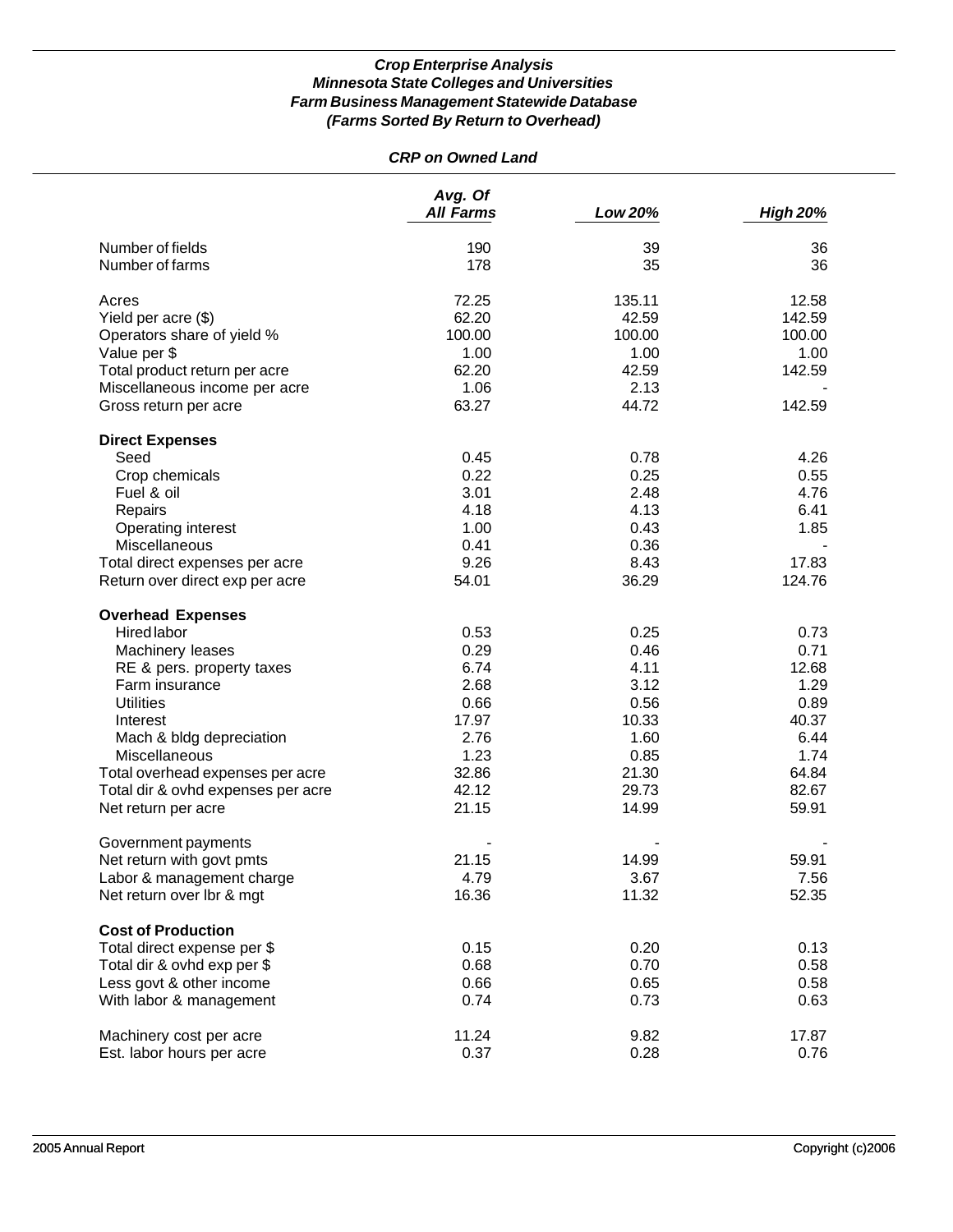# *CRP on Cash Rent*

|                                                                                                                                                                                                                                                             | Avg. Of<br><b>All Farms</b>                                                    |
|-------------------------------------------------------------------------------------------------------------------------------------------------------------------------------------------------------------------------------------------------------------|--------------------------------------------------------------------------------|
| Number of fields<br>Number of farms                                                                                                                                                                                                                         | 17<br>16                                                                       |
| Acres<br>Yield per acre (\$)<br>Operators share of yield %<br>Value per \$<br>Total product return per acre<br>Miscellaneous income per acre<br>Gross return per acre                                                                                       | 42.34<br>69.51<br>100.00<br>1.00<br>69.51<br>7.10<br>76.61                     |
| <b>Direct Expenses</b><br>Seed<br>Crop chemicals<br>Fuel & oil<br>Repairs<br><b>Hired labor</b><br>Land rent<br>Operating interest<br>Total direct expenses per acre<br>Return over direct exp per acre                                                     | 0.27<br>0.49<br>2.35<br>4.28<br>0.54<br>41.15<br>0.53<br>49.61<br>27.01        |
| <b>Overhead Expenses</b><br>Hired labor<br>Machinery leases<br>Farm insurance<br><b>Utilities</b><br>Interest<br>Mach & bldg depreciation<br>Miscellaneous<br>Total overhead expenses per acre<br>Total dir & ovhd expenses per acre<br>Net return per acre | 0.47<br>0.17<br>2.58<br>0.46<br>0.41<br>1.54<br>0.61<br>6.23<br>55.83<br>20.78 |
| Government payments<br>Net return with govt pmts<br>Labor & management charge<br>Net return over lbr & mgt                                                                                                                                                  | 20.78<br>3.85<br>16.94                                                         |
| <b>Cost of Production</b><br>Total direct expense per \$<br>Total dir & ovhd exp per \$<br>Less govt & other income<br>With labor & management                                                                                                              | 0.71<br>0.80<br>0.70<br>0.76                                                   |
| Machinery cost per acre<br>Est. labor hours per acre                                                                                                                                                                                                        | 8.70<br>0.22                                                                   |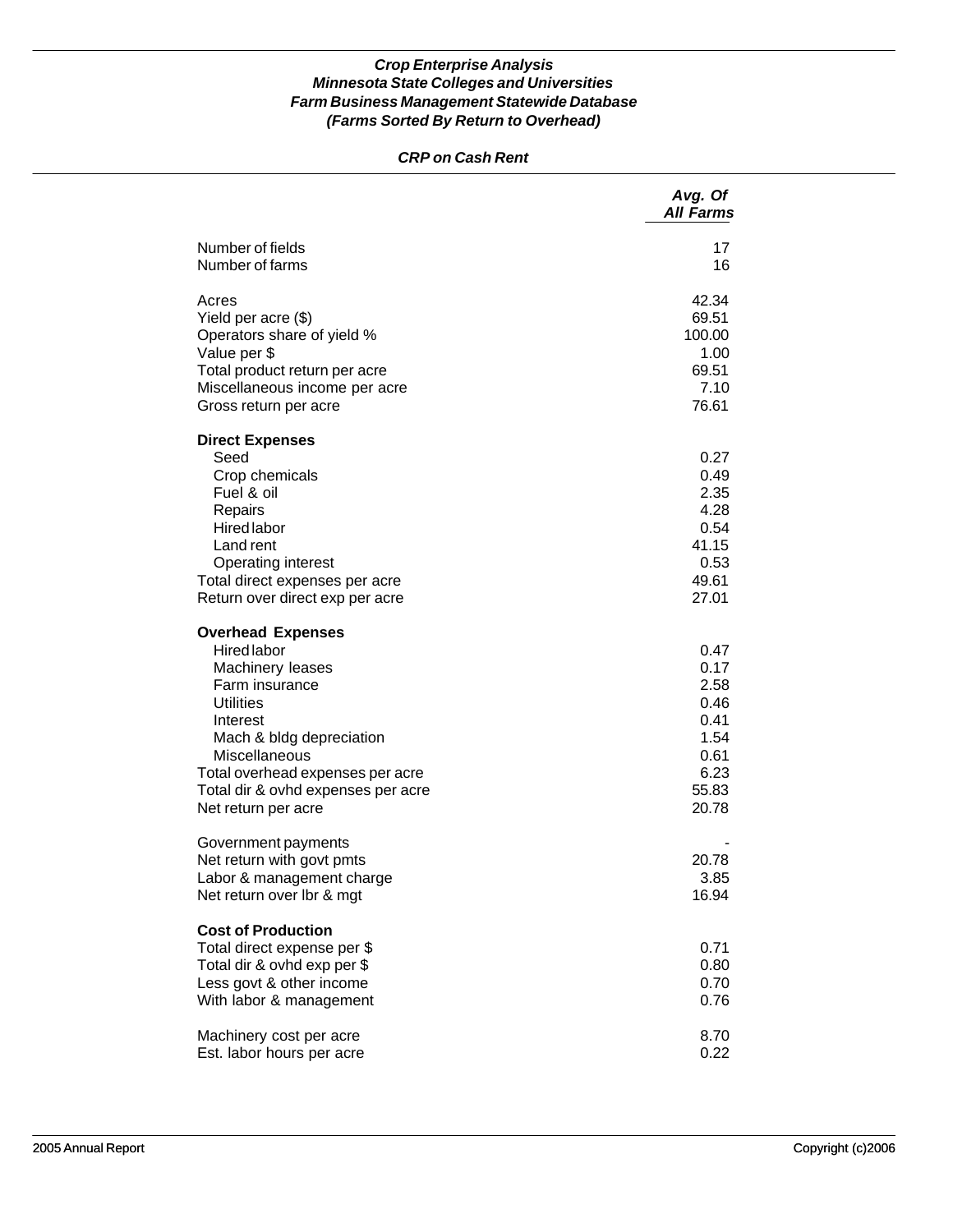# *Custom Work on Cash Rent*

|                                    | Avg. Of<br><b>All Farms</b> |
|------------------------------------|-----------------------------|
| Number of fields                   | 8                           |
| Number of farms                    | 8                           |
| Acres                              | 979.38                      |
| Yield per acre (\$)                | 18.23                       |
| Operators share of yield %         | 100.00                      |
| Value per \$                       | 1.00                        |
| Total product return per acre      | 18.23                       |
| Miscellaneous income per acre      | 9.12                        |
| Gross return per acre              | 27.35                       |
| <b>Direct Expenses</b>             |                             |
| Fuel & oil                         | 5.50                        |
| Repairs                            | 11.54                       |
| <b>Operating interest</b>          | 2.90                        |
| Miscellaneous                      | 0.00                        |
| Total direct expenses per acre     | 19.94                       |
| Return over direct exp per acre    | 7.41                        |
| <b>Overhead Expenses</b>           |                             |
| <b>Hired labor</b>                 | 1.74                        |
| Machinery leases                   | 0.58                        |
| Farm insurance                     | 1.10                        |
| <b>Utilities</b>                   | 1.19                        |
| Interest                           | 2.38                        |
| Mach & bldg depreciation           | 9.79                        |
| <b>Miscellaneous</b>               | 2.15                        |
| Total overhead expenses per acre   | 18.93                       |
| Total dir & ovhd expenses per acre | 38.86                       |
| Net return per acre                | $-11.51$                    |
| Government payments                |                             |
| Net return with govt pmts          | $-11.51$                    |
| Labor & management charge          | 9.34                        |
| Net return over lbr & mgt          | $-20.85$                    |
| <b>Cost of Production</b>          |                             |
| Total direct expense per \$        | 1.09                        |
| Total dir & ovhd exp per \$        | 2.13                        |
| Less govt & other income           | 1.63                        |
| With labor & management            | 2.14                        |
| Machinery cost per acre            | 28.67                       |
| Est. labor hours per acre          | 0.79                        |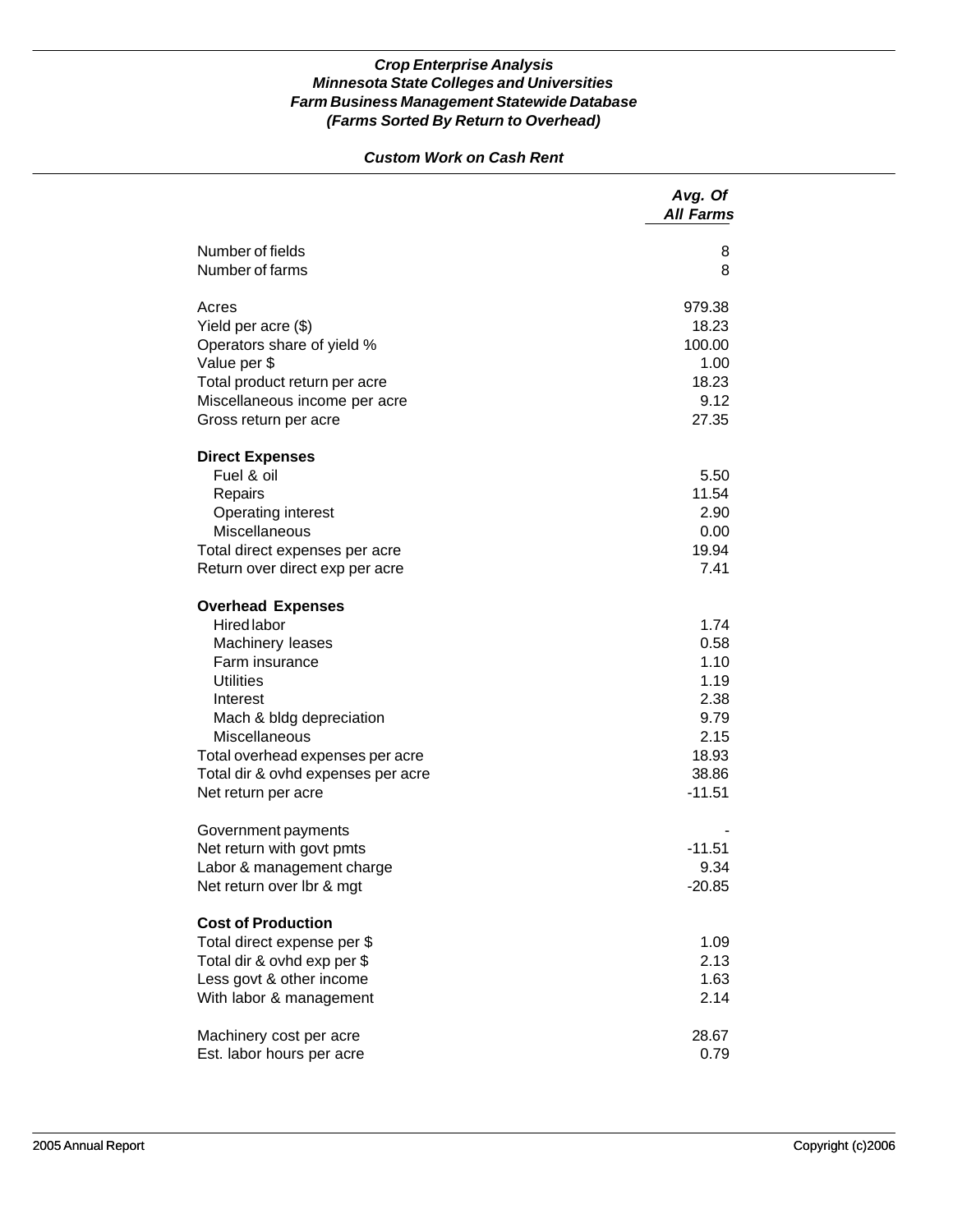# *Fallow on Owned Land*

|                                                                | Avg. Of<br><b>All Farms</b> |
|----------------------------------------------------------------|-----------------------------|
| Number of fields<br>Number of farms                            | 15<br>15                    |
| Acres<br>Yield per acre                                        | 41.81                       |
| Operators share of yield %<br>Value per unit                   |                             |
| Total product return per acre<br>Miscellaneous income per acre |                             |
| Gross return per acre                                          |                             |
| <b>Direct Expenses</b>                                         |                             |
| Fertilizer<br>Crop chemicals                                   | 0.66<br>2.70                |
| Crop insurance                                                 | 0.55                        |
| Fuel & oil<br>Repairs                                          | 5.74<br>9.04                |
| Custom hire                                                    | 0.96                        |
| Operating interest                                             | 1.55                        |
| Miscellaneous<br>Total direct expenses per acre                | 0.06<br>21.27               |
| Return over direct exp per acre                                | $-21.27$                    |
| <b>Overhead Expenses</b>                                       |                             |
| Custom hire<br><b>Hired labor</b>                              | 1.15<br>0.81                |
| Machinery leases                                               | 0.17                        |
| RE & pers. property taxes<br>Farm insurance                    | 6.88<br>2.62                |
| <b>Utilities</b>                                               | 0.88                        |
| Interest                                                       | 14.25                       |
| Mach & bldg depreciation<br>Miscellaneous                      | 5.91<br>1.29                |
| Total overhead expenses per acre                               | 33.95                       |
| Total dir & ovhd expenses per acre<br>Net return per acre      | 55.22<br>$-55.22$           |
|                                                                |                             |
| Government payments<br>Net return with govt pmts               | 10.86<br>$-44.36$           |
| Labor & management charge                                      | 8.53                        |
| Net return over Ibr & mgt                                      | $-52.89$                    |
| <b>Cost of Production</b><br>Total direct expense per unit     |                             |
| Total dir & ovhd exp per unit                                  |                             |
| Less govt & other income<br>With labor & management            |                             |
| Machinery cost per acre                                        | 23.88                       |
| Est. labor hours per acre                                      | 1.09                        |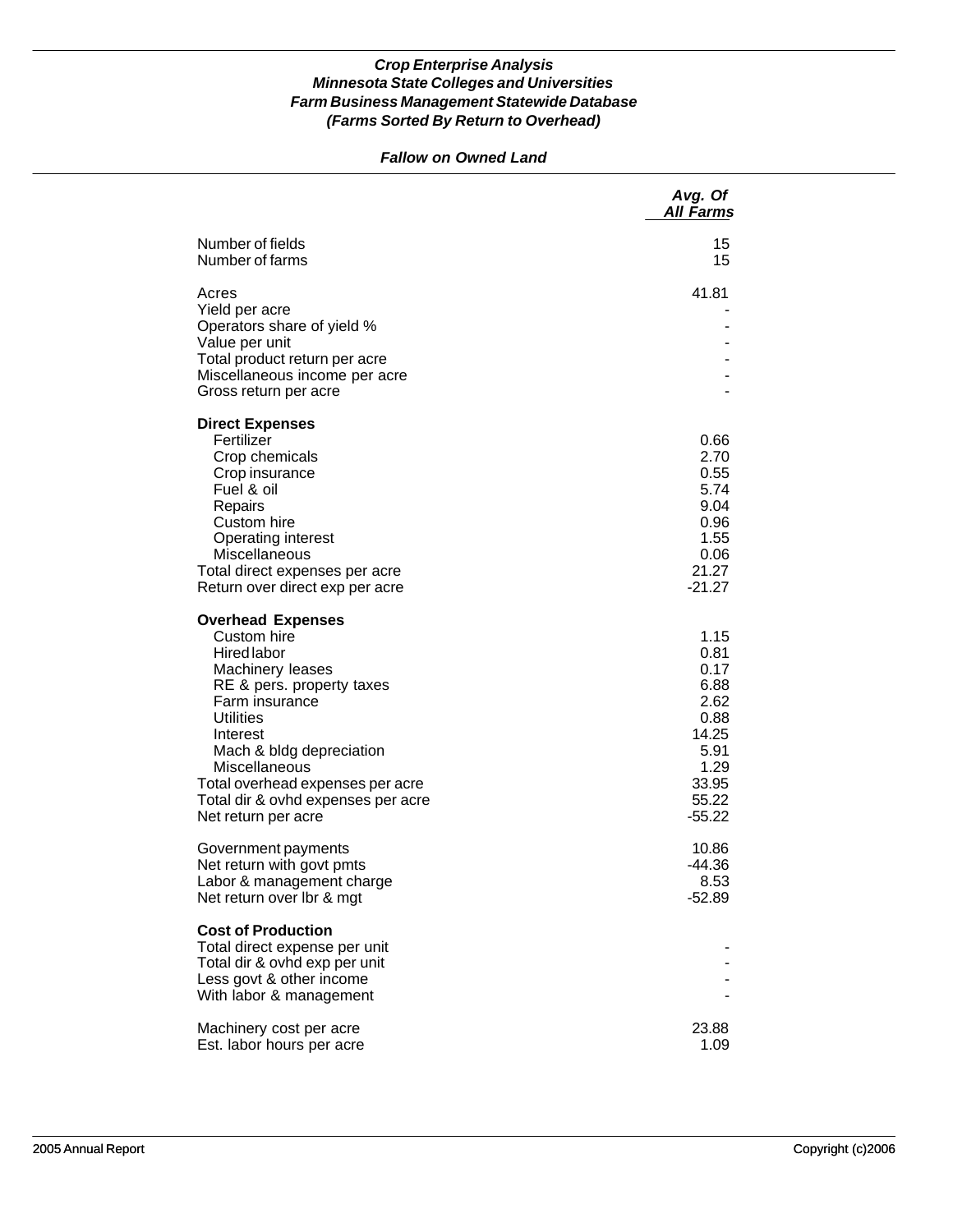# *Fallow on Cash Rent*

|                                                                                                                                                                                                                                                                    | Avg. Of<br><b>All Farms</b>                                                        |
|--------------------------------------------------------------------------------------------------------------------------------------------------------------------------------------------------------------------------------------------------------------------|------------------------------------------------------------------------------------|
| Number of fields<br>Number of farms                                                                                                                                                                                                                                | 10<br>9                                                                            |
| Acres<br>Yield per acre<br>Operators share of yield %<br>Value per unit                                                                                                                                                                                            | 43.17                                                                              |
| Total product return per acre<br>Miscellaneous income per acre<br>Gross return per acre                                                                                                                                                                            |                                                                                    |
| <b>Direct Expenses</b><br>Crop chemicals<br>Crop insurance<br>Fuel & oil<br>Repairs<br>Land rent<br><b>Operating interest</b><br>Total direct expenses per acre<br>Return over direct exp per acre                                                                 | 13.75<br>0.83<br>7.42<br>6.57<br>30.76<br>1.38<br>60.71<br>$-60.71$                |
| <b>Overhead Expenses</b><br><b>Hired labor</b><br>Machinery leases<br>Farm insurance<br><b>Utilities</b><br>Interest<br>Mach & bldg depreciation<br>Miscellaneous<br>Total overhead expenses per acre<br>Total dir & ovhd expenses per acre<br>Net return per acre | 3.78<br>1.55<br>4.78<br>0.56<br>1.10<br>4.88<br>1.70<br>18.35<br>79.06<br>$-79.06$ |
| Government payments<br>Net return with govt pmts<br>Labor & management charge<br>Net return over Ibr & mgt                                                                                                                                                         | 13.69<br>$-65.37$<br>10.63<br>$-76.00$                                             |
| <b>Cost of Production</b><br>Total direct expense per unit<br>Total dir & ovhd exp per unit<br>Less govt & other income<br>With labor & management                                                                                                                 |                                                                                    |
| Machinery cost per acre<br>Est. labor hours per acre                                                                                                                                                                                                               | 21.63<br>1.07                                                                      |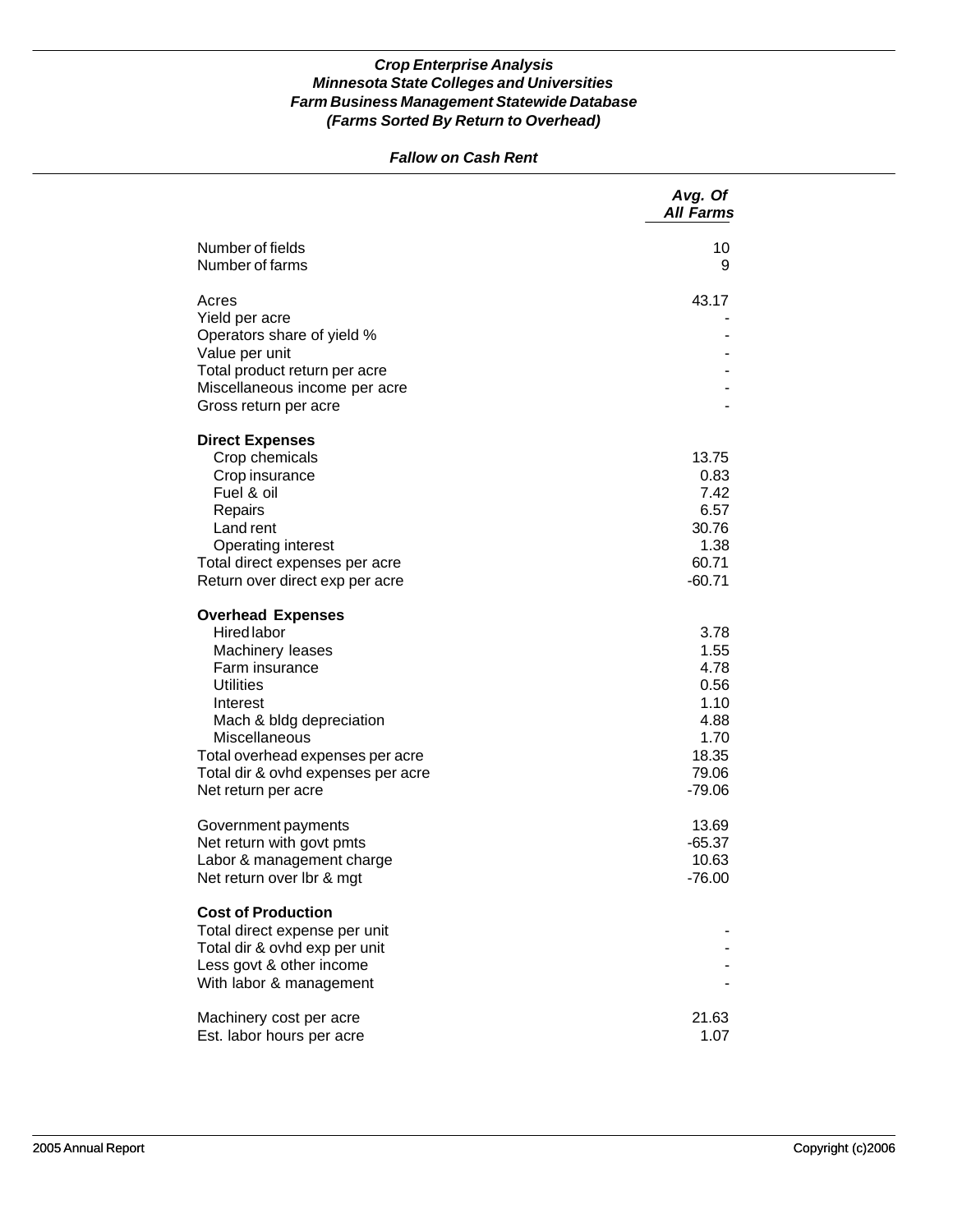# *Hay, Alfalfa on Owned Land*

|                                                                                                                                                                                                                                                                                                                                                                      | Avg. Of<br><b>All Farms</b>                                                                                           | Low 20%                                                                                                               | <b>High 20%</b>                                                                                                         |
|----------------------------------------------------------------------------------------------------------------------------------------------------------------------------------------------------------------------------------------------------------------------------------------------------------------------------------------------------------------------|-----------------------------------------------------------------------------------------------------------------------|-----------------------------------------------------------------------------------------------------------------------|-------------------------------------------------------------------------------------------------------------------------|
| Number of fields<br>Number of farms                                                                                                                                                                                                                                                                                                                                  | 453<br>429                                                                                                            | 97<br>85                                                                                                              | 87<br>86                                                                                                                |
| Acres<br>Yield per acre (ton)<br>Operators share of yield %<br>Value per ton<br>Other product return per acre<br>Total product return per acre<br>Miscellaneous income per acre<br>Gross return per acre                                                                                                                                                             | 54.03<br>3.94<br>100.00<br>89.06<br>0.00<br>350.91<br>3.14<br>354.06                                                  | 59.14<br>2.39<br>100.00<br>68.33<br>0.00<br>163.03<br>8.30<br>171.32                                                  | 61.18<br>5.58<br>100.00<br>101.04<br>563.84<br>0.31<br>564.15                                                           |
| <b>Direct Expenses</b><br>Fertilizer<br>Crop chemicals<br>Crop insurance<br>Fuel & oil<br>Repairs<br>Custom hire<br>Operating interest<br>Miscellaneous<br>Total direct expenses per acre<br>Return over direct exp per acre                                                                                                                                         | 18.41<br>4.37<br>1.50<br>24.90<br>34.27<br>13.54<br>5.09<br>4.83<br>106.91<br>247.14                                  | 17.19<br>1.10<br>2.07<br>26.38<br>36.12<br>6.53<br>4.28<br>5.33<br>99.00<br>72.32                                     | 16.67<br>7.84<br>0.81<br>24.37<br>35.03<br>11.50<br>4.31<br>3.24<br>103.77<br>460.38                                    |
| <b>Overhead Expenses</b><br>Custom hire<br><b>Hired labor</b><br>Machinery leases<br><b>Building leases</b><br>RE & pers. property taxes<br>Farm insurance<br><b>Utilities</b><br>Dues & professional fees<br>Interest<br>Mach & bldg depreciation<br>Miscellaneous<br>Total overhead expenses per acre<br>Total dir & ovhd expenses per acre<br>Net return per acre | 5.10<br>12.77<br>3.05<br>0.67<br>8.90<br>5.09<br>4.05<br>1.20<br>36.95<br>32.83<br>5.06<br>115.68<br>222.59<br>131.47 | 2.28<br>6.73<br>4.69<br>0.33<br>6.76<br>4.95<br>4.40<br>1.70<br>27.65<br>29.40<br>4.68<br>93.57<br>192.57<br>$-21.25$ | 10.26<br>22.04<br>2.72<br>1.11<br>11.58<br>4.67<br>3.57<br>1.15<br>47.05<br>32.79<br>4.98<br>141.92<br>245.70<br>318.46 |
| Government payments<br>Net return with govt pmts<br>Labor & management charge<br>Net return over lbr & mgt                                                                                                                                                                                                                                                           | 26.19<br>157.65<br>32.44<br>125.21                                                                                    | 17.44<br>$-3.81$<br>34.23<br>$-38.04$                                                                                 | 30.77<br>349.23<br>31.57<br>317.66                                                                                      |
| <b>Cost of Production</b><br>Total direct expense per ton<br>Total dir & ovhd exp per ton<br>Less govt & other income<br>With labor & management                                                                                                                                                                                                                     | 27.14<br>56.50<br>49.05<br>57.28                                                                                      | 41.49<br>80.71<br>69.92<br>84.27                                                                                      | 18.60<br>44.03<br>38.46<br>44.11                                                                                        |
| Machinery cost per acre<br>Est. labor hours per acre                                                                                                                                                                                                                                                                                                                 | 117.29<br>4.44                                                                                                        | 109.66<br>3.87                                                                                                        | 119.04<br>4.49                                                                                                          |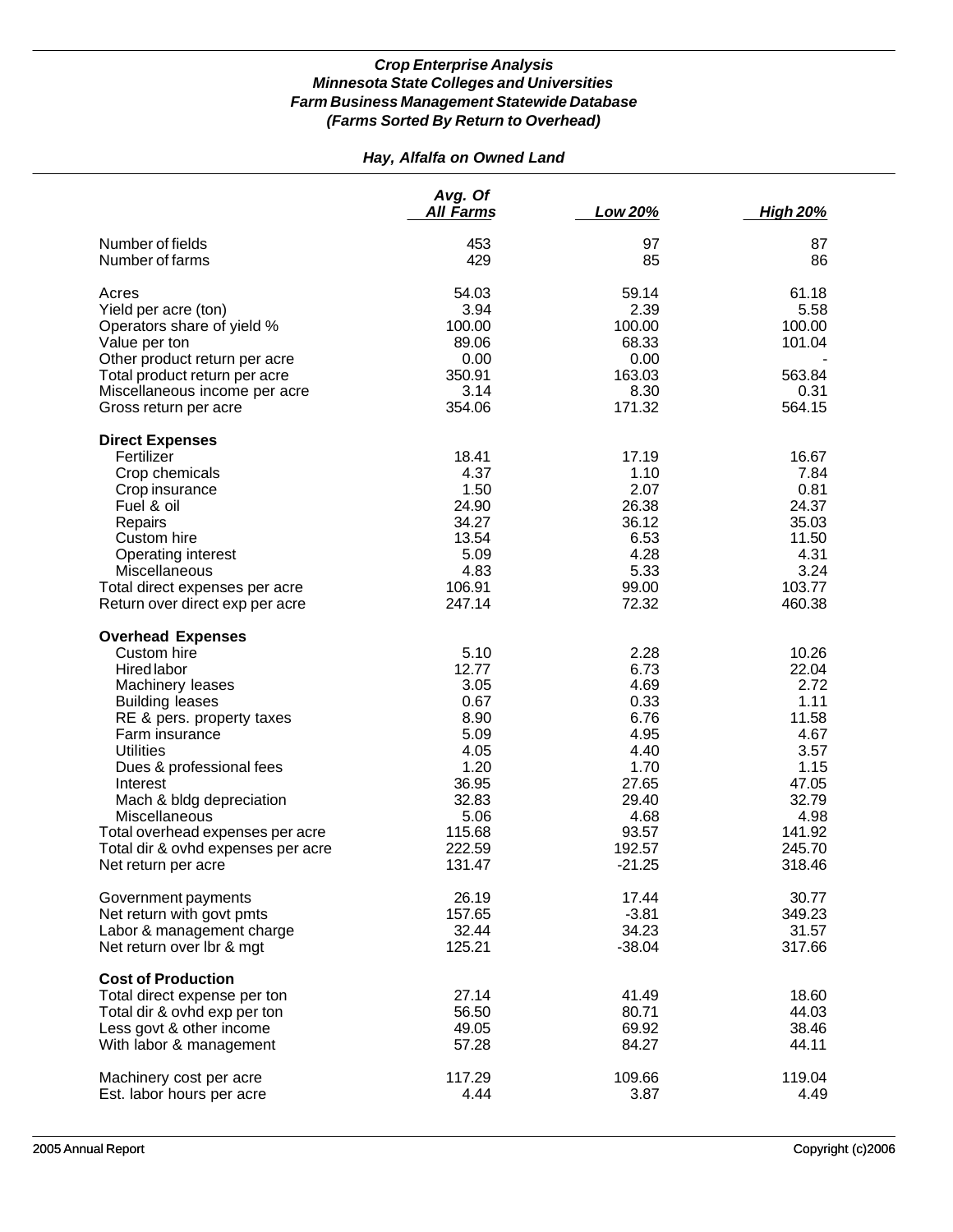# *Hay, Alfalfa on Cash Rent*

|                                                                                                                                                                                                                                                                                                                                         | Avg. Of<br><b>All Farms</b>                                                                                 | Low 20%                                                                                                      | <b>High 20%</b>                                                                                             |
|-----------------------------------------------------------------------------------------------------------------------------------------------------------------------------------------------------------------------------------------------------------------------------------------------------------------------------------------|-------------------------------------------------------------------------------------------------------------|--------------------------------------------------------------------------------------------------------------|-------------------------------------------------------------------------------------------------------------|
| Number of fields<br>Number of farms                                                                                                                                                                                                                                                                                                     | 430<br>387                                                                                                  | 85<br>77                                                                                                     | 78<br>78                                                                                                    |
| Acres<br>Yield per acre (ton)<br>Operators share of yield %<br>Value per ton<br>Other product return per acre<br>Total product return per acre<br>Miscellaneous income per acre<br>Gross return per acre                                                                                                                                | 59.22<br>4.16<br>100.00<br>87.11<br>0.00<br>362.64<br>2.14<br>364.79                                        | 63.23<br>2.59<br>100.00<br>68.49<br>0.02<br>177.28<br>5.08<br>182.36                                         | 74.14<br>5.80<br>100.00<br>97.95<br>568.60<br>0.46<br>569.07                                                |
| <b>Direct Expenses</b><br>Fertilizer<br>Crop chemicals<br>Crop insurance<br>Fuel & oil<br>Repairs<br>Custom hire<br>Land rent<br>Operating interest<br>Miscellaneous<br>Total direct expenses per acre<br>Return over direct exp per acre                                                                                               | 24.29<br>4.70<br>1.23<br>22.90<br>30.35<br>18.40<br>74.29<br>5.22<br>5.40<br>186.78<br>178.00               | 25.20<br>2.24<br>0.91<br>21.53<br>27.56<br>18.44<br>53.42<br>5.98<br>1.85<br>157.14<br>25.22                 | 22.70<br>7.30<br>1.52<br>23.80<br>28.96<br>19.11<br>92.12<br>3.36<br>6.22<br>205.09<br>363.97               |
| <b>Overhead Expenses</b><br>Custom hire<br><b>Hired labor</b><br>Machinery leases<br><b>Building leases</b><br>Farm insurance<br><b>Utilities</b><br>Dues & professional fees<br>Interest<br>Mach & bldg depreciation<br>Miscellaneous<br>Total overhead expenses per acre<br>Total dir & ovhd expenses per acre<br>Net return per acre | 4.62<br>12.89<br>2.87<br>1.18<br>4.11<br>3.39<br>1.49<br>6.80<br>26.54<br>4.64<br>68.53<br>255.31<br>109.48 | 2.00<br>7.79<br>3.36<br>0.23<br>3.31<br>4.32<br>1.93<br>7.37<br>21.14<br>4.06<br>55.51<br>212.64<br>$-30.28$ | 8.04<br>18.17<br>1.27<br>1.72<br>4.06<br>2.31<br>0.67<br>7.80<br>30.61<br>4.24<br>78.89<br>283.98<br>285.09 |
| Government payments<br>Net return with govt pmts<br>Labor & management charge<br>Net return over lbr & mgt                                                                                                                                                                                                                              | 27.65<br>137.13<br>30.93<br>106.20                                                                          | 23.92<br>$-6.36$<br>28.46<br>$-34.82$                                                                        | 32.61<br>317.69<br>30.96<br>286.73                                                                          |
| <b>Cost of Production</b><br>Total direct expense per ton<br>Total dir & ovhd exp per ton<br>Less govt & other income<br>With labor & management                                                                                                                                                                                        | 44.87<br>61.33<br>54.17<br>61.60                                                                            | 60.72<br>82.16<br>70.95<br>81.95                                                                             | 35.33<br>48.92<br>43.22<br>48.56                                                                            |
| Machinery cost per acre<br>Est. labor hours per acre                                                                                                                                                                                                                                                                                    | 109.49<br>4.11                                                                                              | 100.17<br>3.08                                                                                               | 115.38<br>5.16                                                                                              |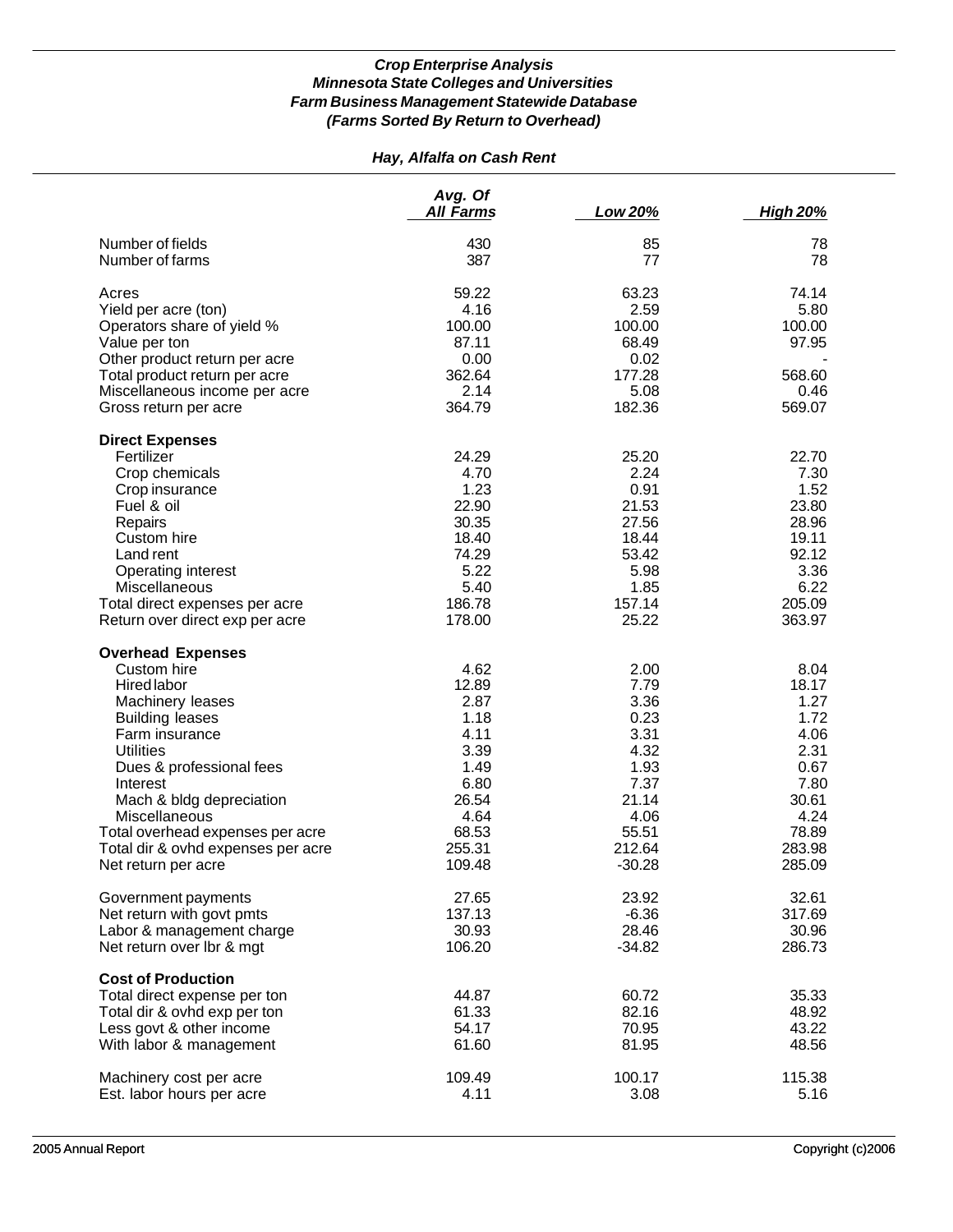# *Hay, Grass on Owned Land*

|                                         | Avg. Of<br><b>All Farms</b> | Low 20%  | <b>High 20%</b> |
|-----------------------------------------|-----------------------------|----------|-----------------|
| Number of fields                        | 109                         | 22       | 22              |
| Number of farms                         | 106                         | 21       | 22              |
| Acres                                   | 24.25                       | 24.80    | 13.44           |
| Yield per acre (ton)                    | 2.51                        | 1.44     | 3.89            |
| Operators share of yield %              | 100.00                      | 100.00   | 100.00          |
| Value per ton                           | 50.93                       | 48.86    | 64.21           |
| Total product return per acre           | 127.87                      | 70.13    | 250.03          |
| Miscellaneous income per acre           | 0.77                        |          |                 |
| Gross return per acre                   | 128.64                      | 70.13    | 250.03          |
| <b>Direct Expenses</b>                  |                             |          |                 |
| Fertilizer                              | 4.87                        | 2.84     | 0.90            |
| Crop chemicals                          | 0.68                        |          |                 |
| Fuel & oil                              | 10.62                       | 12.60    | 8.51            |
| Repairs                                 | 14.85                       | 16.78    | 12.76           |
| Custom hire                             | 2.42                        | 6.33     | 5.00            |
| <b>Hired labor</b>                      | 0.11                        |          | 0.94            |
| <b>Utilities</b>                        | 0.12                        |          | 0.55            |
| Operating interest                      | 2.12                        | 2.10     | 1.41            |
| Miscellaneous                           | 2.01                        | 0.47     | 0.10            |
| Total direct expenses per acre          | 37.79                       | 41.12    | 30.17           |
| Return over direct exp per acre         | 90.85                       | 29.01    | 219.85          |
|                                         |                             |          |                 |
| <b>Overhead Expenses</b><br>Custom hire | 2.82                        | 2.94     | 3.84            |
|                                         |                             |          |                 |
| Hired labor                             | 7.17                        | 6.71     | 8.10            |
| Machinery leases                        | 0.83                        | 1.14     | 0.61            |
| RE & pers. property taxes               | 5.78                        | 6.02     | 7.93            |
| Farm insurance                          | 2.27                        | 3.08     | 2.37            |
| <b>Utilities</b>                        | 1.34                        | 1.31     | 0.94            |
| Dues & professional fees                | 0.36                        | 0.42     | 0.87            |
| Interest                                | 21.06                       | 19.61    | 37.63           |
| Mach & bldg depreciation                | 14.49                       | 13.40    | 14.19           |
| Miscellaneous                           | 1.87                        | 1.48     | 3.28            |
| Total overhead expenses per acre        | 57.98                       | 56.11    | 79.78           |
| Total dir & ovhd expenses per acre      | 95.77                       | 97.24    | 109.95          |
| Net return per acre                     | 32.87                       | $-27.11$ | 140.07          |
| Government payments                     | 12.77                       | 6.57     | 26.60           |
| Net return with govt pmts               | 45.64                       | $-20.53$ | 166.68          |
| Labor & management charge               | 15.75                       | 18.65    | 19.12           |
| Net return over lbr & mgt               | 29.88                       | $-39.19$ | 147.55          |
| <b>Cost of Production</b>               |                             |          |                 |
| Total direct expense per ton            | 15.05                       | 28.65    | 7.75            |
| Total dir & ovhd exp per ton            | 38.14                       | 67.75    | 28.24           |
| Less govt & other income                | 32.75                       | 63.17    | 21.41           |
| With labor & management                 | 39.03                       | 76.17    | 26.32           |
| Machinery cost per acre                 | 47.93                       | 55.24    | 46.56           |
| Est. labor hours per acre               | 2.86                        | 3.59     | 2.75            |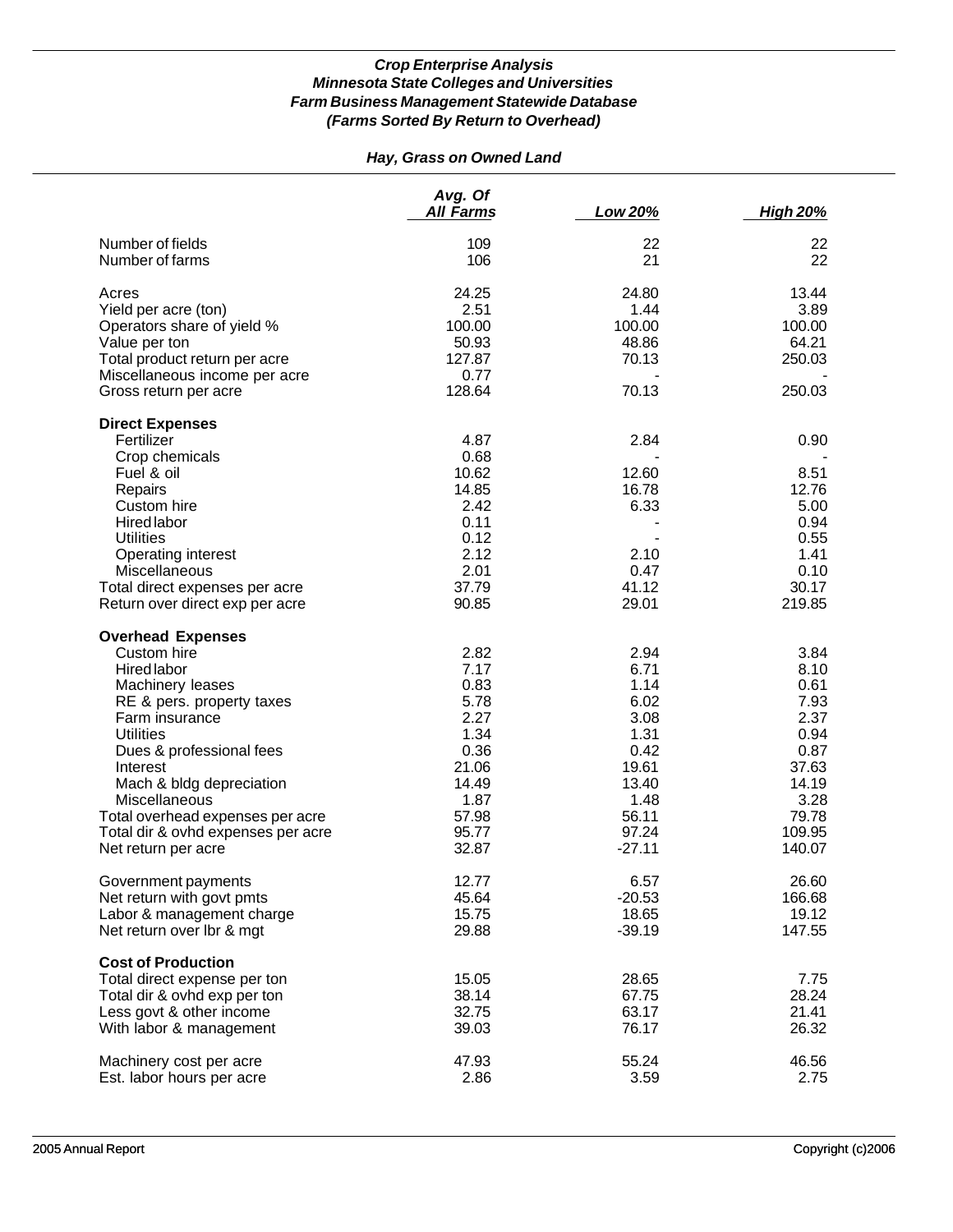# *Hay, Grass on Cash Rent*

|                                    | Avg. Of<br><b>All Farms</b> | Low 20%  | <b>High 20%</b> |
|------------------------------------|-----------------------------|----------|-----------------|
| Number of fields                   | 98                          | 19       | 19              |
| Number of farms                    | 90                          | 18       | 18              |
|                                    |                             |          |                 |
| Acres                              | 68.22                       | 24.27    | 50.25           |
| Yield per acre (ton)               | 2.24                        | 1.67     | 3.59            |
| Operators share of yield %         | 100.00                      | 100.00   | 100.00          |
| Value per ton                      | 51.32                       | 45.72    | 55.36           |
| Total product return per acre      | 115.13                      | 76.34    | 198.87          |
| Miscellaneous income per acre      | 0.15                        |          |                 |
| Gross return per acre              | 115.28                      | 76.34    | 198.87          |
| <b>Direct Expenses</b>             |                             |          |                 |
| Fertilizer                         | 5.78                        | 1.16     | 3.49            |
| Fuel & oil                         | 10.04                       | 14.03    | 12.97           |
| Repairs                            | 13.92                       | 26.94    | 18.44           |
| Custom hire                        | 1.70                        | 8.16     | 2.73            |
| Land rent                          | 24.26                       | 61.65    | 24.70           |
| <b>Operating interest</b>          | 2.16                        | 2.59     | 2.19            |
| Miscellaneous                      | 1.67                        | 0.48     | 2.74            |
| Total direct expenses per acre     | 59.54                       | 115.00   | 67.27           |
| Return over direct exp per acre    | 55.74                       | $-38.67$ | 131.60          |
| <b>Overhead Expenses</b>           |                             |          |                 |
| Custom hire                        | 0.72                        | 1.49     | 2.52            |
| Hired labor                        | 3.83                        | 5.91     | 7.14            |
| Machinery leases                   | 0.85                        | 1.31     | 1.49            |
| Farm insurance                     | 1.29                        | 2.41     | 1.52            |
| <b>Utilities</b>                   | 0.83                        | 1.88     | 1.11            |
| Dues & professional fees           | 0.47                        | 0.84     | 0.27            |
| Interest                           | 4.83                        | 3.16     | 4.56            |
| Mach & bldg depreciation           | 11.76                       | 14.25    | 13.72           |
| Miscellaneous                      | 2.27                        | 2.11     | 3.01            |
| Total overhead expenses per acre   | 26.84                       | 33.37    | 35.35           |
| Total dir & ovhd expenses per acre | 86.38                       | 148.37   | 102.62          |
| Net return per acre                | 28.90                       | $-72.03$ | 96.25           |
| Government payments                | 9.67                        | 13.04    | 13.22           |
| Net return with govt pmts          | 38.58                       | $-58.99$ | 109.47          |
| Labor & management charge          | 13.44                       | 20.14    | 14.52           |
| Net return over Ibr & mgt          | 25.13                       | $-79.14$ | 94.96           |
| <b>Cost of Production</b>          |                             |          |                 |
| Total direct expense per ton       | 26.54                       | 68.88    | 18.73           |
| Total dir & ovhd exp per ton       | 38.50                       | 88.86    | 28.57           |
| Less govt & other income           | 34.13                       | 81.05    | 24.88           |
| With labor & management            | 40.12                       | 93.11    | 28.93           |
| Machinery cost per acre            | 43.08                       | 67.81    | 55.25           |
| Est. labor hours per acre          | 2.04                        | 2.96     | 2.75            |
|                                    |                             |          |                 |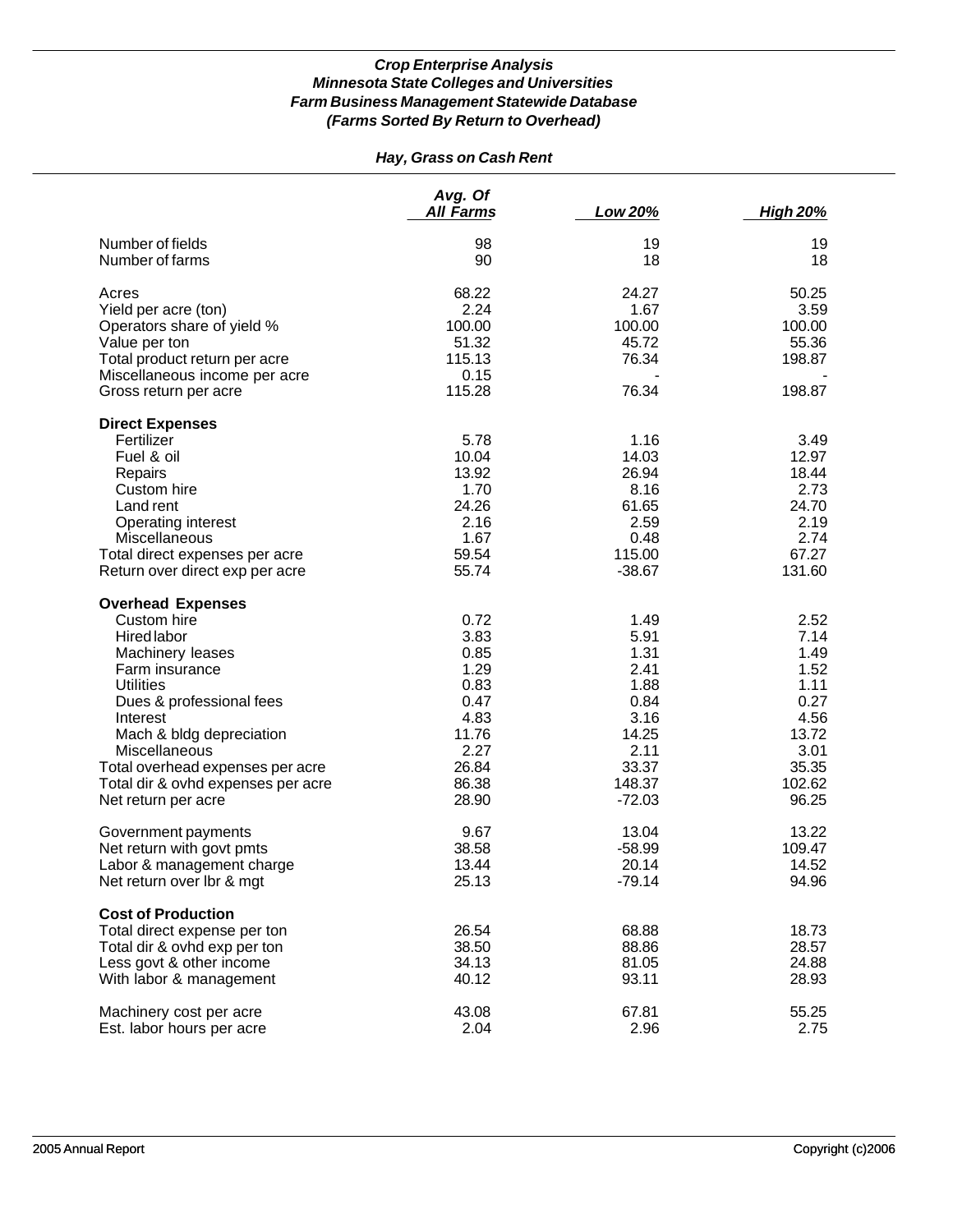# *Hay, Mixed on Owned Land*

|                                                                                                                                                                                                                                                                                                                                            | Avg. Of<br><b>All Farms</b>                                                                                | Low 20%                                                                                                      | <b>High 20%</b>                                                                                              |
|--------------------------------------------------------------------------------------------------------------------------------------------------------------------------------------------------------------------------------------------------------------------------------------------------------------------------------------------|------------------------------------------------------------------------------------------------------------|--------------------------------------------------------------------------------------------------------------|--------------------------------------------------------------------------------------------------------------|
| Number of fields                                                                                                                                                                                                                                                                                                                           | 97                                                                                                         | 18                                                                                                           | 18                                                                                                           |
| Number of farms                                                                                                                                                                                                                                                                                                                            | 87                                                                                                         | 17                                                                                                           | 18                                                                                                           |
| Acres                                                                                                                                                                                                                                                                                                                                      | 74.70                                                                                                      | 113.72                                                                                                       | 31.04                                                                                                        |
| Yield per acre (ton)                                                                                                                                                                                                                                                                                                                       | 2.59                                                                                                       | 2.13                                                                                                         | 3.71                                                                                                         |
| Operators share of yield %                                                                                                                                                                                                                                                                                                                 | 100.00                                                                                                     | 100.00                                                                                                       | 100.00                                                                                                       |
| Value per ton                                                                                                                                                                                                                                                                                                                              | 50.29                                                                                                      | 38.88                                                                                                        | 69.78                                                                                                        |
| Total product return per acre                                                                                                                                                                                                                                                                                                              | 130.31                                                                                                     | 82.96                                                                                                        | 258.84                                                                                                       |
| Miscellaneous income per acre                                                                                                                                                                                                                                                                                                              | 1.26                                                                                                       | 2.78                                                                                                         | 1.00                                                                                                         |
| Gross return per acre                                                                                                                                                                                                                                                                                                                      | 131.56                                                                                                     | 85.74                                                                                                        | 259.84                                                                                                       |
| <b>Direct Expenses</b><br>Seed<br>Fertilizer<br>Crop insurance<br>Fuel & oil<br>Repairs<br>Custom hire<br>Operating interest<br>Miscellaneous<br>Total direct expenses per acre<br>Return over direct exp per acre                                                                                                                         | 0.73<br>17.68<br>0.61<br>15.13<br>20.64<br>1.38<br>2.49<br>3.61<br>62.28<br>69.29                          | 0.26<br>26.53<br>0.37<br>16.30<br>21.05<br>0.11<br>2.24<br>6.49<br>73.36<br>12.38                            | 14.30<br>1.18<br>14.62<br>19.58<br>16.85<br>2.51<br>0.74<br>69.77<br>190.07                                  |
| <b>Overhead Expenses</b><br>Custom hire<br><b>Hired labor</b><br>Machinery leases<br>RE & pers. property taxes<br>Farm insurance<br><b>Utilities</b><br>Dues & professional fees<br>Interest<br>Mach & bldg depreciation<br>Miscellaneous<br>Total overhead expenses per acre<br>Total dir & ovhd expenses per acre<br>Net return per acre | 1.99<br>3.84<br>0.40<br>5.18<br>2.39<br>1.89<br>0.29<br>13.84<br>17.60<br>3.39<br>50.82<br>113.10<br>18.47 | 0.58<br>0.88<br>0.08<br>5.24<br>2.15<br>1.62<br>0.15<br>8.02<br>17.31<br>3.84<br>39.86<br>113.22<br>$-27.48$ | 2.51<br>7.04<br>0.97<br>10.87<br>2.77<br>1.15<br>0.78<br>38.48<br>12.17<br>2.61<br>79.34<br>149.12<br>110.73 |
| Government payments                                                                                                                                                                                                                                                                                                                        | 10.41                                                                                                      | 7.27                                                                                                         | 17.25                                                                                                        |
| Net return with govt pmts                                                                                                                                                                                                                                                                                                                  | 28.88                                                                                                      | $-20.21$                                                                                                     | 127.98                                                                                                       |
| Labor & management charge                                                                                                                                                                                                                                                                                                                  | 21.77                                                                                                      | 23.92                                                                                                        | 17.82                                                                                                        |
| Net return over lbr & mgt                                                                                                                                                                                                                                                                                                                  | 7.11                                                                                                       | $-44.13$                                                                                                     | 110.16                                                                                                       |
| <b>Cost of Production</b><br>Total direct expense per ton<br>Total dir & ovhd exp per ton<br>Less govt & other income<br>With labor & management                                                                                                                                                                                           | 24.04<br>43.65<br>39.15<br>47.55                                                                           | 34.38<br>53.06<br>48.35<br>59.56                                                                             | 18.81<br>40.20<br>35.28<br>40.08                                                                             |
| Machinery cost per acre                                                                                                                                                                                                                                                                                                                    | 59.05                                                                                                      | 57.19                                                                                                        | 69.75                                                                                                        |
| Est. labor hours per acre                                                                                                                                                                                                                                                                                                                  | 2.56                                                                                                       | 2.40                                                                                                         | 2.00                                                                                                         |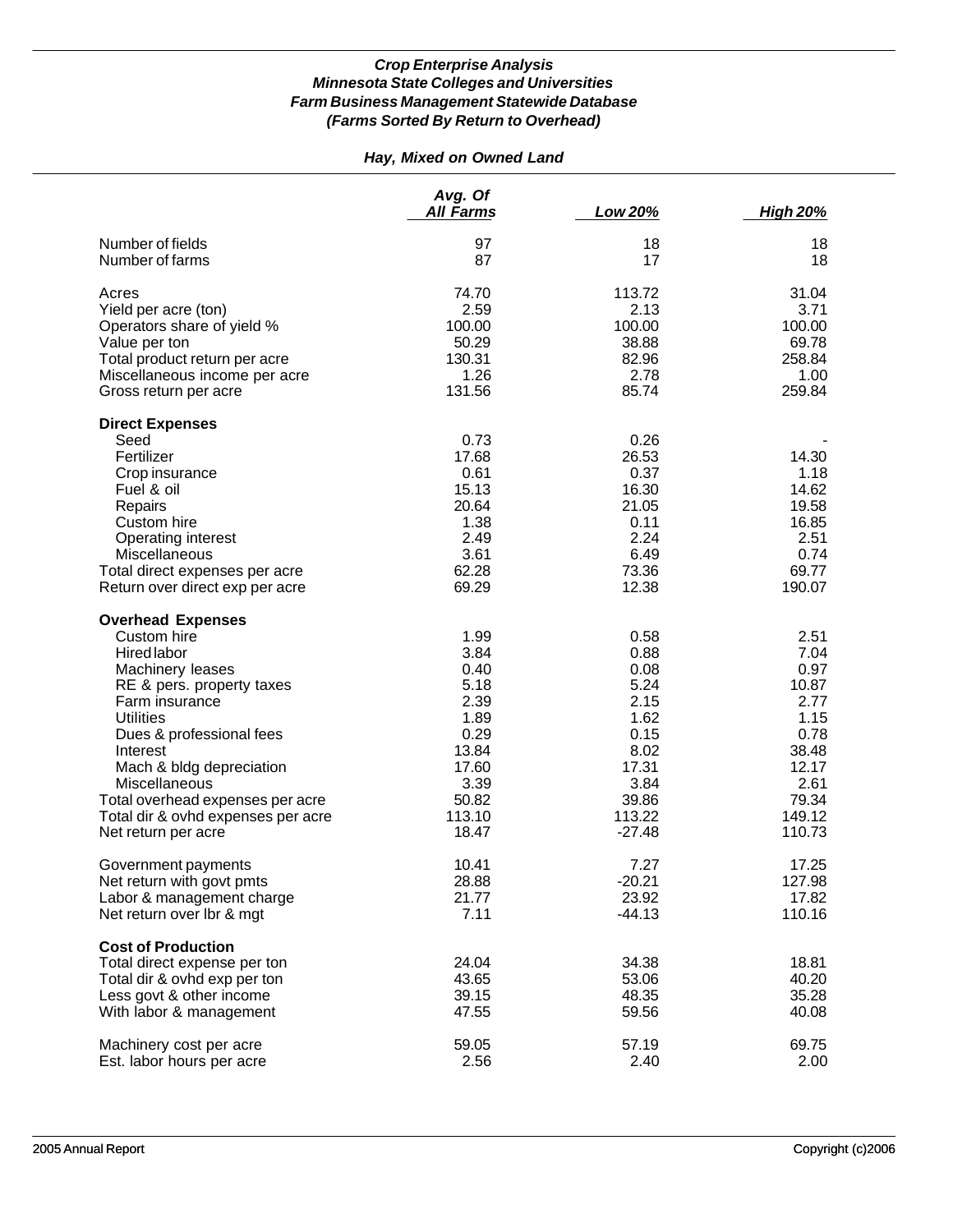# *Hay, Mixed on Cash Rent*

|                                                                                                                                                                                                                                                                                                                                         | Avg. Of<br><u>All Farms</u>                                                                               | Low 20%                                                                                                      | <b>High 20%</b>                                                                                           |
|-----------------------------------------------------------------------------------------------------------------------------------------------------------------------------------------------------------------------------------------------------------------------------------------------------------------------------------------|-----------------------------------------------------------------------------------------------------------|--------------------------------------------------------------------------------------------------------------|-----------------------------------------------------------------------------------------------------------|
| Number of fields<br>Number of farms                                                                                                                                                                                                                                                                                                     | 87<br>78                                                                                                  | 18<br>15                                                                                                     | 16<br>16                                                                                                  |
| Acres<br>Yield per acre (ton)<br>Operators share of yield %<br>Value per ton<br>Total product return per acre<br>Miscellaneous income per acre                                                                                                                                                                                          | 82.84<br>2.49<br>100.00<br>57.02<br>141.99<br>1.06                                                        | 45.25<br>1.77<br>100.00<br>58.41<br>103.33<br>5.03                                                           | 92.32<br>3.23<br>100.00<br>63.05<br>203.56                                                                |
| Gross return per acre                                                                                                                                                                                                                                                                                                                   | 143.05                                                                                                    | 108.36                                                                                                       | 203.56                                                                                                    |
| <b>Direct Expenses</b><br>Fertilizer<br>Crop chemicals<br>Crop insurance<br>Fuel & oil<br>Repairs<br>Custom hire<br>Land rent<br>Marketing<br>Operating interest<br>Miscellaneous<br>Total direct expenses per acre<br>Return over direct exp per acre                                                                                  | 11.77<br>0.09<br>0.94<br>14.63<br>19.82<br>4.18<br>23.01<br>0.20<br>2.93<br>1.62<br>79.20<br>63.85        | 17.64<br>0.67<br>1.27<br>15.89<br>18.59<br>17.89<br>33.87<br>1.79<br>3.10<br>0.42<br>111.14<br>$-2.78$       | 12.43<br>0.01<br>1.53<br>16.01<br>20.20<br>1.43<br>20.85<br>1.92<br>2.35<br>76.73<br>126.82               |
| <b>Overhead Expenses</b><br>Custom hire<br><b>Hired labor</b><br>Machinery leases<br><b>Building leases</b><br>Farm insurance<br><b>Utilities</b><br>Dues & professional fees<br>Interest<br>Mach & bldg depreciation<br>Miscellaneous<br>Total overhead expenses per acre<br>Total dir & ovhd expenses per acre<br>Net return per acre | 2.07<br>4.55<br>0.88<br>0.90<br>2.19<br>1.93<br>0.39<br>4.16<br>15.81<br>3.04<br>35.92<br>115.12<br>27.93 | 0.27<br>2.45<br>0.38<br>0.18<br>2.39<br>2.27<br>1.48<br>4.49<br>12.54<br>2.58<br>29.03<br>140.17<br>$-31.82$ | 3.38<br>7.36<br>0.57<br>0.02<br>3.27<br>2.65<br>0.16<br>4.41<br>20.39<br>2.90<br>45.11<br>121.84<br>81.71 |
| Government payments<br>Net return with govt pmts<br>Labor & management charge<br>Net return over Ibr & mgt                                                                                                                                                                                                                              | 12.20<br>40.13<br>20.10<br>20.03                                                                          | 14.15<br>$-17.67$<br>18.04<br>$-35.70$                                                                       | 18.00<br>99.72<br>21.24<br>78.48                                                                          |
| <b>Cost of Production</b><br>Total direct expense per ton<br>Total dir & ovhd exp per ton<br>Less govt & other income<br>With labor & management                                                                                                                                                                                        | 31.81<br>46.23<br>40.91<br>48.98                                                                          | 62.83<br>79.24<br>68.40<br>78.60                                                                             | 23.77<br>37.74<br>32.16<br>38.74                                                                          |
| Machinery cost per acre<br>Est. labor hours per acre                                                                                                                                                                                                                                                                                    | 59.84<br>3.08                                                                                             | 69.29<br>2.90                                                                                                | 64.52<br>3.46                                                                                             |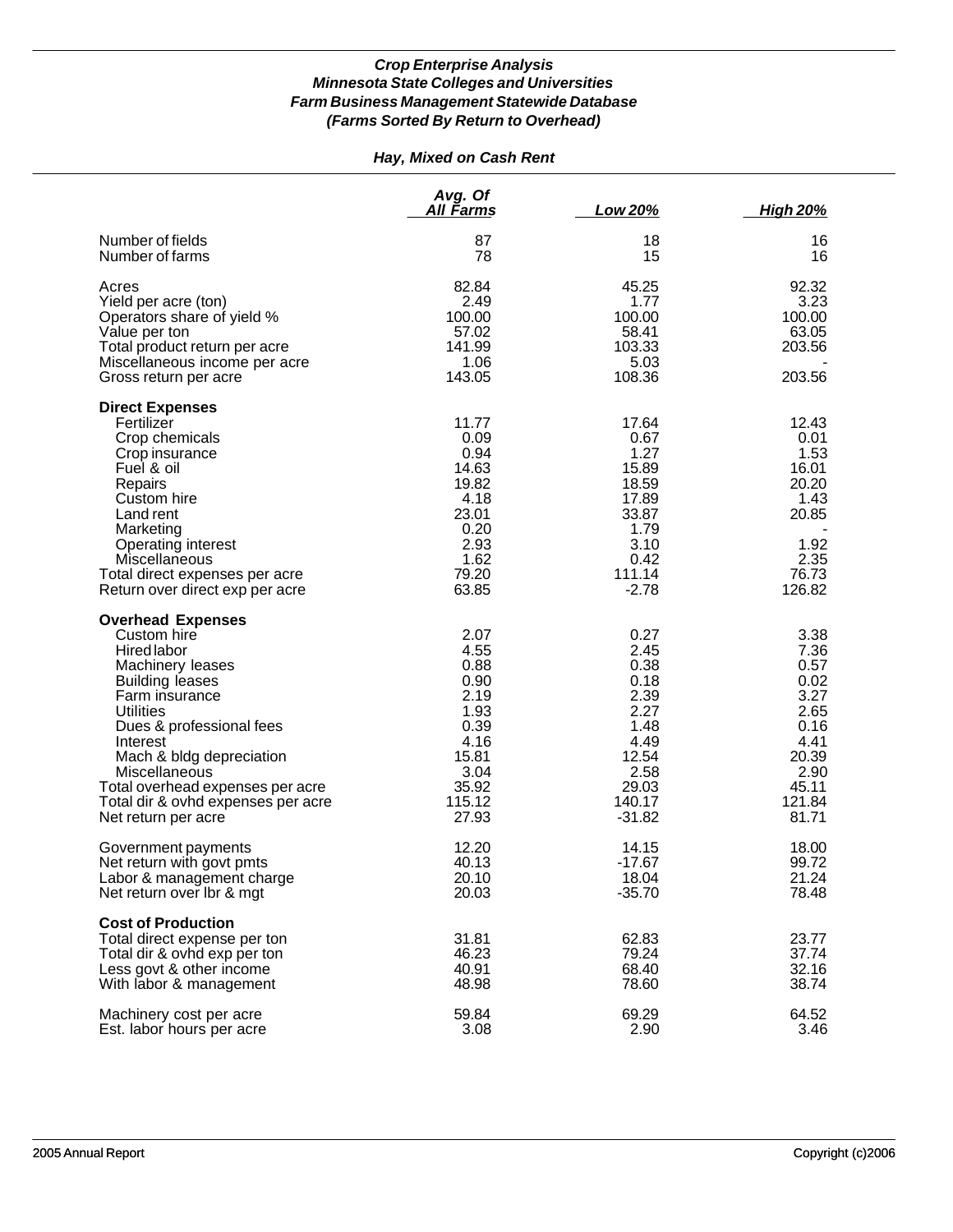### *Hay, Mixed Alfalfa/Grass on Cash Rent*

|                                                                                                                                                                                                                                                                     | Avg. Of<br><b>All Farms</b>                                                       |
|---------------------------------------------------------------------------------------------------------------------------------------------------------------------------------------------------------------------------------------------------------------------|-----------------------------------------------------------------------------------|
| Number of fields<br>Number of farms                                                                                                                                                                                                                                 | 5<br>5                                                                            |
| Acres<br>Yield per acre (ton)<br>Operators share of yield %<br>Value per ton<br>Total product return per acre<br>Miscellaneous income per acre<br>Gross return per acre                                                                                             | 68.58<br>5.15<br>100.00<br>85.67<br>441.08<br>441.08                              |
| <b>Direct Expenses</b><br>Fertilizer<br>Fuel & oil<br>Repairs<br>Custom hire<br>Land rent<br>Operating interest<br>Miscellaneous<br>Total direct expenses per acre<br>Return over direct exp per acre                                                               | 37.06<br>5.60<br>8.18<br>17.77<br>41.10<br>3.28<br>14.51<br>127.49<br>313.59      |
| <b>Overhead Expenses</b><br>Hired labor<br>Machinery leases<br>Farm insurance<br>Dues & professional fees<br>Interest<br>Mach & bldg depreciation<br>Miscellaneous<br>Total overhead expenses per acre<br>Total dir & ovhd expenses per acre<br>Net return per acre | 1.19<br>1.79<br>1.03<br>0.93<br>1.27<br>4.59<br>1.48<br>12.27<br>139.76<br>301.32 |
| Government payments<br>Net return with govt pmts<br>Labor & management charge<br>Net return over lbr & mgt                                                                                                                                                          | 29.21<br>330.53<br>8.50<br>322.03                                                 |
| <b>Cost of Production</b><br>Total direct expense per ton<br>Total dir & ovhd exp per ton<br>Less govt & other income<br>With labor & management                                                                                                                    | 24.76<br>27.14<br>21.47<br>23.12                                                  |
| Machinery cost per acre<br>Est. labor hours per acre                                                                                                                                                                                                                | 39.25<br>3.39                                                                     |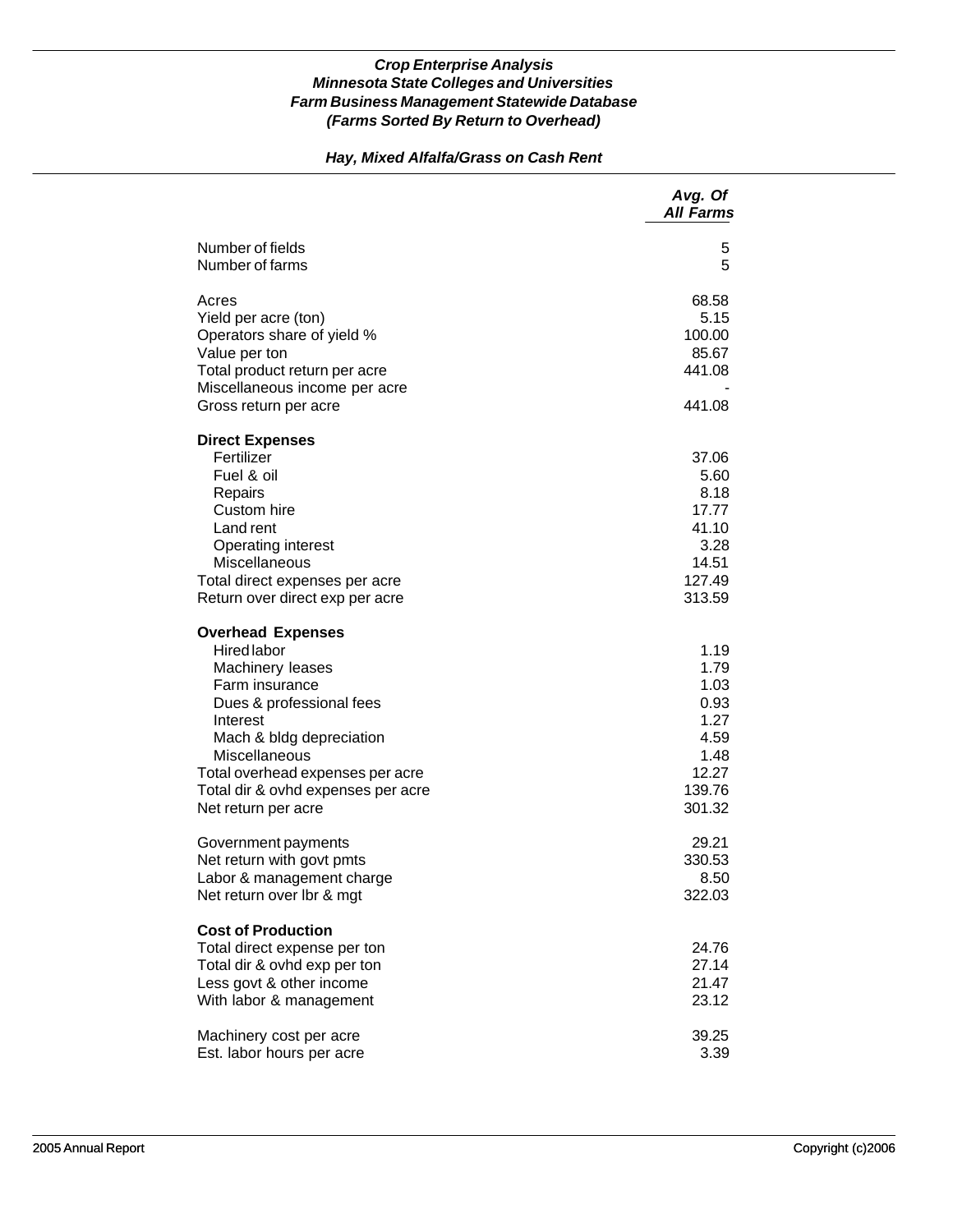### *Hay, Small Grain on Owned Land*

|                                                                                                                                                                                                                                                                                                                                            | Avg. Of<br><b>All Farms</b>                                                                                   |
|--------------------------------------------------------------------------------------------------------------------------------------------------------------------------------------------------------------------------------------------------------------------------------------------------------------------------------------------|---------------------------------------------------------------------------------------------------------------|
| Number of fields                                                                                                                                                                                                                                                                                                                           | 17                                                                                                            |
| Number of farms                                                                                                                                                                                                                                                                                                                            | 17                                                                                                            |
| Acres                                                                                                                                                                                                                                                                                                                                      | 20.32                                                                                                         |
| Yield per acre (ton)                                                                                                                                                                                                                                                                                                                       | 1.84                                                                                                          |
| Operators share of yield %                                                                                                                                                                                                                                                                                                                 | 100.00                                                                                                        |
| Value per ton                                                                                                                                                                                                                                                                                                                              | 39.50                                                                                                         |
| Total product return per acre                                                                                                                                                                                                                                                                                                              | 72.79                                                                                                         |
| Miscellaneous income per acre                                                                                                                                                                                                                                                                                                              | 10.53                                                                                                         |
| Gross return per acre                                                                                                                                                                                                                                                                                                                      | 83.32                                                                                                         |
| <b>Direct Expenses</b><br>Seed<br>Fertilizer<br>Crop insurance<br>Irrigation energy<br>Fuel & oil<br>Repairs<br>Custom hire<br>Operating interest<br>Miscellaneous<br>Total direct expenses per acre<br>Return over direct exp per acre                                                                                                    | 18.79<br>13.66<br>0.71<br>0.75<br>14.54<br>17.04<br>2.14<br>3.01<br>1.91<br>72.55<br>10.77                    |
| <b>Overhead Expenses</b><br>Custom hire<br><b>Hired labor</b><br>Machinery leases<br>RE & pers. property taxes<br>Farm insurance<br><b>Utilities</b><br>Dues & professional fees<br>Interest<br>Mach & bldg depreciation<br>Miscellaneous<br>Total overhead expenses per acre<br>Total dir & ovhd expenses per acre<br>Net return per acre | 2.64<br>1.31<br>2.10<br>8.52<br>4.40<br>3.52<br>0.40<br>18.70<br>22.98<br>6.21<br>70.80<br>143.35<br>$-60.03$ |
| Government payments                                                                                                                                                                                                                                                                                                                        | 15.53                                                                                                         |
| Net return with govt pmts                                                                                                                                                                                                                                                                                                                  | -44.50                                                                                                        |
| Labor & management charge                                                                                                                                                                                                                                                                                                                  | 27.98                                                                                                         |
| Net return over Ibr & mgt                                                                                                                                                                                                                                                                                                                  | $-72.48$                                                                                                      |
| <b>Cost of Production</b><br>Total direct expense per ton<br>Total dir & ovhd exp per ton<br>Less govt & other income<br>With labor & management                                                                                                                                                                                           | 39.37<br>77.79<br>63.65<br>78.83                                                                              |
| Machinery cost per acre                                                                                                                                                                                                                                                                                                                    | 62.67                                                                                                         |
| Est. labor hours per acre                                                                                                                                                                                                                                                                                                                  | 2.95                                                                                                          |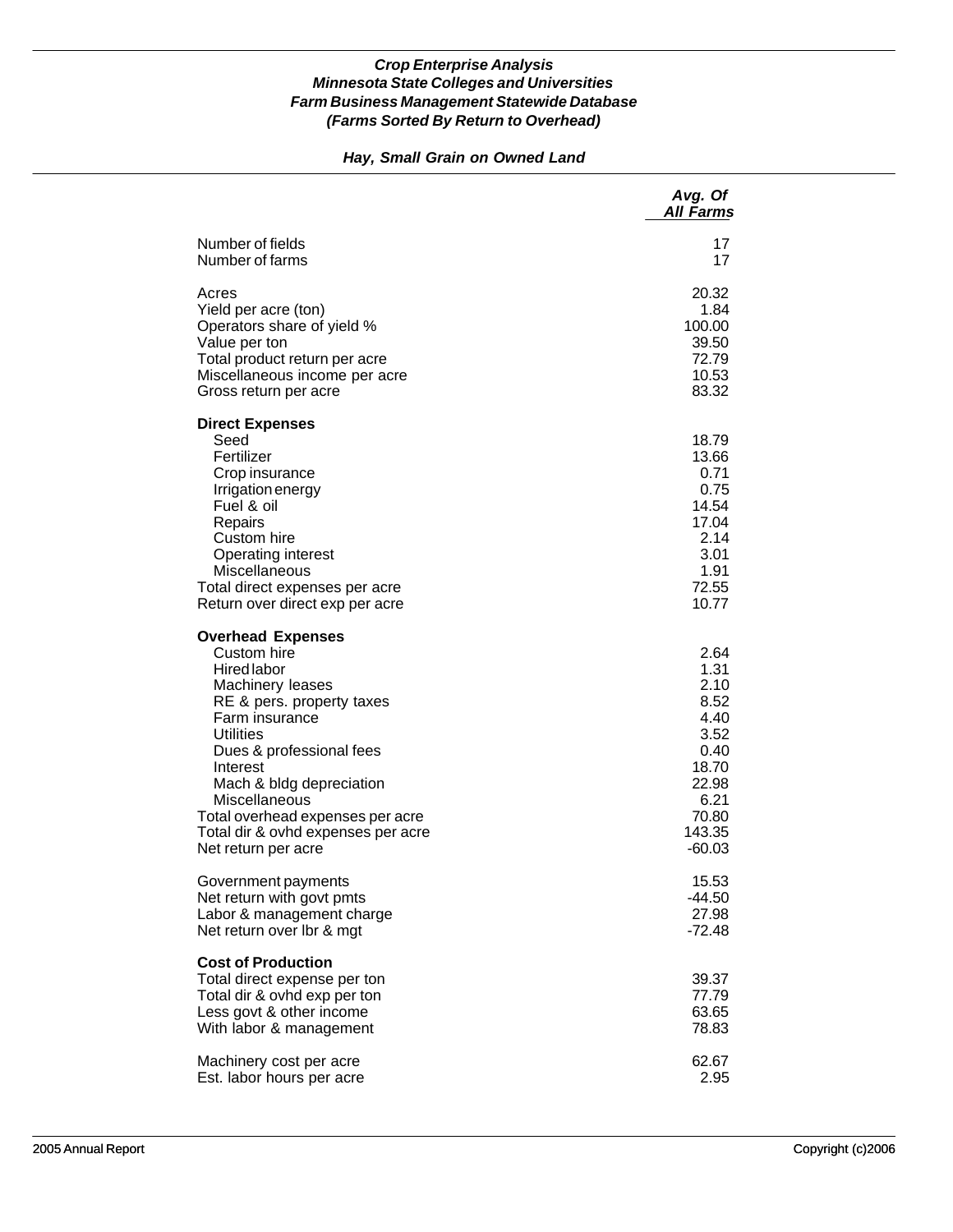### *Hay, Small Grain on Cash Rent*

|                                                                                                                                                                                                                                                                                                        | Avg. Of<br><b>All Farms</b>                                                                          |
|--------------------------------------------------------------------------------------------------------------------------------------------------------------------------------------------------------------------------------------------------------------------------------------------------------|------------------------------------------------------------------------------------------------------|
| Number of fields<br>Number of farms                                                                                                                                                                                                                                                                    | 7<br>7                                                                                               |
| Acres<br>Yield per acre (ton)<br>Operators share of yield %<br>Value per ton<br>Total product return per acre<br>Miscellaneous income per acre<br>Gross return per acre                                                                                                                                | 28.29<br>2.05<br>100.00<br>43.52<br>89.19<br>89.19                                                   |
| <b>Direct Expenses</b><br>Seed<br>Fertilizer<br>Crop insurance<br>Fuel & oil<br>Repairs<br>Land rent<br>Operating interest<br>Miscellaneous<br>Total direct expenses per acre<br>Return over direct exp per acre                                                                                       | 17.16<br>24.35<br>4.15<br>18.93<br>15.44<br>28.36<br>0.88<br>0.43<br>109.70<br>-20.51                |
| <b>Overhead Expenses</b><br>Custom hire<br>Hired labor<br>Machinery leases<br>Farm insurance<br><b>Utilities</b><br>Dues & professional fees<br>Interest<br>Mach & bldg depreciation<br>Miscellaneous<br>Total overhead expenses per acre<br>Total dir & ovhd expenses per acre<br>Net return per acre | 2.36<br>1.40<br>0.68<br>2.90<br>3.28<br>0.20<br>8.42<br>18.91<br>2.55<br>40.70<br>150.40<br>$-61.21$ |
| Government payments<br>Net return with govt pmts<br>Labor & management charge<br>Net return over Ibr & mgt                                                                                                                                                                                             | 12.69<br>-48.52<br>19.58<br>$-68.09$                                                                 |
| <b>Cost of Production</b><br>Total direct expense per ton<br>Total dir & ovhd exp per ton<br>Less govt & other income<br>With labor & management                                                                                                                                                       | 53.52<br>73.38<br>67.19<br>76.74                                                                     |
| Machinery cost per acre<br>Est. labor hours per acre                                                                                                                                                                                                                                                   | 64.25<br>2.20                                                                                        |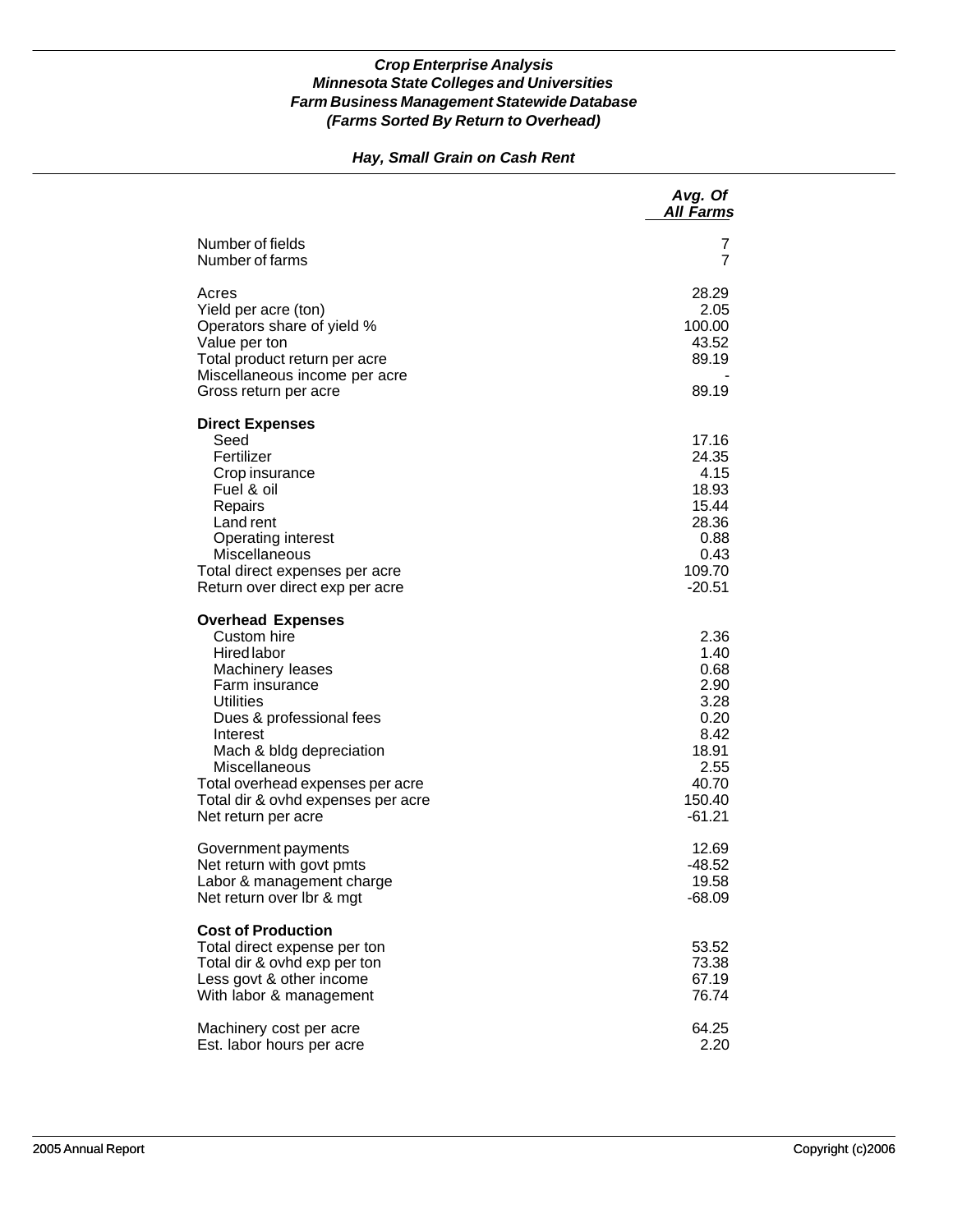# *Haylage, Alfalfa on Owned Land*

|                                                                                                                                                                                                                                                                                                                                                                      | Avg. Of<br>All Farms                                                                                                 | <b>Low 20%</b>                                                                                             | <u>High 20%</u>                                                                                               |
|----------------------------------------------------------------------------------------------------------------------------------------------------------------------------------------------------------------------------------------------------------------------------------------------------------------------------------------------------------------------|----------------------------------------------------------------------------------------------------------------------|------------------------------------------------------------------------------------------------------------|---------------------------------------------------------------------------------------------------------------|
| Number of fields<br>Number of farms                                                                                                                                                                                                                                                                                                                                  | 27<br>27                                                                                                             | 5<br>5                                                                                                     | 6<br>6                                                                                                        |
| Acres<br>Yield per acre (ton)<br>Operators share of yield %<br>Value per ton<br>Total product return per acre<br>Miscellaneous income per acre<br>Gross return per acre                                                                                                                                                                                              | 70.18<br>7.95<br>100.00<br>46.91<br>372.76<br>372.76                                                                 | 53.16<br>5.34<br>100.00<br>42.05<br>224.56<br>224.56                                                       | 61.06<br>11.29<br>100.00<br>56.01<br>632.61<br>632.61                                                         |
| <b>Direct Expenses</b><br>Fertilizer<br>Crop chemicals<br>Crop insurance<br>Fuel & oil<br>Repairs<br>Custom hire<br><b>Hired labor</b><br>Operating interest<br>Miscellaneous<br>Total direct expenses per acre<br>Return over direct exp per acre                                                                                                                   | 21.81<br>4.12<br>1.29<br>21.95<br>27.04<br>2.25<br>0.60<br>2.49<br>8.39<br>89.95<br>282.81                           | 32.07<br>4.80<br>0.02<br>20.86<br>20.14<br>4.29<br>3.69<br>13.91<br>99.79<br>124.77                        | 14.49<br>12.45<br>3.84<br>30.21<br>38.72<br>5.58<br>6.03<br>2.58<br>113.89<br>518.71                          |
| <b>Overhead Expenses</b><br>Custom hire<br><b>Hired labor</b><br>Machinery leases<br><b>Building leases</b><br>RE & pers. property taxes<br>Farm insurance<br><b>Utilities</b><br>Dues & professional fees<br>Interest<br>Mach & bldg depreciation<br>Miscellaneous<br>Total overhead expenses per acre<br>Total dir & ovhd expenses per acre<br>Net return per acre | 2.44<br>11.79<br>0.73<br>1.96<br>6.44<br>4.25<br>2.45<br>0.96<br>21.02<br>25.03<br>4.99<br>82.04<br>171.99<br>200.76 | 0.22<br>5.37<br>1.34<br>6.06<br>3.28<br>1.49<br>0.05<br>30.29<br>13.38<br>7.02<br>68.50<br>168.28<br>56.27 | 0.13<br>27.25<br>2.04<br>8.91<br>6.72<br>2.94<br>2.12<br>31.87<br>35.22<br>6.72<br>123.93<br>237.82<br>394.79 |
| Government payments<br>Net return with govt pmts<br>Labor & management charge<br>Net return over Ibr & mgt                                                                                                                                                                                                                                                           | 20.11<br>220.88<br>28.42<br>192.46                                                                                   | 30.01<br>86.28<br>39.89<br>46.39                                                                           | 31.12<br>425.90<br>34.07<br>391.84                                                                            |
| <b>Cost of Production</b><br>Total direct expense per ton<br>Total dir & ovhd exp per ton<br>Less govt & other income<br>With labor & management                                                                                                                                                                                                                     | 11.32<br>21.64<br>19.11<br>22.69                                                                                     | 18.69<br>31.51<br>25.89<br>33.36                                                                           | 10.08<br>21.06<br>18.30<br>21.32                                                                              |
| Machinery cost per acre<br>Est. labor hours per acre                                                                                                                                                                                                                                                                                                                 | 80.65<br>5.57                                                                                                        | 60.95<br>6.81                                                                                              | 113.06<br>6.69                                                                                                |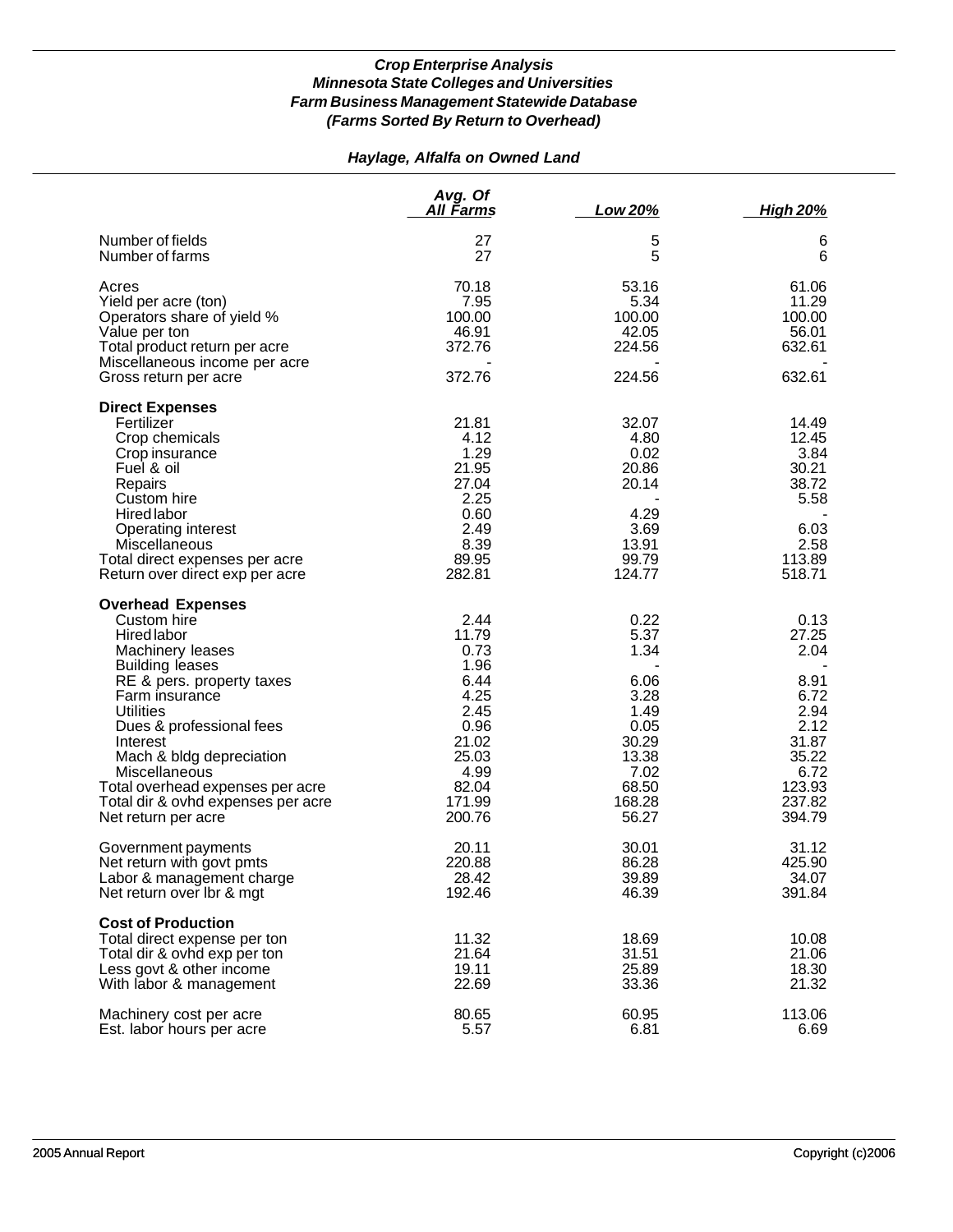# *Haylage, Alfalfa on Cash Rent*

|                                                                                                                                                                                                                                                                                                                                         | Avg. Of<br><b>All Farms</b>                                                                                  | Low 20%                                                                                                   | <b>High 20%</b>                                                                                             |
|-----------------------------------------------------------------------------------------------------------------------------------------------------------------------------------------------------------------------------------------------------------------------------------------------------------------------------------------|--------------------------------------------------------------------------------------------------------------|-----------------------------------------------------------------------------------------------------------|-------------------------------------------------------------------------------------------------------------|
| Number of fields<br>Number of farms                                                                                                                                                                                                                                                                                                     | 29<br>28                                                                                                     | 5<br>5                                                                                                    | 6<br>6                                                                                                      |
| Acres<br>Yield per acre (ton)<br>Operators share of yield %<br>Value per ton<br>Total product return per acre<br>Miscellaneous income per acre                                                                                                                                                                                          | 73.95<br>7.69<br>100.00<br>44.15<br>339.32                                                                   | 66.03<br>4.82<br>100.00<br>41.02<br>197.77                                                                | 84.50<br>10.38<br>100.00<br>47.15<br>489.33                                                                 |
| Gross return per acre                                                                                                                                                                                                                                                                                                                   | 339.32                                                                                                       | 197.77                                                                                                    | 489.33                                                                                                      |
| <b>Direct Expenses</b><br>Seed<br>Fertilizer<br>Crop chemicals<br>Crop insurance<br>Fuel & oil<br>Repairs<br>Custom hire<br>Hired labor<br>Land rent<br>Operating interest<br>Miscellaneous<br>Total direct expenses per acre<br>Return over direct exp per acre                                                                        | 1.03<br>24.82<br>0.82<br>1.15<br>23.79<br>25.75<br>0.28<br>0.70<br>68.84<br>4.08<br>4.12<br>155.39<br>183.93 | 14.35<br>2.75<br>15.37<br>27.83<br>78.84<br>2.89<br>0.22<br>142.25<br>55.51                               | 13.72<br>1.99<br>2.30<br>23.73<br>32.10<br>0.52<br>67.52<br>2.08<br>1.56<br>145.52<br>343.82                |
| <b>Overhead Expenses</b><br>Custom hire<br><b>Hired labor</b><br>Machinery leases<br><b>Building leases</b><br>Farm insurance<br><b>Utilities</b><br>Dues & professional fees<br>Interest<br>Mach & bldg depreciation<br>Miscellaneous<br>Total overhead expenses per acre<br>Total dir & ovhd expenses per acre<br>Net return per acre | 9.77<br>23.30<br>8.75<br>0.70<br>3.50<br>2.24<br>1.40<br>5.05<br>19.48<br>6.28<br>80.47<br>235.87<br>103.45  | 0.58<br>17.10<br>3.51<br>0.19<br>2.47<br>3.13<br>0.41<br>2.12<br>14.66<br>4.64<br>48.82<br>191.08<br>6.69 | 7.24<br>32.54<br>0.18<br>2.84<br>4.28<br>1.42<br>2.07<br>5.92<br>21.86<br>6.79<br>85.13<br>230.65<br>258.68 |
| Government payments<br>Net return with govt pmts<br>Labor & management charge<br>Net return over Ibr & mgt                                                                                                                                                                                                                              | 23.99<br>127.45<br>25.34<br>102.11                                                                           | 29.23<br>35.92<br>18.27<br>17.64                                                                          | 28.68<br>287.36<br>59.29<br>228.07                                                                          |
| <b>Cost of Production</b><br>Total direct expense per ton<br>Total dir & ovhd exp per ton<br>Less govt & other income<br>With labor & management                                                                                                                                                                                        | 20.22<br>30.69<br>27.57<br>30.86                                                                             | 29.51<br>39.64<br>33.57<br>37.36                                                                          | 14.02<br>22.22<br>19.46<br>25.17                                                                            |
| Machinery cost per acre<br>Est. labor hours per acre                                                                                                                                                                                                                                                                                    | 89.90<br>4.86                                                                                                | 62.59<br>3.30                                                                                             | 88.55<br>5.94                                                                                               |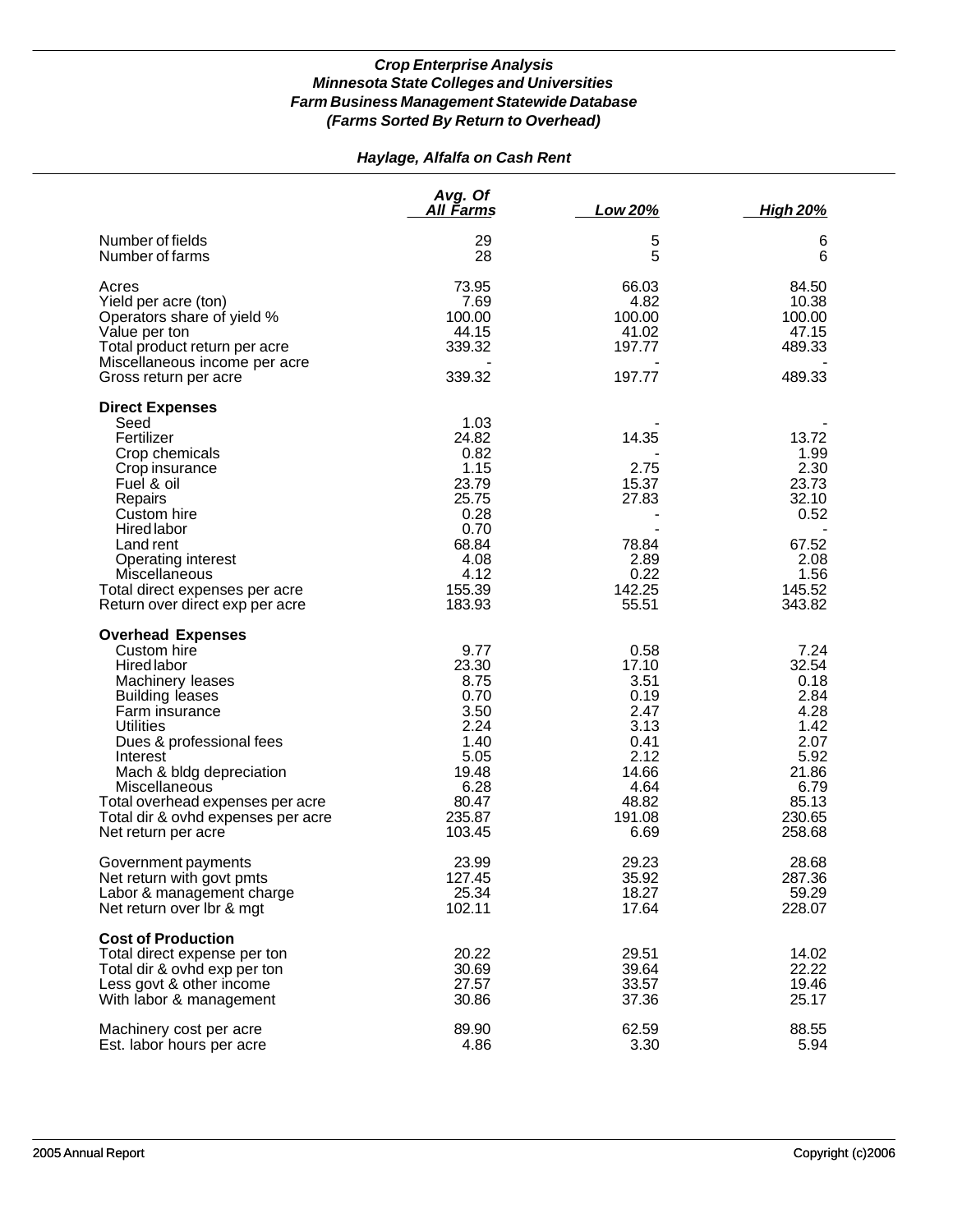# *Oatlage on Owned Land*

|                                                                                                                                                                                                                                                                                                 | Avg. Of<br><b>All Farms</b>                                                                   |
|-------------------------------------------------------------------------------------------------------------------------------------------------------------------------------------------------------------------------------------------------------------------------------------------------|-----------------------------------------------------------------------------------------------|
| Number of fields<br>Number of farms                                                                                                                                                                                                                                                             | 11<br>11                                                                                      |
| Acres<br>Yield per acre (ton)<br>Operators share of yield %<br>Value per ton<br>Total product return per acre<br>Miscellaneous income per acre<br>Gross return per acre                                                                                                                         | 27.88<br>5.30<br>100.00<br>25.34<br>134.19<br>134.19                                          |
| <b>Direct Expenses</b><br>Seed<br>Fertilizer<br>Crop insurance<br>Fuel & oil<br>Repairs<br>Custom hire<br><b>Operating interest</b><br>Miscellaneous<br>Total direct expenses per acre<br>Return over direct exp per acre                                                                       | 13.18<br>13.63<br>0.51<br>18.53<br>24.11<br>3.84<br>3.12<br>4.16<br>81.09<br>53.10            |
| <b>Overhead Expenses</b><br><b>Hired labor</b><br>Machinery leases<br>RE & pers. property taxes<br>Farm insurance<br><b>Utilities</b><br>Interest<br>Mach & bldg depreciation<br>Miscellaneous<br>Total overhead expenses per acre<br>Total dir & ovhd expenses per acre<br>Net return per acre | 9.48<br>0.38<br>7.76<br>3.26<br>3.44<br>32.08<br>19.03<br>4.85<br>80.27<br>161.36<br>$-27.17$ |
| Government payments<br>Net return with govt pmts<br>Labor & management charge<br>Net return over Ibr & mgt                                                                                                                                                                                      | 27.93<br>0.76<br>21.99<br>$-21.23$                                                            |
| <b>Cost of Production</b><br>Total direct expense per ton<br>Total dir & ovhd exp per ton<br>Less govt & other income<br>With labor & management                                                                                                                                                | 15.31<br>30.47<br>25.20<br>29.35                                                              |
| Machinery cost per acre<br>Est. labor hours per acre                                                                                                                                                                                                                                            | 72.10<br>3.01                                                                                 |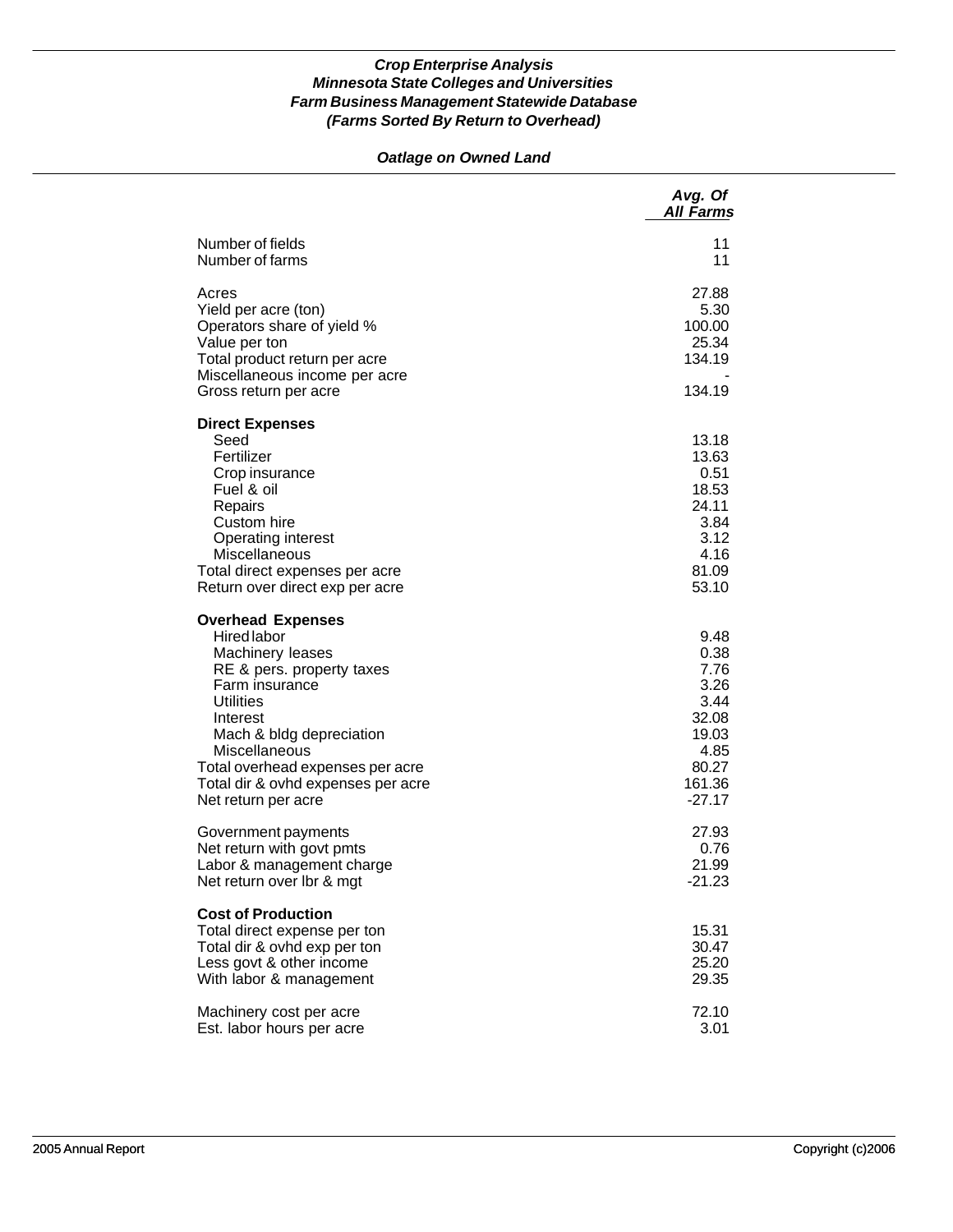### *Oatlage on Cash Rent*

|                                                                                                                                                                                                                                                                                                             | Avg. Of<br><b>All Farms</b>                                                                         |
|-------------------------------------------------------------------------------------------------------------------------------------------------------------------------------------------------------------------------------------------------------------------------------------------------------------|-----------------------------------------------------------------------------------------------------|
| Number of fields                                                                                                                                                                                                                                                                                            | 15                                                                                                  |
| Number of farms                                                                                                                                                                                                                                                                                             | 15                                                                                                  |
| Acres                                                                                                                                                                                                                                                                                                       | 25.36                                                                                               |
| Yield per acre (ton)                                                                                                                                                                                                                                                                                        | 5.59                                                                                                |
| Operators share of yield %                                                                                                                                                                                                                                                                                  | 100.00                                                                                              |
| Value per ton                                                                                                                                                                                                                                                                                               | 19.81                                                                                               |
| Total product return per acre                                                                                                                                                                                                                                                                               | 110.78                                                                                              |
| Miscellaneous income per acre                                                                                                                                                                                                                                                                               | 12.38                                                                                               |
| Gross return per acre                                                                                                                                                                                                                                                                                       | 123.16                                                                                              |
| <b>Direct Expenses</b><br>Seed<br>Fertilizer<br>Crop insurance<br>Fuel & oil<br>Repairs<br>Custom hire<br><b>Hired labor</b><br>Land rent<br><b>Operating interest</b><br>Miscellaneous<br>Total direct expenses per acre<br>Return over direct exp per acre                                                | 19.37<br>8.17<br>0.11<br>10.66<br>14.00<br>0.63<br>1.78<br>44.29<br>1.69<br>9.41<br>110.13<br>13.03 |
| <b>Overhead Expenses</b><br>Custom hire<br><b>Hired labor</b><br>Machinery leases<br><b>Building leases</b><br>Farm insurance<br><b>Utilities</b><br>Interest<br>Mach & bldg depreciation<br>Miscellaneous<br>Total overhead expenses per acre<br>Total dir & ovhd expenses per acre<br>Net return per acre | 0.20<br>2.72<br>0.43<br>0.33<br>1.87<br>1.35<br>3.13<br>10.23<br>2.23<br>22.49<br>132.61<br>$-9.46$ |
| Government payments                                                                                                                                                                                                                                                                                         | 32.81                                                                                               |
| Net return with govt pmts                                                                                                                                                                                                                                                                                   | 23.35                                                                                               |
| Labor & management charge                                                                                                                                                                                                                                                                                   | 25.02                                                                                               |
| Net return over Ibr & mgt                                                                                                                                                                                                                                                                                   | $-1.67$                                                                                             |
| <b>Cost of Production</b><br>Total direct expense per ton<br>Total dir & ovhd exp per ton<br>Less govt & other income<br>With labor & management                                                                                                                                                            | 19.69<br>23.71<br>15.63<br>20.11                                                                    |
| Machinery cost per acre                                                                                                                                                                                                                                                                                     | 38.50                                                                                               |
| Est. labor hours per acre                                                                                                                                                                                                                                                                                   | 2.45                                                                                                |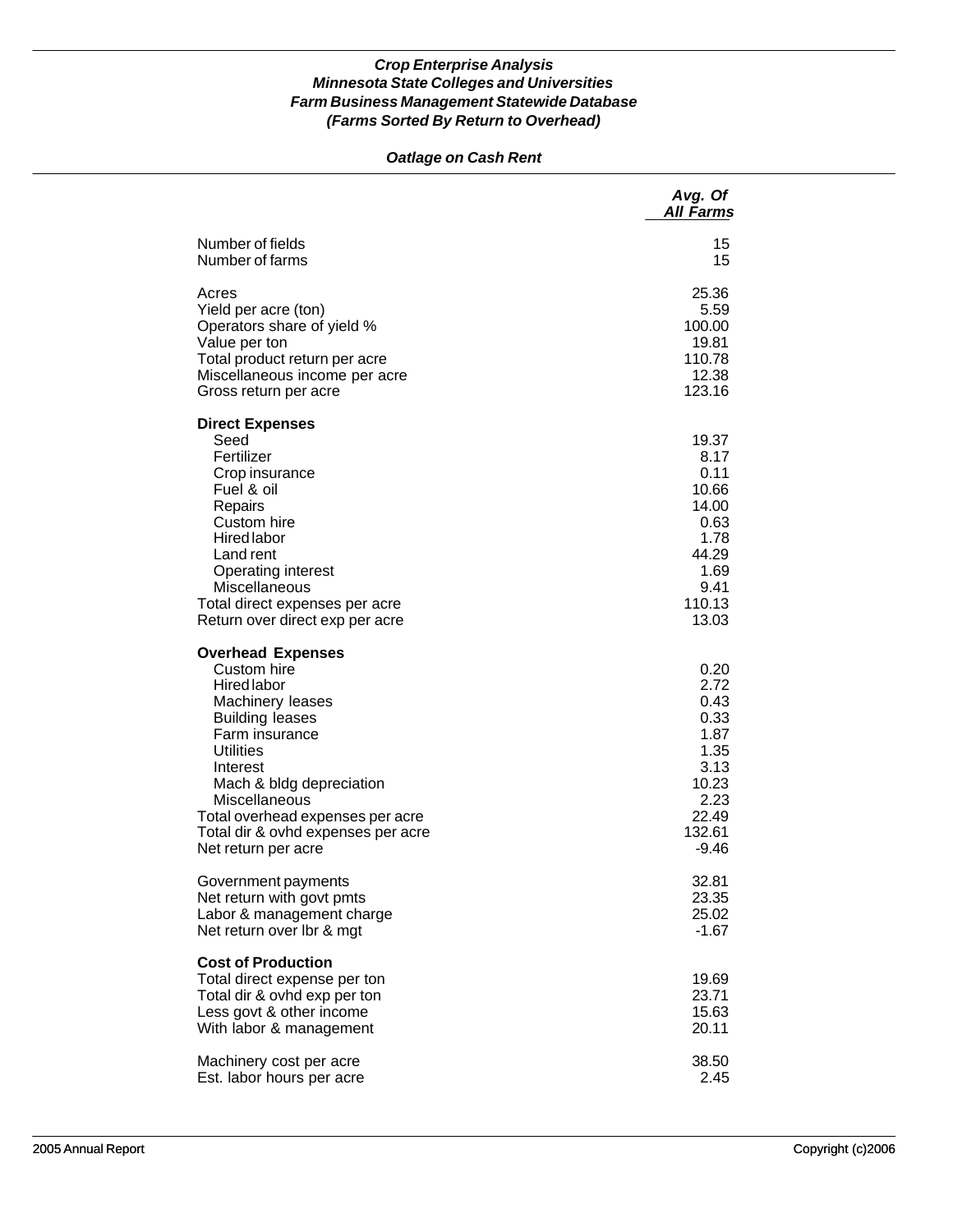## *Oats on Owned Land*

|                                                                                                                                                                                                                                                                                                                                                               | Avg. Of<br><u>All Farms</u>                                                                                       | Low 20%                                                                                                               | <b>High 20%</b>                                                                                                     |
|---------------------------------------------------------------------------------------------------------------------------------------------------------------------------------------------------------------------------------------------------------------------------------------------------------------------------------------------------------------|-------------------------------------------------------------------------------------------------------------------|-----------------------------------------------------------------------------------------------------------------------|---------------------------------------------------------------------------------------------------------------------|
| Number of fields<br>Number of farms                                                                                                                                                                                                                                                                                                                           | 96<br>95                                                                                                          | 20<br>19                                                                                                              | 19<br>19                                                                                                            |
| Acres<br>Yield per acre (bu.)<br>Operators share of yield %<br>Value per bu.<br>Other product return per acre<br>Total product return per acre<br>Miscellaneous income per acre<br>Gross return per acre                                                                                                                                                      | 26.27<br>61.94<br>100.00<br>1.52<br>1.10<br>95.04<br>36.23<br>131.27                                              | 29.82<br>29.48<br>100.00<br>1.36<br>40.16<br>21.52<br>61.68                                                           | 18.21<br>88.25<br>100.00<br>1.60<br>4.75<br>145.56<br>100.28<br>245.85                                              |
| <b>Direct Expenses</b><br>Seed<br>Fertilizer<br>Crop chemicals<br>Crop insurance<br>Fuel & oil<br>Repairs<br>Custom hire<br>Operating interest<br>Miscellaneous<br>Total direct expenses per acre<br>Return over direct exp per acre                                                                                                                          | 13.66<br>13.36<br>2.11<br>2.74<br>12.24<br>16.46<br>5.33<br>1.68<br>1.59<br>69.18<br>62.09                        | 13.71<br>20.50<br>2.72<br>1.95<br>11.01<br>17.20<br>9.57<br>1.42<br>3.24<br>81.32<br>$-19.64$                         | 14.96<br>7.58<br>1.28<br>2.87<br>13.61<br>17.49<br>2.14<br>2.40<br>0.40<br>62.73<br>183.11                          |
| <b>Overhead Expenses</b><br>Custom hire<br>Hired labor<br>Machinery leases<br><b>Building leases</b><br>RE & pers. property taxes<br>Farm insurance<br><b>Utilities</b><br>Dues & professional fees<br>Interest<br>Mach & bldg depreciation<br>Miscellaneous<br>Total overhead expenses per acre<br>Total dir & ovhd expenses per acre<br>Net return per acre | 1.18<br>3.49<br>1.06<br>0.95<br>6.68<br>2.53<br>2.14<br>0.63<br>24.45<br>15.30<br>2.22<br>60.62<br>129.80<br>1.47 | 1.05<br>4.20<br>0.24<br>0.25<br>4.49<br>2.43<br>2.55<br>1.10<br>14.07<br>13.00<br>2.55<br>45.93<br>127.25<br>$-65.57$ | 0.75<br>3.39<br>0.29<br>5.26<br>10.02<br>2.41<br>2.08<br>0.59<br>35.15<br>22.51<br>2.93<br>85.39<br>148.13<br>97.72 |
| Government payments<br>Net return with govt pmts<br>Labor & management charge<br>Net return over Ibr & mgt                                                                                                                                                                                                                                                    | 24.49<br>25.97<br>19.51<br>6.46                                                                                   | 20.14<br>$-45.43$<br>22.70<br>$-68.12$                                                                                | 30.81<br>128.53<br>19.57<br>108.96                                                                                  |
| <b>Cost of Production</b><br>Total direct expense per bu.<br>Total dir & ovhd exp per bu.<br>Less govt & other income<br>With labor & management                                                                                                                                                                                                              | 1.12<br>2.10<br>1.10<br>1.41                                                                                      | 2.76<br>4.32<br>2.90<br>3.67                                                                                          | 0.71<br>1.68<br>0.14<br>0.36                                                                                        |
| Machinery cost per acre<br>Est. labor hours per acre                                                                                                                                                                                                                                                                                                          | 53.50<br>2.18                                                                                                     | 55.16<br>2.02                                                                                                         | 56.73<br>2.17                                                                                                       |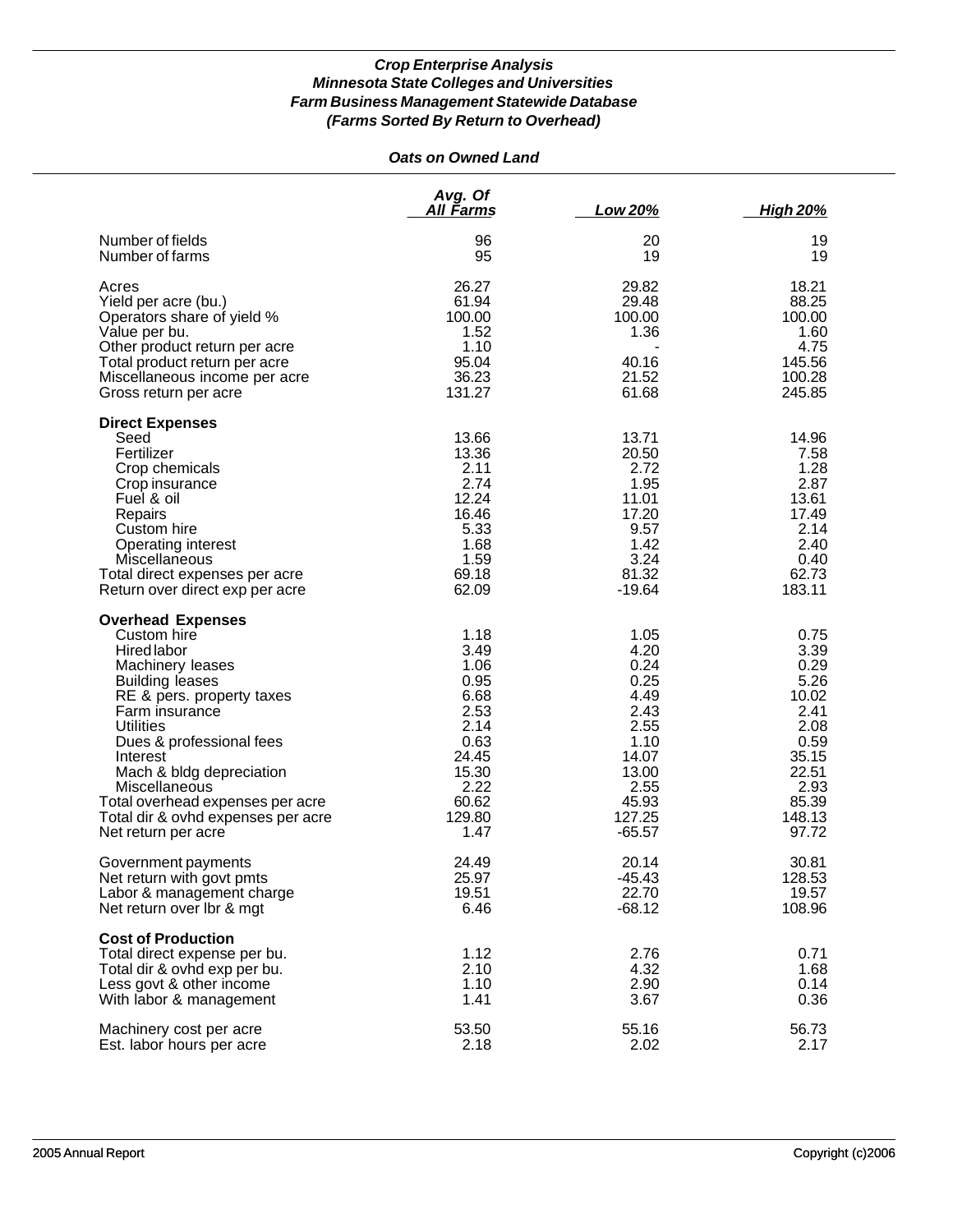|                                                                                                                                                                                                                                                                                                               | <b>Oats on Cash Rent</b>                                                                                    |                                                                                                                 |                                                                                                     |
|---------------------------------------------------------------------------------------------------------------------------------------------------------------------------------------------------------------------------------------------------------------------------------------------------------------|-------------------------------------------------------------------------------------------------------------|-----------------------------------------------------------------------------------------------------------------|-----------------------------------------------------------------------------------------------------|
|                                                                                                                                                                                                                                                                                                               | Avg. Of<br>All Farms                                                                                        | Low 20%                                                                                                         | <b>High 20%</b>                                                                                     |
| Number of fields<br>Number of farms                                                                                                                                                                                                                                                                           | 84<br>83                                                                                                    | 16<br>16                                                                                                        | 17<br>17                                                                                            |
| Acres<br>Yield per acre (bu.)<br>Operators share of yield %<br>Value per bu.<br>Other product return per acre<br>Total product return per acre<br>Miscellaneous income per acre<br>Gross return per acre                                                                                                      | 29.66<br>58.83<br>100.00<br>1.56<br>0.98<br>92.59<br>33.70<br>126.29                                        | 30.19<br>57.20<br>100.00<br>1.40<br>80.24<br>16.17<br>96.41                                                     | 27.43<br>67.95<br>100.00<br>1.75<br>1.49<br>120.07<br>72.02<br>192.09                               |
| <b>Direct Expenses</b><br>Seed<br>Fertilizer<br>Crop chemicals<br>Crop insurance<br>Fuel & oil<br>Repairs<br>Custom hire<br>Land rent<br>Marketing<br>Operating interest<br>Miscellaneous<br>Total direct expenses per acre<br>Return over direct exp per acre                                                | 10.52<br>17.46<br>3.75<br>2.22<br>12.59<br>20.10<br>3.97<br>47.07<br>0.57<br>2.44<br>1.15<br>121.85<br>4.44 | 12.93<br>25.31<br>8.67<br>2.04<br>10.18<br>25.48<br>2.74<br>67.76<br>1.47<br>2.53<br>0.49<br>159.60<br>$-63.19$ | 9.19<br>10.51<br>1.85<br>3.47<br>12.94<br>19.82<br>2.05<br>38.48<br>2.40<br>0.56<br>101.26<br>90.83 |
| <b>Overhead Expenses</b><br>Custom hire<br><b>Hired labor</b><br>Machinery leases<br>Farm insurance<br><b>Utilities</b><br>Dues & professional fees<br>Interest<br>Mach & bldg depreciation<br>Miscellaneous<br>Total overhead expenses per acre<br>Total dir & ovhd expenses per acre<br>Net return per acre | 0.99<br>3.76<br>0.96<br>2.11<br>1.67<br>0.39<br>4.21<br>15.49<br>2.77<br>32.33<br>154.19<br>$-27.89$        | 1.97<br>0.96<br>0.45<br>2.63<br>1.85<br>0.74<br>5.80<br>13.25<br>2.51<br>30.15<br>189.75<br>$-93.34$            | 1.60<br>5.99<br>1.95<br>1.93<br>1.35<br>0.31<br>3.91<br>15.68<br>2.57<br>35.27<br>136.54<br>55.56   |
| Government payments<br>Net return with govt pmts<br>Labor & management charge<br>Net return over lbr & mgt                                                                                                                                                                                                    | 22.27<br>$-5.62$<br>18.13<br>$-23.75$                                                                       | 25.24<br>$-68.10$<br>14.03<br>$-82.14$                                                                          | 25.78<br>81.34<br>12.39<br>68.94                                                                    |
| <b>Cost of Production</b><br>Total direct expense per bu.<br>Total dir & ovhd exp per bu.<br>Less govt & other income<br>With labor & management                                                                                                                                                              | 2.07<br>2.62<br>1.65<br>1.96                                                                                | 2.79<br>3.32<br>2.59<br>2.84                                                                                    | 1.49<br>2.01<br>0.55<br>0.73                                                                        |
| Machinery cost per acre<br>Est. labor hours per acre                                                                                                                                                                                                                                                          | 57.23<br>2.28                                                                                               | 57.99<br>2.17                                                                                                   | 57.35<br>2.48                                                                                       |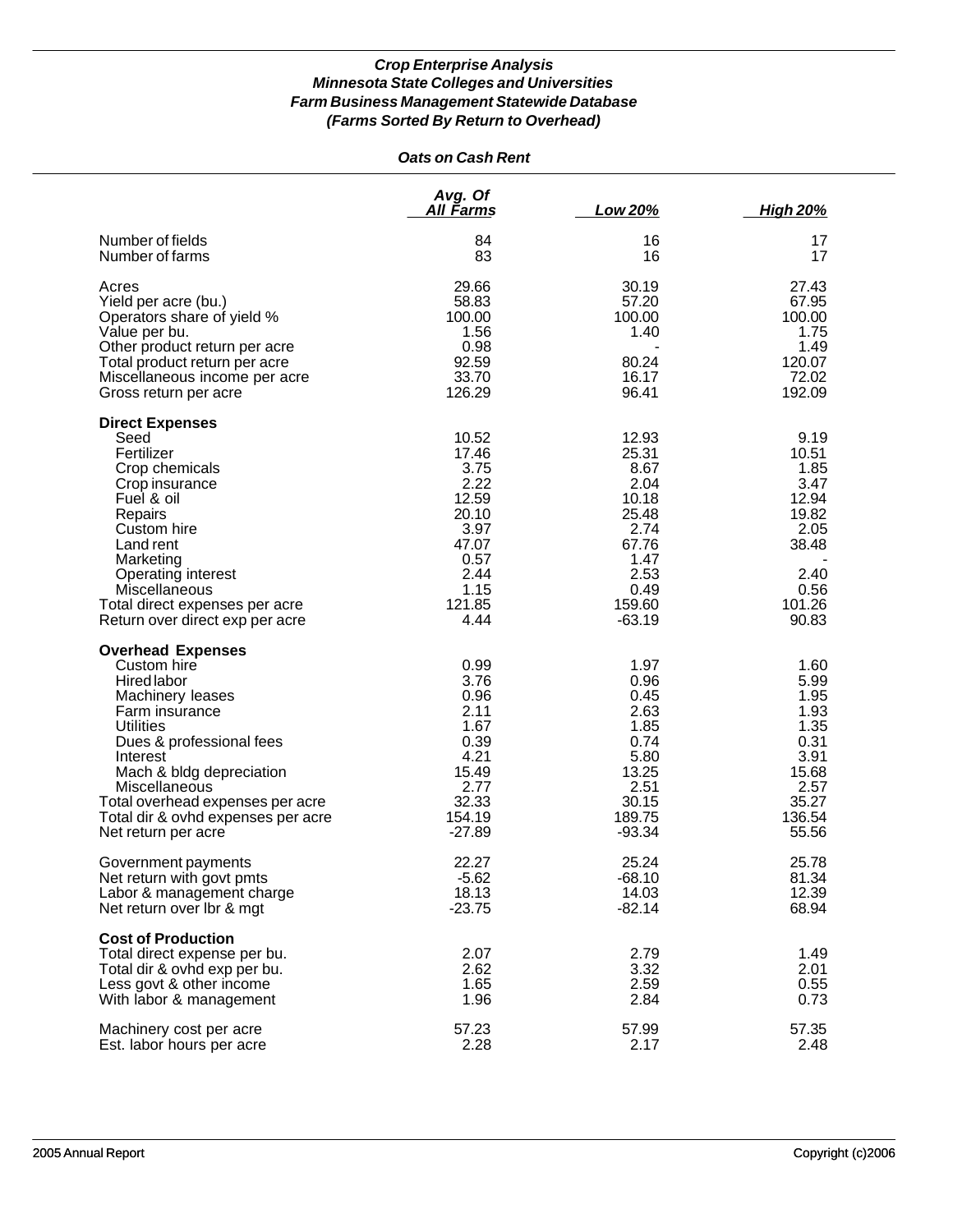# *Pasture on Owned Land*

|                                    | Avg. Of<br><b>All Farms</b> | Low 20%  | <b>High 20%</b> |
|------------------------------------|-----------------------------|----------|-----------------|
| Number of fields                   | 96                          | 18       | 22              |
| Number of farms                    | 91                          | 18       | 19              |
| Acres                              | 80.79                       | 86.41    | 37.30           |
| Yield per acre (aum)               | 5.04                        | 0.79     | 19.05           |
| Operators share of yield %         | 100.00                      | 100.00   | 100.00          |
| Value per aum                      | 6.29                        | 4.95     | 6.52            |
| Total product return per acre      | 31.74                       | 3.91     | 124.22          |
| Miscellaneous income per acre      | 0.93                        |          | 0.68            |
| Gross return per acre              | 32.67                       | 3.91     | 124.91          |
|                                    |                             |          |                 |
| <b>Direct Expenses</b>             |                             |          |                 |
| Fertilizer                         | 1.26                        |          | 6.36            |
| Fuel & oil                         | 1.75                        | 2.55     | 2.05            |
| Repairs                            | 2.69                        | 3.42     | 2.80            |
| Operating interest                 | 0.35                        | 0.56     | 0.05            |
| Miscellaneous                      | 0.92                        | 0.06     |                 |
| Total direct expenses per acre     | 6.96                        | 6.59     | 11.26           |
| Return over direct exp per acre    | 25.71                       | $-2.68$  | 113.65          |
| <b>Overhead Expenses</b>           |                             |          |                 |
| Hired labor                        | 0.55                        | 0.66     | 1.52            |
| RE & pers. property taxes          | 5.19                        | 2.78     | 9.68            |
| Farm insurance                     | 0.91                        | 1.26     | 1.30            |
| <b>Utilities</b>                   | 0.31                        | 0.55     | 0.37            |
| Interest                           | 8.29                        | 4.88     | 17.07           |
| Mach & bldg depreciation           | 2.12                        | 1.70     | 2.96            |
| Miscellaneous                      | 0.72                        | 0.62     | 0.81            |
| Total overhead expenses per acre   | 18.09                       | 12.43    | 33.72           |
| Total dir & ovhd expenses per acre | 25.05                       | 19.01    | 44.97           |
| Net return per acre                | 7.62                        | $-15.10$ | 79.93           |
|                                    |                             |          |                 |
| Government payments                | 2.71                        | 0.37     | 8.24            |
| Net return with govt pmts          | 10.33                       | $-14.73$ | 88.18           |
| Labor & management charge          | 3.40                        | 5.50     | 2.87            |
| Net return over lbr & mgt          | 6.93                        | $-20.24$ | 85.31           |
| <b>Cost of Production</b>          |                             |          |                 |
| Total direct expense per aum       | 1.38                        | 8.34     | 0.59            |
| Total dir & ovhd exp per aum       | 4.97                        | 24.06    | 2.36            |
| Less govt & other income           | 4.24                        | 23.59    | 1.89            |
| With labor & management            | 4.92                        | 30.56    | 2.04            |
| Machinery cost per acre            | 7.00                        | 8.11     | 8.43            |
| Est. labor hours per acre          | 0.44                        | 0.78     | 0.48            |
|                                    |                             |          |                 |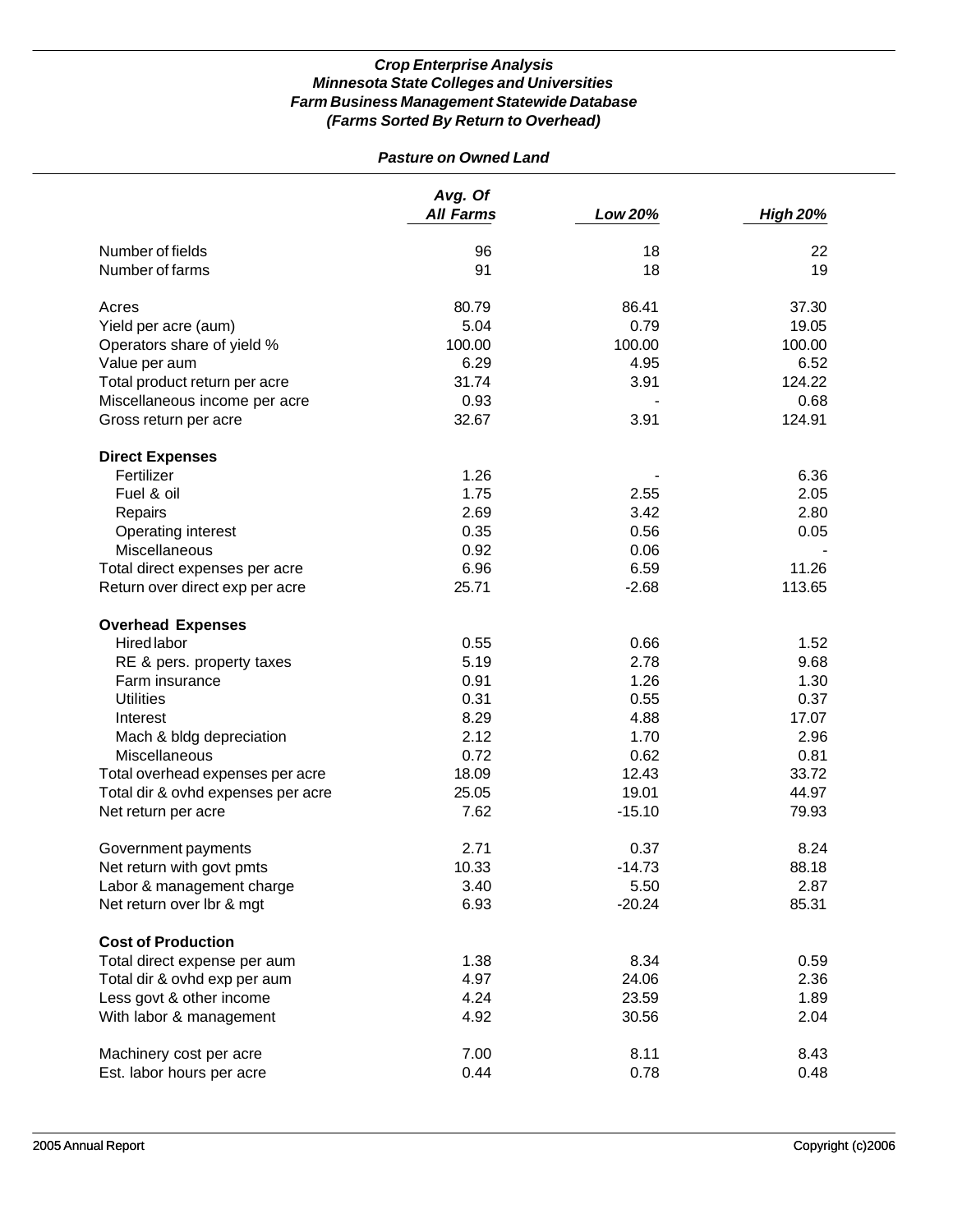## *Pasture on Cash Rent*

|                                    | Avg. Of<br><b>All Farms</b> | Low 20%  | <b>High 20%</b> |
|------------------------------------|-----------------------------|----------|-----------------|
| Number of fields                   | 62                          | 12       | 13              |
| Number of farms                    | 60                          | 12       | 12              |
|                                    |                             |          |                 |
| Acres                              | 174.08                      | 103.91   | 123.95          |
| Yield per acre (aum)               | 3.07                        | 6.80     | 5.15            |
| Operators share of yield %         | 100.00                      | 100.00   | 100.00          |
| Value per aum                      | 8.03                        | 2.00     | 10.78           |
| Other product return per acre      | 0.16                        |          |                 |
| Total product return per acre      | 24.84                       | 13.58    | 55.47           |
| Miscellaneous income per acre      | 0.29                        |          | 0.60            |
| Gross return per acre              | 25.13                       | 13.58    | 56.07           |
| <b>Direct Expenses</b>             |                             |          |                 |
| Fertilizer                         | 1.05                        | 1.84     | 1.79            |
| Crop chemicals                     | 0.47                        | 1.11     | 0.53            |
| Fuel & oil                         | 1.20                        | 1.83     | 1.25            |
| Repairs                            | 1.72                        | 3.18     | 2.03            |
| Custom hire                        | 0.29                        | 0.78     |                 |
| Land rent                          | 16.17                       | 39.64    | 16.79           |
| Miscellaneous                      | 0.50                        | 0.86     | 0.52            |
| Total direct expenses per acre     | 21.39                       | 49.24    | 22.93           |
| Return over direct exp per acre    | 3.74                        | $-35.67$ | 33.14           |
| <b>Overhead Expenses</b>           |                             |          |                 |
| Custom hire                        | 0.19                        | 0.79     | 0.12            |
| Hired labor                        | 0.44                        | 0.18     | 0.96            |
| <b>Building leases</b>             | 0.13                        | 0.88     |                 |
| Farm insurance                     | 0.38                        | 0.98     | 0.79            |
| Interest                           | 0.69                        | 0.57     | 0.49            |
| Mach & bldg depreciation           | 1.47                        | 1.85     | 1.53            |
| Miscellaneous                      | 0.60                        | 0.91     | 0.75            |
| Total overhead expenses per acre   | 3.89                        | 6.15     | 4.65            |
| Total dir & ovhd expenses per acre | 25.28                       | 55.40    | 27.58           |
| Net return per acre                | $-0.16$                     | $-41.82$ | 28.49           |
| Government payments                | 1.67                        | 6.33     | 1.24            |
| Net return with govt pmts          | 1.51                        | $-35.49$ | 29.73           |
| Labor & management charge          | 2.18                        | 5.26     | 1.31            |
| Net return over lbr & mgt          | $-0.67$                     | $-40.75$ | 28.43           |
| <b>Cost of Production</b>          |                             |          |                 |
| Total direct expense per aum       | 6.96                        | 7.24     | 4.45            |
| Total dir & ovhd exp per aum       | 8.23                        | 8.15     | 5.36            |
| Less govt & other income           | 7.54                        | 7.22     | 5.00            |
| With labor & management            | 8.25                        | 7.99     | 5.25            |
| Machinery cost per acre            | 5.64                        | 9.13     | 5.67            |
| Est. labor hours per acre          | 0.30                        | 0.58     | 0.20            |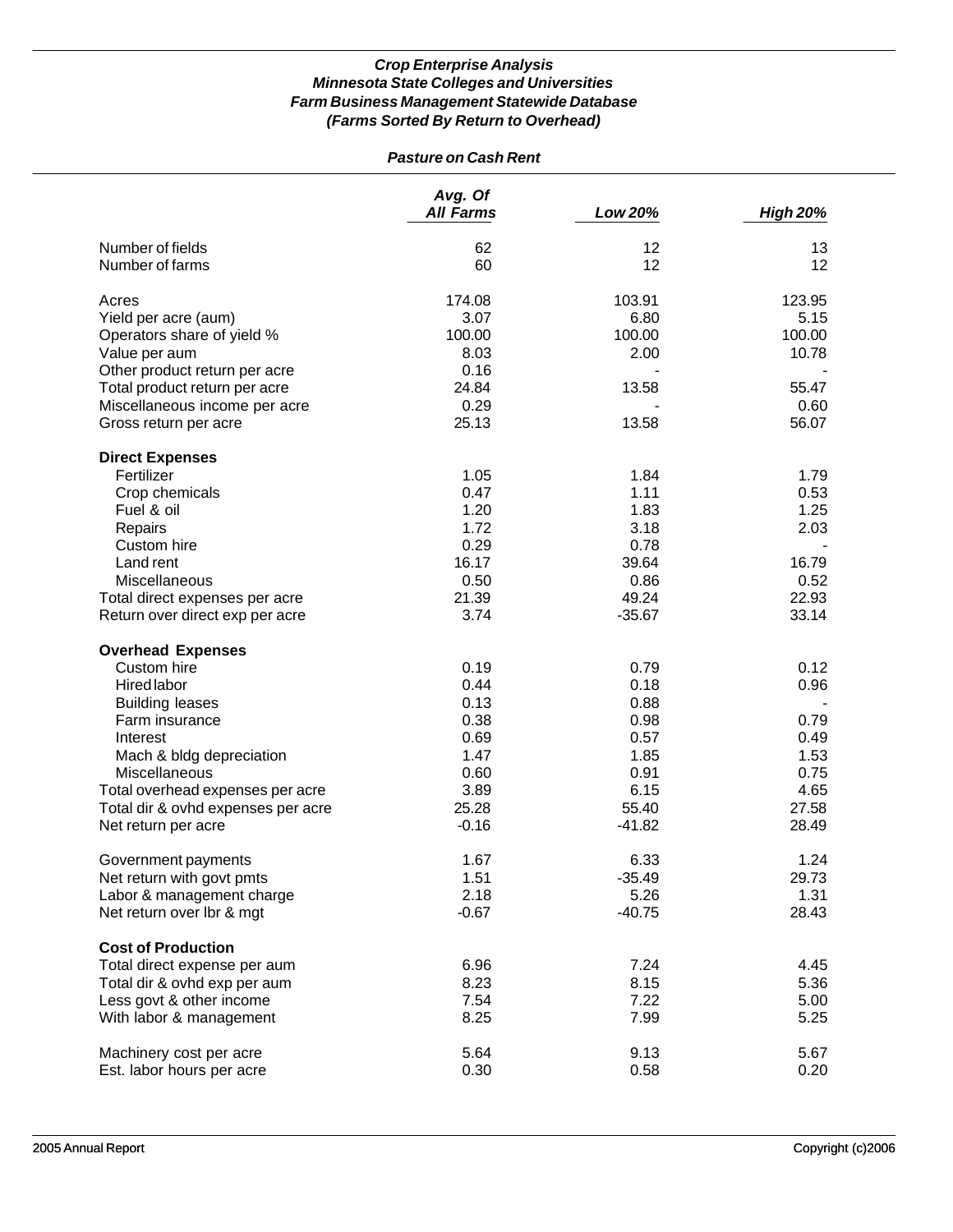### *Pasture, Intensive on Owned Land*

|                                                                                                                                                                                                                                                                                                                        | Avg. Of<br><b>All Farms</b>                                                                           |
|------------------------------------------------------------------------------------------------------------------------------------------------------------------------------------------------------------------------------------------------------------------------------------------------------------------------|-------------------------------------------------------------------------------------------------------|
| Number of fields                                                                                                                                                                                                                                                                                                       | 10                                                                                                    |
| Number of farms                                                                                                                                                                                                                                                                                                        | 10                                                                                                    |
| Acres                                                                                                                                                                                                                                                                                                                  | 46.64                                                                                                 |
| Yield per acre (aum)                                                                                                                                                                                                                                                                                                   | 6.94                                                                                                  |
| Operators share of yield %                                                                                                                                                                                                                                                                                             | 100.00                                                                                                |
| Value per aum                                                                                                                                                                                                                                                                                                          | 15.27                                                                                                 |
| Total product return per acre                                                                                                                                                                                                                                                                                          | 106.03                                                                                                |
| Miscellaneous income per acre                                                                                                                                                                                                                                                                                          | 29.26                                                                                                 |
| Gross return per acre                                                                                                                                                                                                                                                                                                  | 135.28                                                                                                |
| <b>Direct Expenses</b><br>Seed<br>Fertilizer<br>Crop chemicals<br>Fuel & oil<br>Repairs<br>Custom hire<br>Operating interest<br>Miscellaneous<br>Total direct expenses per acre<br>Return over direct exp per acre                                                                                                     | 10.14<br>13.42<br>2.01<br>15.20<br>20.19<br>1.73<br>4.55<br>2.79<br>70.02<br>65.26                    |
| <b>Overhead Expenses</b><br>Custom hire<br><b>Hired labor</b><br>RE & pers. property taxes<br>Farm insurance<br><b>Utilities</b><br>Dues & professional fees<br>Interest<br>Mach & bldg depreciation<br>Miscellaneous<br>Total overhead expenses per acre<br>Total dir & ovhd expenses per acre<br>Net return per acre | 6.03<br>6.27<br>8.35<br>2.61<br>1.44<br>0.19<br>34.25<br>13.19<br>3.18<br>75.51<br>145.53<br>$-10.25$ |
| Government payments                                                                                                                                                                                                                                                                                                    | 13.97                                                                                                 |
| Net return with govt pmts                                                                                                                                                                                                                                                                                              | 3.73                                                                                                  |
| Labor & management charge                                                                                                                                                                                                                                                                                              | 17.08                                                                                                 |
| Net return over Ibr & mgt                                                                                                                                                                                                                                                                                              | $-13.35$                                                                                              |
| <b>Cost of Production</b><br>Total direct expense per aum<br>Total dir & ovhd exp per aum<br>Less govt & other income<br>With labor & management                                                                                                                                                                       | 10.08<br>20.96<br>14.73<br>17.19                                                                      |
| Machinery cost per acre                                                                                                                                                                                                                                                                                                | 58.17                                                                                                 |
| Est. labor hours per acre                                                                                                                                                                                                                                                                                              | 2.20                                                                                                  |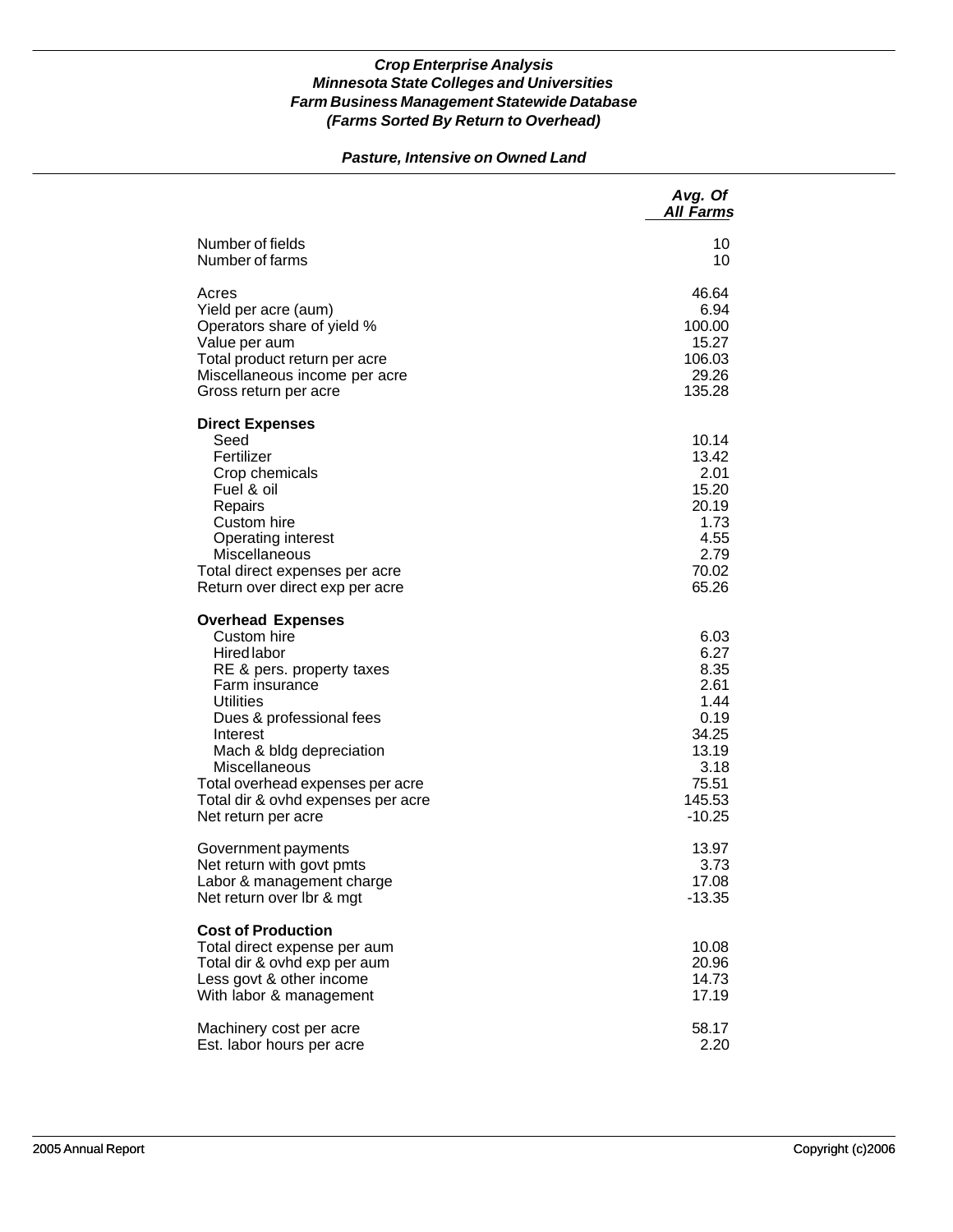# *Peas on Owned Land*

|                                    | Avg. Of<br><b>All Farms</b> | Low 20%  | <b>High 20%</b> |
|------------------------------------|-----------------------------|----------|-----------------|
| Number of fields                   | 27                          | 7        | 5               |
| Number of farms                    | 25                          | 5        | 5               |
| Acres                              | 49.69                       | 41.90    | 42.52           |
| Yield per acre (lb.)               | 3,026.73                    | 1,325.27 | 5,297.73        |
| Operators share of yield %         | 100.00                      | 100.00   | 100.00          |
| Value per lb.                      | 0.08                        | 0.09     | 0.08            |
| Total product return per acre      | 256.61                      | 117.94   | 416.74          |
| Miscellaneous income per acre      | 17.16                       | 33.02    |                 |
| Gross return per acre              | 273.77                      | 150.96   | 416.74          |
| <b>Direct Expenses</b>             |                             |          |                 |
| Fertilizer                         | 16.58                       | 7.02     | 23.49           |
| Crop chemicals                     | 15.01                       | 23.78    | 11.13           |
| Crop insurance                     | 4.00                        | 4.06     | 4.94            |
| Fuel & oil                         | 7.13                        | 6.18     | 7.69            |
| Repairs                            | 11.77                       | 18.42    | 9.67            |
| Custom hire                        | 1.06                        | 0.30     | 1.81            |
| Marketing                          | 0.21                        | 0.58     |                 |
| Operating interest                 | 1.95                        | 1.64     | 3.19            |
| Miscellaneous                      | 1.20                        | 0.10     | 1.70            |
| Total direct expenses per acre     | 58.92                       | 62.10    | 63.62           |
| Return over direct exp per acre    | 214.86                      | 88.86    | 353.12          |
| <b>Overhead Expenses</b>           |                             |          |                 |
| Custom hire                        | 0.69                        | 0.00     | 0.63            |
| Hired labor                        | 4.30                        | 1.35     | 7.48            |
| Machinery leases                   | 1.89                        | 0.74     | 6.09            |
| RE & pers. property taxes          | 14.43                       | 12.91    | 13.88           |
| Farm insurance                     | 2.64                        | 4.56     | 2.30            |
| <b>Utilities</b>                   | 1.86                        | 1.75     | 2.48            |
| Dues & professional fees           | 1.00                        | 1.10     | 0.82            |
| Interest                           | 37.95                       | 26.15    | 45.40           |
| Mach & bldg depreciation           | 10.77                       | 11.58    | 12.23           |
| Miscellaneous                      | 1.35                        | 1.09     | 1.51            |
| Total overhead expenses per acre   | 76.89                       | 61.23    | 92.82           |
| Total dir & ovhd expenses per acre | 135.81                      | 123.33   | 156.44          |
| Net return per acre                | 137.96                      | 27.63    | 260.30          |
| Government payments                |                             |          |                 |
| Net return with govt pmts          | 137.96                      | 27.63    | 260.30          |
| Labor & management charge          | 13.79                       | 20.66    | 12.09           |
| Net return over lbr & mgt          | 124.18                      | 6.97     | 248.21          |
| <b>Cost of Production</b>          |                             |          |                 |
| Total direct expense per lb.       | 0.02                        | 0.05     | 0.01            |
| Total dir & ovhd exp per lb.       | 0.04                        | 0.09     | 0.03            |
| Less govt & other income           | 0.04                        | 0.07     | 0.03            |
| With labor & management            | 0.04                        | 0.08     | 0.03            |
| Machinery cost per acre            | 31.60                       | 31.04    | 36.54           |
| Est. labor hours per acre          | 1.22                        | 0.80     | 1.67            |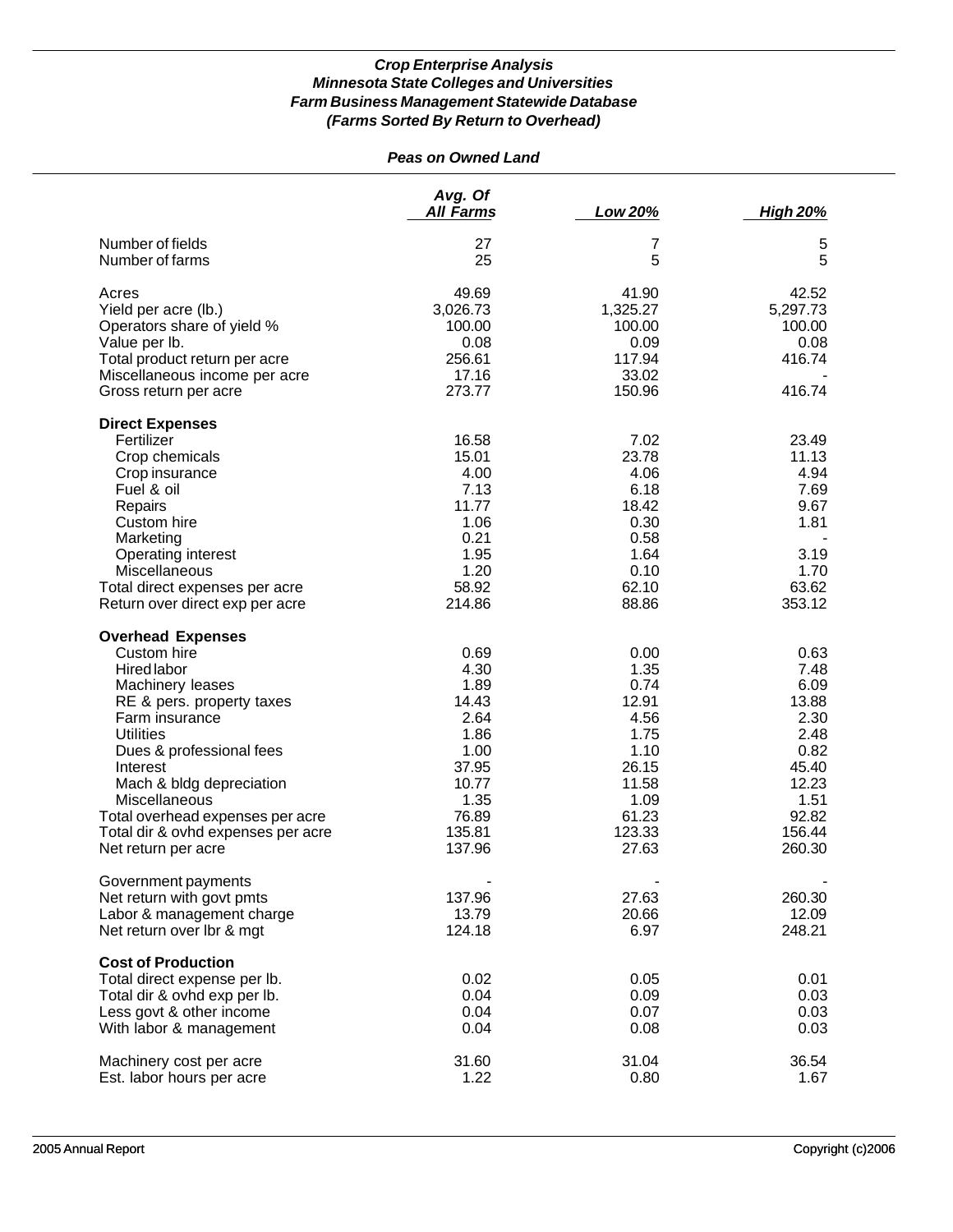|                                                           | <b>Peas on Cash Rent</b>    |                    |                  |
|-----------------------------------------------------------|-----------------------------|--------------------|------------------|
|                                                           | Avg. Of<br><b>All Farms</b> | Low 20%            | <b>High 20%</b>  |
| Number of fields                                          | 49                          | 9                  | 10               |
| Number of farms                                           | 48                          | 9                  | 10               |
| Acres                                                     | 69.29                       | 52.46              | 46.86            |
| Yield per acre (lb.)                                      | 2,502.09                    | 1,663.61           | 4,383.42         |
| Operators share of yield %                                | 100.00                      | 100.00             | 100.00           |
| Value per lb.                                             | 0.09                        | 0.09               | 0.09             |
| Total product return per acre                             | 220.66                      | 157.95             | 408.68           |
| Miscellaneous income per acre                             | 48.40                       | 40.06              |                  |
| Gross return per acre                                     | 269.06                      | 198.00             | 408.68           |
| <b>Direct Expenses</b>                                    |                             |                    |                  |
| Fertilizer                                                | 14.92                       | 26.21              | 16.19            |
| Crop chemicals                                            | 15.47                       | 15.98              | 17.57            |
| Crop insurance                                            | 4.73                        | 2.48               | 11.08            |
| Fuel & oil                                                | 8.18                        | 7.96               | 7.55             |
| Repairs                                                   | 11.15                       | 13.69              | 8.87             |
| Custom hire                                               | 2.51                        | 0.97               |                  |
| Land rent                                                 | 113.17                      | 116.69             | 103.61           |
| Hauling and trucking                                      | 0.09                        |                    | 0.66             |
| Operating interest                                        | 3.70                        | 4.89               | 3.29             |
| Miscellaneous                                             | 0.76                        | 1.25               | 0.53             |
| Total direct expenses per acre                            | 174.66                      | 190.12             | 169.36           |
| Return over direct exp per acre                           | 94.40                       | 7.88               | 239.32           |
| <b>Overhead Expenses</b>                                  |                             |                    |                  |
| Custom hire                                               | 0.53                        | 0.70               | 2.18             |
| Hired labor                                               | 3.04                        | 1.86               | 1.81             |
| Machinery leases                                          | 1.36                        | 0.76               | 0.53             |
| Farm insurance                                            | 2.52                        | 3.27               | 2.58             |
| <b>Utilities</b>                                          | 1.57                        | 2.22               | 2.56             |
| Dues & professional fees                                  | 1.24                        | 1.12               | 1.40             |
| Interest                                                  | 2.86                        | 3.37               | 1.58             |
| Mach & bldg depreciation                                  | 11.32                       | 12.20              | 9.31             |
| Miscellaneous                                             | 2.40                        | 3.09               | 1.77             |
| Total overhead expenses per acre                          | 26.82                       | 28.59              | 23.73            |
| Total dir & ovhd expenses per acre<br>Net return per acre | 201.47<br>67.58             | 218.71<br>$-20.71$ | 193.09<br>215.59 |
|                                                           |                             |                    |                  |
| Government payments<br>Net return with govt pmts          | 67.58                       | $-20.71$           | 215.59           |
| Labor & management charge                                 | 11.76                       | 13.83              | 14.70            |
| Net return over lbr & mgt                                 | 55.82                       | $-34.54$           | 200.89           |
| <b>Cost of Production</b>                                 |                             |                    |                  |
| Total direct expense per lb.                              | 0.07                        | 0.11               | 0.04             |
| Total dir & ovhd exp per lb.                              | 0.08                        | 0.13               | 0.04             |
| Less govt & other income                                  | 0.06                        | 0.11               | 0.04             |
| With labor & management                                   | 0.07                        | 0.12               | 0.05             |
|                                                           |                             |                    |                  |
| Machinery cost per acre                                   | 36.30                       | 37.11              | 29.07            |
| Est. labor hours per acre                                 | 1.07                        | 0.93               | 1.17             |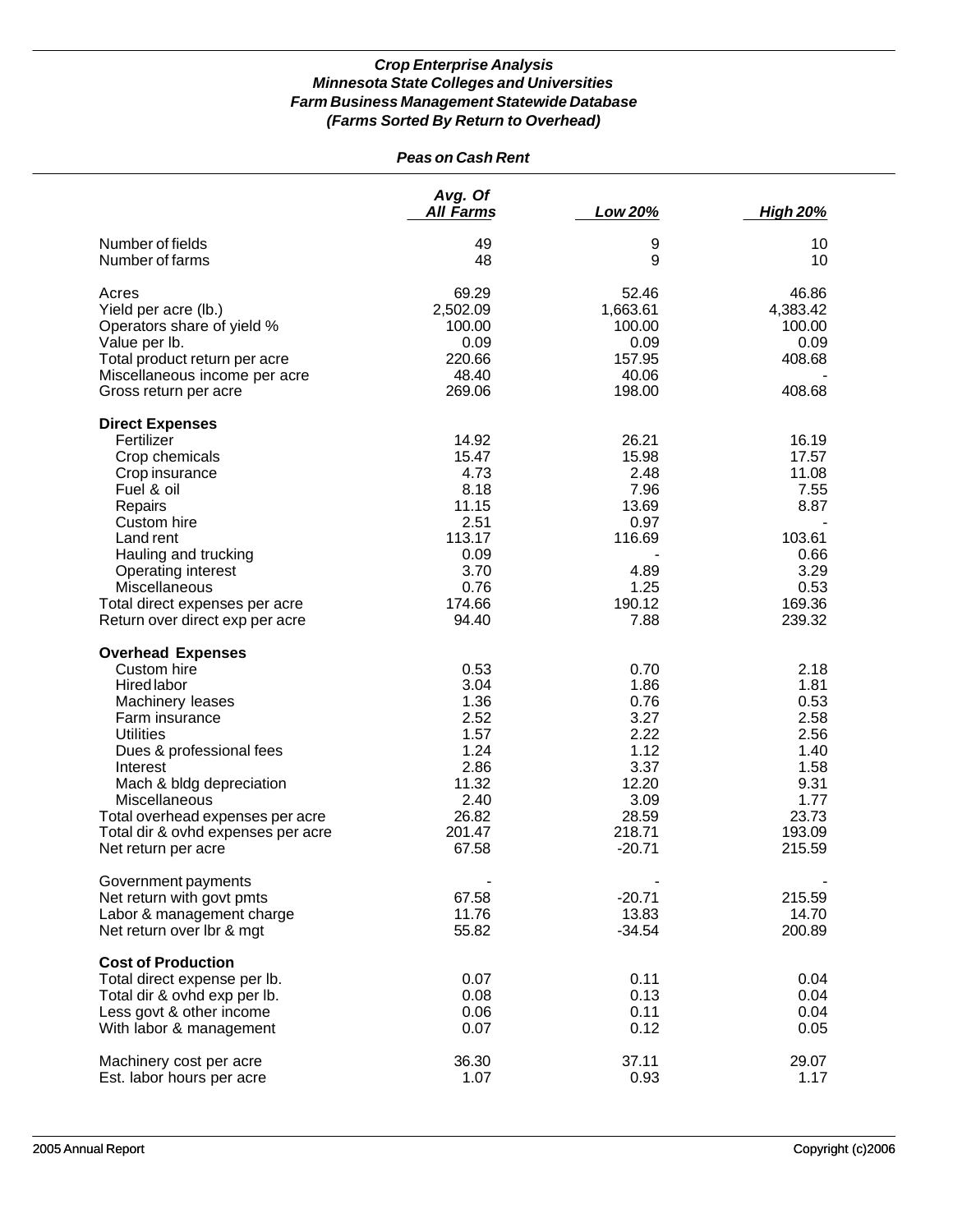### *Potatoes on Cash Rent*

|                                                                                                                                                                                                                                                                                                               | Avg. Of<br><b>All Farms</b>                                                                                  |
|---------------------------------------------------------------------------------------------------------------------------------------------------------------------------------------------------------------------------------------------------------------------------------------------------------------|--------------------------------------------------------------------------------------------------------------|
| Number of fields<br>Number of farms                                                                                                                                                                                                                                                                           | 8<br>5                                                                                                       |
| Acres<br>Yield per acre (cwt.)<br>Operators share of yield %<br>Value per cwt.<br>Total product return per acre<br>Miscellaneous income per acre<br>Gross return per acre                                                                                                                                     | 84.10<br>106.00<br>100.00<br>7.29<br>772.73<br>267.78<br>1,040.52                                            |
| <b>Direct Expenses</b><br>Seed<br>Fertilizer<br>Crop chemicals<br>Crop insurance<br>Fuel & oil<br>Repairs<br>Custom hire<br>Land rent<br><b>Operating interest</b><br>Miscellaneous<br>Total direct expenses per acre<br>Return over direct exp per acre                                                      | 113.98<br>50.21<br>129.77<br>48.75<br>67.17<br>109.95<br>11.07<br>58.94<br>26.25<br>2.71<br>618.81<br>421.71 |
| <b>Overhead Expenses</b><br>Custom hire<br><b>Hired labor</b><br>Machinery leases<br>Farm insurance<br><b>Utilities</b><br>Dues & professional fees<br>Interest<br>Mach & bldg depreciation<br>Miscellaneous<br>Total overhead expenses per acre<br>Total dir & ovhd expenses per acre<br>Net return per acre | 12.29<br>58.61<br>27.09<br>15.08<br>14.41<br>9.99<br>30.15<br>51.12<br>6.18<br>224.92<br>843.72<br>196.79    |
| Government payments<br>Net return with govt pmts<br>Labor & management charge<br>Net return over Ibr & mgt                                                                                                                                                                                                    | 196.79<br>93.85<br>102.95                                                                                    |
| <b>Cost of Production</b><br>Total direct expense per cwt.<br>Total dir & ovhd exp per cwt.<br>Less govt & other income<br>With labor & management                                                                                                                                                            | 5.84<br>7.96<br>5.43<br>6.32                                                                                 |
| Machinery cost per acre<br>Est. labor hours per acre                                                                                                                                                                                                                                                          | 302.42<br>12.50                                                                                              |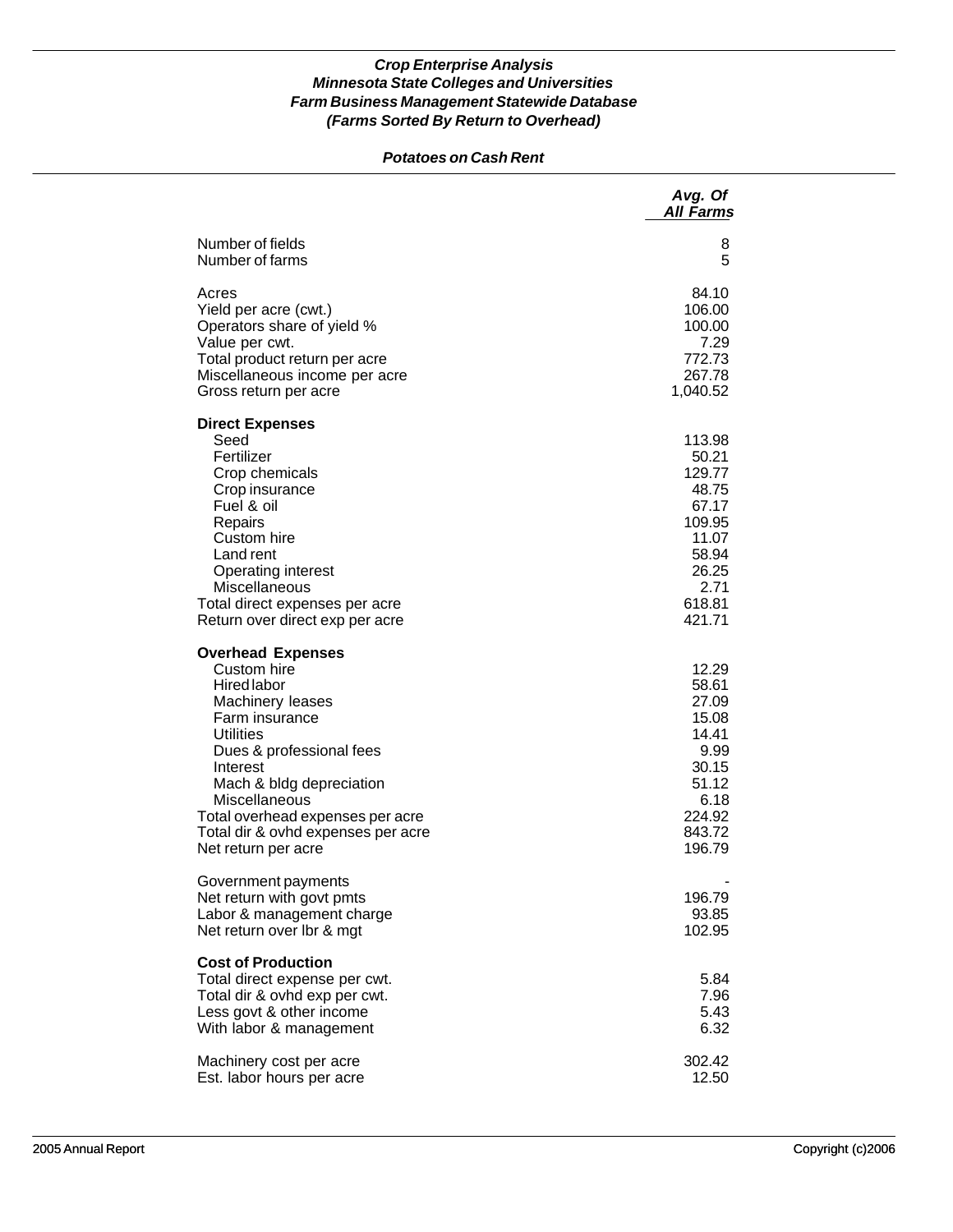## *Prevented planting on Owned Land*

|                                                                                                                                                                                                                                                                                                                                     | Avg. Of<br><u>All Farms</u>                                                                                 | Low 20%                                                                                                      | <b>High 20%</b>                                                                                          |
|-------------------------------------------------------------------------------------------------------------------------------------------------------------------------------------------------------------------------------------------------------------------------------------------------------------------------------------|-------------------------------------------------------------------------------------------------------------|--------------------------------------------------------------------------------------------------------------|----------------------------------------------------------------------------------------------------------|
| Number of fields<br>Number of farms                                                                                                                                                                                                                                                                                                 | 61<br>45                                                                                                    | 9<br>9                                                                                                       | 9<br>9                                                                                                   |
| Acres<br>Yield per acre<br>Operators share of yield %<br>Value per unit<br>Total product return per acre<br>Miscellaneous income per acre<br>Gross return per acre                                                                                                                                                                  | 119.75<br>4.27<br>100.00<br>1.00<br>4.27<br>71.24<br>75.52                                                  | 184.03<br>65.20<br>65.20                                                                                     | 65.52<br>43.20<br>100.00<br>1.00<br>43.20<br>96.67<br>139.87                                             |
| <b>Direct Expenses</b><br>Seed<br>Fertilizer<br>Crop chemicals<br>Crop insurance<br>Fuel & oil<br>Repairs<br>Custom hire<br>Hired labor<br>Operating interest<br>Miscellaneous<br>Total direct expenses per acre<br>Return over direct exp per acre                                                                                 | 0.37<br>4.10<br>4.67<br>10.34<br>8.92<br>11.89<br>0.85<br>0.88<br>2.13<br>0.12<br>44.27<br>31.25            | 0.84<br>13.37<br>6.81<br>17.11<br>8.34<br>10.52<br>0.02<br>2.03<br>0.09<br>59.13<br>6.07                     | 0.51<br>0.72<br>6.70<br>5.92<br>8.18<br>0.92<br>10.02<br>1.24<br>34.20<br>105.67                         |
| <b>Overhead Expenses</b><br>Custom hire<br>Hired labor<br>Machinery leases<br>RE & pers. property taxes<br>Farm insurance<br><b>Utilities</b><br>Dues & professional fees<br>Interest<br>Mach & bldg depreciation<br>Miscellaneous<br>Total overhead expenses per acre<br>Total dir & ovhd expenses per acre<br>Net return per acre | 1.75<br>2.46<br>0.80<br>4.93<br>3.95<br>1.97<br>0.98<br>19.17<br>8.52<br>1.53<br>46.05<br>90.32<br>$-14.80$ | 2.08<br>3.34<br>1.54<br>3.51<br>4.64<br>2.30<br>0.63<br>14.18<br>9.90<br>1.57<br>43.68<br>102.81<br>$-37.61$ | 2.34<br>0.35<br>1.36<br>7.81<br>2.07<br>1.13<br>0.23<br>19.81<br>7.46<br>0.99<br>43.54<br>77.74<br>62.13 |
| Government payments<br>Net return with govt pmts<br>Labor & management charge<br>Net return over Ibr & mgt                                                                                                                                                                                                                          | 15.09<br>0.29<br>13.35<br>$-13.06$                                                                          | 10.22<br>$-27.39$<br>12.50<br>$-39.89$                                                                       | 24.30<br>86.43<br>9.84<br>76.59                                                                          |
| <b>Cost of Production</b><br>Total direct expense per unit<br>Total dir & ovhd exp per unit<br>Less govt & other income<br>With labor & management                                                                                                                                                                                  | 10.36<br>21.13<br>0.93<br>4.06                                                                              |                                                                                                              | 0.79<br>1.80<br>$-1.00$<br>$-0.77$                                                                       |
| Machinery cost per acre<br>Est. labor hours per acre                                                                                                                                                                                                                                                                                | 35.09<br>1.19                                                                                               | 36.03<br>1.45                                                                                                | 27.99<br>0.92                                                                                            |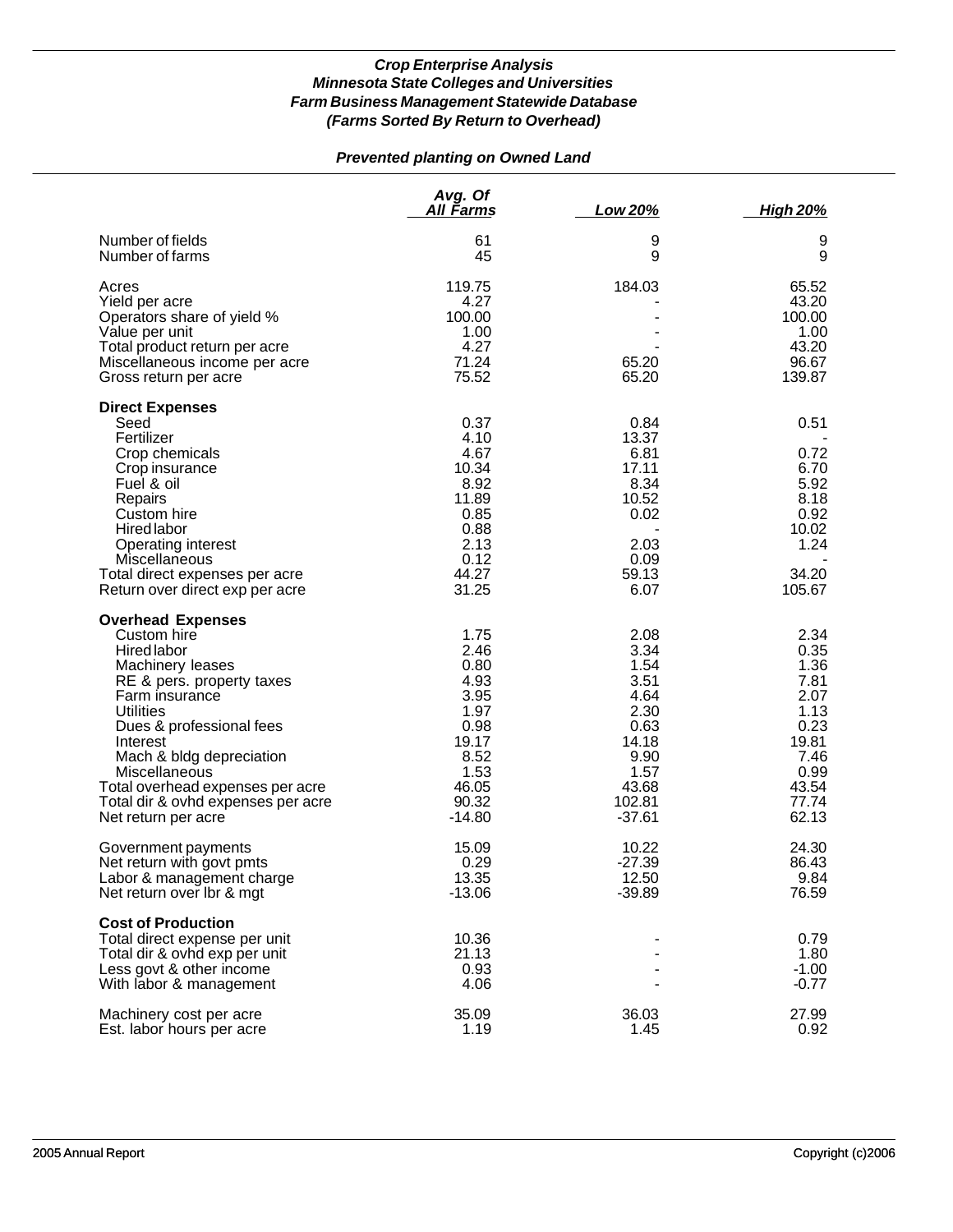# *Prevented planting on Cash Rent*

|                                                                                                                                                                                                                                                                                                               | Avg. Of<br>All Farms                                                                                   | Low 20%                                                                                             | <u>High 20%</u>                                                                                 |
|---------------------------------------------------------------------------------------------------------------------------------------------------------------------------------------------------------------------------------------------------------------------------------------------------------------|--------------------------------------------------------------------------------------------------------|-----------------------------------------------------------------------------------------------------|-------------------------------------------------------------------------------------------------|
| Number of fields                                                                                                                                                                                                                                                                                              | 98                                                                                                     | 17                                                                                                  | 18                                                                                              |
| Number of farms                                                                                                                                                                                                                                                                                               | 78                                                                                                     | 15                                                                                                  | 16                                                                                              |
| Acres                                                                                                                                                                                                                                                                                                         | 180.48                                                                                                 | 133.15                                                                                              | 305.75                                                                                          |
| Yield per acre                                                                                                                                                                                                                                                                                                | 3.29                                                                                                   | 2.40                                                                                                | 5.28                                                                                            |
| Operators share of yield %                                                                                                                                                                                                                                                                                    | 100.00                                                                                                 | 100.00                                                                                              | 100.00                                                                                          |
| Value per unit                                                                                                                                                                                                                                                                                                | 1.00                                                                                                   | 1.00                                                                                                | 1.00                                                                                            |
| Total product return per acre                                                                                                                                                                                                                                                                                 | 3.29                                                                                                   | 2.40                                                                                                | 5.28                                                                                            |
| Miscellaneous income per acre                                                                                                                                                                                                                                                                                 | 74.52                                                                                                  | 73.94                                                                                               | 79.27                                                                                           |
| Gross return per acre                                                                                                                                                                                                                                                                                         | 77.81                                                                                                  | 76.33                                                                                               | 84.55                                                                                           |
| <b>Direct Expenses</b><br>Seed<br>Fertilizer<br>Crop chemicals<br>Crop insurance<br>Fuel & oil<br>Repairs<br>Custom hire<br><b>Hired labor</b><br>Land rent<br>Operating interest<br>Miscellaneous<br>Total direct expenses per acre<br>Return over direct exp per acre                                       | 0.44<br>3.90<br>2.66<br>9.10<br>8.04<br>8.95<br>0.88<br>0.33<br>40.56<br>1.58<br>0.19<br>76.63<br>1.17 | 1.42<br>5.92<br>3.17<br>16.80<br>9.40<br>12.57<br>0.93<br>60.50<br>2.96<br>113.66<br>$-37.33$       | 0.04<br>1.22<br>1.76<br>8.61<br>6.41<br>6.58<br>0.37<br>1.05<br>32.52<br>0.85<br>59.41<br>25.14 |
| <b>Overhead Expenses</b><br>Custom hire<br><b>Hired labor</b><br>Machinery leases<br>Farm insurance<br><b>Utilities</b><br>Dues & professional fees<br>Interest<br>Mach & bldg depreciation<br>Miscellaneous<br>Total overhead expenses per acre<br>Total dir & ovhd expenses per acre<br>Net return per acre | 1.10<br>2.86<br>1.38<br>4.18<br>1.38<br>0.74<br>1.70<br>7.09<br>1.43<br>21.85<br>98.48<br>$-20.68$     | 2.24<br>4.90<br>2.60<br>4.78<br>2.05<br>0.39<br>1.63<br>6.71<br>1.88<br>27.20<br>140.86<br>$-64.53$ | 1.22<br>2.30<br>0.80<br>2.73<br>0.93<br>0.54<br>1.30<br>7.54<br>1.01<br>18.36<br>77.77<br>6.78  |
| Government payments                                                                                                                                                                                                                                                                                           | 16.42                                                                                                  | 16.41                                                                                               | 14.74                                                                                           |
| Net return with govt pmts                                                                                                                                                                                                                                                                                     | $-4.26$                                                                                                | $-48.11$                                                                                            | 21.52                                                                                           |
| Labor & management charge                                                                                                                                                                                                                                                                                     | 11.83                                                                                                  | 13.71                                                                                               | 10.69                                                                                           |
| Net return over Ibr & mgt                                                                                                                                                                                                                                                                                     | $-16.09$                                                                                               | $-61.83$                                                                                            | 10.83                                                                                           |
| <b>Cost of Production</b><br>Total direct expense per unit<br>Total dir & ovhd exp per unit<br>Less govt & other income<br>With labor & management                                                                                                                                                            | 23.32<br>29.97<br>2.29<br>5.89                                                                         | 47.43<br>58.77<br>21.08<br>26.80                                                                    | 11.25<br>14.73<br>$-3.07$<br>$-1.05$                                                            |
| Machinery cost per acre                                                                                                                                                                                                                                                                                       | 29.02                                                                                                  | 35.40                                                                                               | 24.20                                                                                           |
| Est. labor hours per acre                                                                                                                                                                                                                                                                                     | 0.90                                                                                                   | 1.20                                                                                                | 0.79                                                                                            |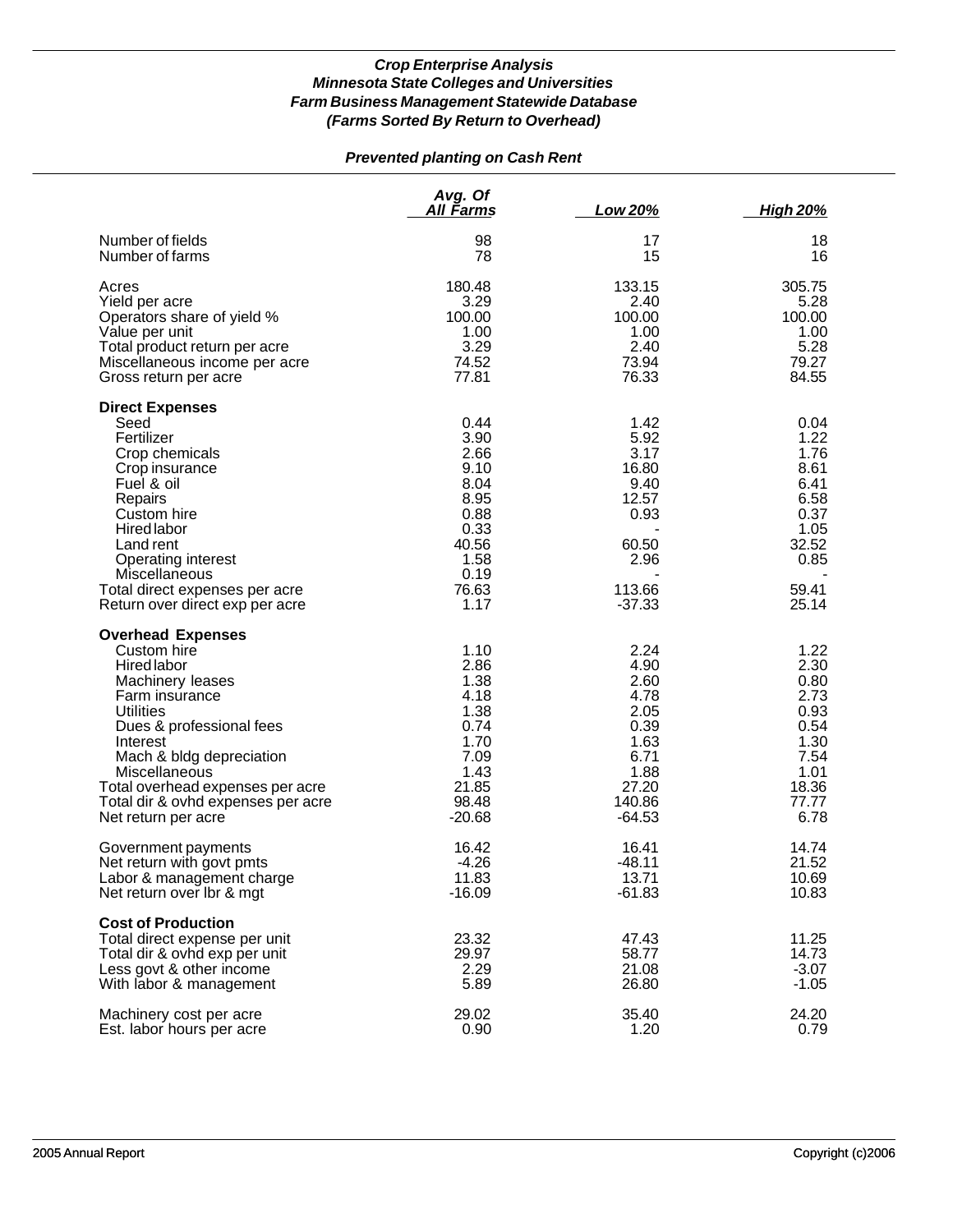# *Rented Out on Owned Land*

|                                    | Avg. Of<br><b>All Farms</b> | Low 20% | <b>High 20%</b> |
|------------------------------------|-----------------------------|---------|-----------------|
| Number of fields                   | 55                          | 12      | 11              |
| Number of farms                    | 52                          | 10      | 11              |
| Acres                              | 155.38                      | 110.97  | 198.00          |
| Yield per acre (\$)                | 103.39                      | 36.06   | 141.00          |
| Operators share of yield %         | 100.00                      | 100.00  | 100.00          |
| Value per \$                       | 1.00                        | 1.00    | 1.00            |
| Total product return per acre      | 103.39                      | 36.06   | 141.00          |
| Miscellaneous income per acre      | 0.34                        |         | 1.06            |
| Gross return per acre              | 103.73                      | 36.06   | 142.06          |
| <b>Direct Expenses</b>             |                             |         |                 |
| Fuel & oil                         | 0.76                        | 2.66    | 0.33            |
| Repairs                            | 1.00                        | 2.19    | 0.59            |
| Operating interest                 | 0.22                        | 0.51    | 0.06            |
| Miscellaneous                      | 0.27                        |         |                 |
| Total direct expenses per acre     | 2.25                        | 5.37    | 0.98            |
| Return over direct exp per acre    | 101.48                      | 30.69   | 141.08          |
| <b>Overhead Expenses</b>           |                             |         |                 |
| RE & pers. property taxes          | 12.77                       | 5.62    | 17.31           |
| Farm insurance                     | 2.05                        | 2.59    | 1.39            |
| <b>Utilities</b>                   | 0.75                        | 0.58    | 1.43            |
| Interest                           | 24.76                       | 16.01   | 20.31           |
| Mach & bldg depreciation           | 1.99                        | 1.21    | 1.96            |
| Miscellaneous                      | 4.95                        | 1.39    | 15.77           |
| Total overhead expenses per acre   | 47.27                       | 27.39   | 58.17           |
| Total dir & ovhd expenses per acre | 49.52                       | 32.75   | 59.15           |
| Net return per acre                | 54.21                       | 3.30    | 82.91           |
| Government payments                | 3.89                        | 0.73    | 1.19            |
| Net return with govt pmts          | 58.10                       | 4.03    | 84.10           |
| Labor & management charge          | 3.85                        | 7.40    | 5.84            |
| Net return over lbr & mgt          | 54.25                       | $-3.37$ | 78.26           |
| <b>Cost of Production</b>          |                             |         |                 |
| Total direct expense per \$        | 0.02                        | 0.15    | 0.01            |
| Total dir & ovhd exp per \$        | 0.48                        | 0.91    | 0.42            |
| Less govt & other income           | 0.44                        | 0.89    | 0.40            |
| With labor & management            | 0.48                        | 1.09    | 0.44            |
| Machinery cost per acre            | 4.00                        | 6.29    | 3.06            |
| Est. labor hours per acre          | 0.26                        | 0.62    | 0.19            |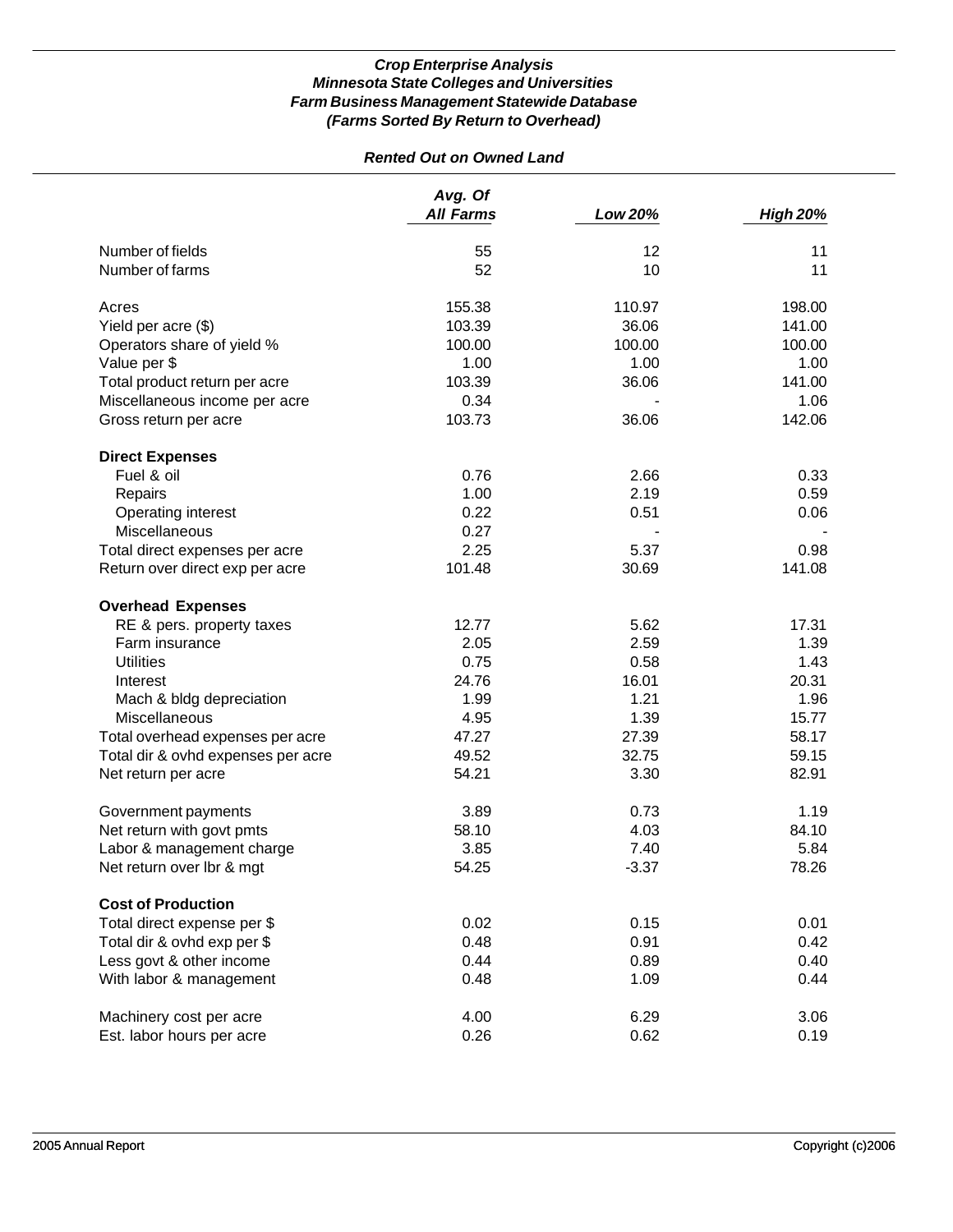### *Rented Out on Cash Rent*

| Number of fields<br>10<br>Number of farms<br>10<br>Acres<br>83.05<br>123.23<br>Yield per acre (\$)<br>Operators share of yield %<br>100.00<br>Value per \$<br>1.00<br>Total product return per acre<br>123.23<br>Miscellaneous income per acre<br>123.23<br>Gross return per acre<br><b>Direct Expenses</b><br>Fertilizer<br>1.62<br>Fuel & oil<br>1.46<br>1.55<br>Repairs<br>Land rent<br>56.57<br><b>Operating interest</b><br>0.27<br>Miscellaneous<br>0.42<br>61.89<br>Total direct expenses per acre<br>61.34<br>Return over direct exp per acre<br><b>Overhead Expenses</b><br>Farm insurance<br>5.52<br>1.09<br>Interest<br>1.51<br>Mach & bldg depreciation<br>Miscellaneous<br>1.18<br>9.29<br>Total overhead expenses per acre<br>71.18<br>Total dir & ovhd expenses per acre<br>52.05<br>Net return per acre<br>20.68<br>Government payments<br>Net return with govt pmts<br>72.73<br>Labor & management charge<br>3.75<br>Net return over Ibr & mgt<br>68.98<br><b>Cost of Production</b><br>0.50<br>Total direct expense per \$<br>Total dir & ovhd exp per \$<br>0.58<br>0.41<br>Less govt & other income<br>0.44<br>With labor & management<br>Machinery cost per acre<br>5.61<br>Est. labor hours per acre<br>0.19 | Avg. Of<br><b>All Farms</b> |
|------------------------------------------------------------------------------------------------------------------------------------------------------------------------------------------------------------------------------------------------------------------------------------------------------------------------------------------------------------------------------------------------------------------------------------------------------------------------------------------------------------------------------------------------------------------------------------------------------------------------------------------------------------------------------------------------------------------------------------------------------------------------------------------------------------------------------------------------------------------------------------------------------------------------------------------------------------------------------------------------------------------------------------------------------------------------------------------------------------------------------------------------------------------------------------------------------------------------------------|-----------------------------|
|                                                                                                                                                                                                                                                                                                                                                                                                                                                                                                                                                                                                                                                                                                                                                                                                                                                                                                                                                                                                                                                                                                                                                                                                                                    |                             |
|                                                                                                                                                                                                                                                                                                                                                                                                                                                                                                                                                                                                                                                                                                                                                                                                                                                                                                                                                                                                                                                                                                                                                                                                                                    |                             |
|                                                                                                                                                                                                                                                                                                                                                                                                                                                                                                                                                                                                                                                                                                                                                                                                                                                                                                                                                                                                                                                                                                                                                                                                                                    |                             |
|                                                                                                                                                                                                                                                                                                                                                                                                                                                                                                                                                                                                                                                                                                                                                                                                                                                                                                                                                                                                                                                                                                                                                                                                                                    |                             |
|                                                                                                                                                                                                                                                                                                                                                                                                                                                                                                                                                                                                                                                                                                                                                                                                                                                                                                                                                                                                                                                                                                                                                                                                                                    |                             |
|                                                                                                                                                                                                                                                                                                                                                                                                                                                                                                                                                                                                                                                                                                                                                                                                                                                                                                                                                                                                                                                                                                                                                                                                                                    |                             |
|                                                                                                                                                                                                                                                                                                                                                                                                                                                                                                                                                                                                                                                                                                                                                                                                                                                                                                                                                                                                                                                                                                                                                                                                                                    |                             |
|                                                                                                                                                                                                                                                                                                                                                                                                                                                                                                                                                                                                                                                                                                                                                                                                                                                                                                                                                                                                                                                                                                                                                                                                                                    |                             |
|                                                                                                                                                                                                                                                                                                                                                                                                                                                                                                                                                                                                                                                                                                                                                                                                                                                                                                                                                                                                                                                                                                                                                                                                                                    |                             |
|                                                                                                                                                                                                                                                                                                                                                                                                                                                                                                                                                                                                                                                                                                                                                                                                                                                                                                                                                                                                                                                                                                                                                                                                                                    |                             |
|                                                                                                                                                                                                                                                                                                                                                                                                                                                                                                                                                                                                                                                                                                                                                                                                                                                                                                                                                                                                                                                                                                                                                                                                                                    |                             |
|                                                                                                                                                                                                                                                                                                                                                                                                                                                                                                                                                                                                                                                                                                                                                                                                                                                                                                                                                                                                                                                                                                                                                                                                                                    |                             |
|                                                                                                                                                                                                                                                                                                                                                                                                                                                                                                                                                                                                                                                                                                                                                                                                                                                                                                                                                                                                                                                                                                                                                                                                                                    |                             |
|                                                                                                                                                                                                                                                                                                                                                                                                                                                                                                                                                                                                                                                                                                                                                                                                                                                                                                                                                                                                                                                                                                                                                                                                                                    |                             |
|                                                                                                                                                                                                                                                                                                                                                                                                                                                                                                                                                                                                                                                                                                                                                                                                                                                                                                                                                                                                                                                                                                                                                                                                                                    |                             |
|                                                                                                                                                                                                                                                                                                                                                                                                                                                                                                                                                                                                                                                                                                                                                                                                                                                                                                                                                                                                                                                                                                                                                                                                                                    |                             |
|                                                                                                                                                                                                                                                                                                                                                                                                                                                                                                                                                                                                                                                                                                                                                                                                                                                                                                                                                                                                                                                                                                                                                                                                                                    |                             |
|                                                                                                                                                                                                                                                                                                                                                                                                                                                                                                                                                                                                                                                                                                                                                                                                                                                                                                                                                                                                                                                                                                                                                                                                                                    |                             |
|                                                                                                                                                                                                                                                                                                                                                                                                                                                                                                                                                                                                                                                                                                                                                                                                                                                                                                                                                                                                                                                                                                                                                                                                                                    |                             |
|                                                                                                                                                                                                                                                                                                                                                                                                                                                                                                                                                                                                                                                                                                                                                                                                                                                                                                                                                                                                                                                                                                                                                                                                                                    |                             |
|                                                                                                                                                                                                                                                                                                                                                                                                                                                                                                                                                                                                                                                                                                                                                                                                                                                                                                                                                                                                                                                                                                                                                                                                                                    |                             |
|                                                                                                                                                                                                                                                                                                                                                                                                                                                                                                                                                                                                                                                                                                                                                                                                                                                                                                                                                                                                                                                                                                                                                                                                                                    |                             |
|                                                                                                                                                                                                                                                                                                                                                                                                                                                                                                                                                                                                                                                                                                                                                                                                                                                                                                                                                                                                                                                                                                                                                                                                                                    |                             |
|                                                                                                                                                                                                                                                                                                                                                                                                                                                                                                                                                                                                                                                                                                                                                                                                                                                                                                                                                                                                                                                                                                                                                                                                                                    |                             |
|                                                                                                                                                                                                                                                                                                                                                                                                                                                                                                                                                                                                                                                                                                                                                                                                                                                                                                                                                                                                                                                                                                                                                                                                                                    |                             |
|                                                                                                                                                                                                                                                                                                                                                                                                                                                                                                                                                                                                                                                                                                                                                                                                                                                                                                                                                                                                                                                                                                                                                                                                                                    |                             |
|                                                                                                                                                                                                                                                                                                                                                                                                                                                                                                                                                                                                                                                                                                                                                                                                                                                                                                                                                                                                                                                                                                                                                                                                                                    |                             |
|                                                                                                                                                                                                                                                                                                                                                                                                                                                                                                                                                                                                                                                                                                                                                                                                                                                                                                                                                                                                                                                                                                                                                                                                                                    |                             |
|                                                                                                                                                                                                                                                                                                                                                                                                                                                                                                                                                                                                                                                                                                                                                                                                                                                                                                                                                                                                                                                                                                                                                                                                                                    |                             |
|                                                                                                                                                                                                                                                                                                                                                                                                                                                                                                                                                                                                                                                                                                                                                                                                                                                                                                                                                                                                                                                                                                                                                                                                                                    |                             |
|                                                                                                                                                                                                                                                                                                                                                                                                                                                                                                                                                                                                                                                                                                                                                                                                                                                                                                                                                                                                                                                                                                                                                                                                                                    |                             |
|                                                                                                                                                                                                                                                                                                                                                                                                                                                                                                                                                                                                                                                                                                                                                                                                                                                                                                                                                                                                                                                                                                                                                                                                                                    |                             |
|                                                                                                                                                                                                                                                                                                                                                                                                                                                                                                                                                                                                                                                                                                                                                                                                                                                                                                                                                                                                                                                                                                                                                                                                                                    |                             |
|                                                                                                                                                                                                                                                                                                                                                                                                                                                                                                                                                                                                                                                                                                                                                                                                                                                                                                                                                                                                                                                                                                                                                                                                                                    |                             |
|                                                                                                                                                                                                                                                                                                                                                                                                                                                                                                                                                                                                                                                                                                                                                                                                                                                                                                                                                                                                                                                                                                                                                                                                                                    |                             |
|                                                                                                                                                                                                                                                                                                                                                                                                                                                                                                                                                                                                                                                                                                                                                                                                                                                                                                                                                                                                                                                                                                                                                                                                                                    |                             |
|                                                                                                                                                                                                                                                                                                                                                                                                                                                                                                                                                                                                                                                                                                                                                                                                                                                                                                                                                                                                                                                                                                                                                                                                                                    |                             |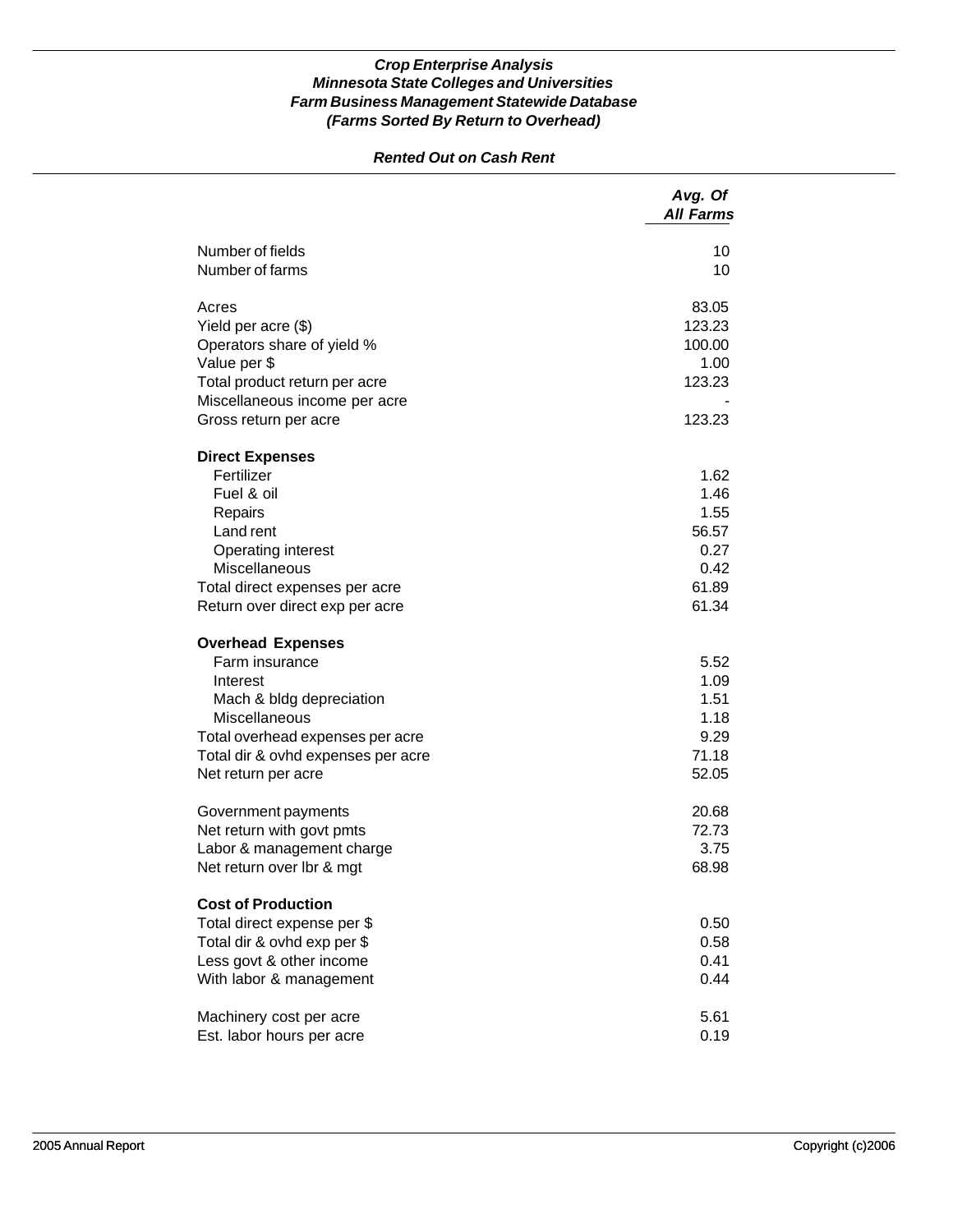### *Rye on Cash Rent*

|                                                                                                                                                                                                                                                                                  | Avg. Of<br><b>All Farms</b>                                                                      |
|----------------------------------------------------------------------------------------------------------------------------------------------------------------------------------------------------------------------------------------------------------------------------------|--------------------------------------------------------------------------------------------------|
| Number of fields                                                                                                                                                                                                                                                                 | 8                                                                                                |
| Number of farms                                                                                                                                                                                                                                                                  | 8                                                                                                |
| Acres                                                                                                                                                                                                                                                                            | 139.52                                                                                           |
| Yield per acre (bu.)                                                                                                                                                                                                                                                             | 20.95                                                                                            |
| Operators share of yield %                                                                                                                                                                                                                                                       | 100.00                                                                                           |
| Value per bu.                                                                                                                                                                                                                                                                    | 3.05                                                                                             |
| Total product return per acre                                                                                                                                                                                                                                                    | 63.91                                                                                            |
| Miscellaneous income per acre                                                                                                                                                                                                                                                    | 27.21                                                                                            |
| Gross return per acre                                                                                                                                                                                                                                                            | 91.12                                                                                            |
| <b>Direct Expenses</b><br>Seed<br>Fertilizer<br>Fuel & oil<br>Repairs<br>Custom hire<br>Land rent<br>Machinery leases<br>Hauling and trucking<br><b>Operating interest</b><br>Miscellaneous<br>Total direct expenses per acre<br>Return over direct exp per acre                 | 11.26<br>8.15<br>8.73<br>17.30<br>4.81<br>25.60<br>2.94<br>1.93<br>5.22<br>1.13<br>87.07<br>4.05 |
| <b>Overhead Expenses</b><br>Custom hire<br>Hired labor<br><b>Building leases</b><br>Farm insurance<br><b>Utilities</b><br>Interest<br>Mach & bldg depreciation<br>Miscellaneous<br>Total overhead expenses per acre<br>Total dir & ovhd expenses per acre<br>Net return per acre | 0.35<br>6.61<br>0.35<br>2.80<br>1.90<br>4.27<br>12.42<br>2.12<br>30.82<br>117.88<br>$-26.76$     |
| Government payments                                                                                                                                                                                                                                                              | 25.67                                                                                            |
| Net return with govt pmts                                                                                                                                                                                                                                                        | $-1.09$                                                                                          |
| Labor & management charge                                                                                                                                                                                                                                                        | 13.79                                                                                            |
| Net return over Ibr & mgt                                                                                                                                                                                                                                                        | $-14.88$                                                                                         |
| <b>Cost of Production</b><br>Total direct expense per bu.<br>Total dir & ovhd exp per bu.<br>Less govt & other income<br>With labor & management                                                                                                                                 | 4.16<br>5.63<br>3.10<br>3.76                                                                     |
| Machinery cost per acre                                                                                                                                                                                                                                                          | 49.83                                                                                            |
| Est. labor hours per acre                                                                                                                                                                                                                                                        | 2.21                                                                                             |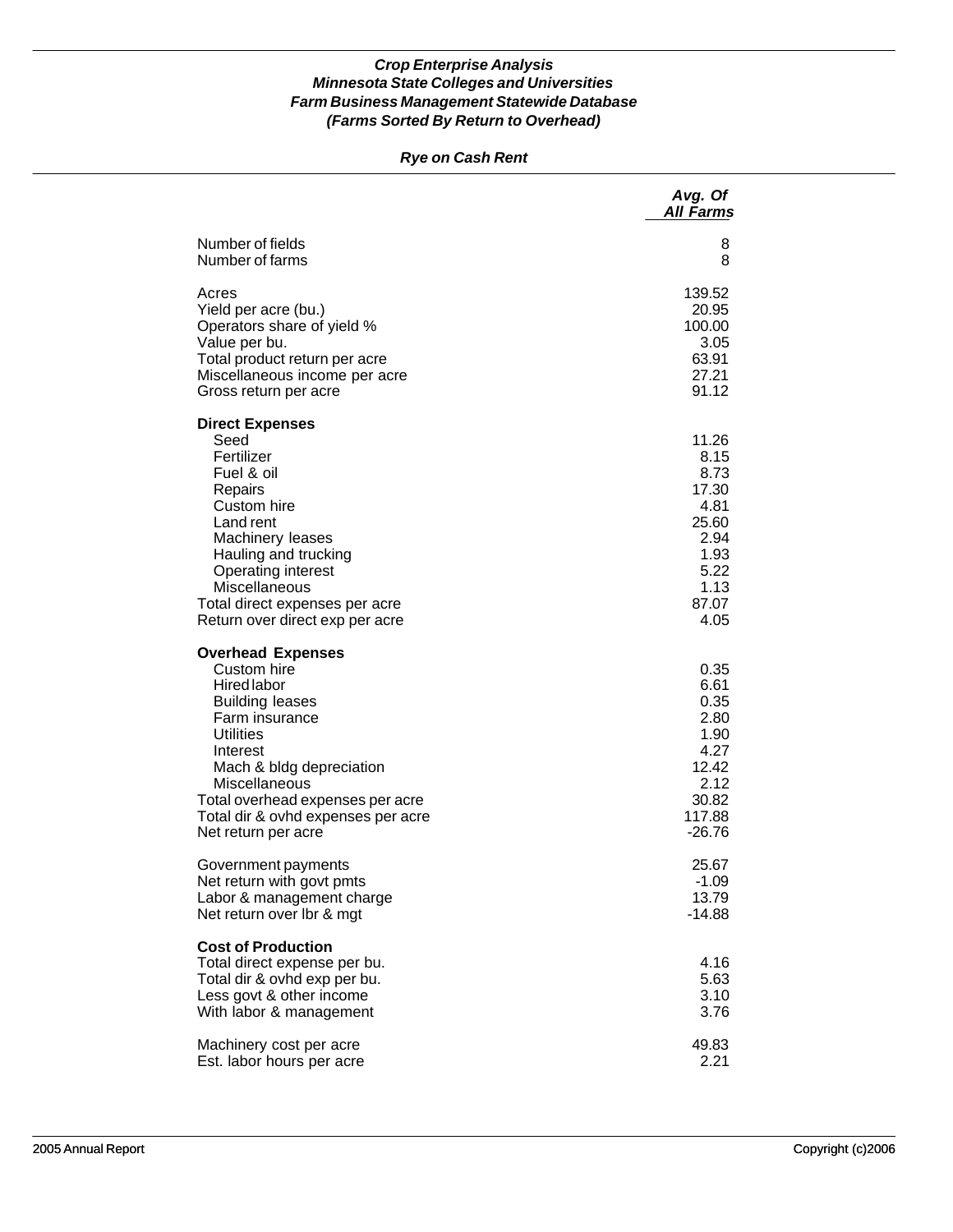## *Set Aside on Owned Land*

|                                                                        | Avg. Of<br><b>All Farms</b> |
|------------------------------------------------------------------------|-----------------------------|
| Number of fields<br>Number of farms                                    | 9<br>8                      |
| Acres<br>Yield per acre<br>Operators share of yield %                  | 34.13                       |
| Value per unit                                                         |                             |
| Total product return per acre                                          |                             |
| Miscellaneous income per acre<br>Gross return per acre                 | 67.22<br>67.22              |
| <b>Direct Expenses</b><br>Fuel & oil                                   | 18.56                       |
| Repairs                                                                | 27.39                       |
| Operating interest                                                     | 4.37                        |
| Miscellaneous<br>Total direct expenses per acre                        | 0.96<br>51.28               |
| Return over direct exp per acre                                        | 15.94                       |
| <b>Overhead Expenses</b>                                               |                             |
| Custom hire<br>Hired labor                                             | 14.96<br>5.85               |
| <b>Building leases</b>                                                 | 0.38                        |
| RE & pers. property taxes                                              | 5.34                        |
| Farm insurance<br><b>Utilities</b>                                     | 7.19                        |
| Interest                                                               | 1.06<br>4.56                |
| Mach & bldg depreciation                                               | 23.92                       |
| <b>Miscellaneous</b>                                                   | 2.71                        |
| Total overhead expenses per acre<br>Total dir & ovhd expenses per acre | 65.98<br>117.26             |
| Net return per acre                                                    | $-50.04$                    |
| Government payments                                                    |                             |
| Net return with govt pmts<br>Labor & management charge                 |                             |
| Net return over Ibr & mgt                                              | $-50.04$                    |
| <b>Cost of Production</b><br>Total direct expense per unit             |                             |
| Total dir & ovhd exp per unit                                          |                             |
| Less govt & other income                                               |                             |
| With labor & management                                                |                             |
| Machinery cost per acre<br>Est. labor hours per acre                   | 82.02<br>4.42               |
|                                                                        |                             |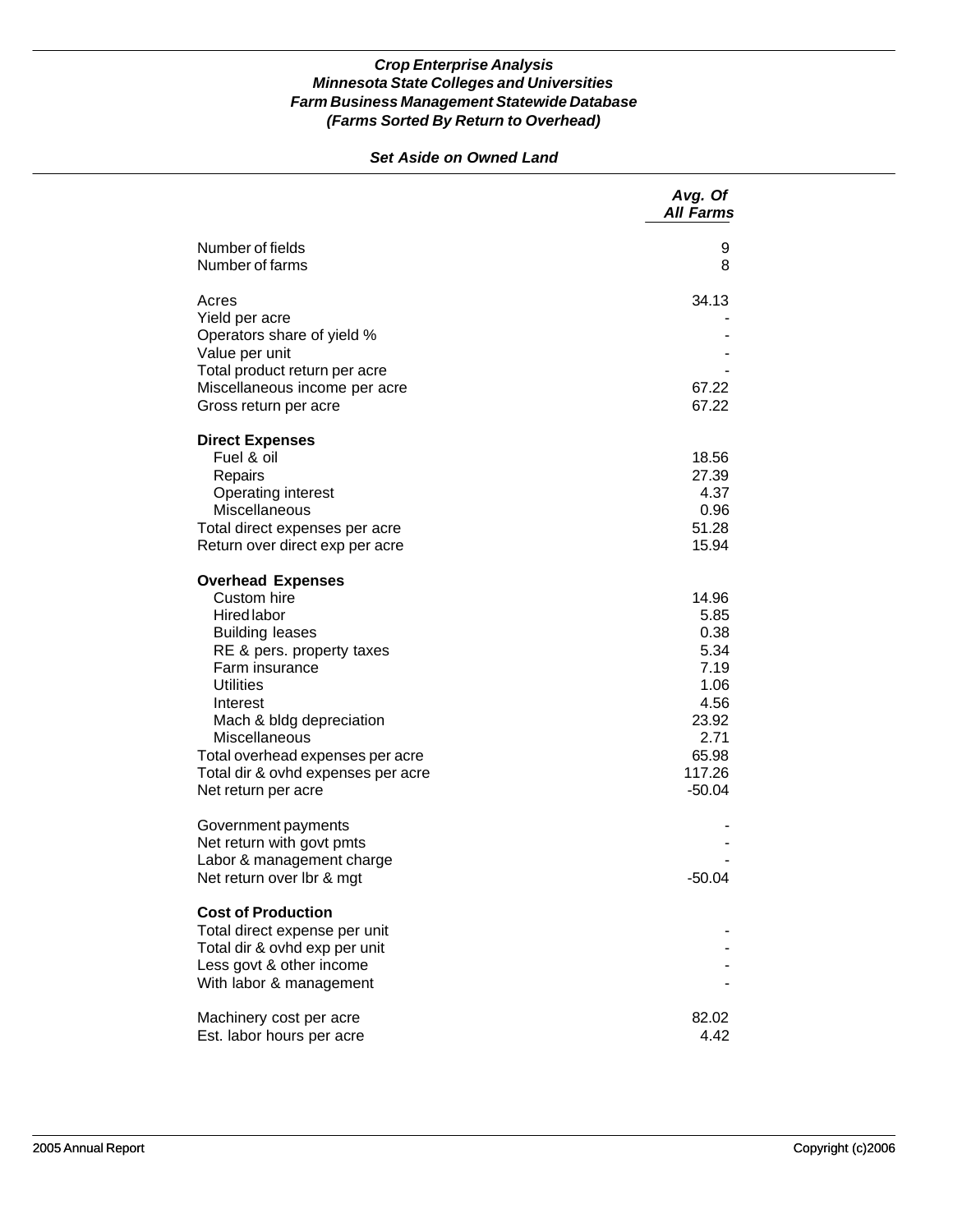### *Set Aside on Cash Rent*

|                                                                                                                                                                                                                                                                                                             | Avg. Of<br><b>All Farms</b>                                                                          |
|-------------------------------------------------------------------------------------------------------------------------------------------------------------------------------------------------------------------------------------------------------------------------------------------------------------|------------------------------------------------------------------------------------------------------|
| Number of fields<br>Number of farms                                                                                                                                                                                                                                                                         | 8<br>8                                                                                               |
| Acres<br>Yield per acre<br>Operators share of yield %<br>Value per unit<br>Total product return per acre<br>Miscellaneous income per acre<br>Gross return per acre                                                                                                                                          | 66.78<br>71.26<br>71.26                                                                              |
| <b>Direct Expenses</b><br>Seed<br>Crop chemicals<br>Crop insurance<br>Fuel & oil<br>Repairs<br>Custom hire<br>Land rent<br>Operating interest<br>Miscellaneous<br>Total direct expenses per acre<br>Return over direct exp per acre                                                                         | 0.67<br>1.87<br>3.80<br>12.99<br>22.28<br>5.40<br>53.09<br>1.36<br>4.35<br>105.82<br>$-34.56$        |
| <b>Overhead Expenses</b><br>Custom hire<br><b>Hired labor</b><br>Machinery leases<br><b>Building leases</b><br>Farm insurance<br><b>Utilities</b><br>Interest<br>Mach & bldg depreciation<br>Miscellaneous<br>Total overhead expenses per acre<br>Total dir & ovhd expenses per acre<br>Net return per acre | 4.82<br>9.18<br>1.08<br>1.43<br>3.38<br>1.65<br>1.24<br>22.56<br>1.73<br>47.08<br>152.90<br>$-81.64$ |
| Government payments<br>Net return with govt pmts<br>Labor & management charge<br>Net return over Ibr & mgt                                                                                                                                                                                                  | $-81.64$                                                                                             |
| <b>Cost of Production</b><br>Total direct expense per unit<br>Total dir & ovhd exp per unit<br>Less govt & other income<br>With labor & management                                                                                                                                                          |                                                                                                      |
| Machinery cost per acre<br>Est. labor hours per acre                                                                                                                                                                                                                                                        | 69.17<br>3.19                                                                                        |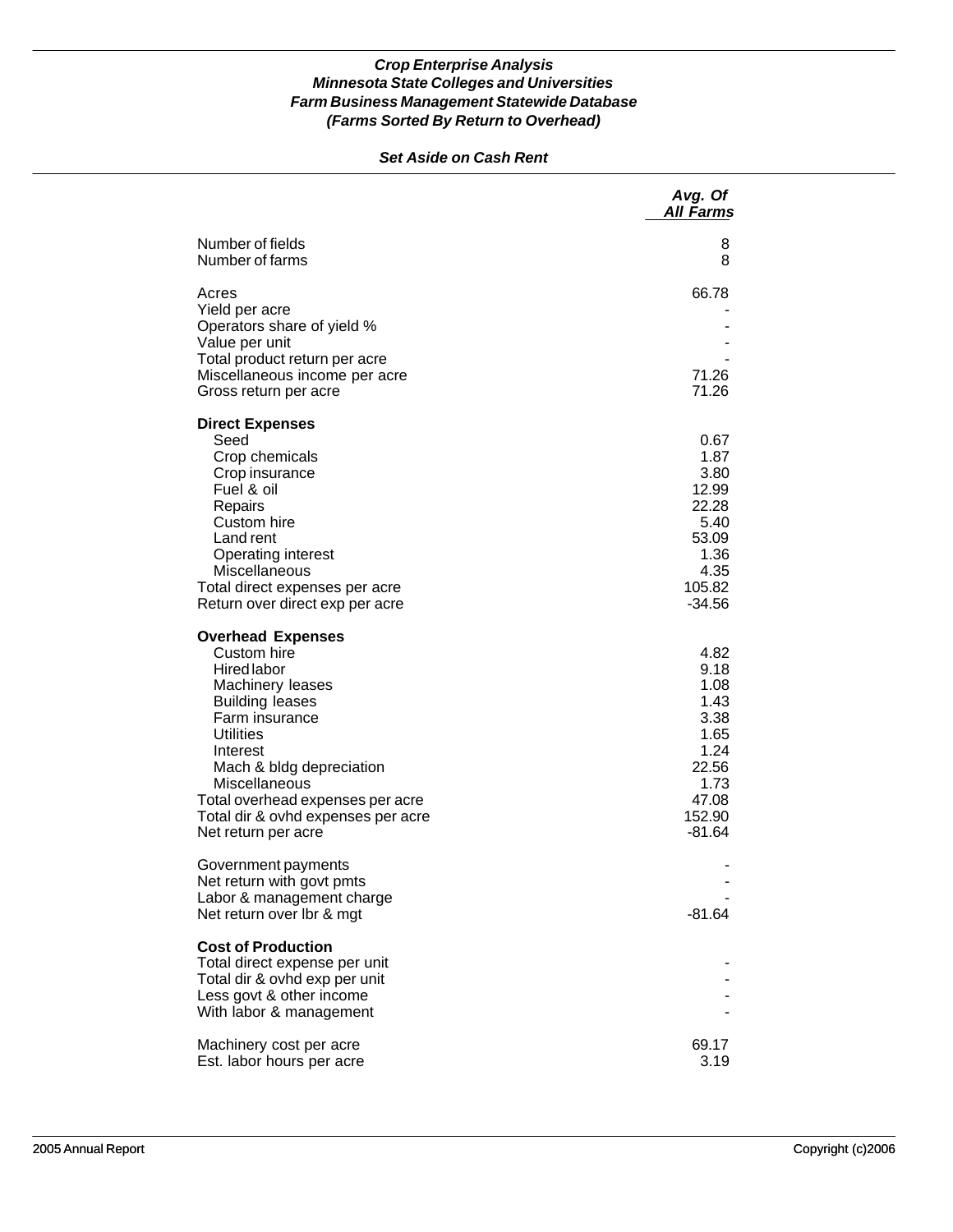# *Sorghum Silage on Owned Land*

|                                                                                                                                                                                                                                                                                                                                                                      | Avg. Of<br><b>All Farms</b>                                                                                            |
|----------------------------------------------------------------------------------------------------------------------------------------------------------------------------------------------------------------------------------------------------------------------------------------------------------------------------------------------------------------------|------------------------------------------------------------------------------------------------------------------------|
| Number of fields<br>Number of farms                                                                                                                                                                                                                                                                                                                                  | 6<br>6                                                                                                                 |
| Acres<br>Yield per acre (ton)<br>Operators share of yield %<br>Value per ton<br>Total product return per acre<br>Miscellaneous income per acre<br>Gross return per acre                                                                                                                                                                                              | 30.17<br>6.86<br>100.00<br>19.61<br>134.53<br>134.53                                                                   |
| <b>Direct Expenses</b><br>Seed<br>Fertilizer<br>Crop chemicals<br>Fuel & oil<br>Repairs<br>Custom hire<br><b>Operating interest</b><br>Total direct expenses per acre<br>Return over direct exp per acre                                                                                                                                                             | 16.30<br>1.17<br>1.81<br>21.26<br>30.89<br>15.98<br>2.25<br>89.66<br>44.87                                             |
| <b>Overhead Expenses</b><br>Custom hire<br><b>Hired labor</b><br>Machinery leases<br><b>Building leases</b><br>RE & pers. property taxes<br>Farm insurance<br><b>Utilities</b><br>Dues & professional fees<br>Interest<br>Mach & bldg depreciation<br>Miscellaneous<br>Total overhead expenses per acre<br>Total dir & ovhd expenses per acre<br>Net return per acre | 1.09<br>3.06<br>0.16<br>0.35<br>10.91<br>5.48<br>1.62<br>0.71<br>16.83<br>13.18<br>1.81<br>55.19<br>144.85<br>$-10.32$ |
| Government payments<br>Net return with govt pmts<br>Labor & management charge<br>Net return over Ibr & mgt                                                                                                                                                                                                                                                           | 15.38<br>5.07<br>20.80<br>$-15.73$                                                                                     |
| <b>Cost of Production</b><br>Total direct expense per ton<br>Total dir & ovhd exp per ton<br>Less govt & other income<br>With labor & management                                                                                                                                                                                                                     | 13.07<br>21.11<br>18.87<br>21.90                                                                                       |
| Machinery cost per acre<br>Est. labor hours per acre                                                                                                                                                                                                                                                                                                                 | 85.10<br>2.65                                                                                                          |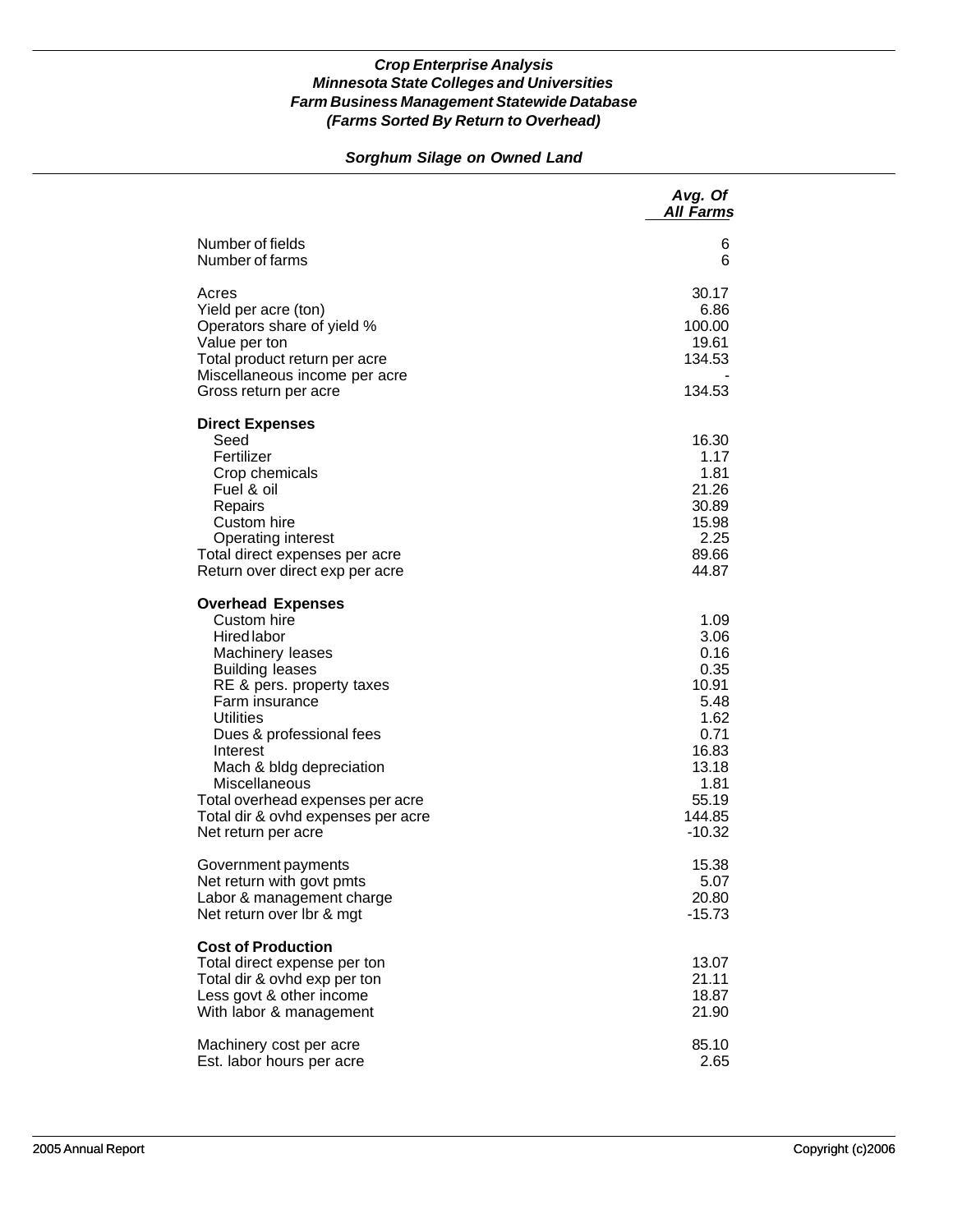### *Sorghum Silage on Cash Rent*

|                                                                                                                                                                                                                                                                                                                                  | Avg. Of<br>All Farms                                                                                         |
|----------------------------------------------------------------------------------------------------------------------------------------------------------------------------------------------------------------------------------------------------------------------------------------------------------------------------------|--------------------------------------------------------------------------------------------------------------|
| Number of fields                                                                                                                                                                                                                                                                                                                 | 7                                                                                                            |
| Number of farms                                                                                                                                                                                                                                                                                                                  | 7                                                                                                            |
| Acres                                                                                                                                                                                                                                                                                                                            | 32.79                                                                                                        |
| Yield per acre (ton)                                                                                                                                                                                                                                                                                                             | 28.57                                                                                                        |
| Operators share of yield %                                                                                                                                                                                                                                                                                                       | 100.00                                                                                                       |
| Value per ton                                                                                                                                                                                                                                                                                                                    | 7.04                                                                                                         |
| Total product return per acre                                                                                                                                                                                                                                                                                                    | 201.17                                                                                                       |
| Miscellaneous income per acre                                                                                                                                                                                                                                                                                                    | 1.31                                                                                                         |
| Gross return per acre                                                                                                                                                                                                                                                                                                            | 202.48                                                                                                       |
| <b>Direct Expenses</b><br>Seed<br>Fertilizer<br>Crop chemicals<br>Crop insurance<br>Fuel & oil<br>Repairs<br>Custom hire<br>Land rent<br>Marketing<br>Operating interest<br>Total direct expenses per acre<br>Return over direct exp per acre                                                                                    | 28.31<br>3.38<br>11.30<br>8.75<br>19.09<br>34.80<br>2.95<br>93.79<br>0.97<br>6.79<br>210.15<br>-7.67         |
| <b>Overhead Expenses</b><br>Custom hire<br><b>Hired labor</b><br>Machinery leases<br><b>Building leases</b><br>Farm insurance<br>Utilities<br>Dues & professional fees<br>Interest<br>Mach & bldg depreciation<br>Miscellaneous<br>Total overhead expenses per acre<br>Total dir & ovhd expenses per acre<br>Net return per acre | 1.02<br>8.07<br>2.22<br>0.53<br>4.93<br>2.12<br>1.70<br>6.47<br>12.91<br>6.27<br>46.24<br>256.39<br>$-53.91$ |
| Government payments                                                                                                                                                                                                                                                                                                              | 35.95                                                                                                        |
| Net return with govt pmts                                                                                                                                                                                                                                                                                                        | $-17.97$                                                                                                     |
| Labor & management charge                                                                                                                                                                                                                                                                                                        | 27.82                                                                                                        |
| Net return over Ibr & mgt                                                                                                                                                                                                                                                                                                        | $-45.79$                                                                                                     |
| <b>Cost of Production</b><br>Total direct expense per ton<br>Total dir & ovhd exp per ton<br>Less govt & other income<br>With labor & management                                                                                                                                                                                 | 7.36<br>8.97<br>7.67<br>8.64                                                                                 |
| Machinery cost per acre                                                                                                                                                                                                                                                                                                          | 77.88                                                                                                        |
| Est. labor hours per acre                                                                                                                                                                                                                                                                                                        | 3.16                                                                                                         |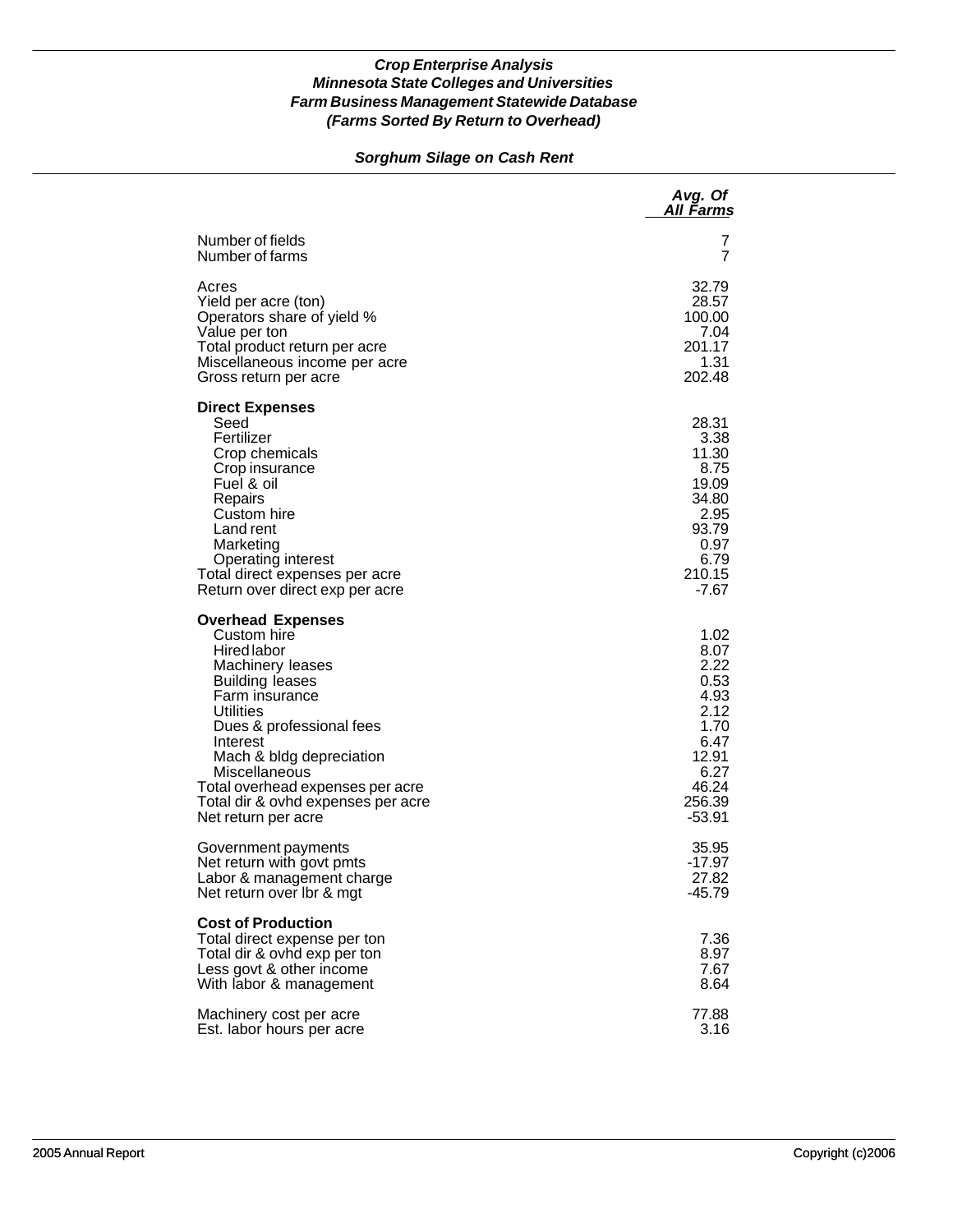# *Soybeans on Owned Land*

|                                                                                                                                                                                                                                                                                                                                                                      | Avg. Of<br><u>All Farms</u>                                                                                         | Low 20%                                                                                                           | <b>High 20%</b>                                                                                                       |
|----------------------------------------------------------------------------------------------------------------------------------------------------------------------------------------------------------------------------------------------------------------------------------------------------------------------------------------------------------------------|---------------------------------------------------------------------------------------------------------------------|-------------------------------------------------------------------------------------------------------------------|-----------------------------------------------------------------------------------------------------------------------|
| Number of fields<br>Number of farms                                                                                                                                                                                                                                                                                                                                  | 1124<br>992                                                                                                         | 214<br>198                                                                                                        | 232<br>199                                                                                                            |
| Acres<br>Yield per acre (bu.)<br>Operators share of yield %<br>Value per bu.<br>Other product return per acre<br>Total product return per acre<br>Miscellaneous income per acre<br>Gross return per acre                                                                                                                                                             | 117.87<br>47.61<br>100.00<br>5.64<br>0.10<br>268.55<br>5.09<br>273.64                                               | 125.02<br>33.23<br>100.00<br>5.53<br>183.62<br>7.14<br>190.76                                                     | 106.95<br>58.93<br>100.00<br>5.77<br>339.76<br>3.93<br>343.69                                                         |
| <b>Direct Expenses</b><br>Seed<br>Fertilizer<br>Crop chemicals<br>Crop insurance<br>Fuel & oil<br>Repairs<br>Custom hire<br>Hired labor<br>Marketing<br>Operating interest<br>Miscellaneous<br>Total direct expenses per acre<br>Return over direct exp per acre                                                                                                     | 30.09<br>5.12<br>20.38<br>10.82<br>14.98<br>19.94<br>3.57<br>0.45<br>0.57<br>5.41<br>1.51<br>112.82<br>160.82       | 31.41<br>9.58<br>20.31<br>11.26<br>15.14<br>18.45<br>3.47<br>1.47<br>0.17<br>5.30<br>1.09<br>117.66<br>73.10      | 27.82<br>1.46<br>20.76<br>11.34<br>15.20<br>20.31<br>2.49<br>0.18<br>0.59<br>4.95<br>1.21<br>106.31<br>237.38         |
| <b>Overhead Expenses</b><br>Custom hire<br><b>Hired labor</b><br>Machinery leases<br><b>Building leases</b><br>RE & pers. property taxes<br>Farm insurance<br><b>Utilities</b><br>Dues & professional fees<br>Interest<br>Mach & bldg depreciation<br>Miscellaneous<br>Total overhead expenses per acre<br>Total dir & ovhd expenses per acre<br>Net return per acre | 1.49<br>4.92<br>1.68<br>0.40<br>11.56<br>4.53<br>2.97<br>1.28<br>40.60<br>20.94<br>3.71<br>94.08<br>206.90<br>66.74 | 2.22<br>4.11<br>2.03<br>0.15<br>7.82<br>4.32<br>2.67<br>1.48<br>29.24<br>15.76<br>2.92<br>72.73<br>190.39<br>0.37 | 1.72<br>4.51<br>1.45<br>0.77<br>14.71<br>5.13<br>3.16<br>0.90<br>48.35<br>26.33<br>4.27<br>111.31<br>217.61<br>126.07 |
| Government payments<br>Net return with govt pmts<br>Labor & management charge<br>Net return over Ibr & mgt                                                                                                                                                                                                                                                           | 29.06<br>95.80<br>24.33<br>71.47                                                                                    | 21.28<br>21.66<br>22.31<br>$-0.65$                                                                                | 35.20<br>161.27<br>27.51<br>133.76                                                                                    |
| <b>Cost of Production</b><br>Total direct expense per bu.<br>Total dir & ovhd exp per bu.<br>Less govt & other income<br>With labor & management                                                                                                                                                                                                                     | 2.37<br>4.35<br>3.63<br>4.14                                                                                        | 3.54<br>5.73<br>4.87<br>5.55                                                                                      | 1.80<br>3.69<br>3.03<br>3.50                                                                                          |
| Machinery cost per acre<br>Est. labor hours per acre                                                                                                                                                                                                                                                                                                                 | 63.50<br>2.13                                                                                                       | 59.93<br>2.05                                                                                                     | 66.81<br>2.21                                                                                                         |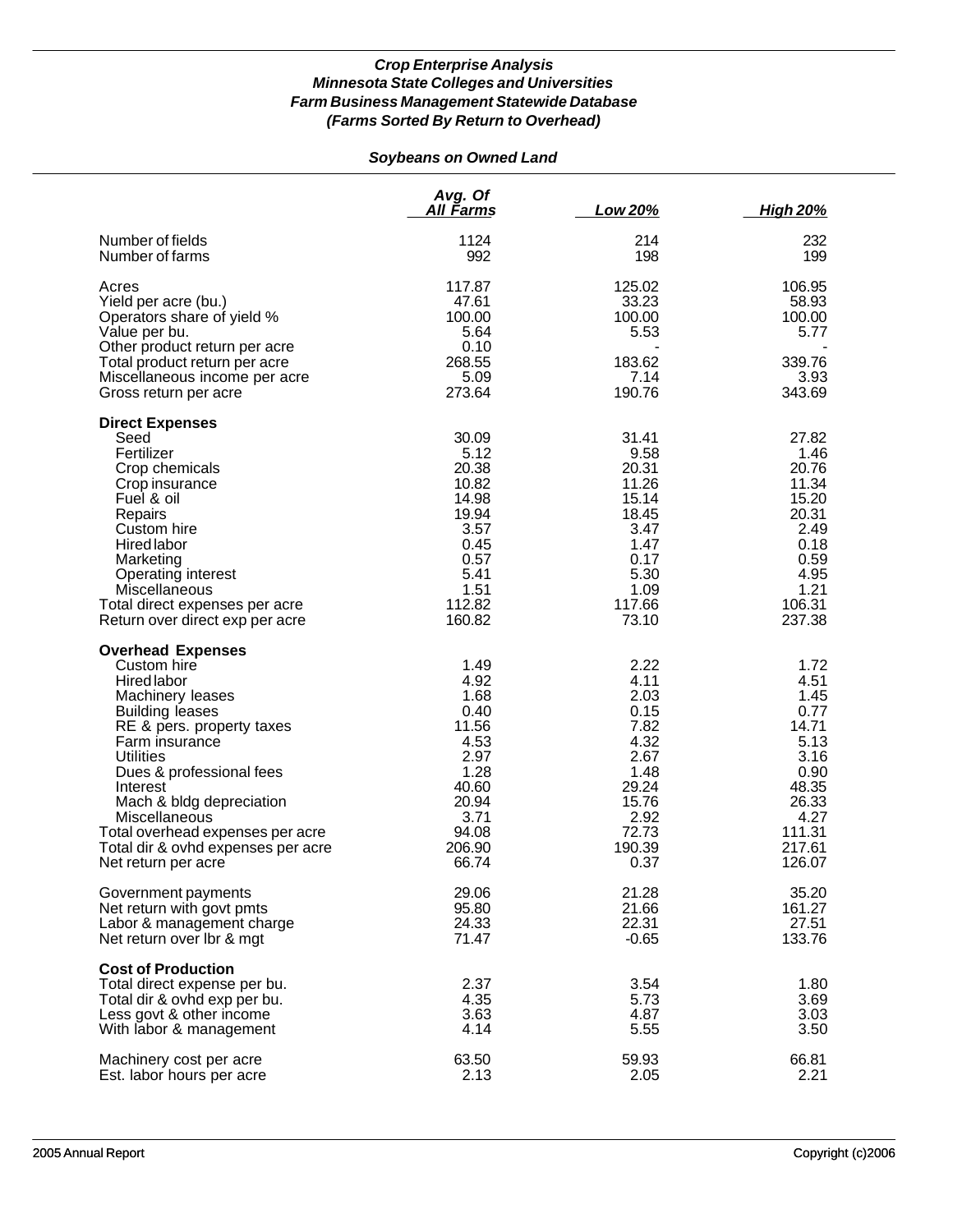## *Soybeans on Cash Rent*

|                                    | Avg. Of<br>All Farms | Low 20%  | <b>High 20%</b> |
|------------------------------------|----------------------|----------|-----------------|
| Number of fields                   | 1910                 | 338      | 389             |
| Number of farms                    | 1290                 | 258      | 258             |
| Acres                              | 207.47               | 202.00   | 185.72          |
| Yield per acre (bu.)               | 46.40                | 36.59    | 54.61           |
| Operators share of yield %         | 100.00               | 100.00   | 100.00          |
| Value per bu.                      | 5.66                 | 5.55     | 5.83            |
| Other product return per acre      | 0.04                 |          |                 |
| Total product return per acre      | 262.71               | 203.18   | 318.50          |
| Miscellaneous income per acre      | 4.19                 | 5.21     | 4.34            |
| Gross return per acre              | 266.90               | 208.39   | 322.84          |
| <b>Direct Expenses</b>             |                      |          |                 |
| Seed                               | 29.96                | 33.16    | 28.18           |
| Fertilizer                         | 4.74                 | 9.59     | 2.64            |
| Crop chemicals                     | 19.30                | 19.52    | 18.06           |
| Crop insurance                     | 11.59                | 12.78    | 10.73           |
| Fuel & oil                         | 14.27                | 14.85    | 13.99           |
| Repairs                            | 17.63                | 19.07    | 16.04           |
| Custom hire                        | 3.72                 | 7.37     | 2.33            |
| Land rent                          | 89.16                | 75.05    | 95.33           |
| Machinery leases                   | 0.63                 | 1.48     | 0.44            |
| Marketing                          | 0.55                 | 0.78     | 0.39            |
| Operating interest                 | 6.20                 | 6.42     | 5.98            |
| Miscellaneous                      | 1.35                 | 1.31     | 1.18            |
| Total direct expenses per acre     | 199.09               | 201.40   | 195.31          |
| Return over direct exp per acre    | 67.81                | 6.99     | 127.53          |
| <b>Overhead Expenses</b>           |                      |          |                 |
| Custom hire                        | 1.35                 | 1.35     | 1.84            |
| Hired labor                        | 5.19                 | 6.88     | 5.56            |
| Machinery leases                   | 2.67                 | 2.88     | 3.22            |
| <b>Building leases</b>             | 0.56                 | 0.37     | 0.56            |
| Farm insurance                     | 3.88                 | 3.46     | 4.29            |
| Utilities                          | 2.55                 | 2.60     | 2.78            |
| Dues & professional fees           | 1.24                 | 1.32     | 1.15            |
| Interest                           | 4.52                 | 4.28     | 4.64            |
| Mach & bldg depreciation           | 17.46                | 15.48    | 19.79           |
| Miscellaneous                      | 3.38                 | 2.95     | 3.55            |
| Total overhead expenses per acre   | 42.79                | 41.58    | 47.37           |
| Total dir & ovhd expenses per acre | 241.88               | 242.98   | 242.68          |
| Net return per acre                | 25.02                | $-34.59$ | 80.16           |
| Government payments                | 28.58                | 26.11    | 31.06           |
| Net return with govt pmts          | 53.60                | $-8.48$  | 111.21          |
| Labor & management charge          | 21.93                | 21.09    | 22.22           |
| Net return over Ibr & mgt          | 31.66                | $-29.57$ | 88.99           |
| <b>Cost of Production</b>          |                      |          |                 |
| Total direct expense per bu.       | 4.29                 | 5.50     | 3.58            |
| Total dir & ovhd exp per bu.       | 5.21                 | 6.64     | 4.44            |
| Less govt & other income           | 4.51                 | 5.79     | 3.80            |
| With labor & management            | 4.98                 | 6.36     | 4.20            |
| Machinery cost per acre            | 59.66                | 64.49    | 58.88           |
| Est. labor hours per acre          | 1.83                 | 1.93     | 1.85            |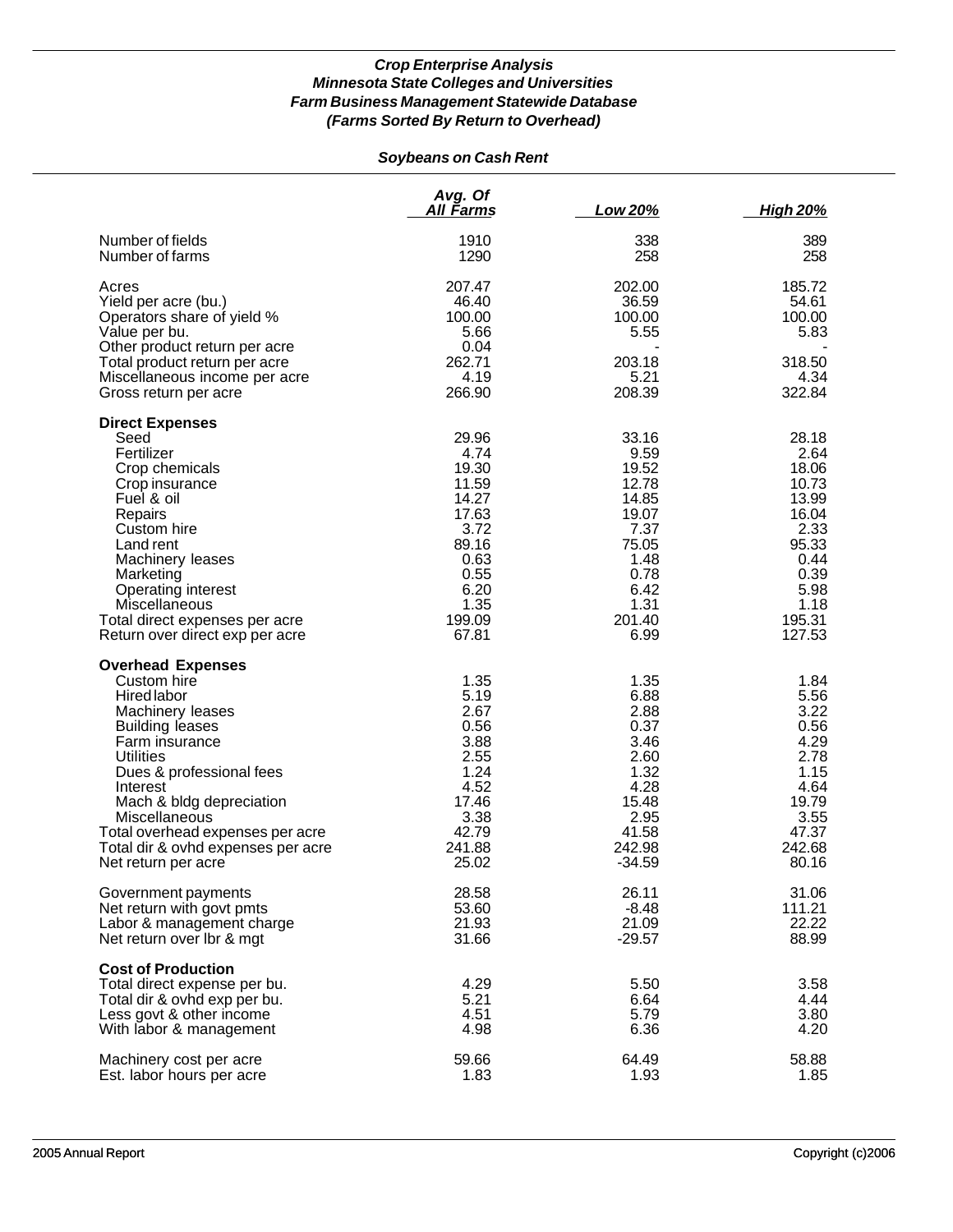### *Soybeans Seed on Owned Land*

|                                                                                                                                                                                                                                                                                                                                                       | Avg. Of<br><b>All Farms</b>                                                                                  |
|-------------------------------------------------------------------------------------------------------------------------------------------------------------------------------------------------------------------------------------------------------------------------------------------------------------------------------------------------------|--------------------------------------------------------------------------------------------------------------|
| Number of fields                                                                                                                                                                                                                                                                                                                                      | 6                                                                                                            |
| Number of farms                                                                                                                                                                                                                                                                                                                                       | 6                                                                                                            |
| Acres                                                                                                                                                                                                                                                                                                                                                 | 100.45                                                                                                       |
| Yield per acre (bu.)                                                                                                                                                                                                                                                                                                                                  | 53.80                                                                                                        |
| Operators share of yield %                                                                                                                                                                                                                                                                                                                            | 100.00                                                                                                       |
| Value per bu.                                                                                                                                                                                                                                                                                                                                         | 6.10                                                                                                         |
| Total product return per acre                                                                                                                                                                                                                                                                                                                         | 328.35                                                                                                       |
| Miscellaneous income per acre                                                                                                                                                                                                                                                                                                                         | 0.49                                                                                                         |
| Gross return per acre                                                                                                                                                                                                                                                                                                                                 | 328.85                                                                                                       |
| <b>Direct Expenses</b><br>Seed<br>Fertilizer<br>Crop chemicals<br>Crop insurance<br>Fuel & oil<br>Repairs<br>Custom hire<br>Operating interest<br>Miscellaneous<br>Total direct expenses per acre<br>Return over direct exp per acre                                                                                                                  | 26.54<br>2.93<br>19.35<br>10.64<br>13.74<br>15.27<br>11.61<br>10.67<br>0.80<br>111.54<br>217.31              |
| <b>Overhead Expenses</b><br><b>Hired</b> labor<br>Machinery leases<br><b>Building leases</b><br>RE & pers. property taxes<br>Farm insurance<br><b>Utilities</b><br>Dues & professional fees<br>Interest<br>Mach & bldg depreciation<br>Miscellaneous<br>Total overhead expenses per acre<br>Total dir & ovhd expenses per acre<br>Net return per acre | 2.98<br>5.23<br>1.06<br>13.15<br>4.28<br>3.96<br>2.18<br>58.24<br>25.11<br>3.37<br>119.56<br>231.09<br>97.75 |
| Government payments                                                                                                                                                                                                                                                                                                                                   | 33.78                                                                                                        |
| Net return with govt pmts                                                                                                                                                                                                                                                                                                                             | 131.53                                                                                                       |
| Labor & management charge                                                                                                                                                                                                                                                                                                                             | 36.43                                                                                                        |
| Net return over Ibr & mgt                                                                                                                                                                                                                                                                                                                             | 95.10                                                                                                        |
| <b>Cost of Production</b><br>Total direct expense per bu.<br>Total dir & ovhd exp per bu.<br>Less govt & other income<br>With labor & management                                                                                                                                                                                                      | 2.07<br>4.30<br>3.66<br>4.34                                                                                 |
| Machinery cost per acre                                                                                                                                                                                                                                                                                                                               | 67.89                                                                                                        |
| Est. labor hours per acre                                                                                                                                                                                                                                                                                                                             | 2.05                                                                                                         |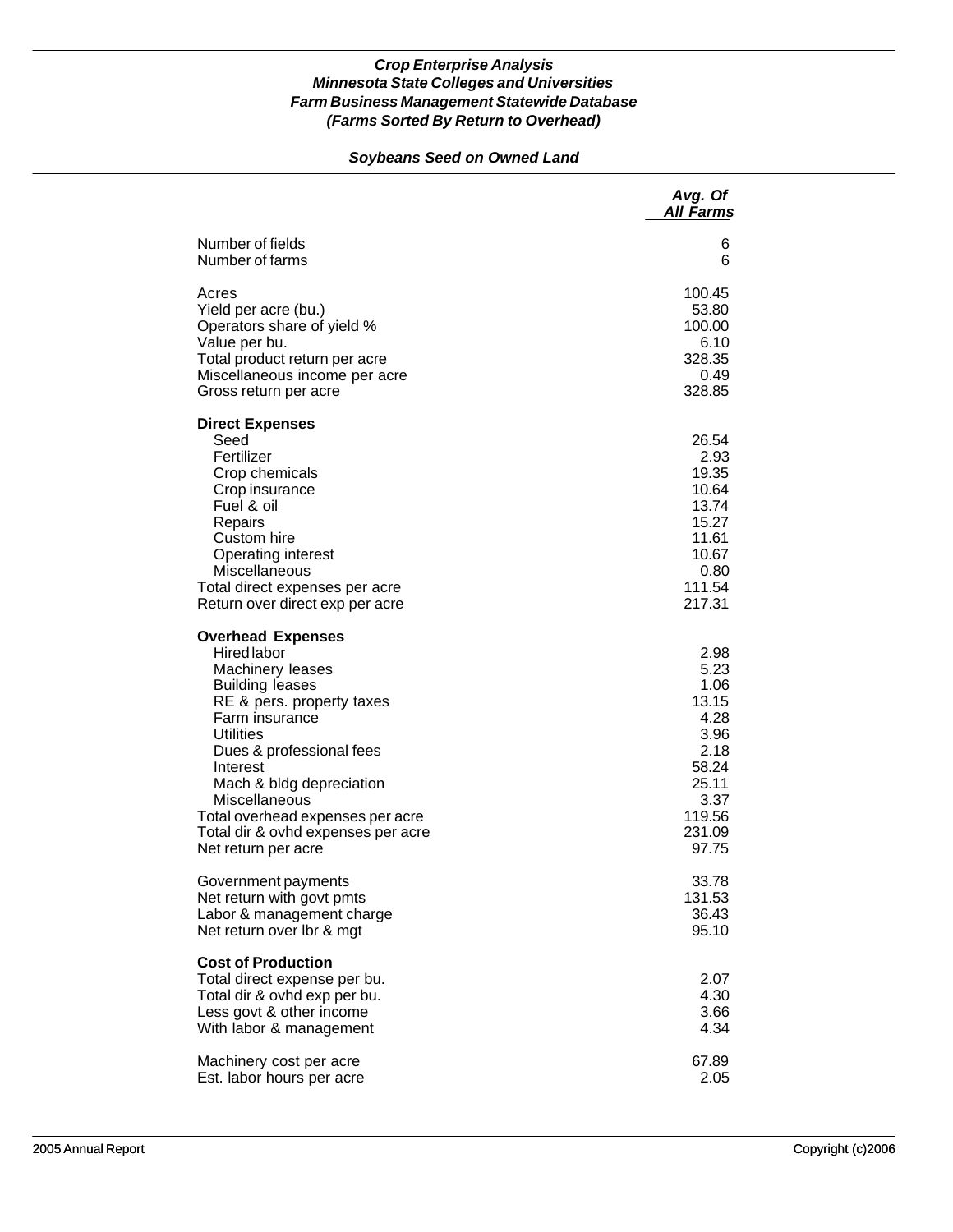### *Soybeans Seed on Cash Rent*

|                                                                                                                                                                                                                                                                                                            | Avg. Of<br>All Farms                                                                                             |
|------------------------------------------------------------------------------------------------------------------------------------------------------------------------------------------------------------------------------------------------------------------------------------------------------------|------------------------------------------------------------------------------------------------------------------|
| Number of fields                                                                                                                                                                                                                                                                                           | 15                                                                                                               |
| Number of farms                                                                                                                                                                                                                                                                                            | 12                                                                                                               |
| Acres                                                                                                                                                                                                                                                                                                      | 161.14                                                                                                           |
| Yield per acre (bu.)                                                                                                                                                                                                                                                                                       | 56.40                                                                                                            |
| Operators share of yield %                                                                                                                                                                                                                                                                                 | 100.00                                                                                                           |
| Value per bu.                                                                                                                                                                                                                                                                                              | 6.38                                                                                                             |
| Total product return per acre                                                                                                                                                                                                                                                                              | 359.94                                                                                                           |
| Miscellaneous income per acre                                                                                                                                                                                                                                                                              | 0.35                                                                                                             |
| Gross return per acre                                                                                                                                                                                                                                                                                      | 360.29                                                                                                           |
| <b>Direct Expenses</b><br>Seed<br>Fertilizer<br>Crop chemicals<br>Crop insurance<br>Fuel & oil<br>Repairs<br>Custom hire<br>Land rent<br>Machinery leases<br>Operating interest<br>Miscellaneous<br>Total direct expenses per acre<br>Return over direct exp per acre                                      | 23.60<br>1.20<br>17.80<br>12.58<br>14.90<br>18.20<br>5.66<br>109.09<br>5.11<br>11.66<br>0.45<br>220.26<br>140.03 |
| <b>Overhead Expenses</b><br>Hired labor<br>Machinery leases<br><b>Building leases</b><br>Farm insurance<br>Utilities<br>Dues & professional fees<br>Interest<br>Mach & bldg depreciation<br>Miscellaneous<br>Total overhead expenses per acre<br>Total dir & ovhd expenses per acre<br>Net return per acre | 3.64<br>5.12<br>1.38<br>3.53<br>2.51<br>2.13<br>1.88<br>18.30<br>2.73<br>41.24<br>261.50<br>98.79                |
| Government payments                                                                                                                                                                                                                                                                                        | 36.21                                                                                                            |
| Net return with govt pmts                                                                                                                                                                                                                                                                                  | 135.00                                                                                                           |
| Labor & management charge                                                                                                                                                                                                                                                                                  | 27.55                                                                                                            |
| Net return over Ibr & mgt                                                                                                                                                                                                                                                                                  | 107.45                                                                                                           |
| <b>Cost of Production</b><br>Total direct expense per bu.<br>Total dir & ovhd exp per bu.<br>Less govt & other income<br>With labor & management                                                                                                                                                           | 3.91<br>4.64<br>3.99<br>4.48                                                                                     |
| Machinery cost per acre                                                                                                                                                                                                                                                                                    | 65.48                                                                                                            |
| Est. labor hours per acre                                                                                                                                                                                                                                                                                  | 1.78                                                                                                             |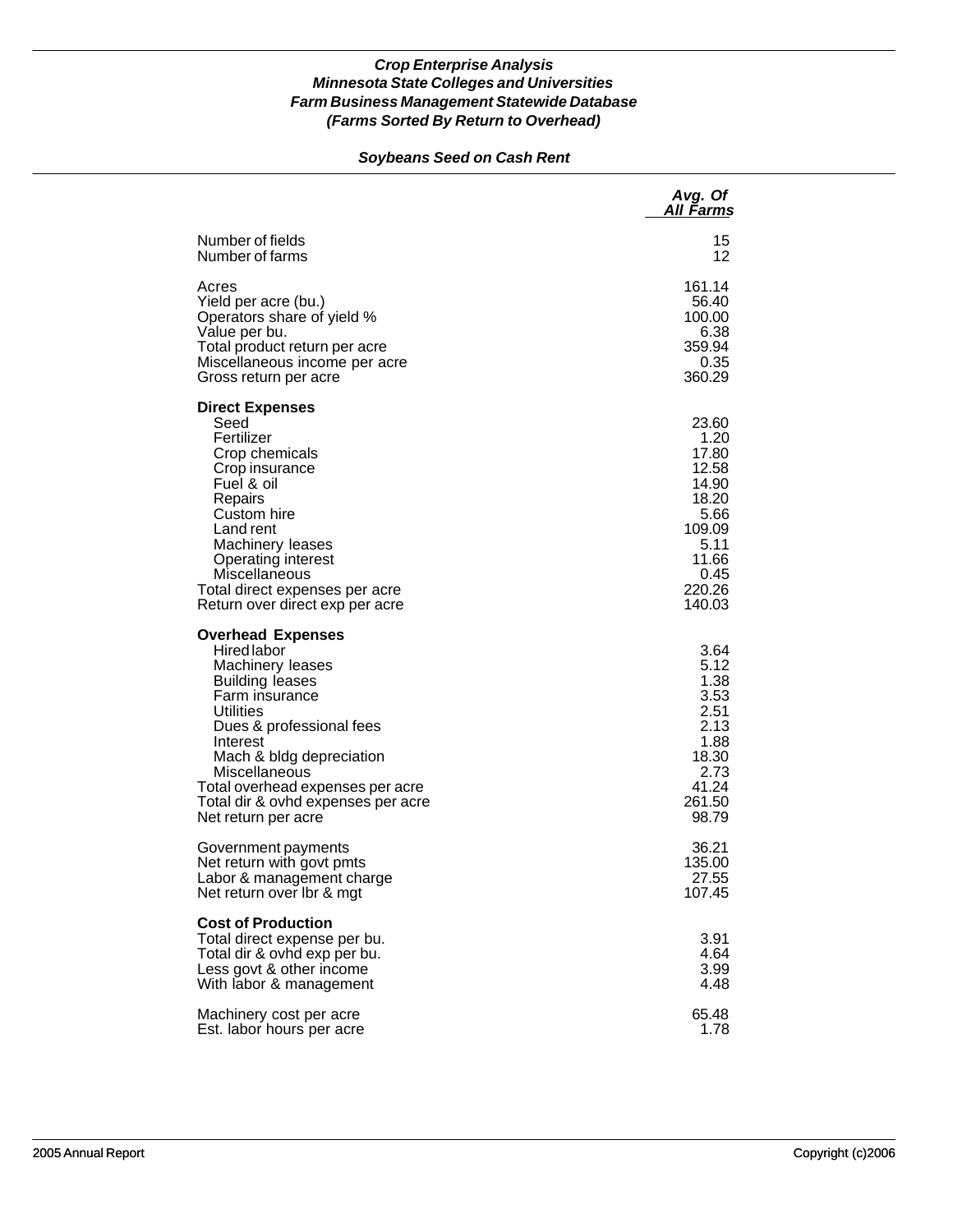### *Soybeans, Food on Owned Land*

|                                                                                                                                                                                                                                                                                                                                            | Avg. Of<br><b>All Farms</b>                                                                                |
|--------------------------------------------------------------------------------------------------------------------------------------------------------------------------------------------------------------------------------------------------------------------------------------------------------------------------------------------|------------------------------------------------------------------------------------------------------------|
| Number of fields                                                                                                                                                                                                                                                                                                                           | 8                                                                                                          |
| Number of farms                                                                                                                                                                                                                                                                                                                            | 5                                                                                                          |
| Acres                                                                                                                                                                                                                                                                                                                                      | 65.38                                                                                                      |
| Yield per acre (bu.)                                                                                                                                                                                                                                                                                                                       | 26.58                                                                                                      |
| Operators share of yield %                                                                                                                                                                                                                                                                                                                 | 100.00                                                                                                     |
| Value per bu.                                                                                                                                                                                                                                                                                                                              | 7.44                                                                                                       |
| Total product return per acre                                                                                                                                                                                                                                                                                                              | 197.64                                                                                                     |
| Miscellaneous income per acre                                                                                                                                                                                                                                                                                                              | 9.95                                                                                                       |
| Gross return per acre                                                                                                                                                                                                                                                                                                                      | 207.58                                                                                                     |
| <b>Direct Expenses</b><br>Fertilizer<br>Crop chemicals<br>Crop insurance<br>Fuel & oil<br>Repairs<br>Custom hire<br>Operating interest<br>Miscellaneous<br>Total direct expenses per acre<br>Return over direct exp per acre                                                                                                               | 7.23<br>26.47<br>8.86<br>13.23<br>10.56<br>1.34<br>3.82<br>0.40<br>71.91<br>135.67                         |
| <b>Overhead Expenses</b><br>Custom hire<br><b>Hired labor</b><br>Machinery leases<br>RE & pers. property taxes<br>Farm insurance<br><b>Utilities</b><br>Dues & professional fees<br>Interest<br>Mach & bldg depreciation<br>Miscellaneous<br>Total overhead expenses per acre<br>Total dir & ovhd expenses per acre<br>Net return per acre | 0.45<br>5.59<br>1.09<br>9.41<br>4.06<br>3.27<br>3.51<br>19.48<br>19.08<br>3.34<br>69.28<br>141.19<br>66.40 |
| Government payments                                                                                                                                                                                                                                                                                                                        | 16.80                                                                                                      |
| Net return with govt pmts                                                                                                                                                                                                                                                                                                                  | 83.19                                                                                                      |
| Labor & management charge                                                                                                                                                                                                                                                                                                                  | 20.96                                                                                                      |
| Net return over Ibr & mgt                                                                                                                                                                                                                                                                                                                  | 62.23                                                                                                      |
| <b>Cost of Production</b><br>Total direct expense per bu.<br>Total dir & ovhd exp per bu.<br>Less govt & other income<br>With labor & management                                                                                                                                                                                           | 2.71<br>5.31<br>4.31<br>5.09                                                                               |
| Machinery cost per acre                                                                                                                                                                                                                                                                                                                    | 47.12                                                                                                      |
| Est. labor hours per acre                                                                                                                                                                                                                                                                                                                  | 1.46                                                                                                       |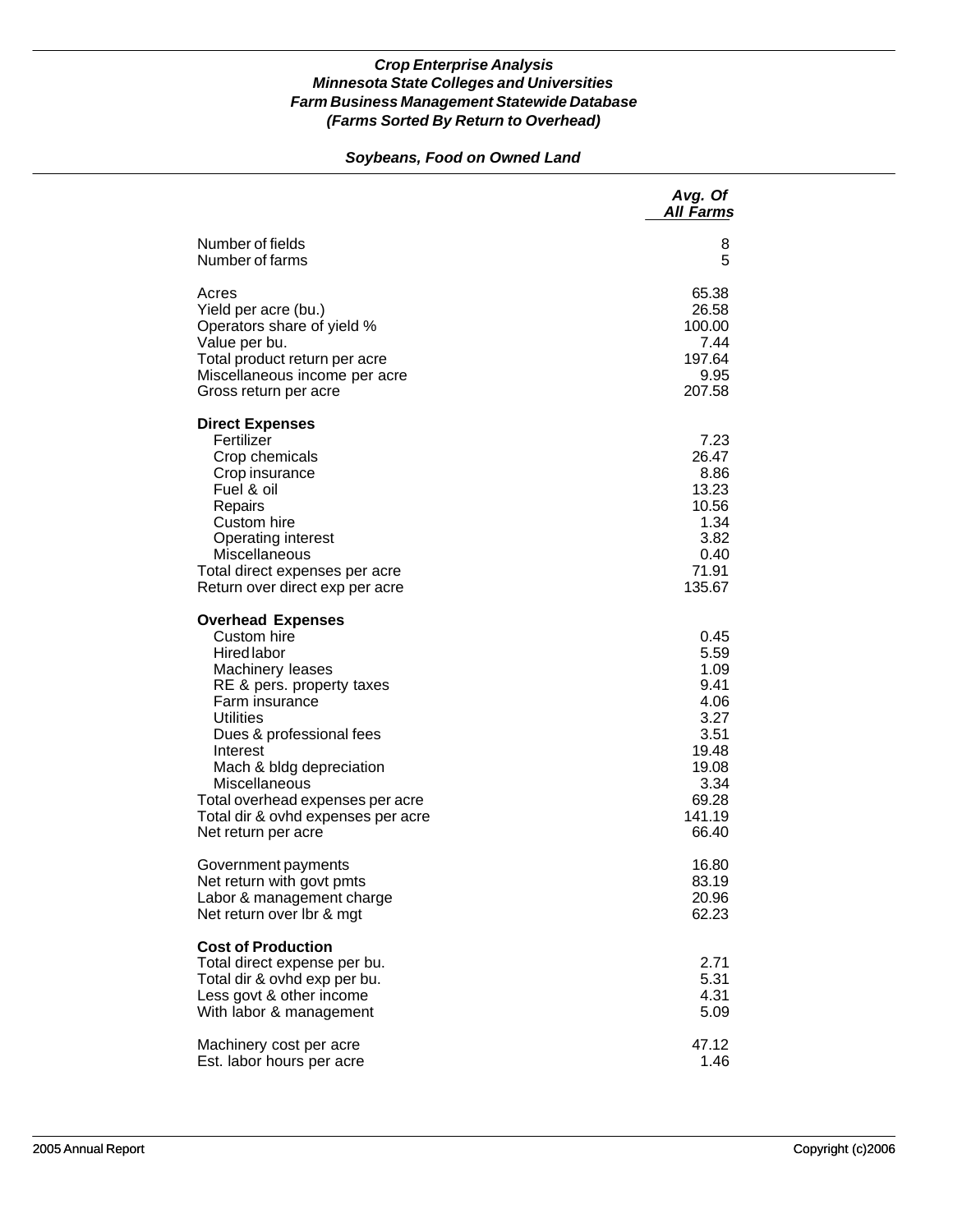### *Soybeans, Food on Cash Rent*

|                                                                                                                                                                                                                                                                                                                                         | Avg. Of<br>All Farms                                                                                      |
|-----------------------------------------------------------------------------------------------------------------------------------------------------------------------------------------------------------------------------------------------------------------------------------------------------------------------------------------|-----------------------------------------------------------------------------------------------------------|
| Number of fields                                                                                                                                                                                                                                                                                                                        | 23                                                                                                        |
| Number of farms                                                                                                                                                                                                                                                                                                                         | 11                                                                                                        |
| Acres                                                                                                                                                                                                                                                                                                                                   | 105.50                                                                                                    |
| Yield per acre (bu.)                                                                                                                                                                                                                                                                                                                    | 35.31                                                                                                     |
| Operators share of yield %                                                                                                                                                                                                                                                                                                              | 100.00                                                                                                    |
| Value per bu.                                                                                                                                                                                                                                                                                                                           | 7.30                                                                                                      |
| Total product return per acre                                                                                                                                                                                                                                                                                                           | 257.65                                                                                                    |
| Miscellaneous income per acre                                                                                                                                                                                                                                                                                                           | 14.68                                                                                                     |
| Gross return per acre                                                                                                                                                                                                                                                                                                                   | 272.33                                                                                                    |
| <b>Direct Expenses</b><br>Seed<br>Fertilizer<br>Crop chemicals<br>Crop insurance<br>Fuel & oil<br>Repairs<br>Custom hire<br>Land rent<br><b>Operating interest</b><br>Miscellaneous<br>Total direct expenses per acre<br>Return over direct exp per acre                                                                                | 9.10<br>4.19<br>32.65<br>14.18<br>14.48<br>16.19<br>3.63<br>82.17<br>6.11<br>2.02<br>184.73<br>87.61      |
| <b>Overhead Expenses</b><br>Custom hire<br><b>Hired labor</b><br>Machinery leases<br><b>Building leases</b><br>Farm insurance<br><b>Utilities</b><br>Dues & professional fees<br>Interest<br>Mach & bldg depreciation<br>Miscellaneous<br>Total overhead expenses per acre<br>Total dir & ovhd expenses per acre<br>Net return per acre | 1.79<br>2.69<br>1.44<br>0.76<br>3.68<br>3.17<br>1.81<br>6.64<br>21.41<br>2.89<br>46.27<br>231.00<br>41.33 |
| Government payments                                                                                                                                                                                                                                                                                                                     | 24.82                                                                                                     |
| Net return with govt pmts                                                                                                                                                                                                                                                                                                               | 66.15                                                                                                     |
| Labor & management charge                                                                                                                                                                                                                                                                                                               | 28.64                                                                                                     |
| Net return over Ibr & mgt                                                                                                                                                                                                                                                                                                               | 37.51                                                                                                     |
| <b>Cost of Production</b><br>Total direct expense per bu.<br>Total dir & ovhd exp per bu.<br>Less govt & other income<br>With labor & management                                                                                                                                                                                        | 5.23<br>6.54<br>5.42<br>6.24                                                                              |
| Machinery cost per acre                                                                                                                                                                                                                                                                                                                 | 60.87                                                                                                     |
| Est. labor hours per acre                                                                                                                                                                                                                                                                                                               | 1.69                                                                                                      |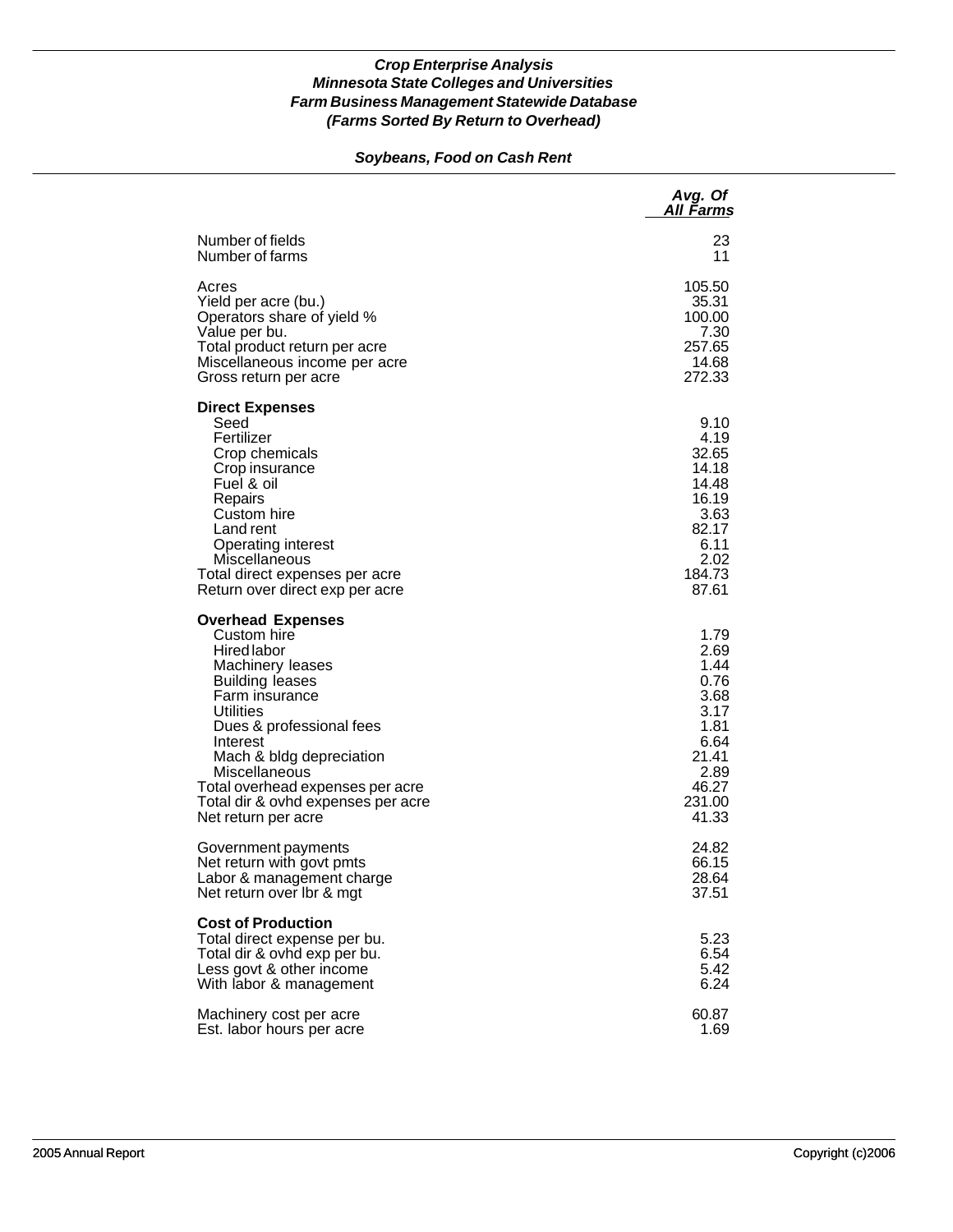# *Sugar Beets on Owned Land*

|                                                                                                                                                                                                                                                                                                                                     | Avg. Of<br>All Farms                                                                                                        | Low 20%                                                                                                             | <u>High 20%</u>                                                                                                    |
|-------------------------------------------------------------------------------------------------------------------------------------------------------------------------------------------------------------------------------------------------------------------------------------------------------------------------------------|-----------------------------------------------------------------------------------------------------------------------------|---------------------------------------------------------------------------------------------------------------------|--------------------------------------------------------------------------------------------------------------------|
| Number of fields                                                                                                                                                                                                                                                                                                                    | 64                                                                                                                          | 11                                                                                                                  | 13                                                                                                                 |
| Number of farms                                                                                                                                                                                                                                                                                                                     | 45                                                                                                                          | 9                                                                                                                   | 9                                                                                                                  |
| Acres                                                                                                                                                                                                                                                                                                                               | 118.55                                                                                                                      | 128.92                                                                                                              | 141.65                                                                                                             |
| Yield per acre (ton)                                                                                                                                                                                                                                                                                                                | 19.22                                                                                                                       | 16.99                                                                                                               | 21.64                                                                                                              |
| Operators share of yield %                                                                                                                                                                                                                                                                                                          | 100.00                                                                                                                      | 100.00                                                                                                              | 100.00                                                                                                             |
| Value per ton                                                                                                                                                                                                                                                                                                                       | 38.28                                                                                                                       | 35.29                                                                                                               | 40.78                                                                                                              |
| Total product return per acre                                                                                                                                                                                                                                                                                                       | 735.89                                                                                                                      | 599.47                                                                                                              | 882.37                                                                                                             |
| Miscellaneous income per acre                                                                                                                                                                                                                                                                                                       | 29.26                                                                                                                       | 28.34                                                                                                               | 0.76                                                                                                               |
| Gross return per acre                                                                                                                                                                                                                                                                                                               | 765.15                                                                                                                      | 627.81                                                                                                              | 883.13                                                                                                             |
| <b>Direct Expenses</b><br>Seed<br>Fertilizer<br>Crop chemicals<br>Crop insurance<br>Fuel & oil<br>Repairs<br>Custom hire<br><b>Hired labor</b><br>Stock/quota lease<br>Hauling and trucking<br><b>Operating interest</b><br>Miscellaneous<br>Total direct expenses per acre<br>Return over direct exp per acre                      | 51.67<br>43.54<br>118.08<br>16.06<br>50.39<br>64.86<br>21.05<br>24.82<br>57.51<br>2.95<br>15.84<br>5.25<br>472.03<br>293.12 | 46.48<br>42.12<br>127.92<br>11.96<br>42.98<br>63.46<br>5.27<br>24.32<br>135.48<br>17.08<br>0.18<br>517.24<br>110.57 | 52.15<br>41.29<br>119.92<br>14.89<br>60.23<br>70.73<br>20.19<br>27.54<br>5.80<br>13.54<br>2.80<br>429.07<br>454.06 |
| <b>Overhead Expenses</b><br>Custom hire<br>Hired labor<br>Machinery leases<br>RE & pers. property taxes<br>Farm insurance<br><b>Utilities</b><br>Dues & professional fees<br>Interest<br>Mach & bldg depreciation<br>Miscellaneous<br>Total overhead expenses per acre<br>Total dir & ovhd expenses per acre<br>Net return per acre | 4.22<br>26.61<br>9.26<br>10.17<br>7.59<br>8.07<br>6.89<br>54.95<br>57.08<br>7.09<br>191.93<br>663.96<br>101.19              | 1.97<br>18.36<br>9.86<br>8.95<br>4.83<br>5.97<br>6.13<br>71.92<br>51.44<br>8.18<br>187.62<br>704.87<br>$-77.05$     | 3.24<br>23.91<br>5.73<br>7.55<br>9.36<br>11.66<br>8.46<br>37.93<br>65.69<br>9.06<br>182.61<br>611.68<br>271.45     |
| Government payments                                                                                                                                                                                                                                                                                                                 | 17.17                                                                                                                       | 14.83                                                                                                               | 15.32                                                                                                              |
| Net return with govt pmts                                                                                                                                                                                                                                                                                                           | 118.36                                                                                                                      | $-62.23$                                                                                                            | 286.77                                                                                                             |
| Labor & management charge                                                                                                                                                                                                                                                                                                           | 81.73                                                                                                                       | 68.27                                                                                                               | 109.74                                                                                                             |
| Net return over Ibr & mgt                                                                                                                                                                                                                                                                                                           | 36.63                                                                                                                       | $-130.50$                                                                                                           | 177.02                                                                                                             |
| <b>Cost of Production</b><br>Total direct expense per ton<br>Total dir & ovhd exp per ton<br>Less govt & other income<br>With labor & management                                                                                                                                                                                    | 24.55<br>34.54<br>32.12<br>36.37                                                                                            | 30.45<br>41.49<br>38.95<br>42.97                                                                                    | 19.83<br>28.27<br>27.53<br>32.60                                                                                   |
| Machinery cost per acre                                                                                                                                                                                                                                                                                                             | 226.11                                                                                                                      | 196.00                                                                                                              | 239.81                                                                                                             |
| Est. labor hours per acre                                                                                                                                                                                                                                                                                                           | 6.11                                                                                                                        | 5.14                                                                                                                | 6.48                                                                                                               |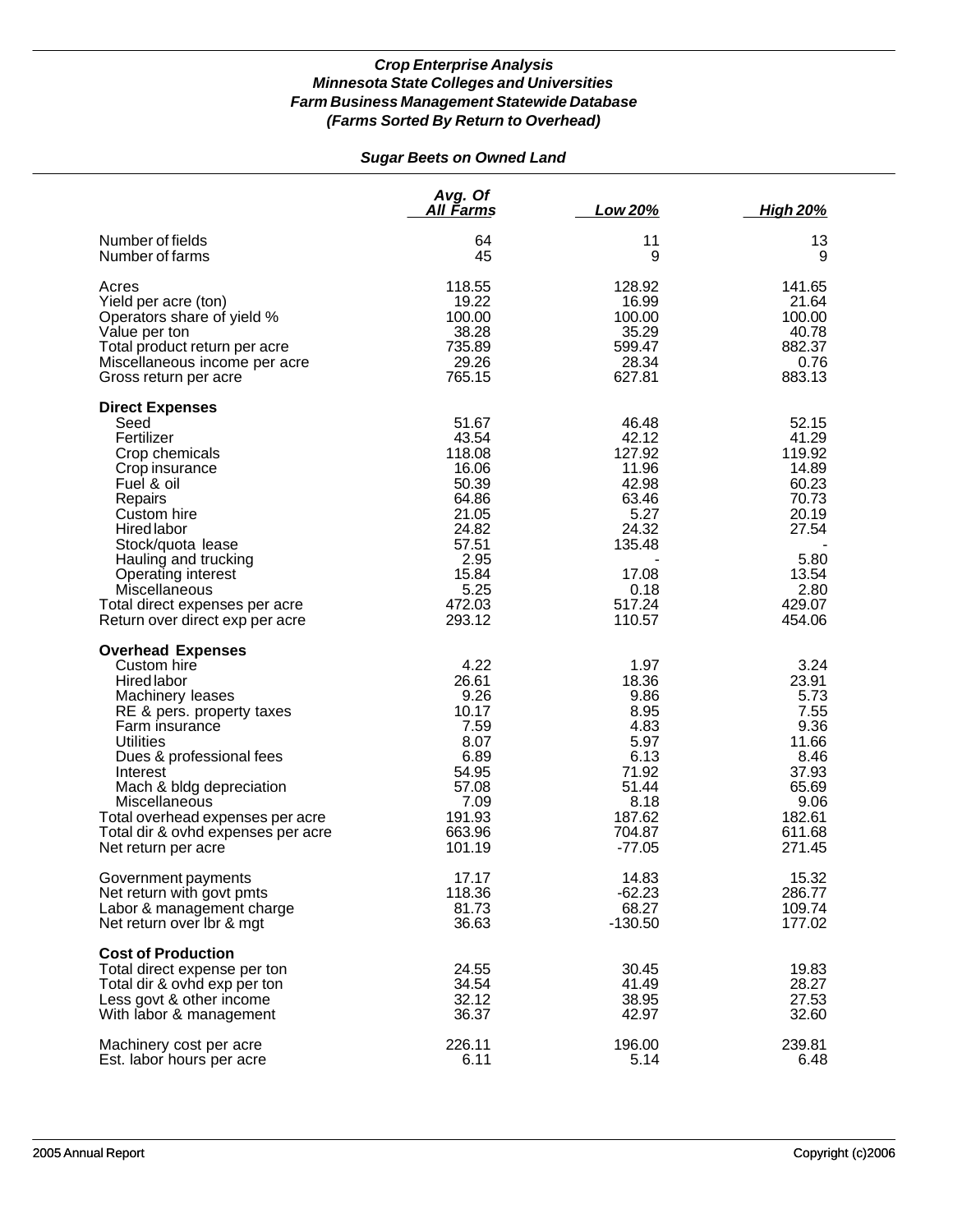# *Sugar Beets on Cash Rent*

|                                                                                                                                                                                                                                                                                                                                                | Avg. Of<br>All Farms                                                                                                                                 | Low 20%                                                                                                                                 | <b>High 20%</b>                                                                                                                                      |
|------------------------------------------------------------------------------------------------------------------------------------------------------------------------------------------------------------------------------------------------------------------------------------------------------------------------------------------------|------------------------------------------------------------------------------------------------------------------------------------------------------|-----------------------------------------------------------------------------------------------------------------------------------------|------------------------------------------------------------------------------------------------------------------------------------------------------|
| Number of fields                                                                                                                                                                                                                                                                                                                               | 175                                                                                                                                                  | 32                                                                                                                                      | 41                                                                                                                                                   |
| Number of farms                                                                                                                                                                                                                                                                                                                                | 97                                                                                                                                                   | 19                                                                                                                                      | 20                                                                                                                                                   |
| Acres                                                                                                                                                                                                                                                                                                                                          | 182.01                                                                                                                                               | 159.34                                                                                                                                  | 131.58                                                                                                                                               |
| Yield per acre (ton)                                                                                                                                                                                                                                                                                                                           | 19.66                                                                                                                                                | 15.95                                                                                                                                   | 23.03                                                                                                                                                |
| Operators share of yield %                                                                                                                                                                                                                                                                                                                     | 100.00                                                                                                                                               | 100.00                                                                                                                                  | 100.00                                                                                                                                               |
| Value per ton                                                                                                                                                                                                                                                                                                                                  | 37.72                                                                                                                                                | 36.26                                                                                                                                   | 38.69                                                                                                                                                |
| Total product return per acre                                                                                                                                                                                                                                                                                                                  | 741.64                                                                                                                                               | 578.28                                                                                                                                  | 891.11                                                                                                                                               |
| Miscellaneous income per acre                                                                                                                                                                                                                                                                                                                  | 24.30                                                                                                                                                | 43.78                                                                                                                                   | 0.23                                                                                                                                                 |
| Gross return per acre                                                                                                                                                                                                                                                                                                                          | 765.94                                                                                                                                               | 622.06                                                                                                                                  | 891.35                                                                                                                                               |
| <b>Direct Expenses</b><br>Seed<br>Fertilizer<br>Crop chemicals<br>Crop insurance<br>Fuel & oil<br>Repairs<br>Custom hire<br>Hired labor<br>Land rent<br>Stock/quota lease<br>Machinery leases<br>Hauling and trucking<br>Marketing<br>Operating interest<br>Miscellaneous<br>Total direct expenses per acre<br>Return over direct exp per acre | 51.39<br>40.02<br>111.15<br>16.87<br>51.69<br>61.66<br>17.34<br>21.87<br>76.67<br>87.83<br>1.83<br>4.22<br>1.27<br>15.77<br>3.14<br>562.72<br>203.22 | 52.21<br>37.93<br>126.93<br>13.82<br>54.44<br>69.91<br>19.14<br>20.40<br>70.89<br>147.18<br>0.69<br>20.79<br>3.64<br>637.97<br>$-15.91$ | 51.85<br>38.90<br>107.68<br>15.59<br>55.08<br>62.68<br>17.71<br>21.39<br>76.00<br>31.84<br>3.30<br>12.67<br>1.77<br>8.24<br>2.22<br>506.91<br>384.44 |
| <b>Overhead Expenses</b><br>Custom hire<br><b>Hired labor</b><br>Machinery leases<br><b>Building leases</b><br>Farm insurance<br><b>Utilities</b><br>Dues & professional fees<br>Interest<br>Mach & bldg depreciation<br>Miscellaneous<br>Total overhead expenses per acre<br>Total dir & ovhd expenses per acre<br>Net return per acre        | 4.91<br>33.58<br>7.45<br>0.55<br>6.13<br>6.52<br>7.18<br>19.71<br>51.69<br>8.25<br>145.97<br>708.69<br>57.25                                         | 4.12<br>27.90<br>14.14<br>0.17<br>5.33<br>8.04<br>6.94<br>20.57<br>53.47<br>6.82<br>147.49<br>785.47<br>$-163.40$                       | 5.71<br>33.07<br>2.25<br>0.68<br>7.17<br>6.79<br>6.90<br>12.45<br>57.47<br>6.33<br>138.82<br>645.73<br>245.61                                        |
| Government payments                                                                                                                                                                                                                                                                                                                            | 18.17                                                                                                                                                | 20.47                                                                                                                                   | 19.71                                                                                                                                                |
| Net return with govt pmts                                                                                                                                                                                                                                                                                                                      | 75.42                                                                                                                                                | $-142.93$                                                                                                                               | 265.32                                                                                                                                               |
| Labor & management charge                                                                                                                                                                                                                                                                                                                      | 80.92                                                                                                                                                | 88.48                                                                                                                                   | 96.93                                                                                                                                                |
| Net return over Ibr & mgt                                                                                                                                                                                                                                                                                                                      | $-5.50$                                                                                                                                              | $-231.41$                                                                                                                               | 168.39                                                                                                                                               |
| <b>Cost of Production</b><br>Total direct expense per ton<br>Total dir & ovhd exp per ton<br>Less govt & other income<br>With labor & management                                                                                                                                                                                               | 28.62<br>36.04<br>33.88<br>38.00                                                                                                                     | 40.00<br>49.25<br>45.22<br>50.77                                                                                                        | 22.01<br>28.03<br>27.17<br>31.38                                                                                                                     |
| Machinery cost per acre                                                                                                                                                                                                                                                                                                                        | 214.03                                                                                                                                               | 233.78                                                                                                                                  | 212.53                                                                                                                                               |
| Est. labor hours per acre                                                                                                                                                                                                                                                                                                                      | 6.37                                                                                                                                                 | 5.79                                                                                                                                    | 6.86                                                                                                                                                 |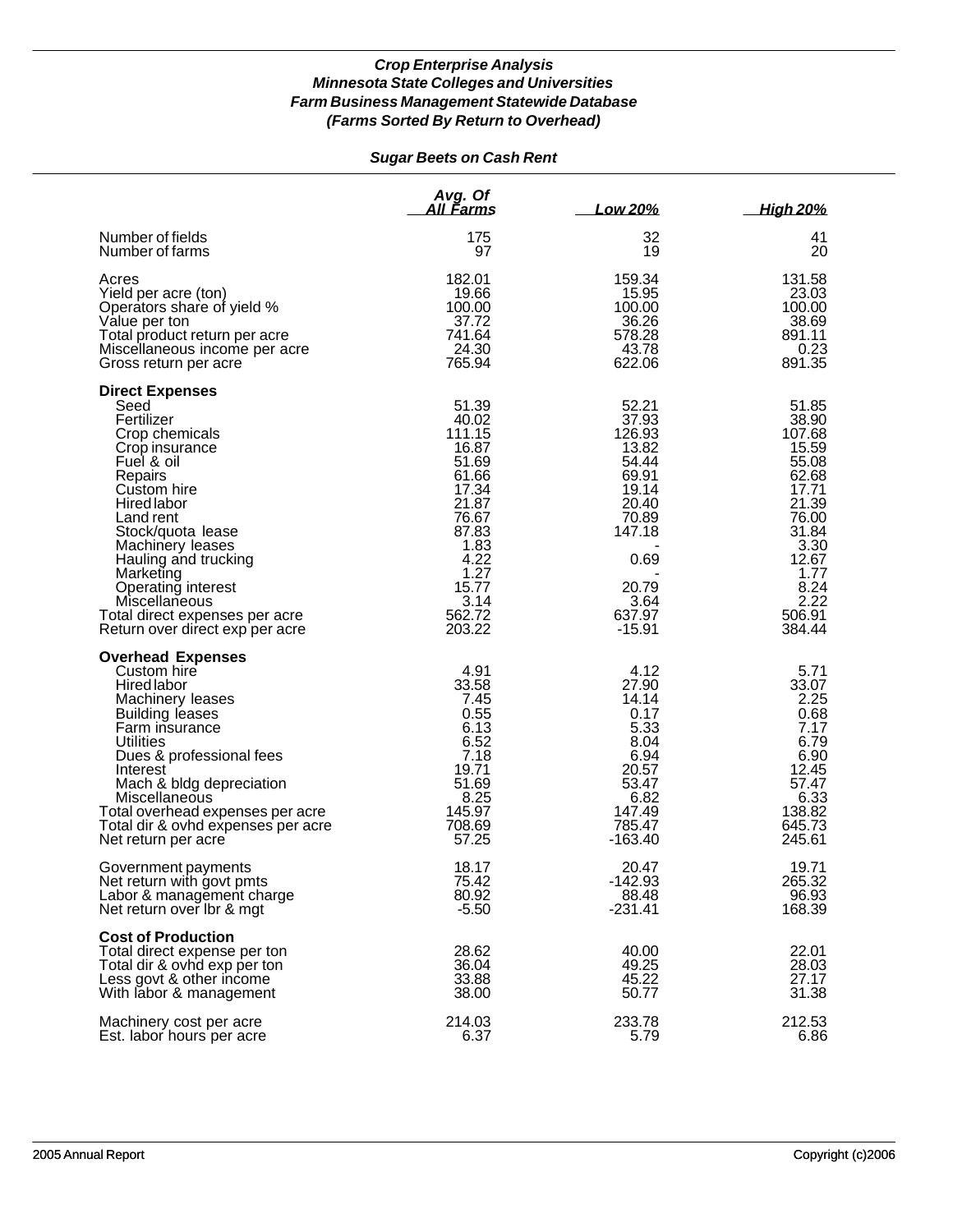### *Sunflowers on Owned Land*

|                                                                                                                                                                                                                                                                                                                                     | Avg. Of<br>All Farms                                                                                          |
|-------------------------------------------------------------------------------------------------------------------------------------------------------------------------------------------------------------------------------------------------------------------------------------------------------------------------------------|---------------------------------------------------------------------------------------------------------------|
| Number of fields                                                                                                                                                                                                                                                                                                                    | 19                                                                                                            |
| Number of farms                                                                                                                                                                                                                                                                                                                     | 18                                                                                                            |
| Acres                                                                                                                                                                                                                                                                                                                               | 130.55                                                                                                        |
| Yield per acre (cwt.)                                                                                                                                                                                                                                                                                                               | 14.71                                                                                                         |
| Operators share of yield %                                                                                                                                                                                                                                                                                                          | 100.00                                                                                                        |
| Value per cwt.                                                                                                                                                                                                                                                                                                                      | 13.69                                                                                                         |
| Total product return per acre                                                                                                                                                                                                                                                                                                       | 201.40                                                                                                        |
| Miscellaneous income per acre                                                                                                                                                                                                                                                                                                       | 5.34                                                                                                          |
| Gross return per acre                                                                                                                                                                                                                                                                                                               | 206.74                                                                                                        |
| <b>Direct Expenses</b><br>Seed<br>Fertilizer<br>Crop chemicals<br>Crop insurance<br>Drying fuel<br>Fuel & oil<br>Repairs<br>Custom hire<br><b>Utilities</b><br><b>Operating interest</b><br>Miscellaneous<br>Total direct expenses per acre<br>Return over direct exp per acre                                                      | 20.83<br>36.32<br>20.72<br>10.13<br>0.79<br>14.92<br>16.54<br>5.21<br>0.56<br>3.53<br>0.35<br>129.90<br>76.84 |
| <b>Overhead Expenses</b><br>Custom hire<br><b>Hired labor</b><br>Machinery leases<br>RE & pers. property taxes<br>Farm insurance<br>Utilities<br>Dues & professional fees<br>Interest<br>Mach & bldg depreciation<br>Miscellaneous<br>Total overhead expenses per acre<br>Total dir & ovhd expenses per acre<br>Net return per acre | 2.02<br>7.35<br>3.40<br>4.79<br>4.90<br>2.29<br>0.68<br>22.87<br>14.04<br>2.90<br>65.25<br>195.15<br>11.59    |
| Government payments                                                                                                                                                                                                                                                                                                                 | 14.88                                                                                                         |
| Net return with govt pmts                                                                                                                                                                                                                                                                                                           | 26.47                                                                                                         |
| Labor & management charge                                                                                                                                                                                                                                                                                                           | 20.04                                                                                                         |
| Net return over Ibr & mgt                                                                                                                                                                                                                                                                                                           | 6.43                                                                                                          |
| <b>Cost of Production</b><br>Total direct expense per cwt.<br>Total dir & ovhd exp per cwt.<br>Less govt & other income<br>With labor & management                                                                                                                                                                                  | 8.83<br>13.27<br>11.89<br>13.25                                                                               |
| Machinery cost per acre                                                                                                                                                                                                                                                                                                             | 59.69                                                                                                         |
| Est. labor hours per acre                                                                                                                                                                                                                                                                                                           | 1.89                                                                                                          |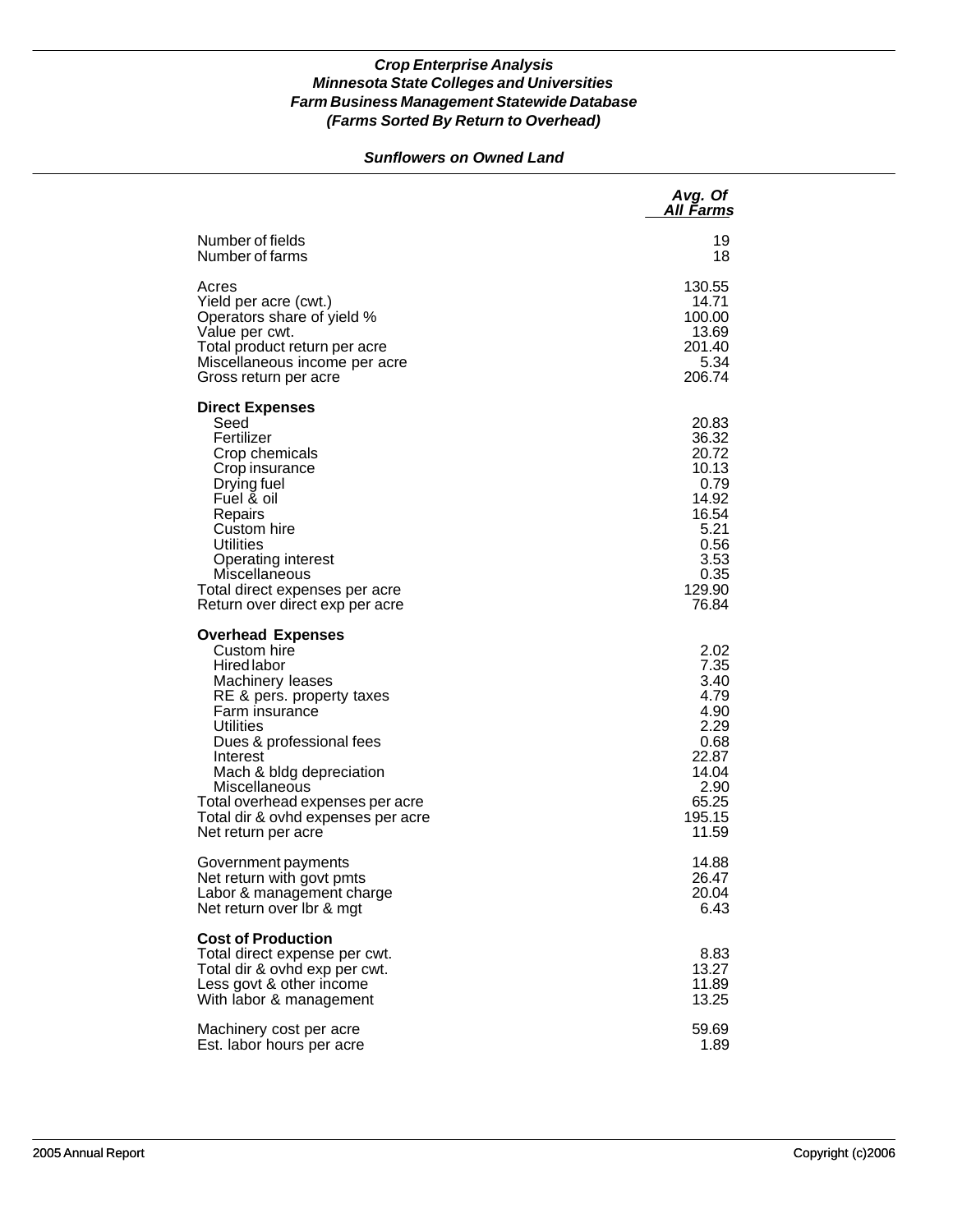## *Sunflowers on Cash Rent*

|                                                                                                                                                                                                                                                                                                               | Avg. Of<br>All Farms                                                                                                  | Low 20%                                                                                                          | <b>High 20%</b>                                                                                        |
|---------------------------------------------------------------------------------------------------------------------------------------------------------------------------------------------------------------------------------------------------------------------------------------------------------------|-----------------------------------------------------------------------------------------------------------------------|------------------------------------------------------------------------------------------------------------------|--------------------------------------------------------------------------------------------------------|
| Number of fields<br>Number of farms                                                                                                                                                                                                                                                                           | 40<br>34                                                                                                              | 8<br>6                                                                                                           | 7<br>7                                                                                                 |
| Acres<br>Yield per acre (cwt.)<br>Operators share of yield %<br>Value per cwt.<br>Total product return per acre<br>Miscellaneous income per acre<br>Gross return per acre                                                                                                                                     | 153.97<br>14.22<br>100.00<br>14.24<br>202.47<br>7.70<br>210.18                                                        | 80.55<br>7.03<br>100.00<br>12.65<br>88.92<br>49.26<br>138.18                                                     | 190.41<br>17.56<br>100.00<br>14.40<br>252.84<br>252.84                                                 |
| <b>Direct Expenses</b><br>Seed<br>Fertilizer<br>Crop chemicals<br>Crop insurance<br>Drying fuel<br>Fuel & oil<br>Repairs<br>Custom hire<br>Land rent<br><b>Utilities</b><br>Operating interest<br>Miscellaneous<br>Total direct expenses per acre<br>Return over direct exp per acre                          | 21.54<br>29.24<br>19.10<br>8.72<br>0.90<br>13.75<br>15.44<br>5.44<br>42.64<br>0.50<br>3.91<br>0.32<br>161.51<br>48.67 | 21.14<br>31.58<br>20.47<br>8.52<br>0.14<br>16.20<br>15.83<br>7.24<br>43.78<br>3.48<br>0.27<br>168.66<br>$-30.48$ | 19.58<br>17.34<br>15.69<br>5.62<br>12.75<br>13.60<br>3.02<br>40.45<br>5.73<br>0.04<br>133.83<br>119.01 |
| <b>Overhead Expenses</b><br>Custom hire<br><b>Hired labor</b><br>Machinery leases<br>Farm insurance<br><b>Utilities</b><br>Dues & professional fees<br>Interest<br>Mach & bldg depreciation<br>Miscellaneous<br>Total overhead expenses per acre<br>Total dir & ovhd expenses per acre<br>Net return per acre | 1.77<br>6.70<br>2.55<br>4.61<br>2.35<br>1.29<br>2.95<br>12.67<br>3.19<br>38.08<br>199.59<br>10.59                     | 2.79<br>3.05<br>1.25<br>3.43<br>2.95<br>1.00<br>2.61<br>10.51<br>1.92<br>29.52<br>198.18<br>$-59.99$             | 1.82<br>3.19<br>0.83<br>3.60<br>2.57<br>1.18<br>3.58<br>14.45<br>3.09<br>34.32<br>168.16<br>84.69      |
| Government payments<br>Net return with govt pmts<br>Labor & management charge<br>Net return over Ibr & mgt                                                                                                                                                                                                    | 15.13<br>25.72<br>20.85<br>4.87                                                                                       | 15.76<br>$-44.24$<br>21.33<br>$-65.57$                                                                           | 14.31<br>99.00<br>21.50<br>77.49                                                                       |
| <b>Cost of Production</b><br>Total direct expense per cwt.<br>Total dir & ovhd exp per cwt.<br>Less govt & other income<br>With labor & management                                                                                                                                                            | 11.36<br>14.04<br>12.43<br>13.90                                                                                      | 23.99<br>28.19<br>18.94<br>21.97                                                                                 | 7.62<br>9.57<br>8.76<br>9.98                                                                           |
| Machinery cost per acre<br>Est. labor hours per acre                                                                                                                                                                                                                                                          | 53.88<br>1.79                                                                                                         | 55.58<br>2.02                                                                                                    | 49.19<br>1.78                                                                                          |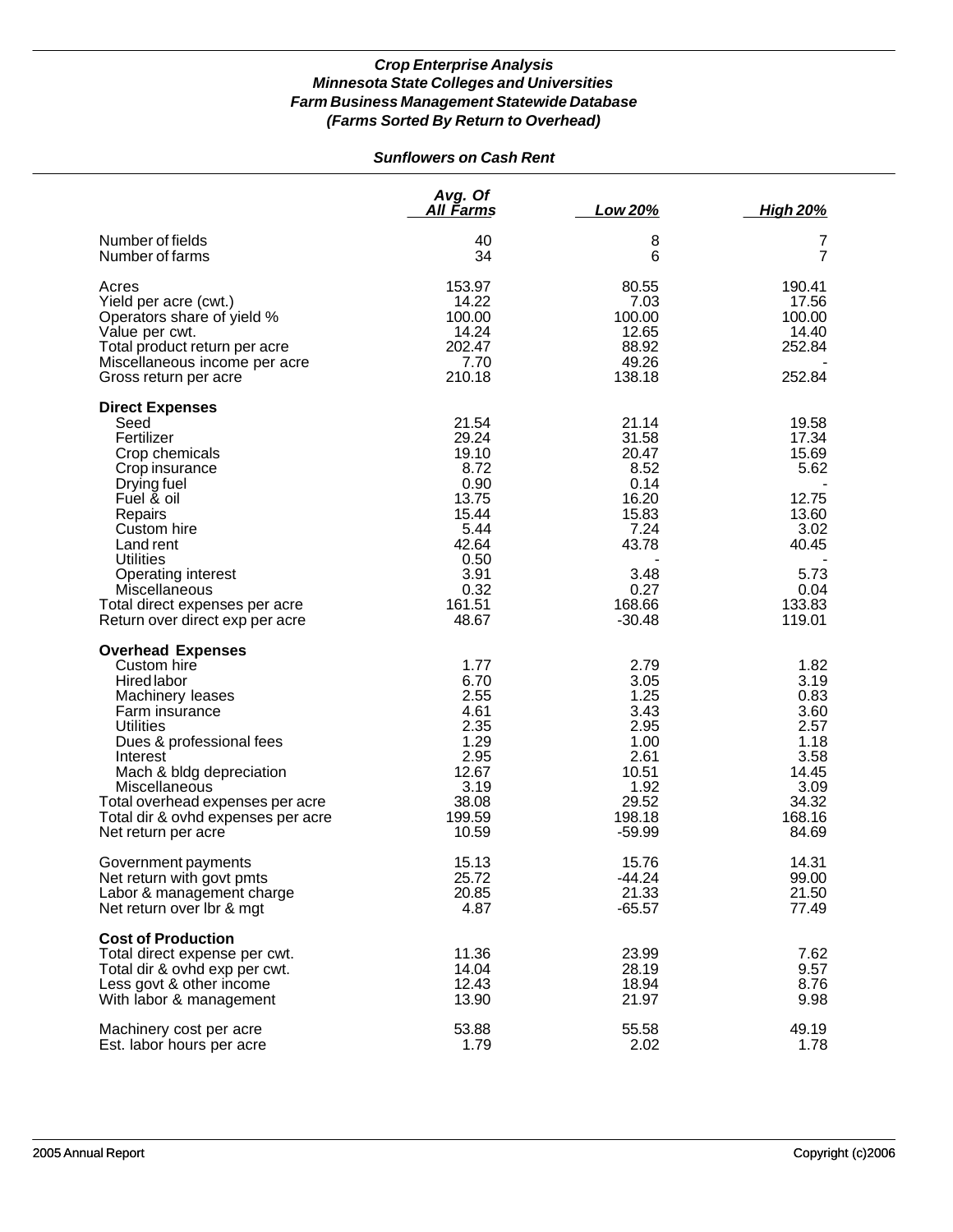# *Sunflowers, Confectionary on Owned Land*

|                                                                                                                                                                                                                                                                                                                                            | Avg. Of<br><b>All Farms</b>                                                                                |
|--------------------------------------------------------------------------------------------------------------------------------------------------------------------------------------------------------------------------------------------------------------------------------------------------------------------------------------------|------------------------------------------------------------------------------------------------------------|
| Number of fields                                                                                                                                                                                                                                                                                                                           | 6                                                                                                          |
| Number of farms                                                                                                                                                                                                                                                                                                                            | 6                                                                                                          |
| Acres                                                                                                                                                                                                                                                                                                                                      | 131.20                                                                                                     |
| Yield per acre (cwt.)                                                                                                                                                                                                                                                                                                                      | 15.52                                                                                                      |
| Operators share of yield %                                                                                                                                                                                                                                                                                                                 | 100.00                                                                                                     |
| Value per cwt.                                                                                                                                                                                                                                                                                                                             | 17.83                                                                                                      |
| Total product return per acre                                                                                                                                                                                                                                                                                                              | 276.68                                                                                                     |
| Miscellaneous income per acre                                                                                                                                                                                                                                                                                                              | 8.00                                                                                                       |
| Gross return per acre                                                                                                                                                                                                                                                                                                                      | 284.68                                                                                                     |
| <b>Direct Expenses</b><br>Seed<br>Fertilizer<br>Crop chemicals<br>Crop insurance<br>Fuel & oil<br>Repairs<br>Custom hire<br>Operating interest<br>Miscellaneous<br>Total direct expenses per acre<br>Return over direct exp per acre                                                                                                       | 23.66<br>31.53<br>25.77<br>11.57<br>16.71<br>18.10<br>1.30<br>4.42<br>0.51<br>133.58<br>151.10             |
| <b>Overhead Expenses</b><br>Custom hire<br><b>Hired labor</b><br>Machinery leases<br>RE & pers. property taxes<br>Farm insurance<br><b>Utilities</b><br>Dues & professional fees<br>Interest<br>Mach & bldg depreciation<br>Miscellaneous<br>Total overhead expenses per acre<br>Total dir & ovhd expenses per acre<br>Net return per acre | 1.04<br>6.72<br>2.95<br>7.17<br>5.42<br>2.74<br>2.73<br>27.39<br>15.34<br>3.93<br>75.42<br>209.01<br>75.68 |
| Government payments                                                                                                                                                                                                                                                                                                                        | 16.87                                                                                                      |
| Net return with govt pmts                                                                                                                                                                                                                                                                                                                  | 92.55                                                                                                      |
| Labor & management charge                                                                                                                                                                                                                                                                                                                  | 26.22                                                                                                      |
| Net return over Ibr & mgt                                                                                                                                                                                                                                                                                                                  | 66.33                                                                                                      |
| <b>Cost of Production</b><br>Total direct expense per cwt.<br>Total dir & ovhd exp per cwt.<br>Less govt & other income<br>With labor & management                                                                                                                                                                                         | 8.61<br>13.47<br>11.86<br>13.55                                                                            |
| Machinery cost per acre                                                                                                                                                                                                                                                                                                                    | 60.45                                                                                                      |
| Est. labor hours per acre                                                                                                                                                                                                                                                                                                                  | 1.97                                                                                                       |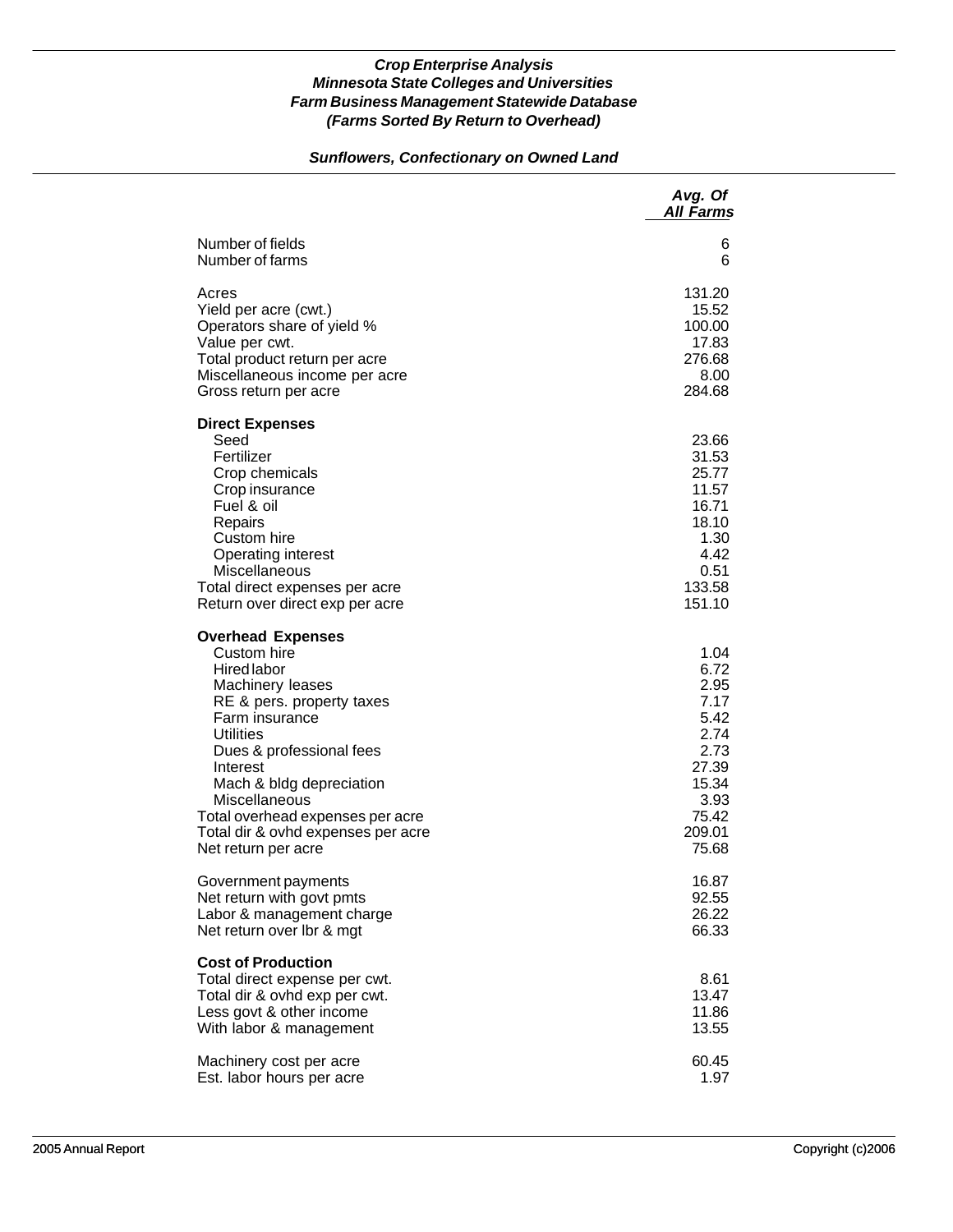# *Sunflowers, Confectionary on Cash Rent*

|                                                                                                                                                                                                                                                                                                                           | Avg. Of<br><u>All Farms</u>                                                                                    |
|---------------------------------------------------------------------------------------------------------------------------------------------------------------------------------------------------------------------------------------------------------------------------------------------------------------------------|----------------------------------------------------------------------------------------------------------------|
| Number of fields                                                                                                                                                                                                                                                                                                          | 24                                                                                                             |
| Number of farms                                                                                                                                                                                                                                                                                                           | 19                                                                                                             |
| Acres                                                                                                                                                                                                                                                                                                                     | 191.02                                                                                                         |
| Yield per acre (cwt.)                                                                                                                                                                                                                                                                                                     | 14.15                                                                                                          |
| Operators share of yield %                                                                                                                                                                                                                                                                                                | 100.00                                                                                                         |
| Value per cwt.                                                                                                                                                                                                                                                                                                            | 18.30                                                                                                          |
| Total product return per acre                                                                                                                                                                                                                                                                                             | 258.96                                                                                                         |
| Miscellaneous income per acre                                                                                                                                                                                                                                                                                             | 7.76                                                                                                           |
| Gross return per acre                                                                                                                                                                                                                                                                                                     | 266.72                                                                                                         |
| <b>Direct Expenses</b><br>Seed<br>Fertilizer<br>Crop chemicals<br>Crop insurance<br>Drying fuel<br>Fuel & oil<br>Repairs<br>Custom hire<br>Land rent<br>Operating interest<br>Miscellaneous<br>Total direct expenses per acre<br>Return over direct exp per acre                                                          | 26.51<br>28.62<br>21.15<br>11.95<br>0.67<br>16.08<br>14.39<br>6.69<br>56.17<br>4.86<br>0.06<br>187.16<br>79.55 |
| <b>Overhead Expenses</b><br>Custom hire<br>Hired labor<br>Machinery leases<br><b>Building leases</b><br>Farm insurance<br>Utilities<br>Dues & professional fees<br>Interest<br>Mach & bldg depreciation<br>Miscellaneous<br>Total overhead expenses per acre<br>Total dir & ovhd expenses per acre<br>Net return per acre | 3.40<br>7.71<br>3.13<br>0.46<br>4.21<br>2.42<br>2.52<br>4.59<br>12.92<br>1.98<br>43.33<br>230.50<br>36.22      |
| Government payments                                                                                                                                                                                                                                                                                                       | 15.44                                                                                                          |
| Net return with govt pmts                                                                                                                                                                                                                                                                                                 | 51.66                                                                                                          |
| Labor & management charge                                                                                                                                                                                                                                                                                                 | 24.51                                                                                                          |
| Net return over Ibr & mgt                                                                                                                                                                                                                                                                                                 | 27.15                                                                                                          |
| <b>Cost of Production</b><br>Total direct expense per cwt.<br>Total dir & ovhd exp per cwt.<br>Less govt & other income<br>With labor & management                                                                                                                                                                        | 13.22<br>16.28<br>14.65<br>16.38                                                                               |
| Machinery cost per acre                                                                                                                                                                                                                                                                                                   | 60.45                                                                                                          |
| Est. labor hours per acre                                                                                                                                                                                                                                                                                                 | 1.63                                                                                                           |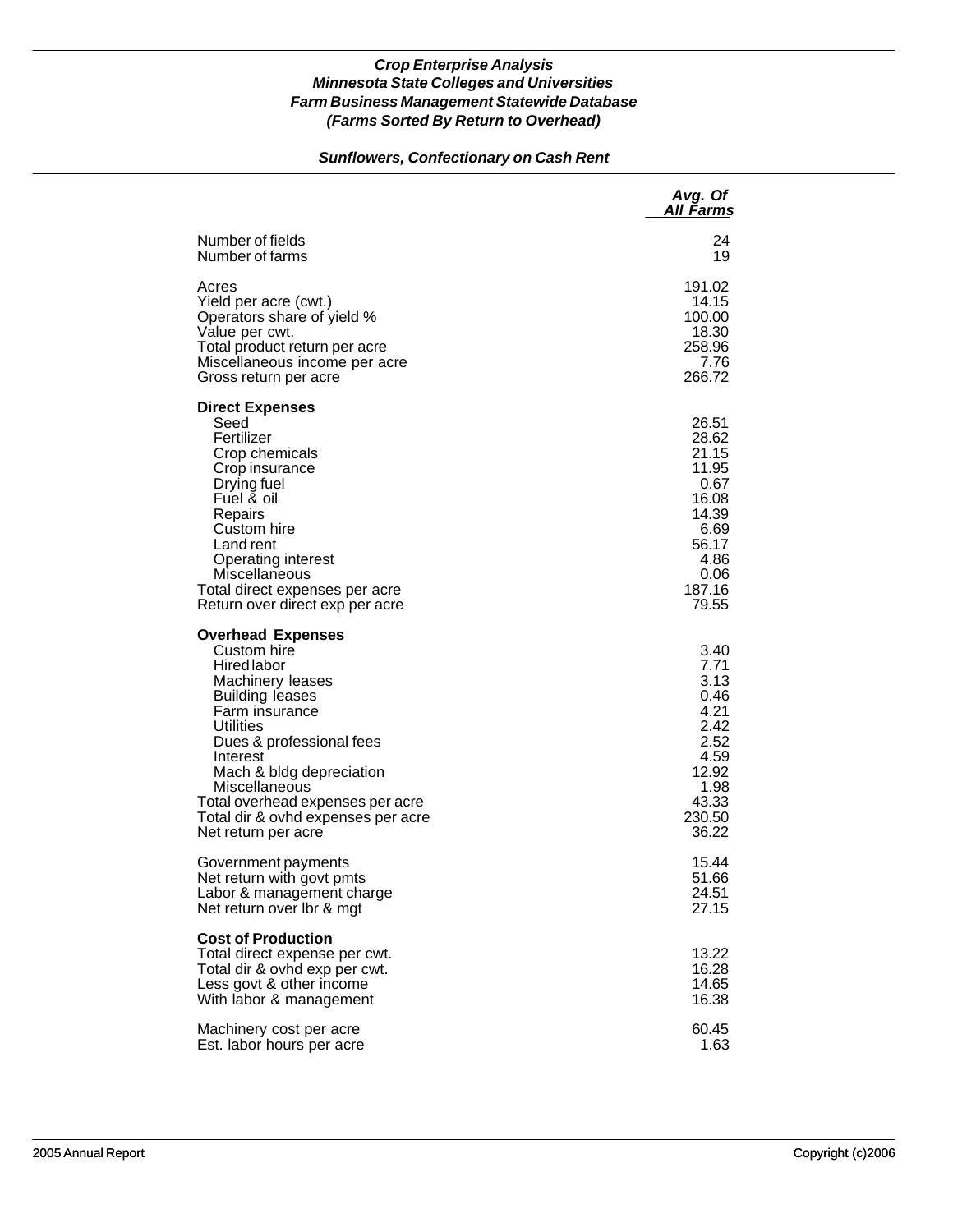# *Sweet Corn on Owned Land*

|                                                                                                                                                                                                                                                                                                                                     | Avg. Of<br>All Farms                                                                                         | Low 20%                                                                                                         | <b>High 20%</b>                                                                                              |
|-------------------------------------------------------------------------------------------------------------------------------------------------------------------------------------------------------------------------------------------------------------------------------------------------------------------------------------|--------------------------------------------------------------------------------------------------------------|-----------------------------------------------------------------------------------------------------------------|--------------------------------------------------------------------------------------------------------------|
| Number of fields<br>Number of farms                                                                                                                                                                                                                                                                                                 | 27<br>27                                                                                                     | 5<br>5                                                                                                          | 6<br>6                                                                                                       |
| Acres<br>Yield per acre (ton)<br>Operators share of yield %<br>Value per ton<br>Total product return per acre<br>Miscellaneous income per acre                                                                                                                                                                                      | 79.53<br>7.68<br>100.00<br>42.59<br>327.05<br>6.21<br>333.26                                                 | 86.74<br>6.94<br>100.00<br>36.73<br>254.72<br>0.32<br>255.04                                                    | 121.63<br>8.32<br>100.00<br>44.38<br>369.38<br>10.03<br>379.41                                               |
| Gross return per acre                                                                                                                                                                                                                                                                                                               |                                                                                                              |                                                                                                                 |                                                                                                              |
| <b>Direct Expenses</b><br>Fertilizer<br>Crop chemicals<br>Crop insurance<br>Fuel & oil<br>Repairs<br>Custom hire<br>Hauling and trucking<br>Marketing<br>Operating interest<br>Miscellaneous<br>Total direct expenses per acre<br>Return over direct exp per acre                                                                   | 46.59<br>31.93<br>4.17<br>14.44<br>23.64<br>3.48<br>1.02<br>0.90<br>5.73<br>0.94<br>132.84<br>200.43         | 74.71<br>36.73<br>7.41<br>14.60<br>25.18<br>5.27<br>163.90<br>91.14                                             | 26.03<br>33.51<br>3.37<br>10.77<br>14.77<br>6.16<br>2.99<br>1.44<br>3.75<br>2.19<br>104.98<br>274.43         |
| <b>Overhead Expenses</b><br>Custom hire<br>Hired labor<br>Machinery leases<br>RE & pers. property taxes<br>Farm insurance<br><b>Utilities</b><br>Dues & professional fees<br>Interest<br>Mach & bldg depreciation<br>Miscellaneous<br>Total overhead expenses per acre<br>Total dir & ovhd expenses per acre<br>Net return per acre | 1.20<br>4.58<br>1.32<br>15.93<br>5.26<br>3.36<br>0.97<br>46.27<br>24.49<br>4.11<br>107.49<br>240.33<br>92.94 | 0.04<br>0.12<br>3.77<br>15.20<br>6.02<br>3.94<br>1.28<br>48.54<br>27.50<br>4.23<br>110.65<br>274.55<br>$-19.51$ | 2.39<br>5.23<br>0.40<br>15.63<br>4.24<br>2.68<br>0.15<br>38.59<br>20.19<br>2.67<br>92.16<br>197.14<br>182.27 |
| Government payments<br>Net return with govt pmts<br>Labor & management charge<br>Net return over Ibr & mgt                                                                                                                                                                                                                          | 92.94<br>27.70<br>65.24                                                                                      | $-19.51$<br>32.68<br>$-52.19$                                                                                   | 182.27<br>23.96<br>158.31                                                                                    |
| <b>Cost of Production</b><br>Total direct expense per ton<br>Total dir & ovhd exp per ton<br>Less govt & other income<br>With labor & management                                                                                                                                                                                    | 17.30<br>31.30<br>30.49<br>34.10                                                                             | 23.63<br>39.58<br>39.54<br>44.25                                                                                | 12.61<br>23.68<br>22.48<br>25.36                                                                             |
| Machinery cost per acre<br>Est. labor hours per acre                                                                                                                                                                                                                                                                                | 68.56<br>2.36                                                                                                | 69.45<br>2.16                                                                                                   | 54.11<br>2.22                                                                                                |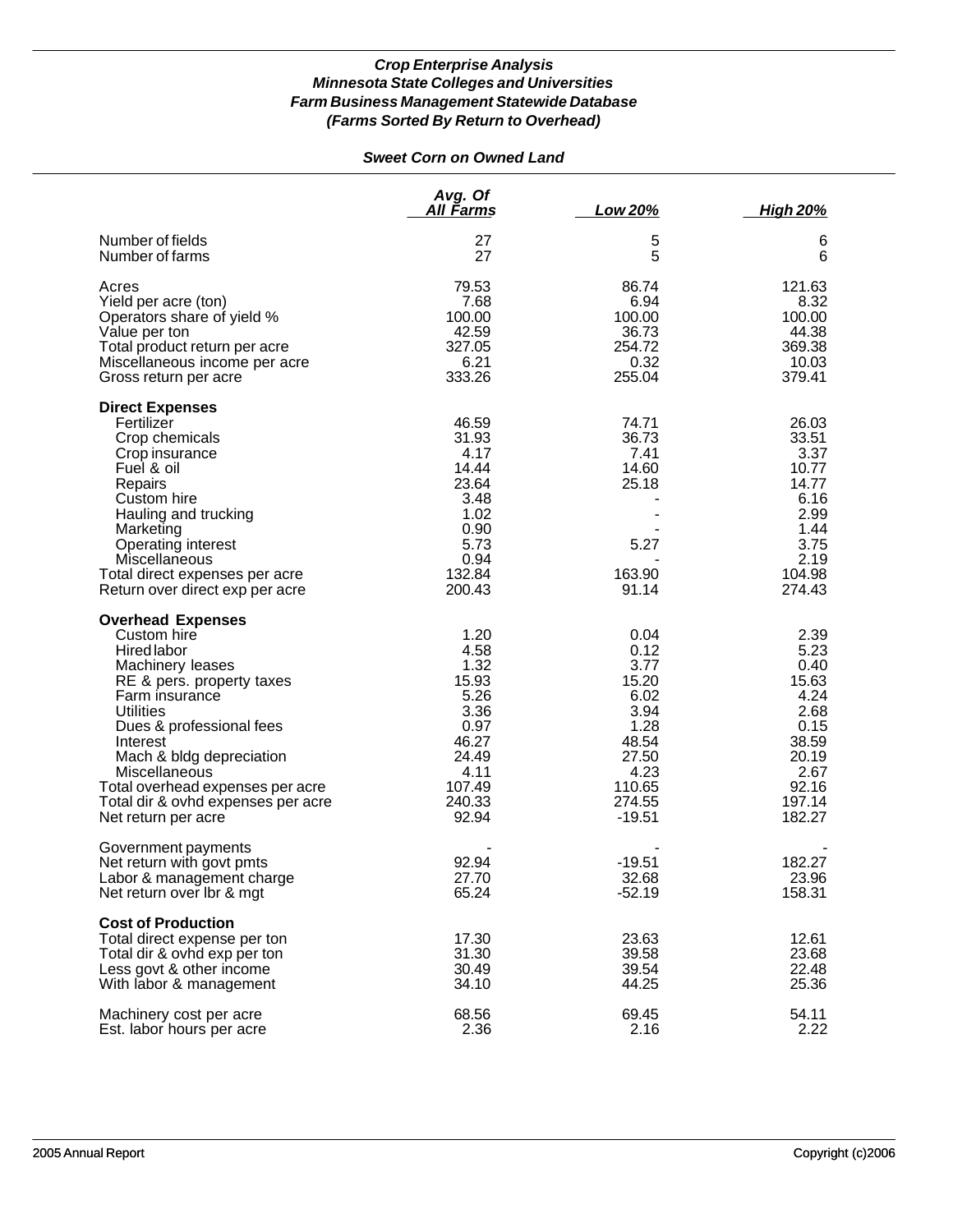# *Sweet Corn on Cash Rent*

|                                    | Avg. Of<br><b>All Farms</b> | Low 20%  | <b>High 20%</b> |
|------------------------------------|-----------------------------|----------|-----------------|
| Number of fields                   | 63                          | 12       | 13              |
| Number of farms                    | 61                          | 12       | 13              |
| Acres                              | 89.33                       | 91.26    | 83.63           |
| Yield per acre (ton)               | 7.11                        | 6.09     | 8.12            |
| Operators share of yield %         | 100.00                      | 100.00   | 100.00          |
| Value per ton                      | 42.69                       | 38.29    | 41.56           |
| Total product return per acre      | 303.43                      | 233.18   | 337.38          |
| Miscellaneous income per acre      | 18.20                       | 20.94    | 36.23           |
| Gross return per acre              | 321.64                      | 254.12   | 373.62          |
| <b>Direct Expenses</b>             |                             |          |                 |
| Fertilizer                         | 52.08                       | 70.00    | 42.57           |
| Crop chemicals                     | 22.59                       | 30.76    | 18.22           |
| Crop insurance                     | 4.61                        | 4.00     | 4.72            |
| Fuel & oil                         | 15.43                       | 14.52    | 13.89           |
| Repairs                            | 18.81                       | 21.18    | 15.98           |
| Custom hire                        | 2.19                        | 2.27     | 1.17            |
| Land rent                          | 110.62                      | 126.71   | 83.20           |
| Operating interest                 | 7.16                        | 6.96     | 4.54            |
| Miscellaneous                      | 2.48                        | 0.36     | 2.86            |
| Total direct expenses per acre     | 235.98                      | 276.75   | 187.14          |
| Return over direct exp per acre    | 85.66                       | $-22.63$ | 186.47          |
| <b>Overhead Expenses</b>           |                             |          |                 |
| Custom hire                        | 1.12                        | 0.16     | 0.66            |
| <b>Hired labor</b>                 | 6.53                        | 2.20     | 11.37           |
| Machinery leases                   | 4.85                        | 2.97     | 2.03            |
| Farm insurance                     | 4.16                        | 4.26     | 5.56            |
| <b>Utilities</b>                   | 2.49                        | 2.55     | 2.41            |
| Dues & professional fees           | 1.44                        | 2.49     | 1.74            |
| Interest                           | 5.21                        | 4.26     | 4.85            |
| Mach & bldg depreciation           | 18.51                       | 22.91    | 15.80           |
| Miscellaneous                      | 3.58                        | 2.95     | 3.11            |
| Total overhead expenses per acre   | 47.90                       | 44.76    | 47.55           |
| Total dir & ovhd expenses per acre | 283.88                      | 321.51   | 234.69          |
| Net return per acre                | 37.76                       | $-67.40$ | 138.93          |
| Government payments                |                             |          |                 |
| Net return with govt pmts          | 37.76                       | $-67.40$ | 138.93          |
| Labor & management charge          | 22.69                       | 24.63    | 22.57           |
| Net return over lbr & mgt          | 15.07                       | $-92.02$ | 116.36          |
| <b>Cost of Production</b>          |                             |          |                 |
| Total direct expense per ton       | 33.20                       | 45.45    | 23.05           |
| Total dir & ovhd exp per ton       | 39.94                       | 52.80    | 28.91           |
| Less govt & other income           | 37.38                       | 49.36    | 24.45           |
| With labor & management            | 40.57                       | 53.41    | 27.23           |
| Machinery cost per acre            | 63.46                       | 66.05    | 51.58           |
| Est. labor hours per acre          | 2.21                        | 1.90     | 2.23            |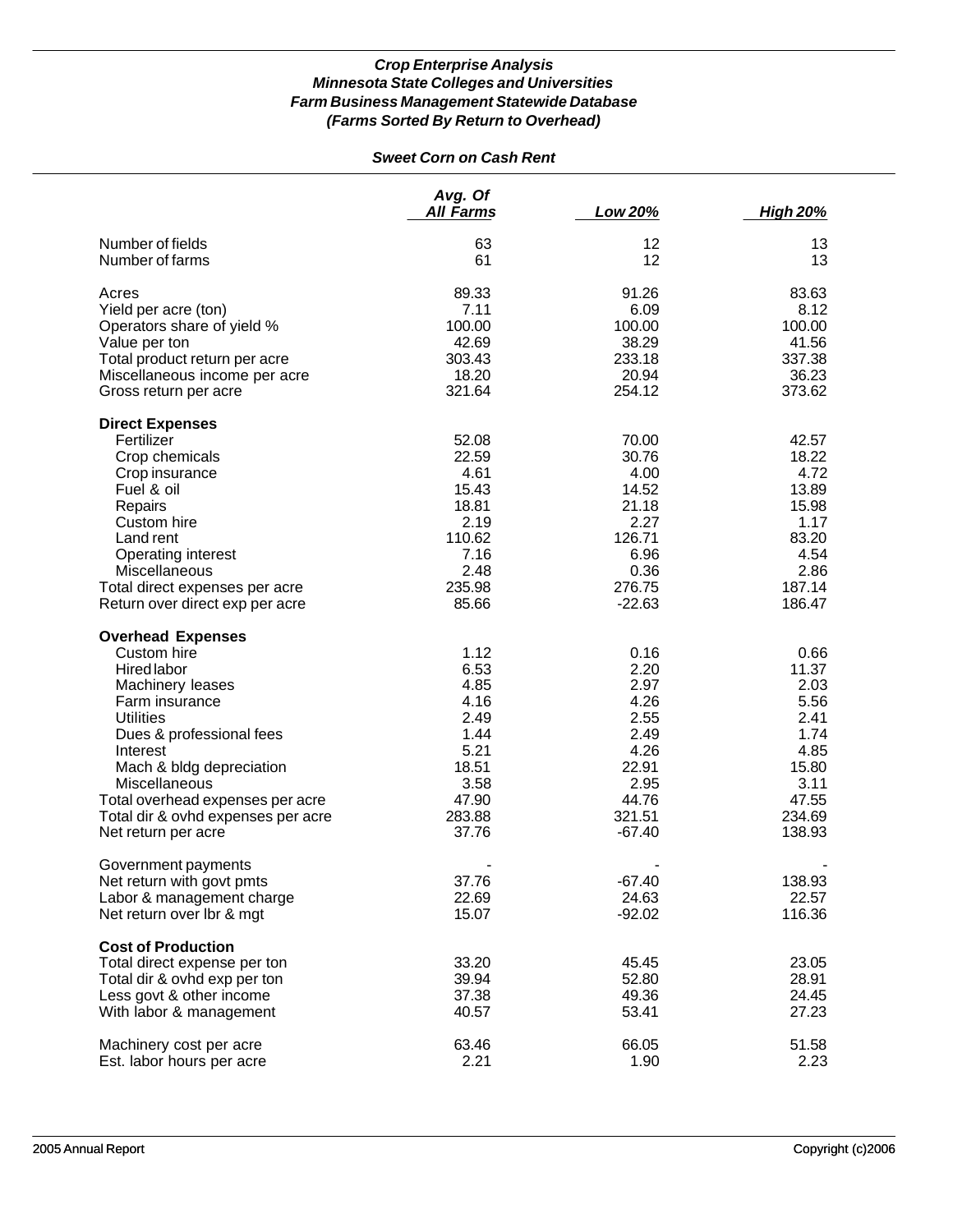# *Wheat, Spring on Owned Land*

|                                     | Avg. Of<br>All Farms | Low 20%  | <u>High 20%</u> |
|-------------------------------------|----------------------|----------|-----------------|
| Number of fields<br>Number of farms | 310<br>260           | 62<br>52 | 59<br>52        |
|                                     |                      |          |                 |
| Acres                               | 135.35               | 169.52   | 59.83           |
| Yield per acre (bu.)                | 40.91                | 29.95    | 52.93           |
| Operators share of yield %          | 100.00               | 100.00   | 100.00          |
| Value per bu.                       | 3.63                 | 3.42     | 3.76            |
| Total product return per acre       | 148.35               | 102.38   | 198.96          |
| Miscellaneous income per acre       | 9.51                 | 13.89    | 22.50           |
| Gross return per acre               | 157.86               | 116.28   | 221.46          |
| <b>Direct Expenses</b>              |                      |          |                 |
| Seed                                | 12.43                | 11.85    | 12.62           |
| Fertilizer                          | 38.64                | 42.16    | 34.11           |
| Crop chemicals                      | 19.08                | 20.88    | 14.87           |
| Crop insurance                      | 8.98                 | 9.09     | 8.31            |
| Fuel & oil                          | 11.77                | 12.56    | 10.15           |
|                                     | 14.18                | 14.93    | 13.48           |
| Repairs                             |                      | 5.57     |                 |
| Custom hire                         | 3.53                 |          | 3.53            |
| Hired labor                         | 0.64                 | 0.18     |                 |
| Hauling and trucking                | 0.09                 | 0.04     | 0.57            |
| Marketing                           | 0.12                 | 0.10     | 0.83            |
| Operating interest                  | 3.36                 | 2.82     | 4.14            |
| <b>Miscellaneous</b>                | 0.87                 | 0.96     | 0.54            |
| Total direct expenses per acre      | 113.68               | 121.14   | 103.16          |
| Return over direct exp per acre     | 44.19                | $-4.86$  | 118.30          |
| <b>Overhead Expenses</b>            |                      |          |                 |
| Custom hire                         | 1.75                 | 2.03     | 1.68            |
| Hired labor                         | 5.03                 | 4.74     | 3.75            |
| Machinery leases                    | 1.36                 | 0.90     | 1.36            |
| RE & pers. property taxes           | 7.86                 | 6.72     | 7.57            |
| Farm insurance                      | 4.47                 | 4.62     | 4.45            |
| <b>Utilities</b>                    | 2.16                 | 2.39     | 2.06            |
| Dues & professional fees            | 1.57                 | 1.20     | 0.88            |
| Interest                            | 26.86                | 23.02    | 24.06           |
| Mach & bldg depreciation            | 12.21                | 11.31    | 15.02           |
| Miscellaneous                       | 2.03                 | 1.38     | 2.54            |
| Total overhead expenses per acre    | 65.28                | 58.29    | 63.36           |
| Total dir & ovhd expenses per acre  | 178.96               | 179.43   | 166.52          |
| Net return per acre                 | $-21.10$             | $-63.15$ | 54.94           |
| Government payments                 | 17.66                | 15.72    | 24.20           |
| Net return with govt pmts           | $-3.44$              | -47.43   | 79.14           |
| Labor & management charge           | 17.49                | 18.14    | 19.35           |
| Net return over Ibr & mgt           | $-20.93$             | $-65.57$ | 59.79           |
| <b>Cost of Production</b>           |                      |          |                 |
| Total direct expense per bu.        | 2.78                 | 4.04     | 1.95            |
| Total dir & ovhd exp per bu.        | 4.37                 | 5.99     | 3.15            |
| Less govt & other income            | 3.71                 | 5.00     | 2.26            |
| With labor & management             | 4.14                 | 5.61     | 2.63            |
| Machinery cost per acre             | 47.65                | 50.29    | 47.10           |
| Est. labor hours per acre           | 1.47                 | 1.48     | 1.81            |
|                                     |                      |          |                 |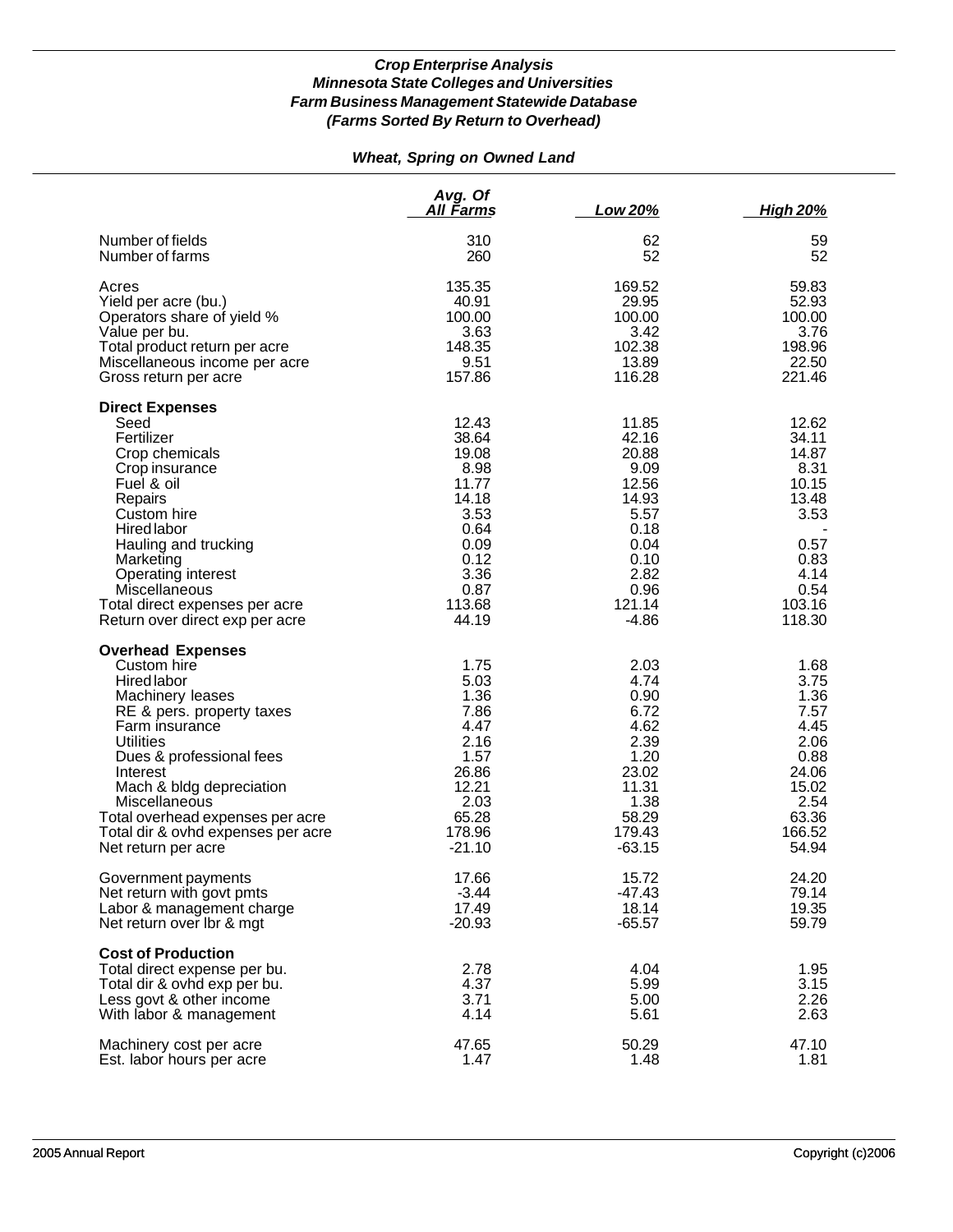# *Wheat, Spring on Cash Rent*

|                                                                                                                                                                                                                                                                                                        | Avg. Of<br><u>All Farms</u>                                                                                     | Low 20%                                                                                                          | <b>High 20%</b>                                                                                               |
|--------------------------------------------------------------------------------------------------------------------------------------------------------------------------------------------------------------------------------------------------------------------------------------------------------|-----------------------------------------------------------------------------------------------------------------|------------------------------------------------------------------------------------------------------------------|---------------------------------------------------------------------------------------------------------------|
| Number of fields                                                                                                                                                                                                                                                                                       | 482                                                                                                             | 104                                                                                                              | 99                                                                                                            |
| Number of farms                                                                                                                                                                                                                                                                                        | 356                                                                                                             | 71                                                                                                               | 72                                                                                                            |
| Acres                                                                                                                                                                                                                                                                                                  | 256.19                                                                                                          | 232.15                                                                                                           | 144.69                                                                                                        |
| Yield per acre (bu.)                                                                                                                                                                                                                                                                                   | 43.39                                                                                                           | 33.71                                                                                                            | 51.98                                                                                                         |
| Operators share of yield %                                                                                                                                                                                                                                                                             | 100.00                                                                                                          | 100.00                                                                                                           | 100.00                                                                                                        |
| Value per bu.                                                                                                                                                                                                                                                                                          | 3.65                                                                                                            | 3.48                                                                                                             | 3.73                                                                                                          |
| Total product return per acre                                                                                                                                                                                                                                                                          | 158.45                                                                                                          | 117.46                                                                                                           | 194.05                                                                                                        |
| Miscellaneous income per acre                                                                                                                                                                                                                                                                          | 7.80                                                                                                            | 8.58                                                                                                             | 11.11                                                                                                         |
| Gross return per acre                                                                                                                                                                                                                                                                                  | 166.26                                                                                                          | 126.04                                                                                                           | 205.17                                                                                                        |
| <b>Direct Expenses</b><br>Seed<br>Fertilizer<br>Crop chemicals<br>Crop insurance<br>Drying fuel<br>Fuel & oil<br>Repairs<br>Custom hire<br>Land rent<br>Operating interest<br>Miscellaneous<br>Total direct expenses per acre<br>Return over direct exp per acre                                       | 12.29<br>40.06<br>21.28<br>9.19<br>0.53<br>11.78<br>12.90<br>3.87<br>54.51<br>3.28<br>0.76<br>170.43<br>$-4.18$ | 12.09<br>41.01<br>20.49<br>8.70<br>0.46<br>11.47<br>13.26<br>4.83<br>58.44<br>4.06<br>0.82<br>175.62<br>$-49.58$ | 11.55<br>35.52<br>14.98<br>8.89<br>0.28<br>12.24<br>13.95<br>2.77<br>51.33<br>2.32<br>0.90<br>154.74<br>50.43 |
| <b>Overhead Expenses</b><br>Custom hire<br>Hired labor<br>Machinery leases<br>Farm insurance<br><b>Utilities</b><br>Dues & professional fees<br>Interest<br>Mach & bldg depreciation<br>Miscellaneous<br>Total overhead expenses per acre<br>Total dir & ovhd expenses per acre<br>Net return per acre | 1.47<br>5.36<br>1.81<br>4.34<br>1.97<br>1.71<br>3.25<br>10.77<br>2.07<br>32.76<br>203.19<br>$-36.94$            | 1.62<br>4.59<br>1.64<br>5.19<br>2.17<br>1.59<br>3.38<br>10.57<br>2.42<br>33.16<br>208.78<br>$-82.74$             | 1.75<br>5.97<br>2.24<br>4.57<br>1.94<br>1.23<br>3.30<br>13.66<br>1.86<br>36.53<br>191.27<br>13.89             |
| Government payments                                                                                                                                                                                                                                                                                    | 17.58                                                                                                           | 16.78                                                                                                            | 21.18                                                                                                         |
| Net return with govt pmts                                                                                                                                                                                                                                                                              | $-19.36$                                                                                                        | $-65.95$                                                                                                         | 35.07                                                                                                         |
| Labor & management charge                                                                                                                                                                                                                                                                              | 17.81                                                                                                           | 17.74                                                                                                            | 16.50                                                                                                         |
| Net return over Ibr & mgt                                                                                                                                                                                                                                                                              | $-37.17$                                                                                                        | $-83.69$                                                                                                         | 18.58                                                                                                         |
| <b>Cost of Production</b><br>Total direct expense per bu.<br>Total dir & ovhd exp per bu.<br>Less govt & other income<br>With labor & management                                                                                                                                                       | 3.93<br>4.68<br>4.10<br>4.51                                                                                    | 5.21<br>6.19<br>5.44<br>5.97                                                                                     | 2.98<br>3.68<br>3.06<br>3.38                                                                                  |
| Machinery cost per acre                                                                                                                                                                                                                                                                                | 45.36                                                                                                           | 45.92                                                                                                            | 49.02                                                                                                         |
| Est. labor hours per acre                                                                                                                                                                                                                                                                              | 1.36                                                                                                            | 1.38                                                                                                             | 1.58                                                                                                          |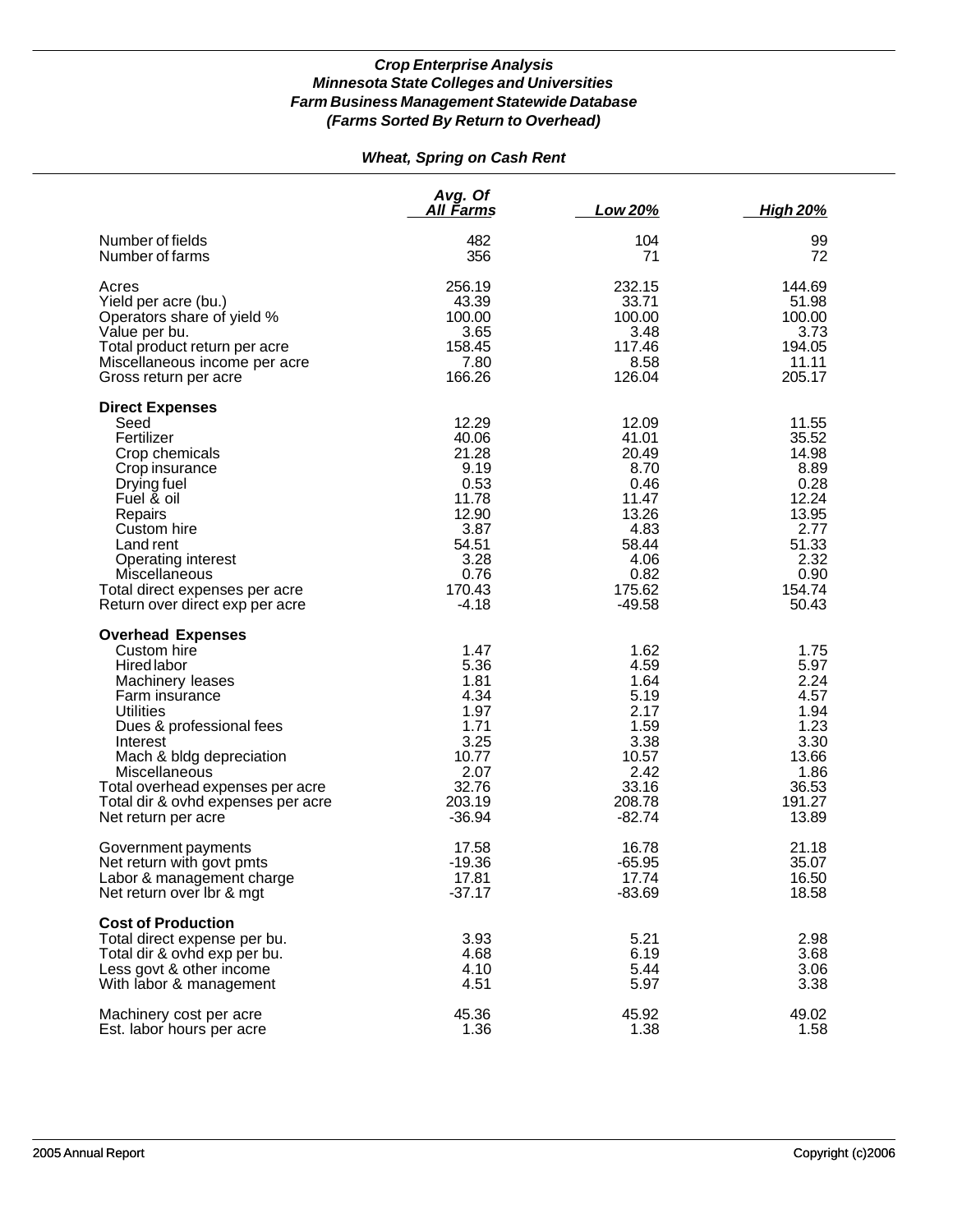## *Wheat, Winter on Owned Land*

|                                                                                                                                                                                                                                                                                                                                            | Avg. Of<br><b>All Farms</b>                                                                                   |
|--------------------------------------------------------------------------------------------------------------------------------------------------------------------------------------------------------------------------------------------------------------------------------------------------------------------------------------------|---------------------------------------------------------------------------------------------------------------|
| Number of fields                                                                                                                                                                                                                                                                                                                           | 5                                                                                                             |
| Number of farms                                                                                                                                                                                                                                                                                                                            | 5                                                                                                             |
| Acres                                                                                                                                                                                                                                                                                                                                      | 86.12                                                                                                         |
| Yield per acre (bu.)                                                                                                                                                                                                                                                                                                                       | 39.70                                                                                                         |
| Operators share of yield %                                                                                                                                                                                                                                                                                                                 | 100.00                                                                                                        |
| Value per bu.                                                                                                                                                                                                                                                                                                                              | 3.61                                                                                                          |
| Total product return per acre                                                                                                                                                                                                                                                                                                              | 143.19                                                                                                        |
| Miscellaneous income per acre                                                                                                                                                                                                                                                                                                              | 6.74                                                                                                          |
| Gross return per acre                                                                                                                                                                                                                                                                                                                      | 149.94                                                                                                        |
| <b>Direct Expenses</b><br>Seed<br>Fertilizer<br>Crop chemicals<br>Crop insurance<br>Fuel & oil<br>Repairs<br>Custom hire<br>Operating interest<br>Miscellaneous<br>Total direct expenses per acre<br>Return over direct exp per acre                                                                                                       | 8.34<br>30.59<br>13.06<br>10.09<br>13.61<br>16.21<br>2.06<br>3.43<br>0.32<br>97.71<br>52.23                   |
| <b>Overhead Expenses</b><br>Custom hire<br><b>Hired labor</b><br>Machinery leases<br>RE & pers. property taxes<br>Farm insurance<br><b>Utilities</b><br>Dues & professional fees<br>Interest<br>Mach & bldg depreciation<br>Miscellaneous<br>Total overhead expenses per acre<br>Total dir & ovhd expenses per acre<br>Net return per acre | 2.33<br>12.62<br>1.65<br>4.77<br>2.84<br>2.08<br>1.89<br>17.67<br>11.34<br>2.03<br>59.20<br>156.92<br>$-6.98$ |
| Government payments                                                                                                                                                                                                                                                                                                                        | 17.72                                                                                                         |
| Net return with govt pmts                                                                                                                                                                                                                                                                                                                  | 10.75                                                                                                         |
| Labor & management charge                                                                                                                                                                                                                                                                                                                  | 15.69                                                                                                         |
| Net return over Ibr & mgt                                                                                                                                                                                                                                                                                                                  | $-4.94$                                                                                                       |
| <b>Cost of Production</b><br>Total direct expense per bu.<br>Total dir & ovhd exp per bu.<br>Less govt & other income<br>With labor & management                                                                                                                                                                                           | 2.46<br>3.95<br>3.34<br>3.73                                                                                  |
| Machinery cost per acre                                                                                                                                                                                                                                                                                                                    | 51.68                                                                                                         |
| Est. labor hours per acre                                                                                                                                                                                                                                                                                                                  | 1.73                                                                                                          |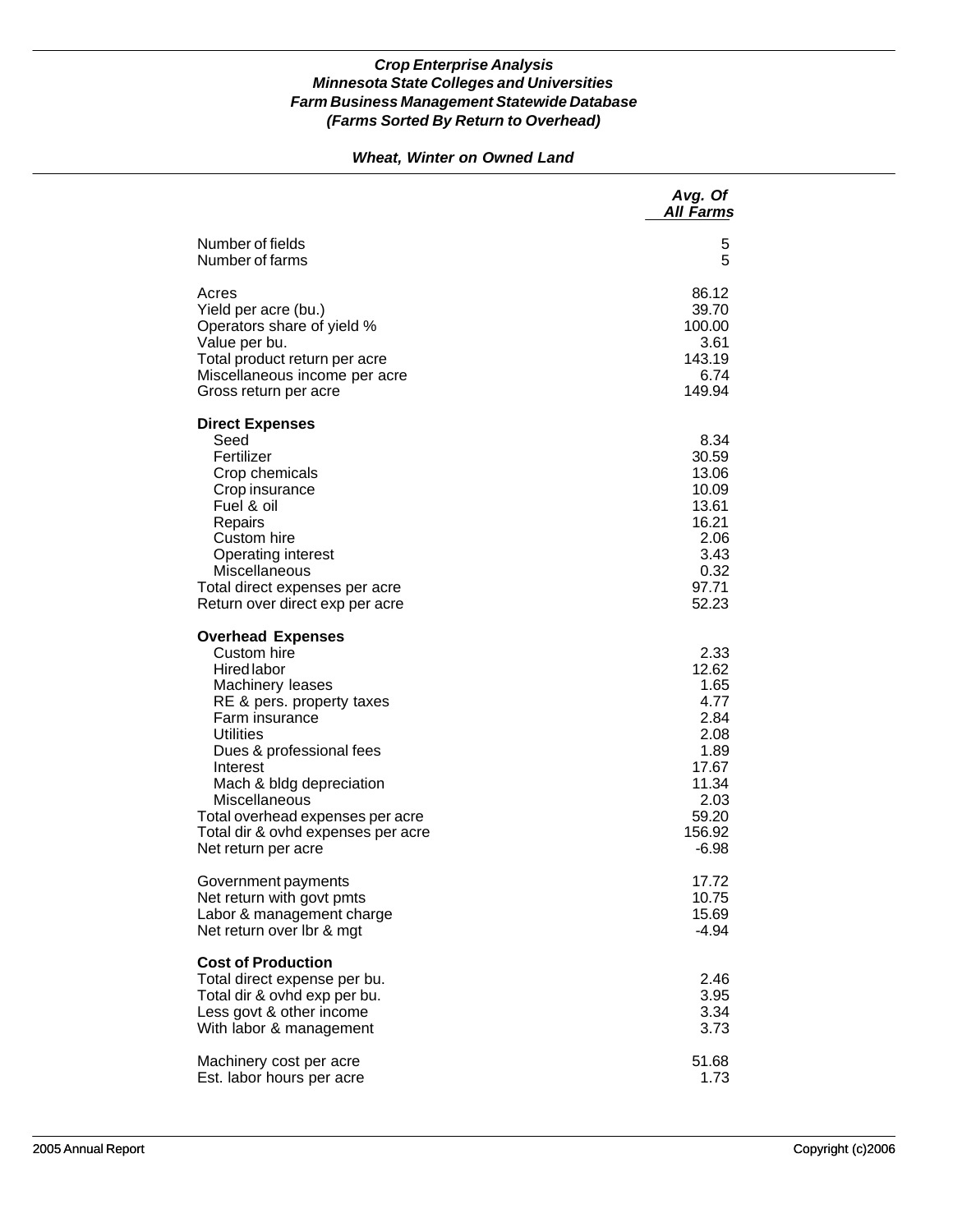# *Wheat, Winter on Cash Rent*

|                                                                                                                                                                                                                                                                                                | Avg. Of<br><b>All Farms</b>                                                                                    |
|------------------------------------------------------------------------------------------------------------------------------------------------------------------------------------------------------------------------------------------------------------------------------------------------|----------------------------------------------------------------------------------------------------------------|
| Number of fields                                                                                                                                                                                                                                                                               | 7                                                                                                              |
| Number of farms                                                                                                                                                                                                                                                                                | 7                                                                                                              |
| Acres                                                                                                                                                                                                                                                                                          | 62.40                                                                                                          |
| Yield per acre (bu.)                                                                                                                                                                                                                                                                           | 31.95                                                                                                          |
| Operators share of yield %                                                                                                                                                                                                                                                                     | 100.00                                                                                                         |
| Value per bu.                                                                                                                                                                                                                                                                                  | 3.35                                                                                                           |
| Total product return per acre                                                                                                                                                                                                                                                                  | 106.96                                                                                                         |
| Miscellaneous income per acre                                                                                                                                                                                                                                                                  | 29.83                                                                                                          |
| Gross return per acre                                                                                                                                                                                                                                                                          | 136.78                                                                                                         |
| <b>Direct Expenses</b><br>Seed<br>Fertilizer<br>Crop chemicals<br>Crop insurance<br>Fuel & oil<br>Repairs<br>Custom hire<br>Land rent<br><b>Utilities</b><br>Operating interest<br>Miscellaneous<br>Total direct expenses per acre<br>Return over direct exp per acre                          | 9.60<br>29.50<br>10.57<br>5.91<br>9.20<br>10.57<br>7.86<br>61.29<br>0.52<br>4.99<br>0.34<br>150.36<br>$-13.58$ |
| <b>Overhead Expenses</b><br><b>Hired labor</b><br>Machinery leases<br>Farm insurance<br><b>Utilities</b><br>Dues & professional fees<br>Interest<br>Mach & bldg depreciation<br>Miscellaneous<br>Total overhead expenses per acre<br>Total dir & ovhd expenses per acre<br>Net return per acre | 3.11<br>2.34<br>2.21<br>1.68<br>0.76<br>4.52<br>12.12<br>2.13<br>28.88<br>179.23<br>$-42.45$                   |
| Government payments                                                                                                                                                                                                                                                                            | 24.24                                                                                                          |
| Net return with govt pmts                                                                                                                                                                                                                                                                      | -18.21                                                                                                         |
| Labor & management charge                                                                                                                                                                                                                                                                      | 16.04                                                                                                          |
| Net return over lbr & mgt                                                                                                                                                                                                                                                                      | $-34.25$                                                                                                       |
| <b>Cost of Production</b><br>Total direct expense per bu.<br>Total dir & ovhd exp per bu.<br>Less govt & other income<br>With labor & management                                                                                                                                               | 4.71<br>5.61<br>3.92<br>4.42                                                                                   |
| Machinery cost per acre                                                                                                                                                                                                                                                                        | 45.43                                                                                                          |
| Est. labor hours per acre                                                                                                                                                                                                                                                                      | 1.51                                                                                                           |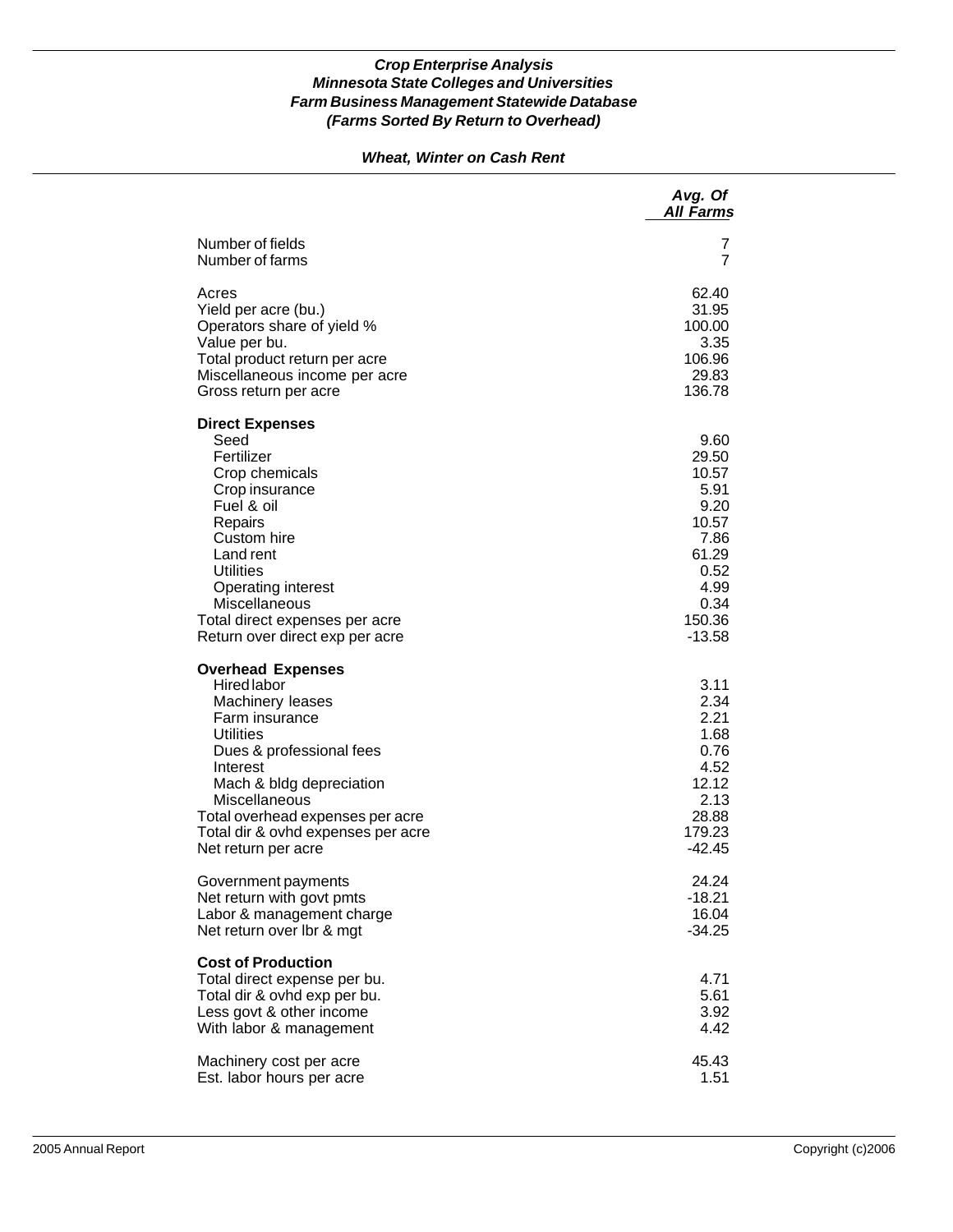# *Beef Cow-Calf -- Average Per Cow*

|                                                                                                                                                                                                                                                                                                                                                                                                     | Avg. Of<br>All Farms                                                                      |                                                                                                                                                             | Low 20%                                                                                   |                                                                                                                                                            | <b>High 20%</b>                                                                         |                                                                                                                                                          |  |
|-----------------------------------------------------------------------------------------------------------------------------------------------------------------------------------------------------------------------------------------------------------------------------------------------------------------------------------------------------------------------------------------------------|-------------------------------------------------------------------------------------------|-------------------------------------------------------------------------------------------------------------------------------------------------------------|-------------------------------------------------------------------------------------------|------------------------------------------------------------------------------------------------------------------------------------------------------------|-----------------------------------------------------------------------------------------|----------------------------------------------------------------------------------------------------------------------------------------------------------|--|
| Number of farms                                                                                                                                                                                                                                                                                                                                                                                     |                                                                                           | 125                                                                                                                                                         |                                                                                           | 24                                                                                                                                                         |                                                                                         | 26                                                                                                                                                       |  |
| Beef Calves sold (lb)<br>Transferred out (lb)<br>Cull sales (lb)<br>Butchered (lb)<br>Less purchased (lb)<br>Less transferred in (lb)<br>Inventory change (lb)<br>Total production (lb)<br>Otherincome<br>Gross return                                                                                                                                                                              | Quantity<br>205.47<br>225.79<br>107.07<br>4.07<br>$-34.85$<br>$-36.14$<br>52.01<br>523.41 | Value<br>255.04<br>287.45<br>78.93<br>3.29<br>$-78.29$<br>$-43.14$<br>116.22<br>619.49<br>3.32<br>622.81                                                    | Quantity<br>115.24<br>236.63<br>123.31<br>3.17<br>$-55.88$<br>$-36.36$<br>50.33<br>436.43 | Value<br>154.62<br>300.53<br>85.05<br>2.64<br>$-90.97$<br>$-70.71$<br>107.45<br>488.62<br>1.29<br>489.91                                                   | Quantity<br>221.29<br>281.97<br>89.38<br>4.28<br>$-4.56$<br>$-39.33$<br>31.95<br>584.98 | Value<br>263.49<br>340.47<br>70.68<br>4.26<br>$-100.17$<br>$-38.13$<br>223.42<br>764.02<br>5.58<br>769.60                                                |  |
| Direct Expenses<br>Corn Silage (lb.)<br>Hay, Alfalfa (lb.)<br>Hay, Grass & Other (lb.)<br>Haylage, Grass & Other (lb.)<br>Pasture (aum)<br>Complete Ration (lb.)<br>Protein Vit Minerals (Ib.)<br>Other feed stuffs<br><b>Breeding fees</b><br>Veterinary<br>Supplies<br>Fuel & oil<br>Repairs<br>Marketing<br>Bedding<br>Operating interest<br>Total direct expenses<br>Return over direct expense | 5,769.92<br>1,588.88<br>4,423.22<br>144.42<br>5.17<br>169.17<br>118.00<br>370.75          | 50.34<br>51.14<br>97.45<br>1.48<br>36.58<br>10.37<br>17.09<br>13.35<br>3.65<br>22.09<br>10.28<br>16.28<br>28.56<br>4.79<br>1.97<br>6.68<br>372.10<br>250.71 | 7,592.46<br>2,157.78<br>3,120.63<br>561.62<br>3.39<br>23.12<br>189.97<br>555.33           | 67.04<br>77.99<br>86.36<br>7.22<br>44.76<br>2.39<br>21.00<br>25.03<br>10.39<br>29.02<br>14.83<br>18.90<br>27.52<br>2.95<br>3.36<br>8.26<br>447.04<br>42.87 | 4,119.14<br>1,966.84<br>4,125.54<br>7.93<br>94.48<br>89.33<br>459.50                    | 38.24<br>60.77<br>86.10<br>39.71<br>$7.36$<br>15.25<br>9.86<br>2.20<br>19.17<br>9.15<br>17.14<br>27.18<br>$4.54$<br>$1.45$<br>$5.74$<br>343.84<br>425.76 |  |
| <b>Overhead Expenses</b><br>Custom hire<br>Hired labor<br>RE & pers. property taxes<br>Farm insurance<br>Utilities<br>Interest<br>Mach & bldg depreciation<br>Miscellaneous<br>Total overhead expenses<br>Total dir & ovhd expenses<br>Net return                                                                                                                                                   |                                                                                           | 2.27<br>9.61<br>2.90<br>8.89<br>10.30<br>15.97<br>22.56<br>9.32<br>81.82<br>453.92<br>168.89                                                                |                                                                                           | 5.07<br>16.79<br>1.34<br>9.71<br>7.98<br>21.31<br>18.13<br>9.39<br>89.72<br>536.77<br>$-46.86$                                                             |                                                                                         | 3.91<br>10.50<br>3.82<br>10.39<br>10.51<br>13.58<br>28.93<br>10.00<br>91.64<br>435.48<br>334.12                                                          |  |
| Labor & management charge<br>Net return over Ibr & mat                                                                                                                                                                                                                                                                                                                                              |                                                                                           | 72.23<br>96.66                                                                                                                                              |                                                                                           | 70.51<br>$-117.37$                                                                                                                                         |                                                                                         | 68.28<br>265.84                                                                                                                                          |  |
| <b>Cost of Production</b><br>Total direct expense per cwt.<br>Total dir& ovhd expense per cwt.<br>With other revenue adjustments<br>With labor and management                                                                                                                                                                                                                                       |                                                                                           | 71.09<br>86.72<br>64.85<br>77.98                                                                                                                            |                                                                                           | 102.43<br>122.99<br>101.23<br>115.96                                                                                                                       |                                                                                         | 58.78<br>74.44<br>48.06<br>59.60                                                                                                                         |  |
| Est. labor hours per unit                                                                                                                                                                                                                                                                                                                                                                           |                                                                                           | 9.07                                                                                                                                                        |                                                                                           | 9.29                                                                                                                                                       |                                                                                         | 10.04                                                                                                                                                    |  |
| <b>Other Information</b><br>Number of cows<br>Pregnancy percentage<br>Pregnancy loss percentage<br>Culling percentage<br>Calving percentage<br>Weaning percentage<br>Calves sold per cow<br>Calf death loss percent<br>Average weaning weight<br>Lbs weaned/exposed female<br>Feed cost per cow<br>Avg wgt/Beef Calf sold<br>Avg price / cwt                                                        |                                                                                           | 75.3<br>96.3<br>1.4<br>11.2<br>94.9<br>89.8<br>0.82<br>5.2<br>551<br>495<br>277.80<br>557<br>124.12                                                         |                                                                                           | 61.9<br>94.0<br>2.3<br>13.2<br>91.9<br>85.2<br>0.76<br>7.0<br>533<br>454<br>331.81<br>503<br>134.18                                                        |                                                                                         | 83.6<br>97.9<br>0.9<br>9.1<br>$97.0$<br>$95.1$<br>$0.85$<br>$3.8$<br>$602$<br>$\frac{573}{257.27}$<br>574<br>119.07                                      |  |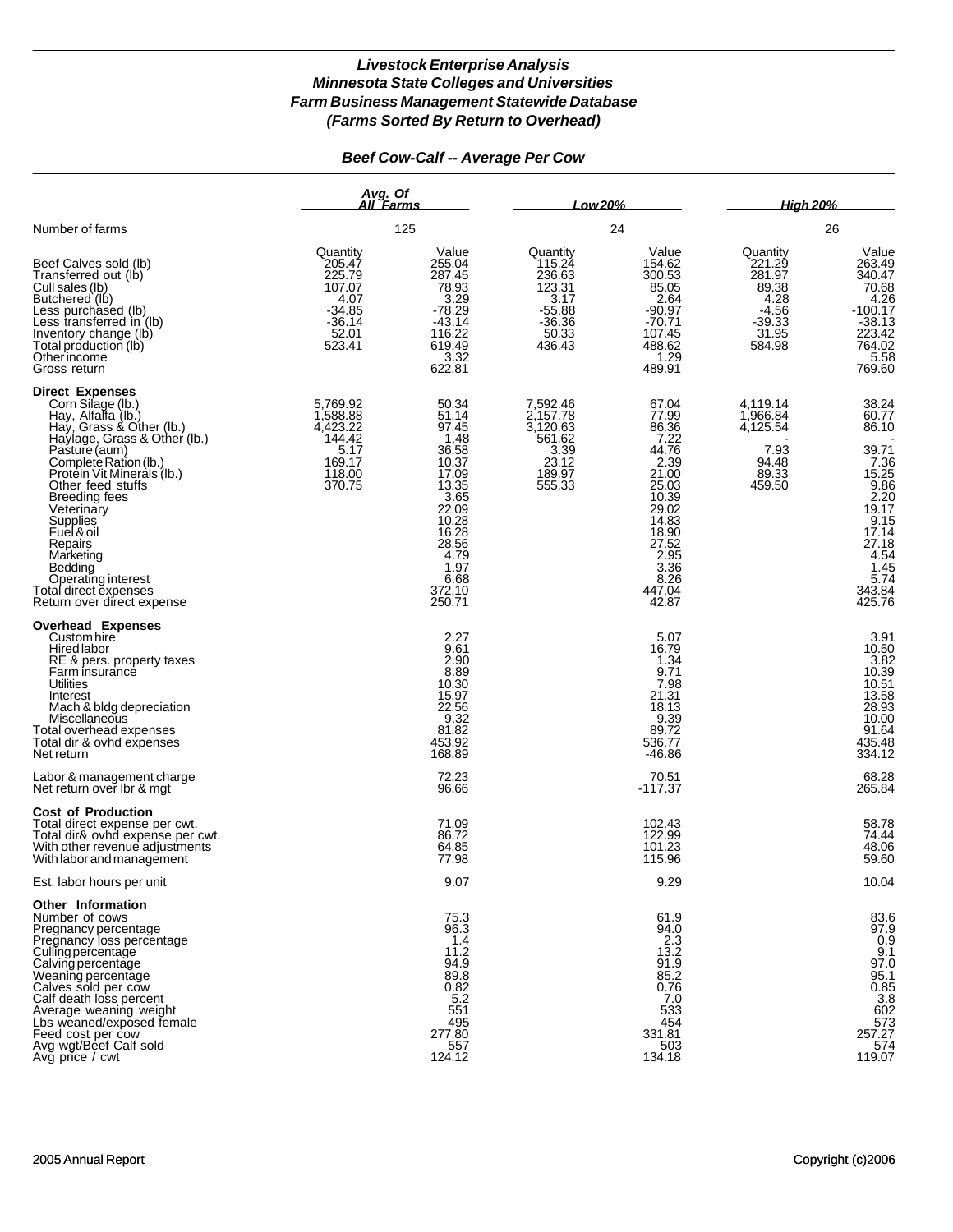#### *Beef, Background Beef -- Average Per Head*

|                                                                                                                                                                                                                                                                                                                                                                                                                                                                                       |                                                                                                                | Avg. Of<br>All Farms                                                                                                                                                                  |  |  |
|---------------------------------------------------------------------------------------------------------------------------------------------------------------------------------------------------------------------------------------------------------------------------------------------------------------------------------------------------------------------------------------------------------------------------------------------------------------------------------------|----------------------------------------------------------------------------------------------------------------|---------------------------------------------------------------------------------------------------------------------------------------------------------------------------------------|--|--|
| Number of farms                                                                                                                                                                                                                                                                                                                                                                                                                                                                       |                                                                                                                | 15                                                                                                                                                                                    |  |  |
| Backgnd Beef sold (lb)<br>Transferred out (lb)<br>Cull sales (lb)<br>Butchered (lb)<br>Less purchased (lb)<br>Less transferred in (lb)<br>Inventory change (lb)<br>Total production (lb)<br>Other income<br>Gross return                                                                                                                                                                                                                                                              | Quantity<br>598.47<br>40.06<br>7.80<br>7.91<br>$-270.71$<br>-243.70<br>76.44<br>216.27                         | Value<br>611.88<br>35.04<br>7.73<br>7.70<br>$-333.18$<br>$-290.77$<br>174.10<br>212.51<br>7.30<br>219.81                                                                              |  |  |
| <b>Direct Expenses</b><br>Corn (bu.)<br>Corn Silage (lb.)<br>Hay, Alfalfa (lb.)<br>Hay, Grass & Other (lb.)<br>Haylage, Alfalfa (lb.)<br>Oatlage (lb.)<br>Oats (bu.)<br>Pasture, Intensive (aum)<br>Complete Ration (lb.)<br>Creep / Starter (lb.)<br>Protein Vit Minerals (Ib.)<br>Other feed stuffs<br>Veterinary<br>Supplies<br>Fuel & oil<br>Repairs<br>Hauling and trucking<br>Marketing<br>Bedding<br>Operating interest<br>Total direct expenses<br>Return over direct expense | 6.35<br>2,793.82<br>102.18<br>641.35<br>316.66<br>253.17<br>2.06<br>0.15<br>215.31<br>19.26<br>46.01<br>171.99 | 10.65<br>28.22<br>2.22<br>15.12<br>5.54<br>3.58<br>2.84<br>1.11<br>6.42<br>2.89<br>6.21<br>5.75<br>11.42<br>2.35<br>6.89<br>5.42<br>1.85<br>14.40<br>2.65<br>12.57<br>148.10<br>71.71 |  |  |
| <b>Overhead Expenses</b><br>Hired labor<br>RE & pers. property taxes<br>Farm insurance<br>Utilities<br>Interest<br>Mach & bidg depreciation<br>Miscellaneous<br>Total overhead expenses<br>Total dir & ovhd expenses<br>Net return                                                                                                                                                                                                                                                    |                                                                                                                | 2.35<br>0.47<br>2.39<br>4.01<br>5.57<br>2.59<br>1.68<br>19.07<br>167.18<br>52.64                                                                                                      |  |  |
| Labor & management charge<br>Net return over Ibr & mgt                                                                                                                                                                                                                                                                                                                                                                                                                                |                                                                                                                | 20.10<br>32.54                                                                                                                                                                        |  |  |
| <b>Cost of Production</b><br>Total direct expense per cwt.<br>Total dir& ovhd expense per cwt.<br>With other revenue adjustments<br>With labor and management                                                                                                                                                                                                                                                                                                                         |                                                                                                                | 91.23<br>94.21<br>93.07<br>96.22                                                                                                                                                      |  |  |
| Est. labor hours per unit                                                                                                                                                                                                                                                                                                                                                                                                                                                             |                                                                                                                | 2.27                                                                                                                                                                                  |  |  |
| <b>Other Information</b><br>No. purchased or trans in<br>Number sold or trans out<br>Percentage death loss<br>Avg. daily gain (lbs)<br>Lbs of conc / lb of gain<br>Lbs of feed / lb of gain<br>Feed cost per cwt of gain<br>Feed cost per head<br>Average purchase weight<br>Average sales weight<br>Avg purch price / cwt<br>Avg sales price / cwt                                                                                                                                   |                                                                                                                | 131<br>108<br>2.4<br>1.24<br>3.53<br>12.78<br>41.87<br>90.56<br>442<br>711<br>123.08<br>102.24                                                                                        |  |  |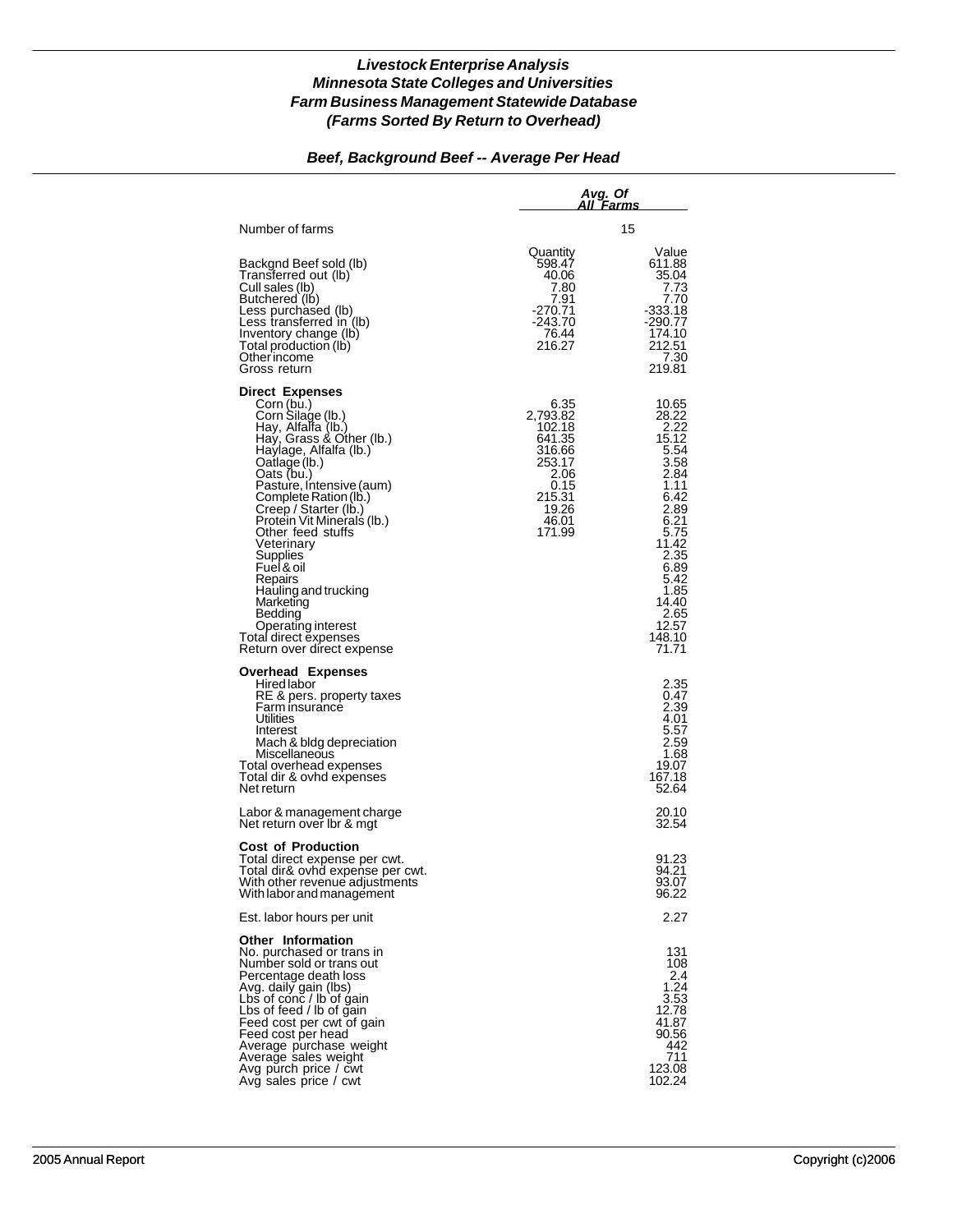# *Beef, Finish Beef Calves -- Average Per Head*

|                                                                                                                                                                                                                                                                                                                                                                       | Avg. Of<br>All Farms                                                                      |                                                                                                                                                  | Low 20%                                                                           |                                                                                                                                           | <b>High 20%</b>                                                                    |                                                                                                                                                    |  |
|-----------------------------------------------------------------------------------------------------------------------------------------------------------------------------------------------------------------------------------------------------------------------------------------------------------------------------------------------------------------------|-------------------------------------------------------------------------------------------|--------------------------------------------------------------------------------------------------------------------------------------------------|-----------------------------------------------------------------------------------|-------------------------------------------------------------------------------------------------------------------------------------------|------------------------------------------------------------------------------------|----------------------------------------------------------------------------------------------------------------------------------------------------|--|
| Number of farms                                                                                                                                                                                                                                                                                                                                                       |                                                                                           | 62                                                                                                                                               |                                                                                   | 12                                                                                                                                        |                                                                                    | 12                                                                                                                                                 |  |
| Finish Beef sold (lb)<br>Transferred out (lb)<br>Cull sales (lb)<br>Butchered (lb)<br>Less purchased (lb)<br>Less transferred in (lb)<br>Inventory change (lb)<br>Total production (lb)<br>Otherincome<br>Gross return                                                                                                                                                | Quantity<br>1,176.91<br>19.13<br>2.28<br>9.71<br>$-524.98$<br>$-97.20$<br>84.96<br>670.81 | Value<br>980.64<br>19.65<br>1.88<br>8.78<br>$-605.92$<br>$-119.00$<br>135.92<br>421.95<br>1.29<br>423.23                                         | Quantity<br>1,152.86<br>3.77<br>2.87<br>$-716.88$<br>$-59.82$<br>231.30<br>614.10 | Value<br>946.10<br>3.58<br>2.24<br>$-834.76$<br>$-71.34$<br>257.68<br>303.49<br>2.71<br>306.20                                            | Quantity<br>999.17<br>36.73<br>11.29<br>$-393.02$<br>$-117.48$<br>219.66<br>756.36 | Value<br>861.12<br>41.92<br>14.12<br>-471.16<br>-146.36<br>277.61<br>577.23<br>2.89<br>580.12                                                      |  |
| <b>Direct Expenses</b><br>Corn (bu.)<br>Corn Silage (lb.)<br>Corn, Ear (lb.)<br>Hay, Alfalfa (Ib.)<br>Hay, Grass & Other (lb.)<br>Protein Vit Minerals (lb.)<br>Other feed stuffs<br>Veterinary<br>Supplies<br>Fuel & oil<br>Repairs<br>Custom hire<br>Hauling and trucking<br>Marketing<br>Operating interest<br>Total direct expenses<br>Return over direct expense | 72.22<br>2,559.21<br>81.47<br>741.12<br>294.52<br>306.10<br>241.25                        | 132.10<br>22.01<br>1.63<br>23.36<br>8.10<br>45.27<br>7.50<br>14.01<br>5.71<br>11.47<br>19.67<br>2.17<br>6.74<br>5.45<br>19.57<br>324.76<br>98.47 | 85.82<br>910.88<br>1,313.45<br>291.50<br>230.05<br>281.69                         | 158.20<br>6.69<br>40.71<br>6.40<br>38.20<br>3.49<br>11.03<br>3.25<br>7.69<br>16.70<br>3.66<br>6.29<br>0.93<br>26.33<br>329.59<br>$-23.39$ | 59.93<br>3,576.66<br>465.10<br>326.05<br>296.43<br>344.97<br>83.16                 | 105.91<br>30.74<br>9.30<br>10.92<br>8.15<br>53.62<br>3.38<br>18.83<br>7.35<br>12.62<br>21.21<br>4.67<br>2.58<br>12.66<br>12.16<br>314.10<br>266.02 |  |
| <b>Overhead Expenses</b><br>Custom hire<br>Hired labor<br>Farm insurance<br>Utilities<br>Interest<br>Mach & bldg depreciation<br>Miscellaneous<br>Total overhead expenses<br>Total dir & ovhd expenses<br>Net return                                                                                                                                                  |                                                                                           | 2.54<br>7.46<br>7.38<br>7.58<br>9.33<br>24.45<br>10.37<br>69.12<br>393.88<br>29.35                                                               |                                                                                   | 1.63<br>12.89<br>6.67<br>5.43<br>3.90<br>20.29<br>6.63<br>57.44<br>387.03<br>$-80.83$                                                     |                                                                                    | 7.45<br>11.22<br>10.33<br>11.97<br>21.67<br>35.27<br>14.79<br>112.70<br>426.80<br>153.32                                                           |  |
| Labor & management charge<br>Net return over Ibr & mgt                                                                                                                                                                                                                                                                                                                |                                                                                           | 38.54<br>$-9.18$                                                                                                                                 |                                                                                   | 34.49<br>$-115.32$                                                                                                                        |                                                                                    | 49.41<br>103.91                                                                                                                                    |  |
| <b>Cost of Production</b><br>Total direct expense per cwt.<br>Total dir& ovhd expense per cwt.<br>With other revenue adjustments<br>With labor and management                                                                                                                                                                                                         |                                                                                           | 75.51<br>81.29<br>81.18<br>84.40                                                                                                                 |                                                                                   | 84.36<br>89.33<br>89.10<br>92.08                                                                                                          |                                                                                    | 61.77<br>72.65<br>72.37<br>77.14                                                                                                                   |  |
| Est. labor hours per unit                                                                                                                                                                                                                                                                                                                                             |                                                                                           | 4.97                                                                                                                                             |                                                                                   | 3.23                                                                                                                                      |                                                                                    | 6.53                                                                                                                                               |  |
| Other Information<br>No. purchased or trans in<br>Number sold or trans out<br>Percentage death loss<br>Avg. daily gain (lbs)<br>Lbs of conc / lb of gain<br>Lbs of feed / lb of gain<br>Feed cost per cwt of gain<br>Feed cost per head<br>Average purchase weight<br>Average sales weight<br>Avg purch price / cwt<br>Avg sales price / cwt                          |                                                                                           | 130<br>114<br>1.1<br>2.27<br>6.74<br>9.68<br>35.77<br>239.98<br>586<br>1,257<br>115.42<br>83.32                                                  |                                                                                   | 221<br>164<br>1.3<br>2.11<br>8.23<br>11.49<br>41.31<br>253.69<br>627<br>1,249<br>116.44<br>82.07                                          |                                                                                    | 107<br>91<br>1.4<br>2.48<br>5.63<br>8.05<br>29.35<br>222.02<br>516<br>1,230<br>119.88<br>86.18                                                     |  |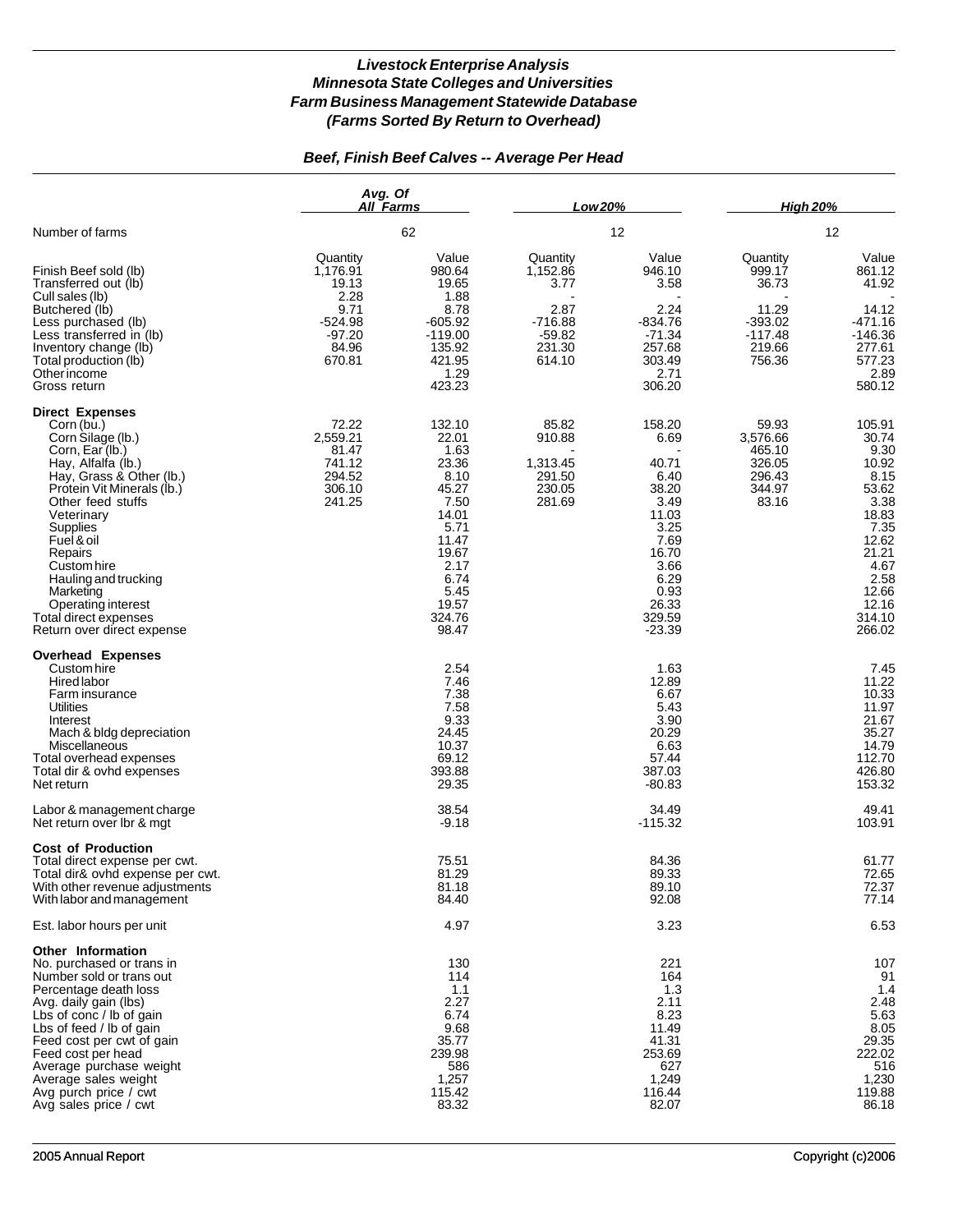## *Beef, Finish Steer Calves -- Average Per Head*

|                                                                                                                                                                                                                                                                                                                                                                                                                                                                                                   | Avg. Of<br>All Farms                                                                            |                                                                                                                                                                                         |  |
|---------------------------------------------------------------------------------------------------------------------------------------------------------------------------------------------------------------------------------------------------------------------------------------------------------------------------------------------------------------------------------------------------------------------------------------------------------------------------------------------------|-------------------------------------------------------------------------------------------------|-----------------------------------------------------------------------------------------------------------------------------------------------------------------------------------------|--|
| Number of farms                                                                                                                                                                                                                                                                                                                                                                                                                                                                                   |                                                                                                 | 19                                                                                                                                                                                      |  |
| Fin Str Calf sold (lb)<br>Butchered (lb)<br>Less purchased (lb)<br>Less transferred in (lb)<br>Inventory change (lb)<br>Total production (lb)<br>Other income<br>Gross return                                                                                                                                                                                                                                                                                                                     | Quantity<br>1.238.96<br>8.41<br>-566.18<br>-9.79<br>-53.10<br>618.31                            | Value<br>1,045.53<br>7.02<br>-660.00<br>-12.45<br>-9.34<br>370.76<br>370.76                                                                                                             |  |
| <b>Direct Expenses</b><br>Corn (bu.)<br>Corn Silage (lb.)<br>Hay, Alfalfa (lb.)<br>Hay, Grass & Other (lb.)<br>Complete Ration (lb.)<br>Milk Replacer (lb.)<br>Protein Vit Minerals (lb.)<br>Corn Distillers Grn (dry) (lb.)<br>Corn Gluten (lb.)<br>Other feed stuffs<br>Veterinary<br>Supplies<br>Contract production exp.<br>Fuel & oil<br>Repairs<br>Custom hire<br>Hauling and trucking<br>Marketing<br>Bedding<br>Operating interest<br>Total direct expenses<br>Return over direct expense | 51.06<br>1,514.65<br>385.77<br>128.81<br>253.64<br>0.97<br>296.47<br>235.75<br>512.26<br>154.97 | 91.44<br>13.74<br>12.53<br>4.15<br>7.44<br>0.83<br>42.61<br>6.52<br>5.62<br>2.19<br>12.18<br>2.30<br>0.56<br>10.08<br>17.81<br>1.06<br>8.91<br>9.60<br>1.08<br>24.40<br>275.07<br>95.69 |  |
| Overhead Expenses<br>Custom hire<br>Hired labor<br>Machinery leases<br>Building leases<br>Farm insurance<br>Utilities<br>Dues & professional fees<br>Interest<br>Mach & bldg depreciation<br>Miscellaneous<br>Total overhead expenses<br>Total dir & ovhd expenses<br>Net return                                                                                                                                                                                                                  |                                                                                                 | 2.87<br>12.29<br>2.45<br>0.60<br>4.48<br>5.11<br>0.65<br>3.80<br>10.95<br>5.78<br>48.97<br>324.04<br>46.72                                                                              |  |
| Labor & management charge<br>Net return over Ibr & mgt                                                                                                                                                                                                                                                                                                                                                                                                                                            |                                                                                                 | 26.01<br>20.71                                                                                                                                                                          |  |
| <b>Cost of Production</b><br>Total direct expense per cwt.<br>Total dir& ovhd expense per cwt.<br>With other revenue adjustments<br>With labor and management                                                                                                                                                                                                                                                                                                                                     |                                                                                                 | 76.66<br>80.62<br>80.62<br>82.72                                                                                                                                                        |  |
| Est. labor hours per unit                                                                                                                                                                                                                                                                                                                                                                                                                                                                         |                                                                                                 | 2.94                                                                                                                                                                                    |  |
| <b>Other Information</b><br>No. purchased or trans in<br>Number sold or trans out<br>Percentage death loss<br>Avg. daily gain (lbs)<br>Lbs of $\cosh$ / lb of gain<br>Lbs of feed / lb of gain<br>Feed cost per cwt of gain<br>Feed cost per head<br>Average purchase weight<br>Average sales weight<br>Avg purch price / cwt<br>Avg sales price / cwt                                                                                                                                            |                                                                                                 | 268<br>287<br>0.8<br>2.45<br>6.74<br>8.54<br>30.26<br>187.07<br>651<br>1,288<br>116.57<br>84.39                                                                                         |  |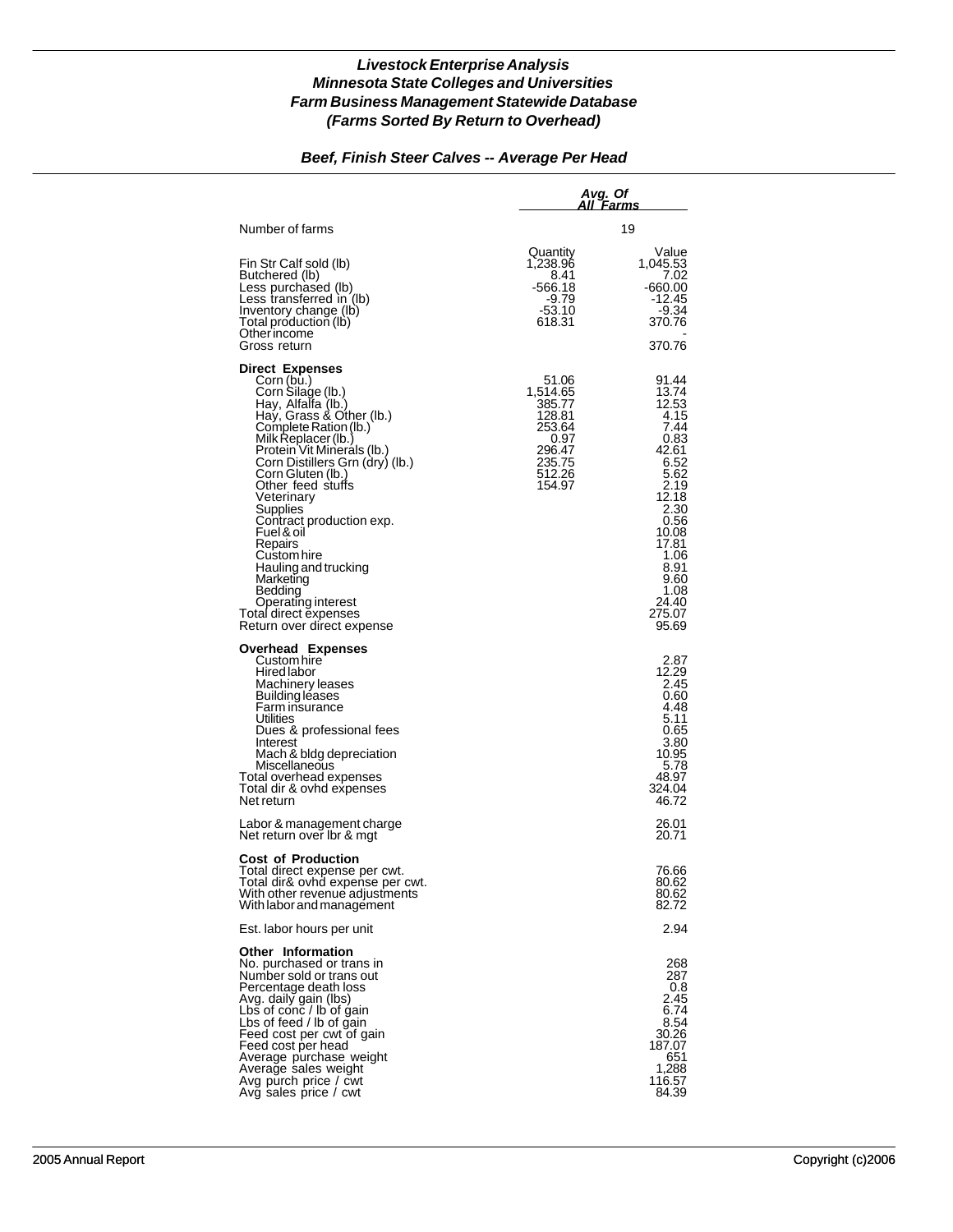#### *Beef, Finish Yrlg Steers -- Average Per Head*

|                                                                                                                                                                                                                                                                                                                                                                                                                                                                              | Avg. Of                                                                                         | All Farms                                                                                                                                                                         |
|------------------------------------------------------------------------------------------------------------------------------------------------------------------------------------------------------------------------------------------------------------------------------------------------------------------------------------------------------------------------------------------------------------------------------------------------------------------------------|-------------------------------------------------------------------------------------------------|-----------------------------------------------------------------------------------------------------------------------------------------------------------------------------------|
| Number of farms                                                                                                                                                                                                                                                                                                                                                                                                                                                              |                                                                                                 | 16                                                                                                                                                                                |
| Fin Yrig Str sold (lb)<br>Transferred out (lb)<br>Butchered (lb)<br>Less purchased (lb)<br>Less transferred in (lb)<br>Inventory change (lb)<br>Total production (lb)<br>Other income<br>Gross return                                                                                                                                                                                                                                                                        | Quantity<br>1,338.81<br>12.66<br>14.96<br>-621.07<br>$-71.66$<br>-20.55<br>653.13               | Value<br>1,115.89<br>12.25<br>12.72<br>-708.37<br>-67.30<br>67.18<br>432.37<br>3.95<br>436.32                                                                                     |
| <b>Direct Expenses</b><br>Corn (bu.)<br>Corn Silage (lb.)<br>Hay, Alfalfa (lb.)<br>Hay, Grass & Other (lb.)<br>Haylage, Alfalfa (lb.)<br>Complete Ration (lb.)<br>Protein Vit Minerals (lb.)<br>Corn Distillers Grn (dry) (lb.)<br>Corn Gluten (lb.)<br>Other feed stuffs<br>Veterinary<br>Supplies<br>Fuel & oil<br>Repairs<br>Custom hire<br>Hired labor<br>Hauling and trucking<br>Marketing<br>Operating interest<br>Total direct expenses<br>Return over direct expense | 72.36<br>1,226.71<br>596.40<br>349.75<br>266.92<br>14.64<br>312.05<br>232.97<br>795.42<br>34.40 | 128.77<br>10.59<br>21.97<br>11.74<br>3.70<br>3.39<br>36.78<br>7.77<br>8.35<br>1.18<br>9.87<br>4.00<br>11.77<br>17.70<br>3.81<br>4.16<br>3.03<br>7.61<br>15.53<br>311.72<br>124.60 |
| <b>Overhead Expenses</b><br>Hired labor<br>RE & pers. property taxes<br>Farm insurance<br><b>Utilities</b><br>Dues & professional fees<br>Interest<br>Mach & bidg depreciation<br>Miscellaneous<br>Total overhead expenses<br>Total dir & ovhd expenses<br>Net return                                                                                                                                                                                                        |                                                                                                 | 16.86<br>1.27<br>5.47<br>5.31<br>1.24<br>5.25<br>26.53<br>4.80<br>66.74<br>378.46<br>57.86                                                                                        |
| Labor & management charge<br>Net return over Ibr & mgt                                                                                                                                                                                                                                                                                                                                                                                                                       |                                                                                                 | 46.64<br>11.22                                                                                                                                                                    |
| <b>Cost of Production</b><br>Total direct expense per cwt.<br>Total dir& ovhd expense per cwt.<br>With other revenue adjustments<br>With labor and management                                                                                                                                                                                                                                                                                                                |                                                                                                 | 74.55<br>79.49<br>79.19<br>82.65                                                                                                                                                  |
| Est. labor hours per unit                                                                                                                                                                                                                                                                                                                                                                                                                                                    |                                                                                                 | 9.33                                                                                                                                                                              |
| <b>Other Information</b><br>No. purchased or trans in<br>Number sold or trans out<br>Percentage death loss<br>Avg. daily gain (lbs)<br>Lbs of conc / lb of gain<br>Lbs of feed / lb of gain<br>Feed cost per cwt of gain<br>Feed cost per head<br>Average purchase weight<br>Average sales weight<br>Avg purch price / cwt<br>Avg sales price / cwt                                                                                                                          |                                                                                                 | 193<br>195<br>1.2<br>2.26<br>8.31<br>10.61<br>35.86<br>234.24<br>689<br>1,304<br>114.06<br>83.35                                                                                  |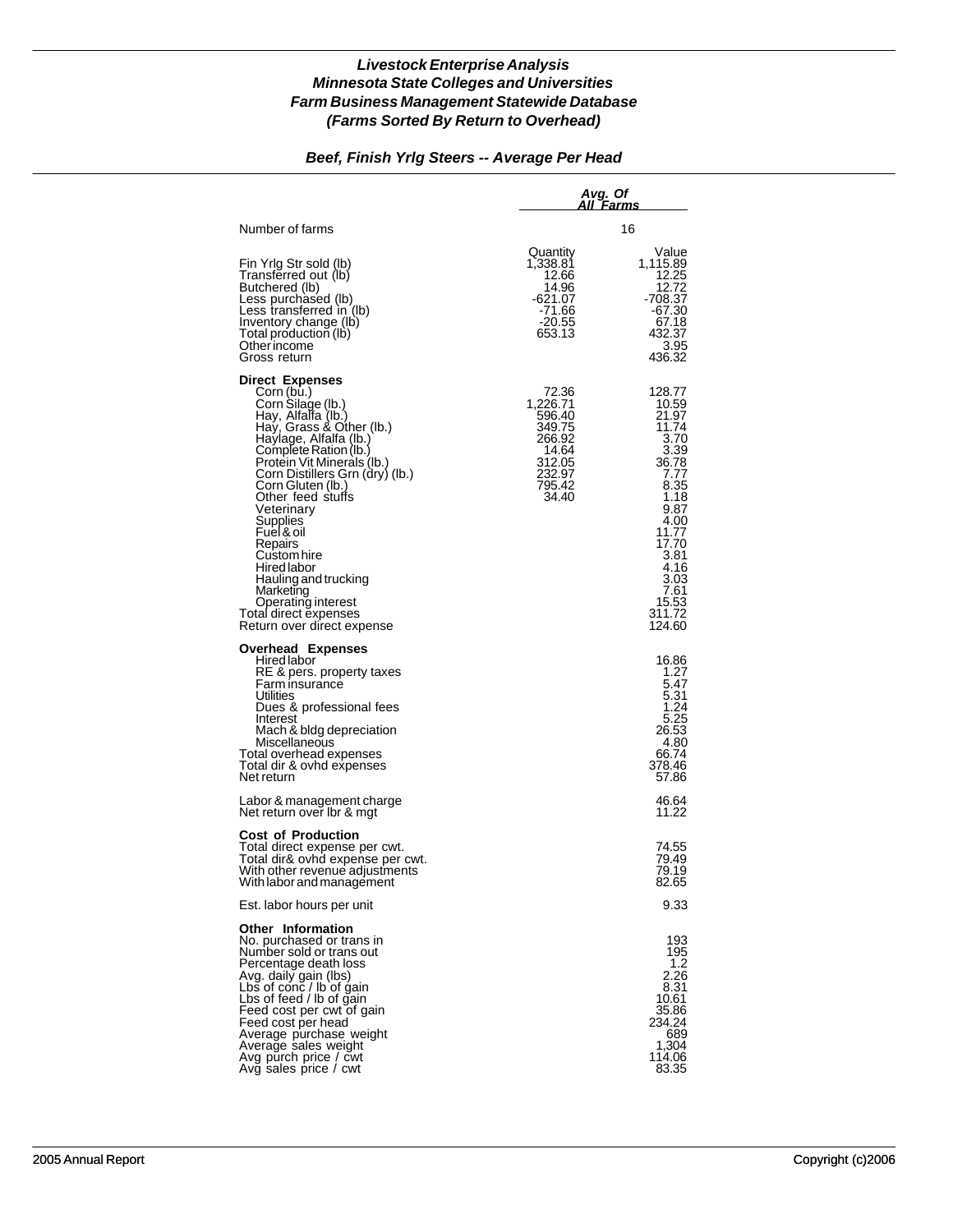# *Dairy -- Average Per Cow*

|                                                                                                                                                                                                                                                                                                                                                                                                                                                         | Avg. Of<br>All Farms                                                                                 |                                                                                                                                                                                                                  | Low 20%                                                                                             |                                                                                                                                                                                                               | <b>High 20%</b>                                                                                      |                                                                                                                                                                                                    |
|---------------------------------------------------------------------------------------------------------------------------------------------------------------------------------------------------------------------------------------------------------------------------------------------------------------------------------------------------------------------------------------------------------------------------------------------------------|------------------------------------------------------------------------------------------------------|------------------------------------------------------------------------------------------------------------------------------------------------------------------------------------------------------------------|-----------------------------------------------------------------------------------------------------|---------------------------------------------------------------------------------------------------------------------------------------------------------------------------------------------------------------|------------------------------------------------------------------------------------------------------|----------------------------------------------------------------------------------------------------------------------------------------------------------------------------------------------------|
| Number of farms                                                                                                                                                                                                                                                                                                                                                                                                                                         |                                                                                                      | 560                                                                                                                                                                                                              | 112                                                                                                 |                                                                                                                                                                                                               | 112                                                                                                  |                                                                                                                                                                                                    |
| Milk sold (lb)<br>Milk used in home (lb)<br>Milk fed to animals (lb)<br>Dairy Calves sold (hd)<br>Transferred out (hd)<br>Cull sales (hd)<br>Butchered (hd)<br>Less purchased (hd)<br>Less transferred in (hd)<br>Inventory change (hd)<br>Total production<br>Otherincome<br>Gross return                                                                                                                                                              | Quantity<br>20,582.90<br>7.82<br>61.30<br>0.22<br>0.66<br>0.26<br>0.01<br>$-0.07$<br>$-0.31$<br>0.05 | Value<br>3,231.67<br>1.44<br>8.50<br>53.93<br>123.00<br>156.47<br>3.11<br>$-118.08$<br>$-406.53$<br>112.98<br>3,166.51<br>4.07<br>3,170.57                                                                       | Quantity<br>16,889.05<br>11.30<br>89.76<br>0.12<br>0.61<br>0.25<br>0.01<br>-0.14<br>$-0.28$<br>0.05 | Value<br>2,595.22<br>2.18<br>10.66<br>21.01<br>85.96<br>144.56<br>4.96<br>$-220.21$<br>$-345.10$<br>107.40<br>2,406.65<br>3.90<br>2,410.55                                                                    | Quantity<br>23,367.70<br>7.08<br>34.85<br>0.29<br>0.69<br>0.27<br>0.00<br>$-0.04$<br>$-0.35$<br>0.04 | Value<br>3,699.33<br>0.97<br>4.94<br>82.40<br>137.54<br>173.88<br>1.46<br>$-67.20$<br>$-419.04$<br>119.95<br>3,734.20<br>7.12<br>3,741.32                                                          |
| <b>Direct Expenses</b><br>Corn (bu.)<br>Corn Silage (lb.)<br>Hay, Alfalfa (lb.)<br>Haylage, Alfalfa (lb.)<br>Complete Ration (lb.)<br>Protein Vit Minerals (lb.)<br>Other feed stuffs<br>Breeding fees<br>Veterinary<br><b>BST</b><br>Supplies<br>DHIA<br>Contract production exp.<br>Fuel & oil<br>Repairs<br>Custom hire<br>Hauling and trucking<br>Marketing<br>Bedding<br>Operating interest<br>Total direct expenses<br>Return over direct expense | 71.94<br>14,982.86<br>3,228.16<br>5,214.30<br>1,515.19<br>2,929.63<br>1.350.84                       | 136.70<br>141.57<br>139.68<br>111.05<br>155.96<br>386.71<br>60.38<br>36.03<br>107.20<br>29.33<br>114.02<br>15.27<br>5.12<br>60.54<br>118.73<br>22.62<br>37.64<br>39.85<br>42.79<br>15.92<br>1,793.69<br>1,376.89 | 69.31<br>15,144.84<br>4,892.48<br>4,579.99<br>1,300.50<br>2,085.69<br>1,466.02                      | 136.23<br>146.33<br>175.62<br>98.84<br>147.28<br>306.75<br>72.68<br>28.94<br>94.50<br>15.74<br>128.26<br>12.81<br>29.59<br>51.85<br>104.99<br>31.33<br>38.80<br>48.91<br>32.47<br>24.90<br>1,850.01<br>560.54 | 75.29<br>15,620.32<br>2,354.09<br>6,307.38<br>2,456.71<br>2,966.13<br>1,008.57                       | 141.48<br>138.18<br>104.93<br>$134.63$<br>$213.72$<br>357.17<br>57.16<br>39.49<br>116.79<br>38.62<br>16.03<br>66.84<br>134.13<br>22.57<br>41.92<br>39.25<br>46.82<br>11.38<br>1,817.31<br>1,924.01 |
| <b>Overhead Expenses</b><br>Custom hire<br>Hired labor<br>Machinery leases<br><b>Building leases</b><br>Farm insurance<br>Utilities<br>Interest<br>Mach & bldg depreciation<br>Miscellaneous<br>Total overhead expenses<br>Total dir & ovhd expenses<br>Net return                                                                                                                                                                                      |                                                                                                      | 20.77<br>258.68<br>18.97<br>19.65<br>34.72<br>66.01<br>109.06<br>132.75<br>52.38<br>696.38<br>2,490.07<br>680.51                                                                                                 |                                                                                                     | 7.45<br>200.86<br>7.75<br>13.29<br>29.53<br>66.58<br>109.46<br>92.27<br>51.77<br>455.79<br>2,305.79<br>104.75                                                                                                 |                                                                                                      | 26.10<br>334.07<br>$\frac{15.41}{28.58}$<br>37.27<br>66.52<br>102.84<br>147.14<br>54.85<br>812.77<br>2,630.08<br>1,111.24                                                                          |
| Labor & management charge<br>Net return over lbr & mgt                                                                                                                                                                                                                                                                                                                                                                                                  |                                                                                                      | 203.57<br>476.94                                                                                                                                                                                                 |                                                                                                     | 197.98<br>-93.23                                                                                                                                                                                              |                                                                                                      | 206.77<br>904.47                                                                                                                                                                                   |
| <b>Cost of Production</b><br>Total direct expense per cwt.<br>Total dir& ovhd expense per cwt.<br>With other revenue adjustments<br>With labor and management                                                                                                                                                                                                                                                                                           |                                                                                                      | 8.69<br>12.06<br>12.40<br>13.39                                                                                                                                                                                  |                                                                                                     | 10.89<br>13.57<br>14.73<br>15.90                                                                                                                                                                              |                                                                                                      | 7.76<br>11.24<br>11.08<br>11.96                                                                                                                                                                    |
| Est. labor hours per unit                                                                                                                                                                                                                                                                                                                                                                                                                               |                                                                                                      | 40.53                                                                                                                                                                                                            |                                                                                                     | 38.92                                                                                                                                                                                                         |                                                                                                      | 42.20                                                                                                                                                                                              |
| <b>Other Information</b><br>Avg. number of Cows<br>Milk produced per Cow<br>Culling percentage<br>Turnover rate<br>Percent of barn capacity<br>Lbs. milk/lb grain & conc.<br>Feed cost per cwt of milk<br>Feed cost per Cow<br>Avg. milk price per cwt.                                                                                                                                                                                                 |                                                                                                      | 117.3<br>20,652<br>25.5<br>33.6<br>104.2<br>2.3<br>5.48<br>1,132.04<br>15.70                                                                                                                                     |                                                                                                     | 79.1<br>16,990<br>25.5<br>36.1<br>99.3<br>2.2<br>6.38<br>1,083.74<br>15.37                                                                                                                                    |                                                                                                      | 168.0<br>23,410<br>27.2<br>33.5<br>107.4<br>2.3<br>4.90<br>1,147.28<br>15.83                                                                                                                       |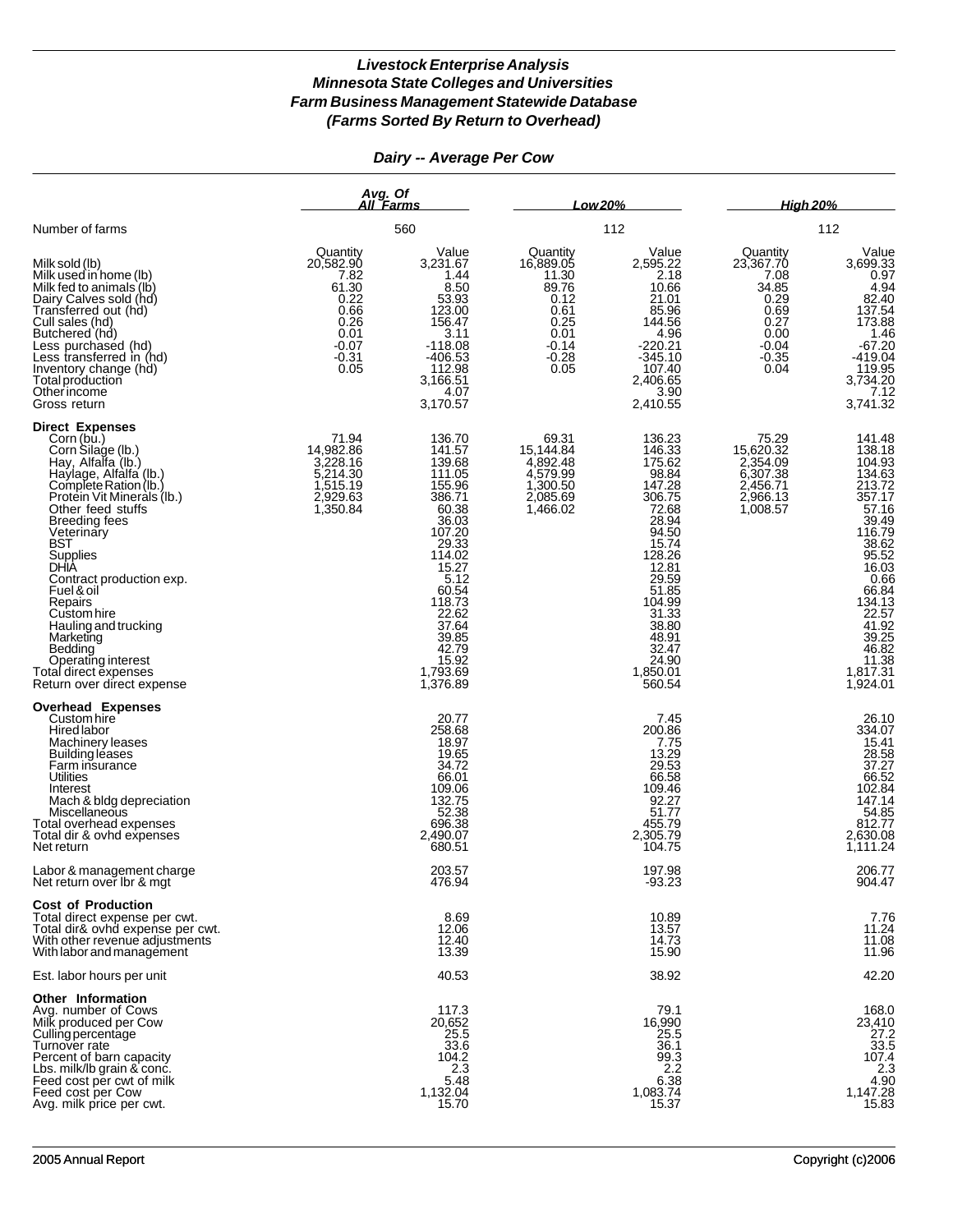# *Dairy and Repl Heifers -- Average Per Cow*

|                                                                                                                                                                                                                                                                                                                                                                                                                                                                                           | Avg. Of<br>All Farms<br>407                                                                          |                                                                                                                                                                                                                   | Low 20%<br>81                                                                                          |                                                                                                                                                                                                               | <b>High 20%</b><br>82                                                                                |                                                                                                                                                                                                                    |
|-------------------------------------------------------------------------------------------------------------------------------------------------------------------------------------------------------------------------------------------------------------------------------------------------------------------------------------------------------------------------------------------------------------------------------------------------------------------------------------------|------------------------------------------------------------------------------------------------------|-------------------------------------------------------------------------------------------------------------------------------------------------------------------------------------------------------------------|--------------------------------------------------------------------------------------------------------|---------------------------------------------------------------------------------------------------------------------------------------------------------------------------------------------------------------|------------------------------------------------------------------------------------------------------|--------------------------------------------------------------------------------------------------------------------------------------------------------------------------------------------------------------------|
| Number of farms                                                                                                                                                                                                                                                                                                                                                                                                                                                                           |                                                                                                      |                                                                                                                                                                                                                   |                                                                                                        |                                                                                                                                                                                                               |                                                                                                      |                                                                                                                                                                                                                    |
| Milk sold (lb)<br>Milk used in home (lb)<br>Milk fed to animals (lb)<br>Dairy Calves sold (hd)<br>Transferred out (hd)<br>Cull sales (hd)<br>Butchered (hd)<br>Less purchased (hd)<br>Less transferred in (hd)<br>Inventory change (hd)<br>Total production<br>Otherincome<br>Gross return                                                                                                                                                                                                | Quantity<br>20,481.48<br>6.23<br>53.38<br>0.38<br>1.04<br>0.26<br>0.01<br>$-0.12$<br>$-0.92$<br>0.12 | Value<br>3,219.19<br>1.28<br>7.37<br>117.49<br>557.59<br>161.23<br>4.56<br>$-169.38$<br>$-533.42$<br>218.41<br>3,584.33<br>5.16<br>3,589.49                                                                       | Quantity<br>15,785.95<br>13.59<br>103.60<br>0.31<br>0.99<br>0.24<br>0.01<br>$-0.26$<br>$-0.85$<br>0.15 | Value<br>2,433.35<br>4.43<br>12.87<br>84.46<br>407.04<br>141.52<br>6.11<br>$-354.92$<br>$-410.10$<br>218.79<br>2,543.56<br>3.05<br>2,546.61                                                                   | Quantity<br>22,994.11<br>3.39<br>17.84<br>0.45<br>0.99<br>0.29<br>0.00<br>$-0.10$<br>$-0.94$<br>0.15 | Value<br>3,660.82<br>$\frac{0.53}{2.57}$<br>145.17<br>625.16<br>183.00<br>3.20<br>$-165.97$<br>$-602.25$<br>310.02<br>4,162.25<br>3.56<br>4,165.81                                                                 |
| <b>Direct Expenses</b><br>Corn (bu.)<br>Corn Silage (lb.)<br>Hay, Alfalfa (lb.)<br>Hay, Grass & Other (lb.)<br>Haylage, Alfalfa (lb.)<br>Complete Ration (lb.)<br>Protein Vit Minerals (Ib.)<br>Other feed stuffs<br><b>Breeding fees</b><br>Veterinary<br><b>BST</b><br><b>Supplies</b><br>Contract production exp.<br>Fuel & oil<br>Repairs<br>Custom hire<br>Hauling and trucking<br>Marketing<br>Bedding<br>Operating interest<br>Total direct expenses<br>Return over direct expense | 81.94<br>19,843.80<br>4,374.01<br>1,097.92<br>6,450.16<br>1,559.06<br>3,502.60<br>1,592.47           | 153.92<br>181.18<br>177.63<br>31.62<br>139.01<br>139.07<br>457.38<br>75.61<br>41.71<br>114.57<br>27.29<br>130.85<br>47.57<br>67.75<br>133.06<br>28.84<br>36.77<br>39.38<br>49.91<br>13.11<br>2,089.82<br>1,499.67 | 73.36<br>18,725.10<br>5,542.40<br>2,475.77<br>5,379.08<br>2,085.64<br>1,902.39                         | 137.71<br>179.30<br>225.40<br>79.76<br>117.74<br>168.67<br>300.70<br>86.64<br>28.81<br>81.58<br>7.08<br>147.90<br>27.89<br>49.71<br>121.11<br>12.44<br>33.43<br>28.06<br>35.23<br>18.45<br>1,915.53<br>631.08 | 77.88<br>20,841.48<br>3,111.51<br>695.01<br>6,094.04<br>2,304.44<br>4,689.98<br>1,072.02             | 144.87<br>186.17<br>143.80<br>18.07<br>131.47<br>157.67<br>511.12<br>53.00<br>46.21<br>121.10<br>41.96<br>115.40<br>88.12<br>$70.51$<br>127.71<br>44.89<br>36.86<br>42.81<br>64.82<br>9.22<br>2,155.80<br>2,010.02 |
| <b>Overhead Expenses</b><br>Custom hire<br>Hired labor<br>Machinery leases<br>Building leases<br>Farm insurance<br>Utilities<br>Interest<br>Mach & bldg depreciation<br>Miscellaneous<br>Total overhead expenses<br>Total dir & ovhd expenses<br>Net return                                                                                                                                                                                                                               |                                                                                                      | 20.80<br>293.10<br>17.15<br>22.95<br>40.64<br>77.78<br>132.89<br>157.70<br>56.98<br>816.43<br>2,906.25<br>683.24                                                                                                  |                                                                                                        | 7.90<br>142.87<br>9.69<br>11.39<br>36.47<br>84.79<br>135.70<br>113.59<br>43.90<br>558.40<br>2,473.93<br>72.68                                                                                                 |                                                                                                      | 30.49<br>446.18<br>$\frac{21.58}{34.03}$<br>$\frac{35.28}{71.71}$<br>$140.33$<br>160.92<br>63.19<br>1,003.72<br>3,159.51<br>1,006.30                                                                               |
| Labor & management charge<br>Net return over Ibr & mgt                                                                                                                                                                                                                                                                                                                                                                                                                                    |                                                                                                      | 238.93<br>444.31                                                                                                                                                                                                  |                                                                                                        | 259.94<br>$-187.26$                                                                                                                                                                                           |                                                                                                      | 234.57<br>771.73                                                                                                                                                                                                   |
| <b>Cost of Production</b><br>Total direct expense per cwt.<br>Total dir& ovhd expense per cwt.<br>With other revenue adjustments<br>With labor and management                                                                                                                                                                                                                                                                                                                             |                                                                                                      | 10.17<br>14.15<br>12.39<br>13.55                                                                                                                                                                                  |                                                                                                        | 12.04<br>15.56<br>14.95<br>16.59                                                                                                                                                                              |                                                                                                      | 9.37<br>13.73<br>11.55<br>12.57                                                                                                                                                                                    |
| Est. labor hours per unit                                                                                                                                                                                                                                                                                                                                                                                                                                                                 |                                                                                                      | 48.38                                                                                                                                                                                                             |                                                                                                        | 45.74                                                                                                                                                                                                         |                                                                                                      | 53.41                                                                                                                                                                                                              |
| Other Information<br>Avg. number of Cows<br>Milk produced per Cow<br>Culling percentage<br>Turnover rate<br>Percent of barn capacity<br>Lbs. milk/lb grain & conc.<br>Feed cost per cwt of milk<br>Feed cost per Cow<br>Avg. milk price per cwt.                                                                                                                                                                                                                                          |                                                                                                      | 115.6<br>20,541<br>26.5<br>40.3<br>104.0<br>2.0<br>6.60<br>1,355.44<br>15.72                                                                                                                                      |                                                                                                        | 74.2<br>15,903<br>24.4<br>45.1<br>94.2<br>1.9<br>8.15<br>1,295.93<br>15.41                                                                                                                                    |                                                                                                      | 183.6<br>23,015<br>29.2<br>40.2<br>108.8<br>1.9<br>5.85<br>1,346.18<br>15.92                                                                                                                                       |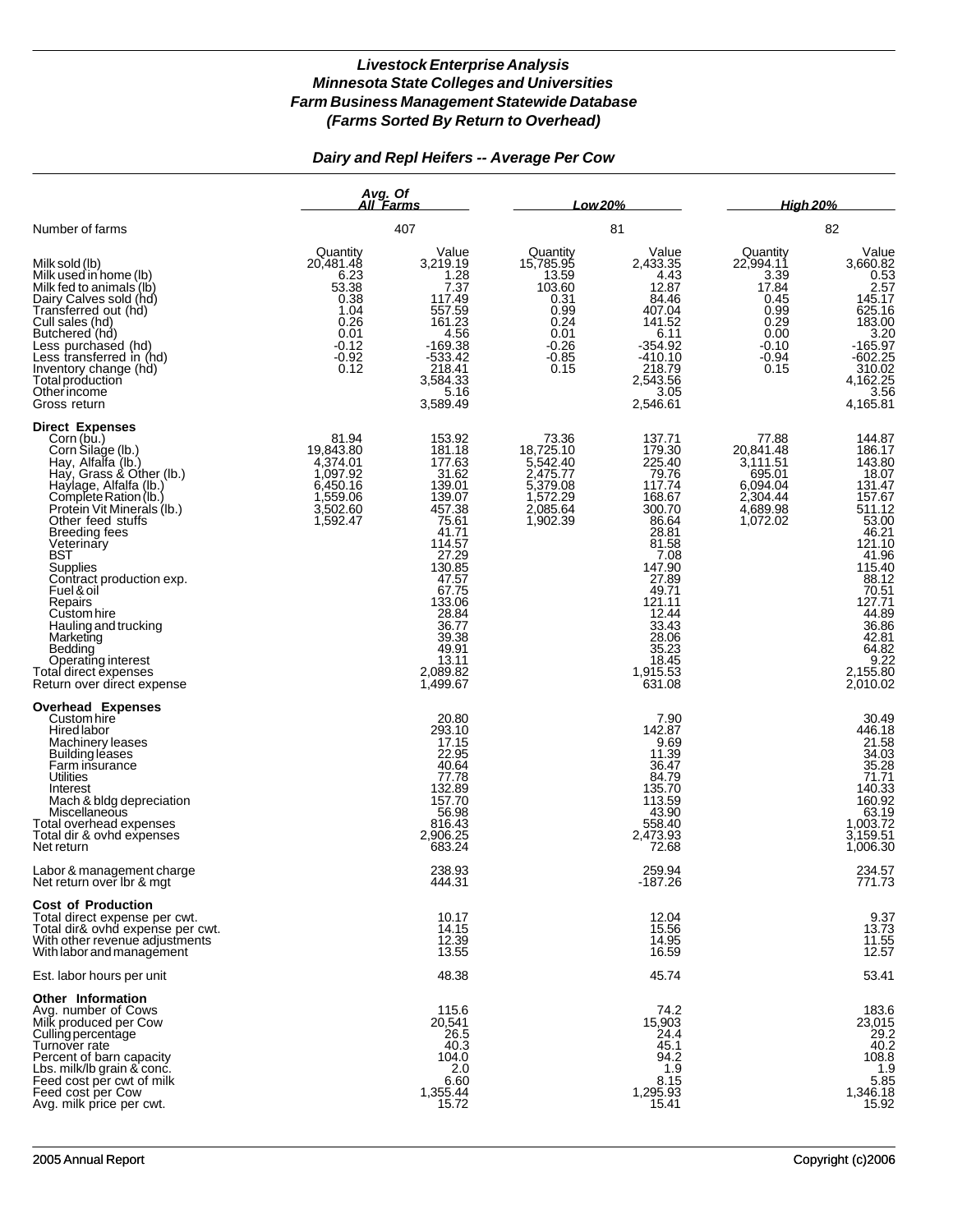# *Dairy Heifers (for sale) -- Average Per Head Sold/Trans*

|                                                                                                                                                                                                                                                                                                                                                                                                      | Avg. Of<br>All Farms                                                                          |                                                                                                                                                                 |  |
|------------------------------------------------------------------------------------------------------------------------------------------------------------------------------------------------------------------------------------------------------------------------------------------------------------------------------------------------------------------------------------------------------|-----------------------------------------------------------------------------------------------|-----------------------------------------------------------------------------------------------------------------------------------------------------------------|--|
| Number of farms                                                                                                                                                                                                                                                                                                                                                                                      |                                                                                               | 13                                                                                                                                                              |  |
| Dairy Hfrs sold (hd)<br>Transferred out (hd)<br>Cull sales (hd)<br>Butchered (hd)<br>Less purchased (hd)<br>Less transferred in (hd)<br>Inventory change (hd)<br>Total production (hd)<br>Other income<br>Gross return                                                                                                                                                                               | Quantity<br>0.91<br>0.09<br>0.00<br>0.00<br>$-0.85$<br>$-0.02$<br>$-0.18$<br>0.00             | Value<br>1,088.76<br>59.78<br>0.68<br>3.75<br>$-225.39$<br>$-32.81$<br>-136.12<br>758.64<br>106.65<br>865.29                                                    |  |
| <b>Direct Expenses</b><br>Corn (bu.)<br>Corn Silage (lb.)<br>Hay, Alfalfa (lb.)<br>Hay, Grass & Other (lb.)<br>Haylage, Alfalfa (lb.)<br>Complete Ration (lb.)<br>Milk Replacer (lb.)<br>Protein Vit Minerals (lb.)<br>Other feed stuffs<br>Breeding fees<br>Veterinary<br>Supplies<br>Fuel & oil<br>Repairs<br>Bedding<br>Operating interest<br>Total direct expenses<br>Return over direct expense | 26.32<br>10.314.44<br>1,422.79<br>470.88<br>5,217.50<br>2.404.59<br>12.31<br>248.27<br>321.38 | 50.75<br>93.55<br>62.98<br>13.44<br>101.17<br>90.03<br>16.15<br>44.28<br>9.50<br>4.43<br>35.29<br>14.96<br>24.89<br>53.84<br>25.27<br>22.77<br>663.31<br>201.98 |  |
| <b>Overhead Expenses</b><br>Custom hire<br>Hired labor<br>Machinery leases<br>RE & pers. property taxes<br>Farm insurance<br>Utilities<br>Interest<br>Mach & bldg depreciation<br>Miscellaneous<br>Total overhead expenses<br>Total dir & ovhd expenses<br>Net return                                                                                                                                |                                                                                               | 11.20<br>25.30<br>7.79<br>4.65<br>18.43<br>19.07<br>23.13<br>47.59<br>16.53<br>173.70<br>837.01<br>28.28                                                        |  |
| Labor & management charge<br>Net return over Ibr & mgt                                                                                                                                                                                                                                                                                                                                               |                                                                                               | 89.21<br>-60.93                                                                                                                                                 |  |
| <b>Cost of Production</b><br>Total direct expense per head<br>Total dir& ovhd expense per head<br>With other revenue adjustments<br>With labor and management                                                                                                                                                                                                                                        |                                                                                               | 1,053.21<br>1,226.91<br>1,120.26<br>1,209.47                                                                                                                    |  |
| Est. labor hours per unit                                                                                                                                                                                                                                                                                                                                                                            |                                                                                               | 13.12                                                                                                                                                           |  |
| <b>Other Information</b><br>No. purchased or trans in<br>Number sold or trans out<br>Average number of head<br>Percentage death loss<br>Feed cost per average head<br>Feed cost/head sold+trans<br>Avg. purchase weight<br>Avg. sales weight<br>Avg. purch price / head<br>Avg. sales price / head                                                                                                   |                                                                                               | 107<br>123<br>185<br>1.3<br>319.77<br>481.85<br>28<br>34<br>265.94<br>1,190.71                                                                                  |  |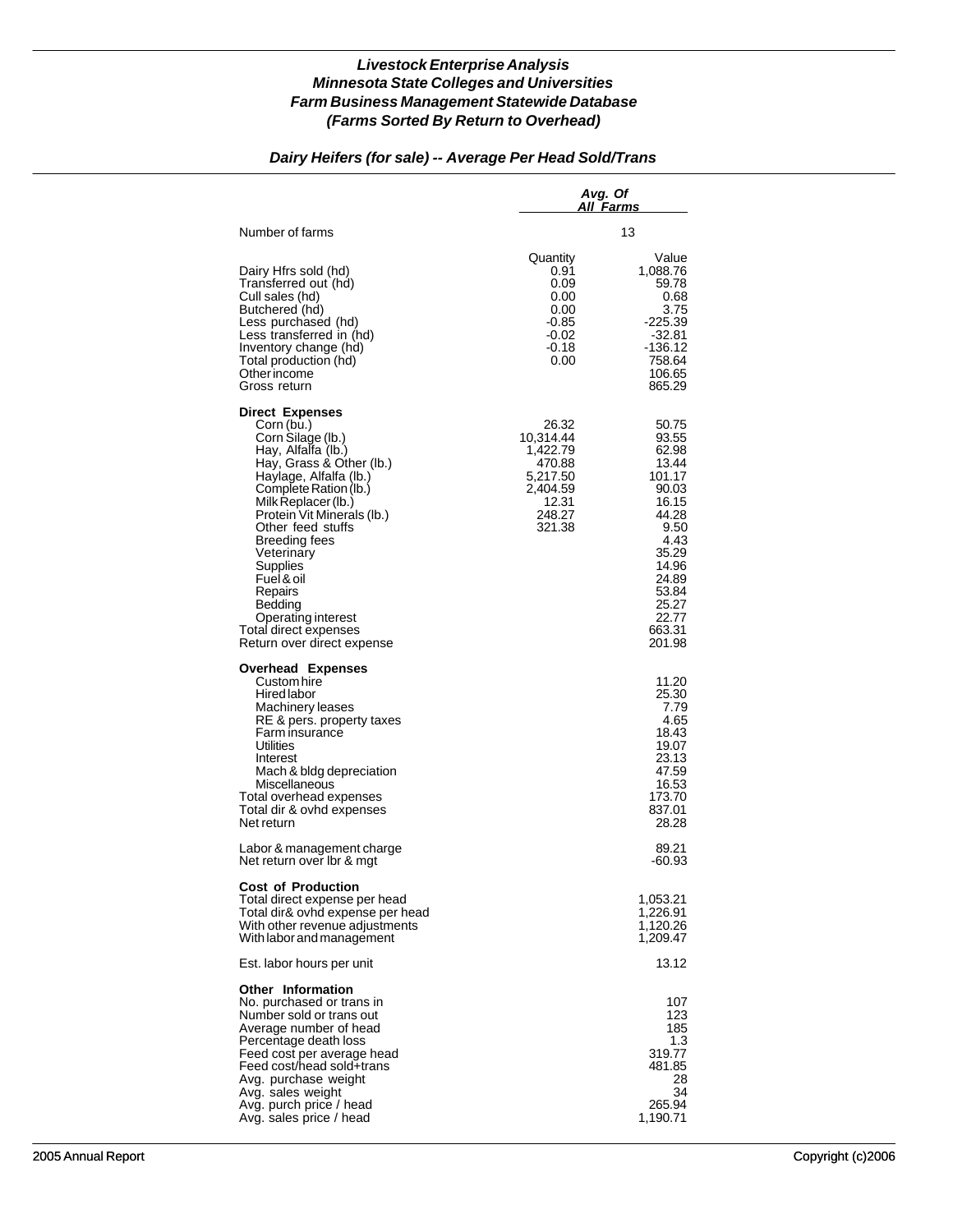# *Dairy Replacement Heifers -- Average Per Head Sold/Trans*

|                                                                                                                                                                                                                                                                                                                                                                                                                                                                                        | Avg. Of<br>All Farms                                                                                            |                                                                                                                                                                                                  | Low 20%                                                                                                            |                                                                                                                                                                                                      | <b>High 20%</b>                                                                                               |                                                                                                                                                                                                                    |
|----------------------------------------------------------------------------------------------------------------------------------------------------------------------------------------------------------------------------------------------------------------------------------------------------------------------------------------------------------------------------------------------------------------------------------------------------------------------------------------|-----------------------------------------------------------------------------------------------------------------|--------------------------------------------------------------------------------------------------------------------------------------------------------------------------------------------------|--------------------------------------------------------------------------------------------------------------------|------------------------------------------------------------------------------------------------------------------------------------------------------------------------------------------------------|---------------------------------------------------------------------------------------------------------------|--------------------------------------------------------------------------------------------------------------------------------------------------------------------------------------------------------------------|
| Number of farms                                                                                                                                                                                                                                                                                                                                                                                                                                                                        |                                                                                                                 | 468                                                                                                                                                                                              | 93                                                                                                                 |                                                                                                                                                                                                      | 94                                                                                                            |                                                                                                                                                                                                                    |
| Replacements sold (hd)<br>Transferred out (hd)<br>Cull sales (hd)<br>Butchered (hd)<br>Less purchased (hd)<br>Less transferred in (hd)<br>Inventory change (hd)<br>Total production (hd)<br>Other income<br>Gross return                                                                                                                                                                                                                                                               | Quantity<br>0.32<br>0.68<br>0.02<br>0.01<br>$-0.10$<br>$-1.11$<br>0.10<br>0.00                                  | Value<br>155.10<br>825.99<br>9.62<br>3.67<br>$-109.05$<br>$-210.56$<br>188.18<br>862.96<br>7.79<br>870.75                                                                                        | Quantity<br>0.36<br>0.64<br>0.01<br>0.00<br>$-0.09$<br>$-1.17$<br>0.10<br>0.00                                     | Value<br>94.18<br>594.50<br>6.29<br>2.67<br>$-99.88$<br>-220.70<br>19.87<br>396.92<br>1.44<br>398.36                                                                                                 | Quantity<br>0.20<br>0.80<br>0.03<br>0.00<br>$-0.18$<br>$-1.30$<br>0.33<br>0.00                                | Value<br>149.11<br>1,192.51<br>17.57<br>3.20<br>$-258.49$<br>$-257.17$<br>683.00<br>1,529.72<br>1,529.72                                                                                                           |
| <b>Direct Expenses</b><br>Corn (bu.)<br>Corn Silage (lb.)<br>Hay, Alfalfa (lb.)<br>Hay, Grass & Other (lb.)<br>Haylage, Alfalfa (lb.)<br>Fraylage (lb.)<br>Complete Ration (lb.)<br>Milk (lb.)<br>Milk Replacer (lb.)<br>Protein Vit Minerals (lb.)<br>Other feed stuffs<br>Breeding fees<br>Veterinary<br><b>Supplies</b><br>Contract production exp.<br>Fuel & oil<br>Repairs<br>Custom hire<br>Bedding<br>Operating interest<br>Total direct expenses<br>Return over direct expense | 19.96<br>8,371.68<br>2,027.48<br>1,190.95<br>1,655.49<br>826.40<br>365.53<br>65.67<br>21.25<br>558.33<br>632.20 | 37.14<br>77.11<br>82.94<br>31.69<br>32.81<br>7.95<br>45.40<br>8.59<br>20.25<br>85.64<br>24.27<br>13.74<br>25.16<br>18.59<br>80.54<br>19.54<br>37.14<br>8.45<br>10.40<br>3.57<br>671.37<br>199.38 | 19.71<br>9,633.63<br>2,266.07<br>1,622.83<br>2,408.46<br>1,015.87<br>406.10<br>139.15<br>27.54<br>522.62<br>574.04 | 36.76<br>90.83<br>97.99<br>48.90<br>49.42<br>9.08<br>55.34<br>19.15<br>26.28<br>94.01<br>27.10<br>15.32<br>31.96<br>18.79<br>85.38<br>19.72<br>49.22<br>3.28<br>12.35<br>5.51<br>796.40<br>$-398.04$ | 23.54<br>9,829.71<br>2,380.36<br>955.86<br>1,041.01<br>855.01<br>313.26<br>28.49<br>25.55<br>411.19<br>642.09 | 43.28<br>$83.15$<br>$95.56$<br>$23.31$<br>$22.52$<br>7.95<br>40.17<br>$\frac{3.62}{23.53}$<br>67.19<br>25.88<br>14.61<br>26.94<br>20.42<br>132.95<br>26.41<br>47.87<br>$2.22$<br>14.86<br>4.68<br>727.11<br>802.61 |
| <b>Overhead Expenses</b><br>Custom hire<br>Hired labor<br>Machinery leases<br><b>Building leases</b><br>RE & pers. property taxes<br>Farm insurance<br><b>Utilities</b><br>Interest<br>Mach & bldg depreciation<br>Miscellaneous<br>Total overhead expenses<br>Total dir & ovhd expenses<br>Net return                                                                                                                                                                                 |                                                                                                                 | 8.77<br>69.37<br>4.51<br>4.85<br>3.57<br>11.07<br>21.34<br>34.57<br>42.92<br>12.83<br>213.32<br>884.69<br>$-13.94$                                                                               |                                                                                                                    | 4.62<br>50.59<br>4.49<br>7.02<br>3.55<br>12.25<br>22.93<br>28.39<br>42.96<br>12.69<br>189.49<br>985.88<br>-587.53                                                                                    |                                                                                                               | 4.60<br>94.02<br>5.33<br>4.38<br>4.40<br>13.20<br>24.51<br>49.16<br>50.37<br>15.72<br>265.68<br>992.79<br>536.93                                                                                                   |
| Labor & management charge<br>Net return over Ibr & mgt                                                                                                                                                                                                                                                                                                                                                                                                                                 |                                                                                                                 | 69.49<br>$-83.43$                                                                                                                                                                                |                                                                                                                    | 73.95<br>-661.48                                                                                                                                                                                     |                                                                                                               | 83.87<br>453.06                                                                                                                                                                                                    |
| <b>Cost of Production</b><br>Total direct expense per head<br>Total dir& ovhd expense per head<br>With other revenue adjustments<br>With labor and management                                                                                                                                                                                                                                                                                                                          |                                                                                                                 | 789.50<br>1,002.82<br>995.03<br>1,064.52                                                                                                                                                         |                                                                                                                    | 1,088.15<br>1,277.64<br>1.276.20<br>1,350.15                                                                                                                                                         |                                                                                                               | 539.00<br>804.68<br>804.68<br>888.55                                                                                                                                                                               |
| Est. labor hours per unit                                                                                                                                                                                                                                                                                                                                                                                                                                                              |                                                                                                                 | 13.28                                                                                                                                                                                            |                                                                                                                    | 13.89                                                                                                                                                                                                |                                                                                                               | 16.77                                                                                                                                                                                                              |
| <b>Other Information</b><br>No. purchased or trans in<br>Number sold or trans out<br>Average number of head<br>Percentage death loss<br>Feed cost per average head<br>Feed cost/head sold+trans<br>Avg. purchase weight<br>Avg. sales weight<br>Avg. purch price / head<br>Avg. sales price / head                                                                                                                                                                                     |                                                                                                                 | 69<br>56<br>97<br>3.2<br>264.14<br>453.78<br>21<br>21<br>1,043.81<br>479.60                                                                                                                      |                                                                                                                    | 64<br>51<br>90<br>2.3<br>313.75<br>554.87<br>3<br>1,174.26<br>262.12                                                                                                                                 |                                                                                                               | 69<br>47<br>$\frac{101}{2.0}$<br>203.25<br>436.15<br>5<br>88<br>1,472.68<br>758.57                                                                                                                                 |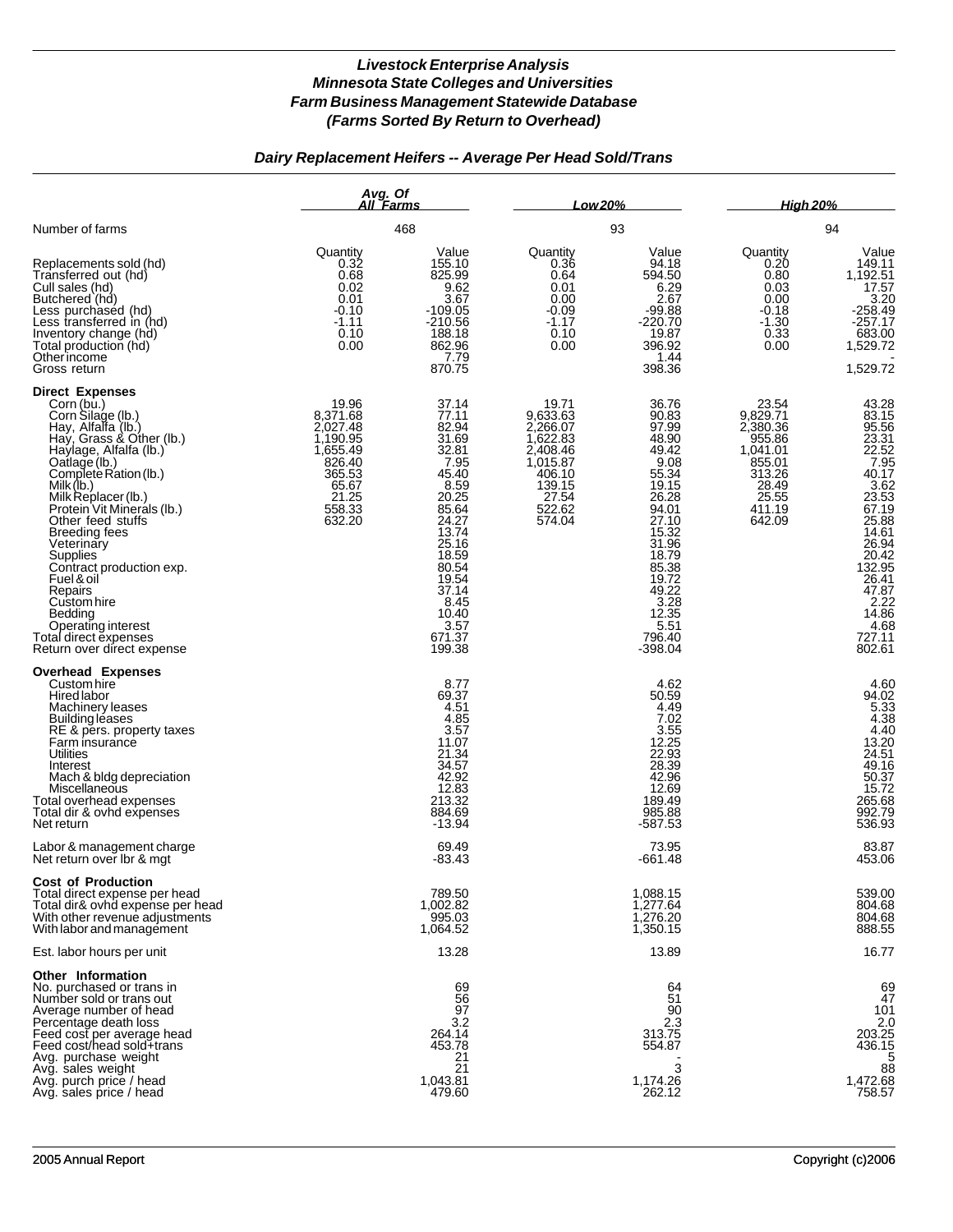# *Dairy Steers -- Average Per Head*

|                                                                                                                                                                                                                                                                                                                                                                                                       | Avg. Of<br>All Farms                                                         |                                                                                                                                                            | Low 20%                                                                    |                                                                                                                                                           | <b>High 20%</b>                                                              |                                                                                                                                                              |
|-------------------------------------------------------------------------------------------------------------------------------------------------------------------------------------------------------------------------------------------------------------------------------------------------------------------------------------------------------------------------------------------------------|------------------------------------------------------------------------------|------------------------------------------------------------------------------------------------------------------------------------------------------------|----------------------------------------------------------------------------|-----------------------------------------------------------------------------------------------------------------------------------------------------------|------------------------------------------------------------------------------|--------------------------------------------------------------------------------------------------------------------------------------------------------------|
| Number of farms                                                                                                                                                                                                                                                                                                                                                                                       |                                                                              | 123                                                                                                                                                        |                                                                            | 24                                                                                                                                                        |                                                                              | 25                                                                                                                                                           |
| Dairy Steers sold (lb)<br>Transferred out (lb)                                                                                                                                                                                                                                                                                                                                                        | Quantity<br>1.244.16<br>0.59                                                 | Value<br>966.70<br>0.29                                                                                                                                    | Quantity<br>1,172.37                                                       | Value<br>893.96                                                                                                                                           | Quantity<br>1,192.76                                                         | Value<br>947.58                                                                                                                                              |
| Butchered (lb)<br>Less purchased (lb)<br>Less transferred in (lb)<br>Inventory change (lb)<br>Total production (lb)<br>Other income                                                                                                                                                                                                                                                                   | 27.17<br>$-323.50$<br>$-61.91$<br>80.51<br>967.03                            | 24.36<br>$-352.13$<br>$-69.70$<br>143.94<br>713.46<br>1.08                                                                                                 | 32.44<br>$-314.19$<br>$-60.48$<br>24.38<br>854.51                          | 28.34<br>$-369.68$<br>$-66.21$<br>14.07<br>500.48                                                                                                         | 56.77<br>$-116.06$<br>$-69.00$<br>72.84<br>1,137.31                          | 58.01<br>$-141.96$<br>$-72.90$<br>206.59<br>997.33                                                                                                           |
| Gross return                                                                                                                                                                                                                                                                                                                                                                                          |                                                                              | 714.54                                                                                                                                                     |                                                                            | 500.48                                                                                                                                                    |                                                                              | 997.33                                                                                                                                                       |
| <b>Direct Expenses</b><br>Corn (bu.)<br>Corn Silage (lb.)<br>Hay, Alfalfa (lb.)<br>Hay, Grass & Other (lb.)<br>Complete Ration (lb.)<br>Milk Replacer (lb.)<br>Protein Vit Minerals (lb.)<br>Other feed stuffs<br>Veterinary<br><b>Supplies</b><br>Fuel & oil<br>Repairs<br>Hauling and trucking<br>Marketing<br>Bedding<br>Operating interest<br>Total direct expenses<br>Return over direct expense | 108.52<br>1,999.12<br>395.64<br>246.41<br>166.39<br>9.35<br>623.52<br>225.30 | 197.84<br>17.28<br>14.56<br>6.39<br>11.56<br>8.60<br>99.66<br>8.81<br>18.05<br>9.72<br>14.28<br>26.38<br>5.74<br>8.22<br>6.05<br>14.39<br>467.53<br>247.01 | 115.83<br>432.86<br>424.09<br>264.99<br>261.60<br>10.29<br>672.15<br>35.02 | 224.24<br>4.01<br>15.10<br>6.01<br>6.30<br>8.31<br>101.60<br>8.41<br>17.80<br>7.63<br>19.56<br>25.35<br>9.45<br>10.68<br>4.08<br>20.34<br>488.89<br>11.59 | 106.25<br>2,446.56<br>537.69<br>218.26<br>367.35<br>8.75<br>787.91<br>244.00 | 191.93<br>22.92<br>20.00<br>7.15<br>22.46<br>8.88<br>111.31<br>10.18<br>21.67<br>10.99<br>18.02<br>30.82<br>4.11<br>9.09<br>9.69<br>9.89<br>509.12<br>488.21 |
| <b>Overhead Expenses</b><br>Hired labor<br>Farm insurance<br><b>Utilities</b><br>Dues & professional fees<br>Interest<br>Mach & bldg depreciation<br>Miscellaneous<br>Total overhead expenses<br>Total dir & ovhd expenses<br>Net return                                                                                                                                                              |                                                                              | 15.69<br>9.58<br>13.87<br>1.96<br>16.49<br>29.96<br>17.14<br>104.69<br>572.22<br>142.32                                                                    |                                                                            | 9.87<br>7.27<br>14.91<br>2.27<br>10.74<br>24.89<br>14.24<br>84.19<br>573.08<br>$-72.60$                                                                   |                                                                              | 31.75<br>11.87<br>11.60<br>5.01<br>27.90<br>31.83<br>19.37<br>139.33<br>648.45<br>348.87                                                                     |
| Labor & management charge<br>Net return over Ibr & mgt                                                                                                                                                                                                                                                                                                                                                |                                                                              | 59.55<br>82.77                                                                                                                                             |                                                                            | 69.10<br>$-141.70$                                                                                                                                        |                                                                              | 57.42<br>291.45                                                                                                                                              |
| <b>Cost of Production</b><br>Total direct expense per cwt.<br>Total dir& ovhd expense per cwt.<br>With other revenue adjustments<br>With labor and management                                                                                                                                                                                                                                         |                                                                              | 57.93<br>66.34<br>66.25<br>71.04                                                                                                                           |                                                                            | 75.26<br>82.45<br>82.45<br>88.34                                                                                                                          |                                                                              | 38.51<br>50.19<br>50.19<br>55.01                                                                                                                             |
| Est. labor hours per unit                                                                                                                                                                                                                                                                                                                                                                             |                                                                              | 7.45                                                                                                                                                       |                                                                            | 7.79                                                                                                                                                      |                                                                              | 8.32                                                                                                                                                         |
| <b>Other Information</b><br>No. purchased or trans in<br>Number sold or trans out<br>Percentage death loss<br>Avg. daily gain (lbs)<br>Lbs of conc / lb of gain<br>Lbs of feed / lb of gain<br>Feed cost per cwt of gain<br>Feed cost per head<br>Average purchase weight<br>Average sales weight<br>Avg purch price / head<br>Avg sales price / cwt                                                  |                                                                              | 76<br>63<br>3.1<br>2.24<br>7.25<br>8.67<br>37.71<br>364.70<br>388<br>1,366<br>422.11<br>77.70                                                              |                                                                            | 54<br>47<br>2.9<br>2.16<br>8.80<br>9.78<br>43.77<br>373.99<br>386<br>1,308<br>454.28<br>76.25                                                             |                                                                              | 56<br>51<br>1.6<br>2.24<br>6.28<br>7.82<br>34.72<br>394.83<br>182<br>1,374<br>222.96<br>79.44                                                                |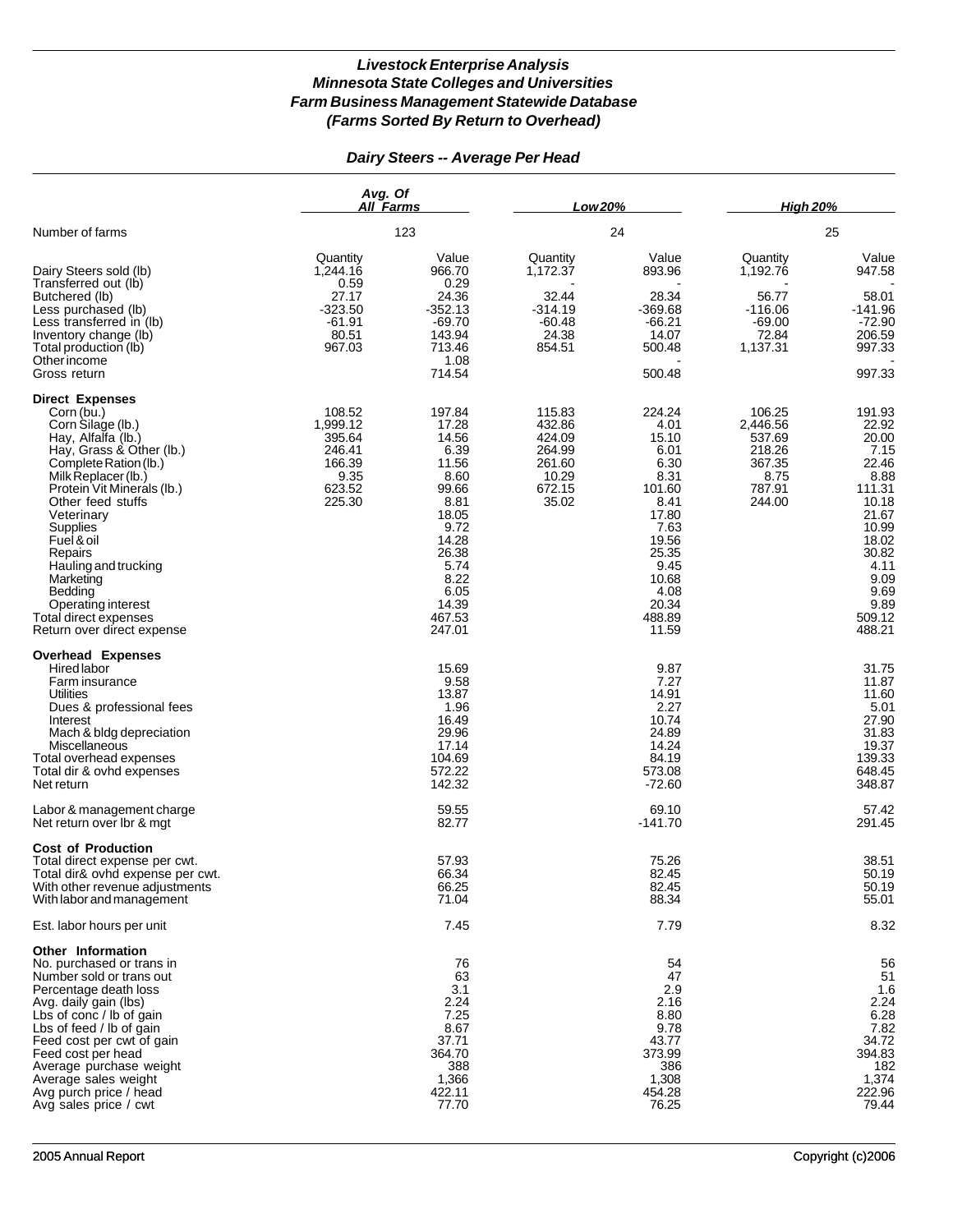# *Hogs, Contractee -- Average Per Pig Space*

|                                                                                                                                                                                                                                                                                                                                                                  | Avg. Of<br><b>All Farms</b><br>76 |                                                                                                                        | Low 20%<br>15    |                                                                                                                   | <b>High 20%</b><br>16 |                                                                                                                         |
|------------------------------------------------------------------------------------------------------------------------------------------------------------------------------------------------------------------------------------------------------------------------------------------------------------------------------------------------------------------|-----------------------------------|------------------------------------------------------------------------------------------------------------------------|------------------|-------------------------------------------------------------------------------------------------------------------|-----------------------|-------------------------------------------------------------------------------------------------------------------------|
| Number of farms                                                                                                                                                                                                                                                                                                                                                  |                                   |                                                                                                                        |                  |                                                                                                                   |                       |                                                                                                                         |
| Total production (hd)<br>Other income<br>Gross return                                                                                                                                                                                                                                                                                                            | Quantity<br>0.00                  | Value<br>0.00<br>36.09<br>36.09                                                                                        | Quantity<br>0.00 | Value<br>0.00<br>29.41<br>29.41                                                                                   | Quantity<br>0.00      | Value<br>0.00<br>39.73<br>39.73                                                                                         |
| <b>Direct Expenses</b><br>Supplies<br>Contract production exp.<br>Fuel & oil<br>Repairs<br>Custom hire<br>Hired labor<br>Machinery leases<br><b>Utilities</b><br>Operating interest<br>Total direct expenses                                                                                                                                                     |                                   | 0.85<br>1.82<br>1.57<br>2.67<br>0.24<br>0.14<br>0.08<br>0.18<br>0.23<br>7.77                                           |                  | 1.74<br>2.15<br>1.62<br>3.65<br>0.55<br>0.85<br>0.55<br>0.68<br>0.24<br>12.02                                     |                       | 0.76<br>1.01<br>2.22<br>0.07<br>0.02<br>0.05<br>4.14                                                                    |
| Return over direct expense                                                                                                                                                                                                                                                                                                                                       |                                   | 28.32                                                                                                                  |                  | 17.39                                                                                                             |                       | 35.59                                                                                                                   |
| <b>Overhead Expenses</b><br>Custom hire<br>Hired labor<br>Machinery leases<br><b>Building leases</b><br>RE & pers. property taxes<br>Farm insurance<br><b>Utilities</b><br>Interest<br>Mach & bldg depreciation<br>Miscellaneous<br>Total overhead expenses<br>Total dir & ovhd expenses<br>Net return<br>Labor & management charge<br>Net return over Ibr & mgt |                                   | 0.36<br>0.73<br>0.44<br>0.55<br>0.51<br>1.38<br>1.74<br>6.44<br>7.38<br>0.89<br>20.41<br>28.18<br>7.91<br>5.25<br>2.66 |                  | 0.07<br>0.49<br>0.12<br>0.61<br>1.50<br>1.53<br>6.85<br>5.09<br>0.81<br>17.08<br>29.10<br>0.31<br>5.27<br>$-4.96$ |                       | 0.53<br>0.32<br>1.25<br>1.25<br>0.53<br>1.07<br>1.66<br>7.31<br>8.15<br>0.98<br>23.04<br>27.18<br>12.55<br>5.58<br>6.97 |
| <b>Cost of Production</b><br>Total direct expense per head<br>Total dir& ovhd expense per head<br>With other revenue adjustments<br>With labor and management<br>Est. labor hours per unit                                                                                                                                                                       |                                   | 0.47                                                                                                                   |                  | 0.55                                                                                                              |                       | $\blacksquare$<br>0.43                                                                                                  |
|                                                                                                                                                                                                                                                                                                                                                                  |                                   |                                                                                                                        |                  |                                                                                                                   |                       |                                                                                                                         |
| Other Information<br>Number of pigs<br>Pigs per pig space (per year)<br>Pigs per 100 sq. ft. (per yr)<br>Net return per 100 sq. ft.<br>Net return per labor hour<br>Square feet per pig space                                                                                                                                                                    |                                   | 5,687<br>2.54<br>32.66<br>101.55<br>16.86<br>7.79                                                                      |                  | 4,073<br>2.32<br>30.74<br>4.15<br>0.57<br>7.53                                                                    |                       | 8,069<br>2.62<br>33.10<br>158.40<br>29.54<br>7.93                                                                       |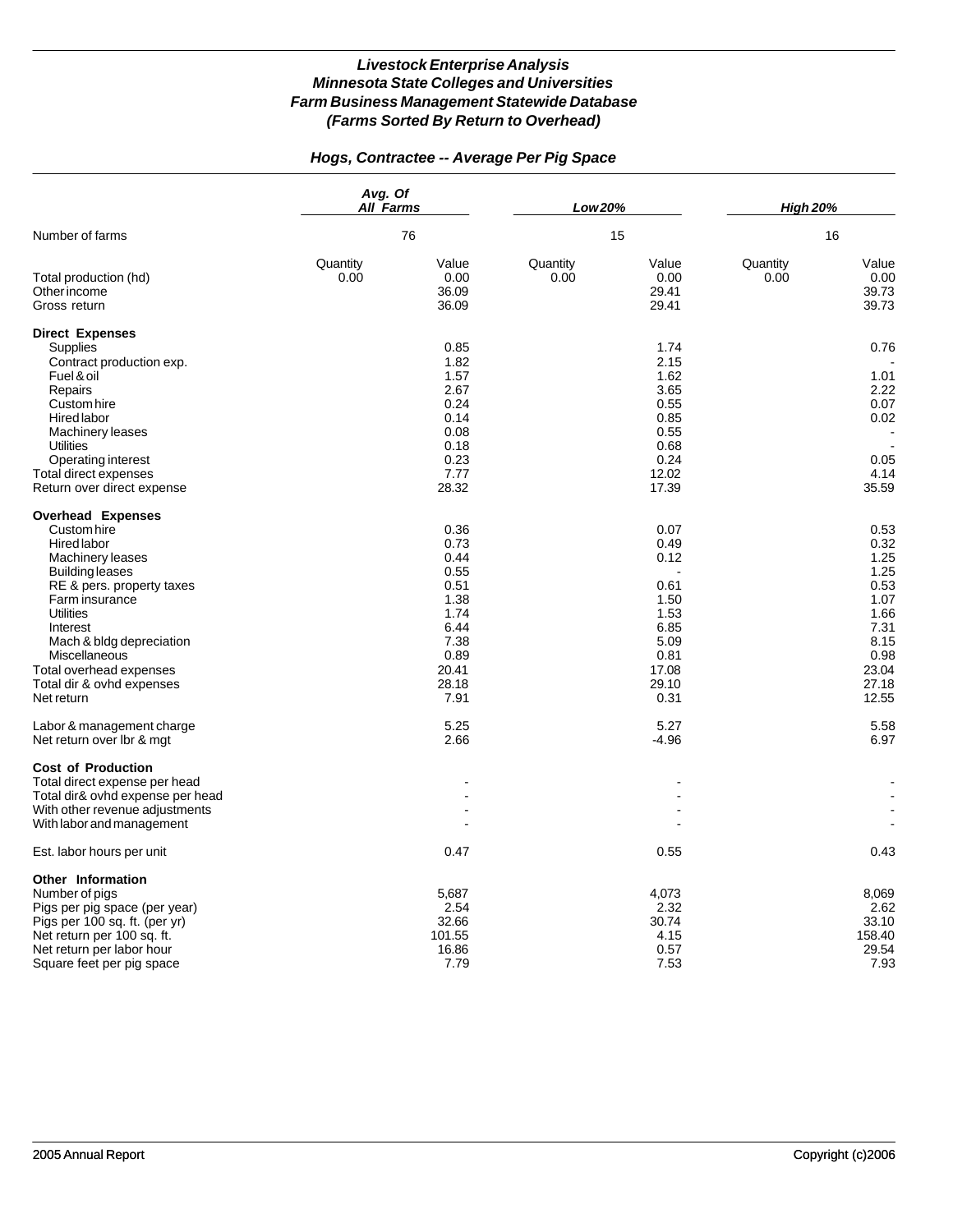# *Hogs, Farrow To Finish -- Average Per Litter*

|                                                                                                                                                                                                                                                                                                                                                                                                                   | Avg. Of<br>All Farms                                                                        |                                                                                                                                                                       | Low 20%                                                                     |                                                                                                                                                     | <b>High 20%</b>                                                                            |                                                                                                                                                                                                                             |
|-------------------------------------------------------------------------------------------------------------------------------------------------------------------------------------------------------------------------------------------------------------------------------------------------------------------------------------------------------------------------------------------------------------------|---------------------------------------------------------------------------------------------|-----------------------------------------------------------------------------------------------------------------------------------------------------------------------|-----------------------------------------------------------------------------|-----------------------------------------------------------------------------------------------------------------------------------------------------|--------------------------------------------------------------------------------------------|-----------------------------------------------------------------------------------------------------------------------------------------------------------------------------------------------------------------------------|
| Number of farms                                                                                                                                                                                                                                                                                                                                                                                                   |                                                                                             | 54                                                                                                                                                                    | 10                                                                          |                                                                                                                                                     | 11                                                                                         |                                                                                                                                                                                                                             |
| Raised Hogs sold (lb)<br>Transferred out (lb)<br>Cull sales (lb)<br>Butchered (lb)<br>Less purchased (lb)<br>Less transferred in (lb)<br>Inventory change (lb)<br>Total production (lb)<br>Otherincome<br>Gross return                                                                                                                                                                                            | Quantity<br>2,087.66<br>20.64<br>106.53<br>6.62<br>$-24.82$<br>$-1.38$<br>45.74<br>2,241.00 | Value<br>1,055.17<br>24.60<br>40.89<br>2.39<br>$-31.10$<br>$-1.50$<br>20.07<br>1,110.51<br>0.58<br>1,111.08                                                           | Quantity<br>1,759.83<br>110.62<br>55.02<br>$-48.23$<br>$-48.14$<br>1,829.10 | Value<br>850.65<br>38.98<br>9.26<br>$-41.52$<br>$-108.17$<br>749.20<br>20.22<br>769.43                                                              | Quantity<br>2,036.40<br>22.98<br>89.09<br>2.07<br>$-4.27$<br>$-0.51$<br>133.39<br>2,279.14 | Value<br>1,030.79<br>29.10<br>$\frac{31.03}{1.36}$<br>$-6.98$<br>$-2.26$<br>98.60<br>1,181.64<br>1.181.64                                                                                                                   |
| <b>Direct Expenses</b><br>Corn (bu.)<br>Hay, Alfalfa (lb.)<br>Complete Ration (lb.)<br>Protein Vit Minerals (lb.)<br>Corn Distillers Grn (dry) (lb.)<br>Other feed stuffs<br>Breeding fees<br>Veterinary<br>Supplies<br>Fuel & oil<br>Repairs<br>Custom hire<br>Hired labor<br>Machinery leases<br>Hauling and trucking<br>Marketing<br>Operating interest<br>Total direct expenses<br>Return over direct expense | 70.31<br>195.65<br>1,607.09<br>1,587.33<br>136.70<br>9.12                                   | 131.28<br>12.73<br>142.84<br>197.13<br>5.58<br>4.15<br>15.98<br>37.34<br>20.83<br>14.65<br>23.59<br>27.41<br>0.54<br>2.22<br>6.97<br>5.75<br>6.58<br>655.57<br>455.51 | 92.87<br>60.83<br>2,201.10<br>24.80                                         | 169.08<br>12.75<br>279.56<br>18.58<br>2.41<br>32.14<br>26.96<br>19.39<br>44.57<br>2.34<br>8.46<br>25.62<br>7.74<br>4.78<br>8.80<br>663.18<br>106.24 | 64.72<br>460.83<br>993.69<br>1,807.82<br>289.02<br>10.35                                   | 120.26<br>$\begin{array}{r} 29.98 \\ 78.68 \\ 233.63 \end{array}$<br>11.74<br>$11.75$<br>$1.53$<br>$17.75$<br>$41.94$<br>$14.95$<br>$15.05$<br>$22.05$<br>11.41<br>$1.57$<br>$3.25$<br>$2.20$<br>$1.65$<br>607.64<br>574.00 |
| <b>Overhead Expenses</b><br><b>Hired labor</b><br>Machinery leases<br><b>Building leases</b><br>Farm insurance<br>Utilities<br>Interest<br>Mach & bldg depreciation<br>Miscellaneous<br>Total overhead expenses<br>Total dir & ovhd expenses<br>Net return                                                                                                                                                        |                                                                                             | 52.91<br>6.93<br>41.59<br>10.00<br>15.32<br>19.30<br>33.66<br>14.46<br>194.16<br>849.73<br>261.35                                                                     |                                                                             | 19.65<br>7.82<br>23.04<br>21.34<br>34.20<br>15.17<br>121.22<br>784.41<br>$-14.98$                                                                   |                                                                                            | 64.61<br>16.19<br>35.21<br>8.71<br>14.94<br>13.84<br>33.60<br>9.45<br>196.54<br>804.18<br>377.46                                                                                                                            |
| Labor & management charge<br>Net return over Ibr & mgt                                                                                                                                                                                                                                                                                                                                                            |                                                                                             | 43.03<br>218.32                                                                                                                                                       |                                                                             | 47.70<br>-62.68                                                                                                                                     |                                                                                            | 32.19<br>345.27                                                                                                                                                                                                             |
| <b>Cost of Production</b><br>Total direct expense per cwt.<br>Total dir& ovhd expense per cwt.<br>With other revenue adjustments<br>With labor and management                                                                                                                                                                                                                                                     |                                                                                             | 29.25<br>37.92<br>37.65<br>39.58                                                                                                                                      |                                                                             | 36.26<br>42.88<br>42.20<br>44.80                                                                                                                    |                                                                                            | 26.66<br>35.28<br>34.19<br>35.61                                                                                                                                                                                            |
| Est. labor hours per unit                                                                                                                                                                                                                                                                                                                                                                                         |                                                                                             | 6.94                                                                                                                                                                  |                                                                             | 8.28                                                                                                                                                |                                                                                            | 6.74                                                                                                                                                                                                                        |
| <b>Other Information</b><br>Average number of sows<br>Litters farrowed<br>Litters per sow<br>Litters per crate<br>Pigs born per litter<br>Pigs weaned per litter<br>Pigs weaned per sow<br>Number sold per litter<br>Lbs of feed / lb of gain<br>Feed cost / cwt. of gain<br>Feed cost per litter<br>Avg wgt/Raised Hog sold<br>Avg price / cwt                                                                   |                                                                                             | 273.4<br>551<br>2.02<br>11.57<br>10.44<br>9.49<br>18.91<br>8.13<br>3.35<br>22.03<br>493.71<br>257<br>50.54                                                            |                                                                             | 120.6<br>180<br>1.49<br>6.67<br>9.41<br>8.14<br>12.13<br>7.05<br>4.18<br>26.24<br>479.96<br>250<br>48.34                                            |                                                                                            | 528.3<br>1,149<br>2.17<br>13.39<br>10.69<br>9.78<br>20.90<br>8.00<br>3.15<br>20.88<br>475.82<br>254<br>50.62                                                                                                                |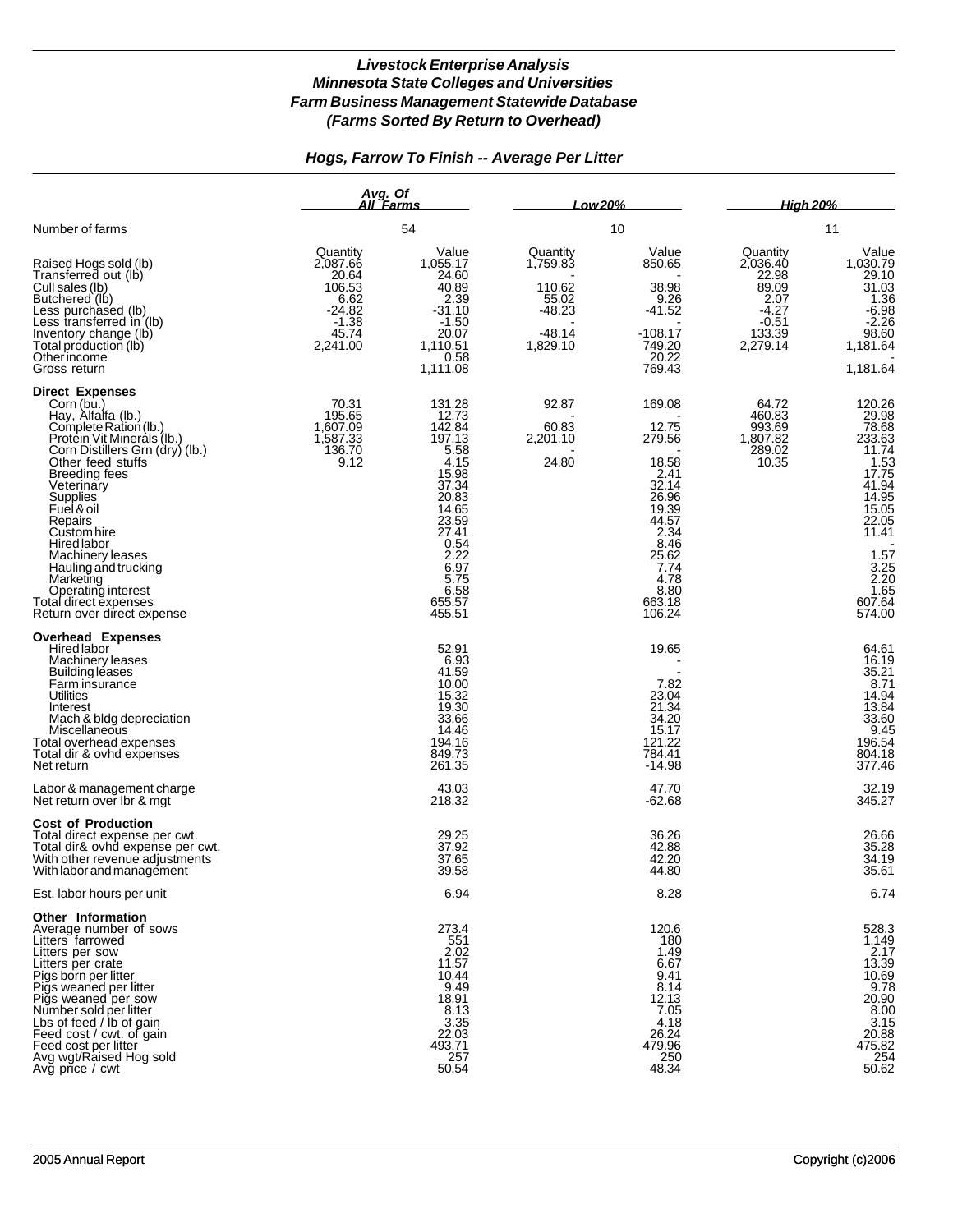# *Hogs, Farrow to Weaning -- Average Per Litter*

|                                                                                                                                                                                                                                                                                                                                                |                                                                                | Avg. Of<br>All Farms                                                                                                                   |  |  |
|------------------------------------------------------------------------------------------------------------------------------------------------------------------------------------------------------------------------------------------------------------------------------------------------------------------------------------------------|--------------------------------------------------------------------------------|----------------------------------------------------------------------------------------------------------------------------------------|--|--|
| Number of farms                                                                                                                                                                                                                                                                                                                                |                                                                                | 19                                                                                                                                     |  |  |
| Weaning Pigs sold (hd)<br>Transferred out (hd)<br>Cull sales (hd)<br>Butchered (hd)<br>Less purchased (hd)<br>Less transferred in (hd)<br>Inventory change (hd)<br>Total production (hd)<br>Other income<br>Gross return                                                                                                                       | Quantity<br>4.62<br>4.36<br>0.21<br>0.00<br>$-0.16$<br>$-0.08$<br>0.06<br>0.00 | Value<br>155.52<br>137.80<br>35.03<br>0.80<br>$-32.65$<br>-8.88<br>1.14<br>288.77<br>0.56<br>289.34                                    |  |  |
| <b>Direct Expenses</b><br>Corn (bu.)<br>Complete Ration (lb.)<br>Protein Vit Minerals (Ib.)<br>Other feed stuffs<br>Breeding fees<br>Veterinary<br>Supplies<br>Fuel & oil<br>Repairs<br>Custom hire<br><b>Hired labor</b><br>Livestock leases<br><b>Utilities</b><br>Operating interest<br>Total direct expenses<br>Return over direct expense | 8.22<br>464.54<br>157.43<br>8.92                                               | 15.12<br>39.87<br>17.97<br>1.60<br>16.66<br>14.84<br>7.15<br>5.53<br>8.45<br>3.20<br>11.48<br>6.19<br>3.16<br>1.73<br>152.94<br>136.40 |  |  |
| <b>Overhead Expenses</b><br>Hired labor<br>Machinery leases<br>Building leases<br>Farm insurance<br>Utilities<br>Dues & professional fees<br>Interest<br>Mach & bldg depreciation<br>Miscellaneous<br>Total overhead expenses<br>Total dir & ovhd expenses<br>Net return                                                                       |                                                                                | 39.41<br>4.62<br>8.48<br>4.58<br>6.33<br>2.59<br>9.55<br>14.99<br>2.95<br>93.49<br>246.43<br>42.91                                     |  |  |
| Labor & management charge<br>Net return over Ibr & mgt                                                                                                                                                                                                                                                                                         |                                                                                | 15.19<br>27.72                                                                                                                         |  |  |
| <b>Cost of Production</b><br>Total direct expense per head<br>Total dir& ovhd expense per head<br>With other revenue adjustments<br>With labor and management                                                                                                                                                                                  |                                                                                | 17.02<br>27.43<br>27.73<br>29.42                                                                                                       |  |  |
| Est. labor hours per unit                                                                                                                                                                                                                                                                                                                      |                                                                                | 2.79                                                                                                                                   |  |  |
| Other Information<br>Average number of sows<br>Litters farrowed<br>Litters per sow<br>Litters per crate<br>Pigs born per litter<br>Pigs weaned per litter<br>Pigs weaned per sow<br>Number sold per litter<br>Feed cost per litter<br>Avg wgt/Weaning Pig sold<br>Avg price / head                                                             |                                                                                | 975.1<br>2,082<br>2.14<br>14.31<br>10.17<br>9.40<br>19.65<br>4.62<br>74.55<br>12<br>33.65                                              |  |  |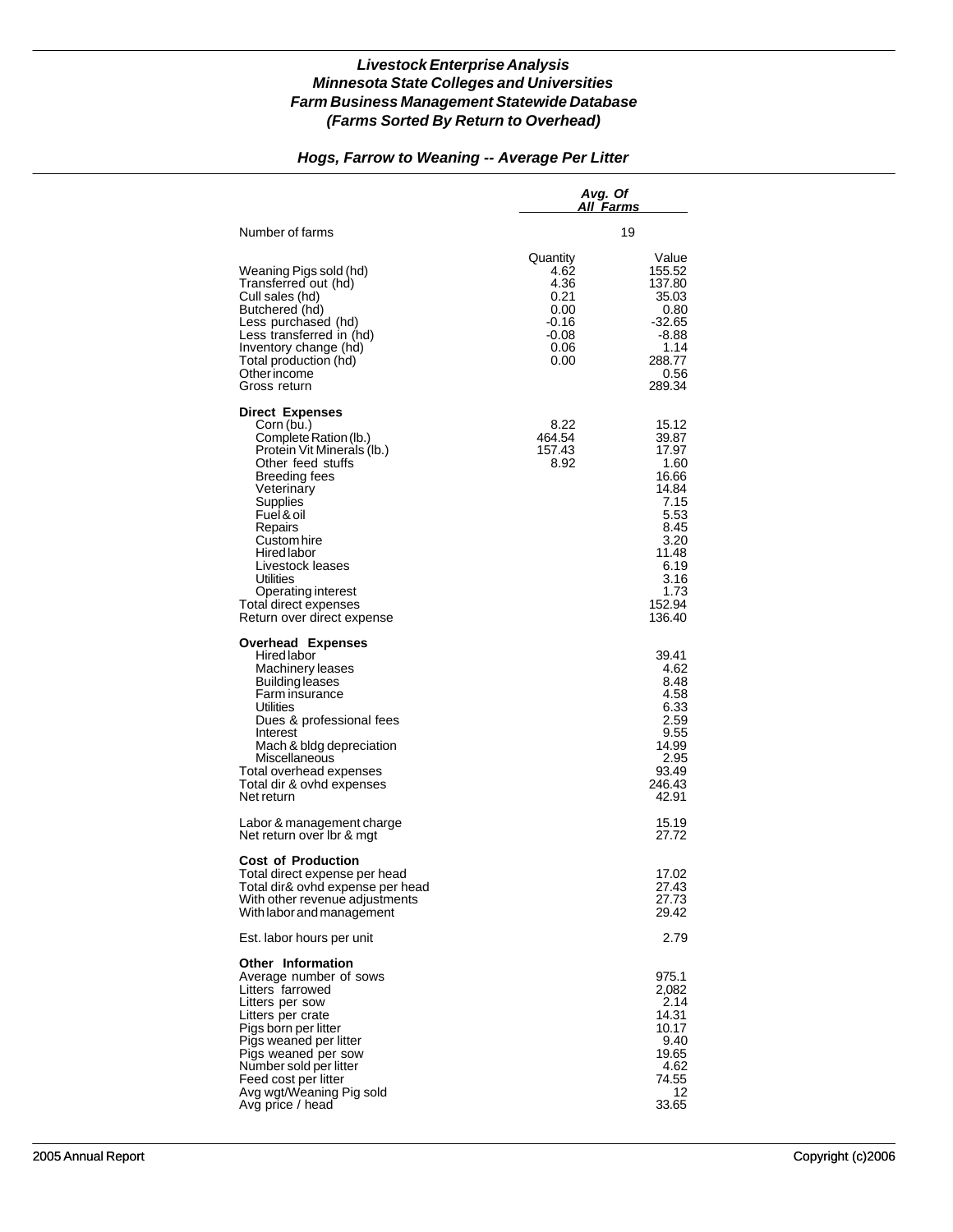# *Hogs, Finish Feeder Pigs -- Average Per Head*

|                                                                                                                                                                                                                                                                                                                                                              | Avg. Of<br><b>All Farms</b>                                                           |                                                                                                                                          | Low 20%                                                                      |                                                                                                                                  | <b>High 20%</b><br>16                                                        |                                                                                                                                  |
|--------------------------------------------------------------------------------------------------------------------------------------------------------------------------------------------------------------------------------------------------------------------------------------------------------------------------------------------------------------|---------------------------------------------------------------------------------------|------------------------------------------------------------------------------------------------------------------------------------------|------------------------------------------------------------------------------|----------------------------------------------------------------------------------------------------------------------------------|------------------------------------------------------------------------------|----------------------------------------------------------------------------------------------------------------------------------|
| Number of farms                                                                                                                                                                                                                                                                                                                                              |                                                                                       | 84                                                                                                                                       | 15                                                                           |                                                                                                                                  |                                                                              |                                                                                                                                  |
| Finish Hogs sold (lb)<br>Transferred out (lb)<br>Cull sales (lb)<br>Butchered (lb)<br>Less purchased (lb)<br>Less transferred in (lb)<br>Inventory change (lb)<br>Total production (lb)<br>Other income<br>Gross return                                                                                                                                      | Quantity<br>253.62<br>2.70<br>0.43<br>0.27<br>$-28.52$<br>$-14.82$<br>11.98<br>225.67 | Value<br>125.04<br>1.28<br>0.16<br>0.10<br>$-36.77$<br>$-16.47$<br>3.94<br>77.28<br>0.13<br>77.41                                        | Quantity<br>250.32<br>0.50<br>0.11<br>$-23.69$<br>$-13.65$<br>8.70<br>222.30 | Value<br>118.31<br>0.24<br>0.05<br>$-39.04$<br>$-18.28$<br>3.69<br>64.97<br>0.01<br>64.98                                        | Quantity<br>267.47<br>2.12<br>0.30<br>$-28.59$<br>$-10.56$<br>9.12<br>239.86 | Value<br>141.12<br>1.87<br>0.14<br>$-25.85$<br>$-21.29$<br>6.34<br>102.34<br>102.34                                              |
| <b>Direct Expenses</b><br>Corn (bu.)<br>Complete Ration (lb.)<br>Protein Vit Minerals (lb.)<br>Other feed stuffs<br>Veterinary<br>Supplies<br>Contract production exp.<br>Fuel & oil<br>Repairs<br>Custom hire<br>Hired labor<br>Utilities<br>Hauling and trucking<br>Marketing<br>Operating interest<br>Total direct expenses<br>Return over direct expense | 5.05<br>254.00<br>95.93<br>7.61                                                       | 9.67<br>17.13<br>11.83<br>0.50<br>0.98<br>0.51<br>4.56<br>0.71<br>1.29<br>2.08<br>0.27<br>0.21<br>0.67<br>1.79<br>0.98<br>53.18<br>24.23 | 5.61<br>221.24<br>91.22                                                      | 11.37<br>16.02<br>13.46<br>0.97<br>0.23<br>9.30<br>0.88<br>1.01<br>0.12<br>0.76<br>0.57<br>0.02<br>0.47<br>1.08<br>56.24<br>8.74 | 7.76<br>41.98<br>178.63<br>15.45                                             | 14.27<br>2.67<br>22.21<br>1.07<br>0.34<br>0.92<br>4.44<br>1.12<br>1.54<br>0.05<br>0.31<br>0.95<br>3.46<br>0.63<br>53.98<br>48.36 |
| <b>Overhead Expenses</b><br><b>Hired labor</b><br>Machinery leases<br><b>Building leases</b><br>Farm insurance<br>Utilities<br>Interest<br>Mach & bldg depreciation<br>Miscellaneous<br>Total overhead expenses<br>Total dir & ovhd expenses<br>Net return<br>Labor & management charge                                                                      |                                                                                       | 0.81<br>0.42<br>0.70<br>0.54<br>0.59<br>0.98<br>1.53<br>0.96<br>6.53<br>59.71<br>17.70<br>2.92                                           |                                                                              | 0.11<br>0.45<br>0.43<br>0.88<br>2.16<br>0.69<br>4.73<br>60.98<br>4.00<br>2.52                                                    |                                                                              | 3.05<br>0.65<br>0.08<br>0.98<br>0.73<br>1.55<br>2.34<br>1.22<br>10.61<br>64.59<br>37.75<br>4.03                                  |
| Net return over Ibr & mgt                                                                                                                                                                                                                                                                                                                                    |                                                                                       | 14.78                                                                                                                                    |                                                                              | 1.48                                                                                                                             |                                                                              | 33.72                                                                                                                            |
| <b>Cost of Production</b><br>Total direct expense per cwt.<br>Total dir& ovhd expense per cwt.<br>With other revenue adjustments<br>With labor and management                                                                                                                                                                                                |                                                                                       | 39.88<br>42.43<br>42.37<br>43.52                                                                                                         |                                                                              | 43.78<br>45.67<br>45.66<br>46.67                                                                                                 |                                                                              | 35.10<br>39.04<br>39.04<br>40.53                                                                                                 |
| Est. labor hours per unit                                                                                                                                                                                                                                                                                                                                    |                                                                                       | 0.22                                                                                                                                     |                                                                              | 0.24                                                                                                                             |                                                                              | 0.21                                                                                                                             |
| <b>Other Information</b><br>No. purchased or trans in<br>Number sold or trans out<br>Percentage death loss<br>Avg. daily gain (lbs)<br>Lbs of conc / lb of gain<br>Lbs of feed / lb of gain<br>Feed cost per cwt of gain<br>Feed cost per head<br>Average purchase weight<br>Average sales weight<br>Avg purch price / head<br>Avg sales price / cwt         |                                                                                       | 6,016<br>5,478<br>2.9<br>1.59<br>2.84<br>2.84<br>17.34<br>39.13<br>38<br>260<br>49.30<br>49.30                                           |                                                                              | 5,258<br>4,721<br>3.8<br>1.51<br>2.82<br>2.82<br>18.37<br>40.84<br>29<br>243<br>48.56<br>47.26                                   |                                                                              | 4,834<br>4,587<br>2.1<br>1.67<br>2.81<br>2.81<br>16.77<br>40.22<br>53<br>267<br>47.50<br>52.76                                   |